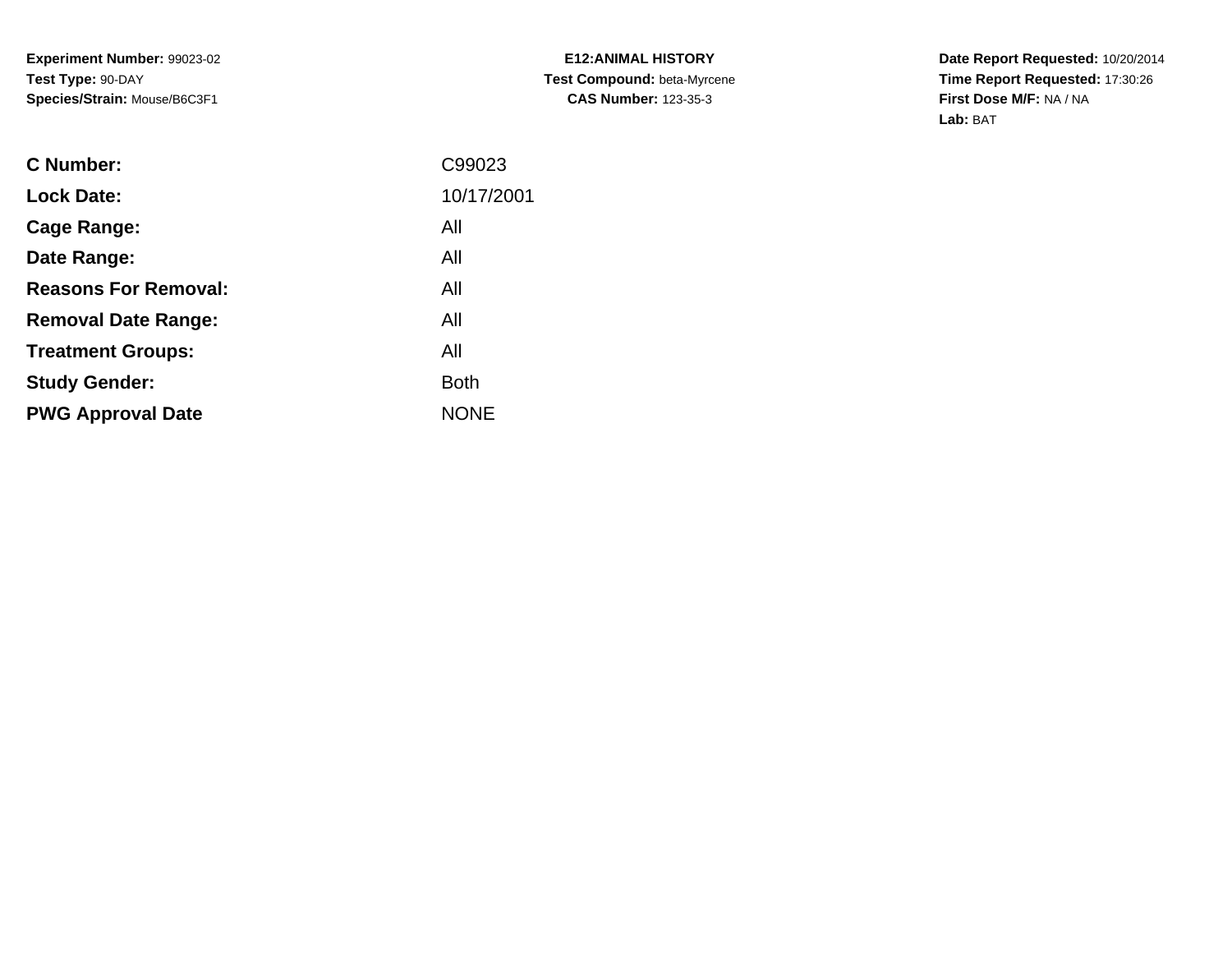### **E12:ANIMAL HISTORY Test Compound:** beta-Myrcene**CAS Number:** 123-35-3

|            | CAGE: 1<br><b>ANIMAL ID: 101</b>              |       | <b>SEX: Male</b> |                    |       | <b>TRT#:</b> 7                 | <b>TRT: 0 G/KG</b> |                     |  |
|------------|-----------------------------------------------|-------|------------------|--------------------|-------|--------------------------------|--------------------|---------------------|--|
|            |                                               |       |                  |                    |       |                                |                    |                     |  |
| <b>DAY</b> | <b>DATE</b>                                   | OP ID | <b>DOSE TIME</b> | <b>WEIGHT TIME</b> | WT(g) | <b>WEIGHT</b><br><b>STATUS</b> | <b>OBS TIME</b>    | <b>OBSERVATIONS</b> |  |
|            | 02/01/01                                      | 86    |                  | 07:58:00           | 24.1  |                                | 13:12:34           | Unremarkable        |  |
| 8          | 02/08/01                                      | 86    |                  | 10:03:02           | 23.6  |                                | 10:03:02           | Unremarkable        |  |
| 15         | 02/15/01                                      | 86    |                  | 11:27:32           | 24.4  |                                | 11:27:32           | Unremarkable        |  |
| 22         | 02/22/01                                      | 86    |                  | 11:22:10           | 25.4  |                                | 11:22:10           | Unremarkable        |  |
| 29         | 03/01/01                                      | 86    |                  | 11:39:16           | 27.0  |                                | 11:39:16           | Unremarkable        |  |
| 36         | 03/08/01                                      | 86    |                  | 09:15:12           | 28.3  |                                | 09:15:12           | Unremarkable        |  |
| 43         | 03/15/01                                      | 86    |                  | 12:22:22           | 29.9  |                                | 12:22:22           | Unremarkable        |  |
| 50         | 03/22/01                                      | 86    |                  | 09:20:52           | 31.1  |                                | 09:20:52           | Unremarkable        |  |
| 57         | 03/29/01                                      | 86    |                  | 09:01:38           | 33.0  |                                | 09:01:38           | Unremarkable        |  |
| 64         | 04/05/01                                      | 103   |                  | 09:33:26           | 33.3  |                                | 09:33:26           | Unremarkable        |  |
| 71         | 04/12/01                                      | 86    |                  | 09:44:14           | 33.4  |                                | 09:44:14           | Unremarkable        |  |
| 78         | 04/19/01                                      | 86    |                  | 11:12:42           | 27.4  |                                | 11:12:42           | Unremarkable        |  |
| 85         | 04/26/01                                      | 86    |                  | 12:47:10           | 32.8  |                                | 12:47:10           | Unremarkable        |  |
|            | <b>REMOVED ** REASON - TERMINAL SACRIFICE</b> |       |                  |                    |       |                                |                    |                     |  |
| 93         | 05/04/01                                      | 86    |                  | 07:24:52           | 33.6  |                                | 07:24:52           | Unremarkable        |  |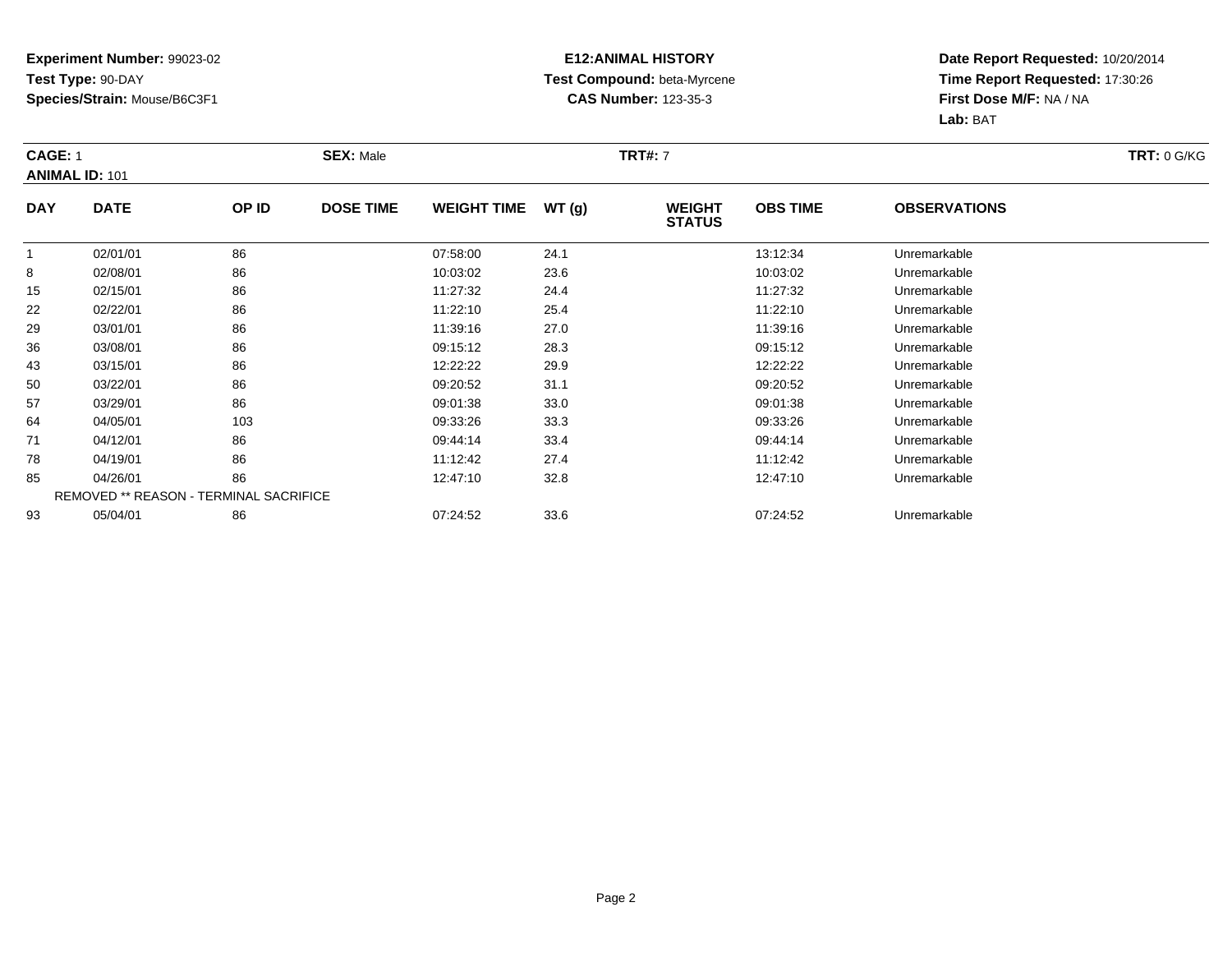### **E12:ANIMAL HISTORY Test Compound:** beta-Myrcene**CAS Number:** 123-35-3

| CAGE: 2    |                                               |       | <b>SEX: Male</b> |                    |       | <b>TRT#:</b> 7                 |                 |                     | <b>TRT: 0 G/KG</b> |
|------------|-----------------------------------------------|-------|------------------|--------------------|-------|--------------------------------|-----------------|---------------------|--------------------|
|            | <b>ANIMAL ID: 102</b>                         |       |                  |                    |       |                                |                 |                     |                    |
| <b>DAY</b> | <b>DATE</b>                                   | OP ID | <b>DOSE TIME</b> | <b>WEIGHT TIME</b> | WT(g) | <b>WEIGHT</b><br><b>STATUS</b> | <b>OBS TIME</b> | <b>OBSERVATIONS</b> |                    |
|            | 02/01/01                                      | 86    |                  | 07:58:24           | 22.9  |                                | 13:13:24        | Unremarkable        |                    |
| 8          | 02/08/01                                      | 86    |                  | 10:01:44           | 23.0  |                                | 10:01:44        | Unremarkable        |                    |
| 15         | 02/15/01                                      | 86    |                  | 11:25:50           | 23.8  |                                | 11:25:50        | Unremarkable        |                    |
| 22         | 02/22/01                                      | 86    |                  | 11:22:40           | 24.9  |                                | 11:22:40        | Unremarkable        |                    |
| 29         | 03/01/01                                      | 86    |                  | 11:39:32           | 26.3  |                                | 11:39:32        | Unremarkable        |                    |
| 36         | 03/08/01                                      | 86    |                  | 09:15:58           | 26.3  |                                | 09:15:58        | Unremarkable        |                    |
| 43         | 03/15/01                                      | 86    |                  | 12:22:38           | 29.5  |                                | 12:22:38        | Unremarkable        |                    |
| 50         | 03/22/01                                      | 86    |                  | 09:21:18           | 30.3  |                                | 09:21:18        | Unremarkable        |                    |
| 57         | 03/29/01                                      | 86    |                  | 09:02:00           | 31.7  |                                | 09:02:00        | Unremarkable        |                    |
| 64         | 04/05/01                                      | 103   |                  | 09:34:06           | 32.4  |                                | 09:34:06        | Unremarkable        |                    |
| 71         | 04/12/01                                      | 86    |                  | 09:44:54           | 33.6  |                                | 09:44:54        | Unremarkable        |                    |
| 78         | 04/19/01                                      | 86    |                  | 11:11:34           | 34.2  |                                | 11:11:34        | Unremarkable        |                    |
| 85         | 04/26/01                                      | 86    |                  | 12:45:34           | 32.7  |                                | 12:45:34        | Unremarkable        |                    |
|            | <b>REMOVED ** REASON - TERMINAL SACRIFICE</b> |       |                  |                    |       |                                |                 |                     |                    |
| 93         | 05/04/01                                      | 86    |                  | 07:25:24           | 34.8  |                                | 07:25:24        | Unremarkable        |                    |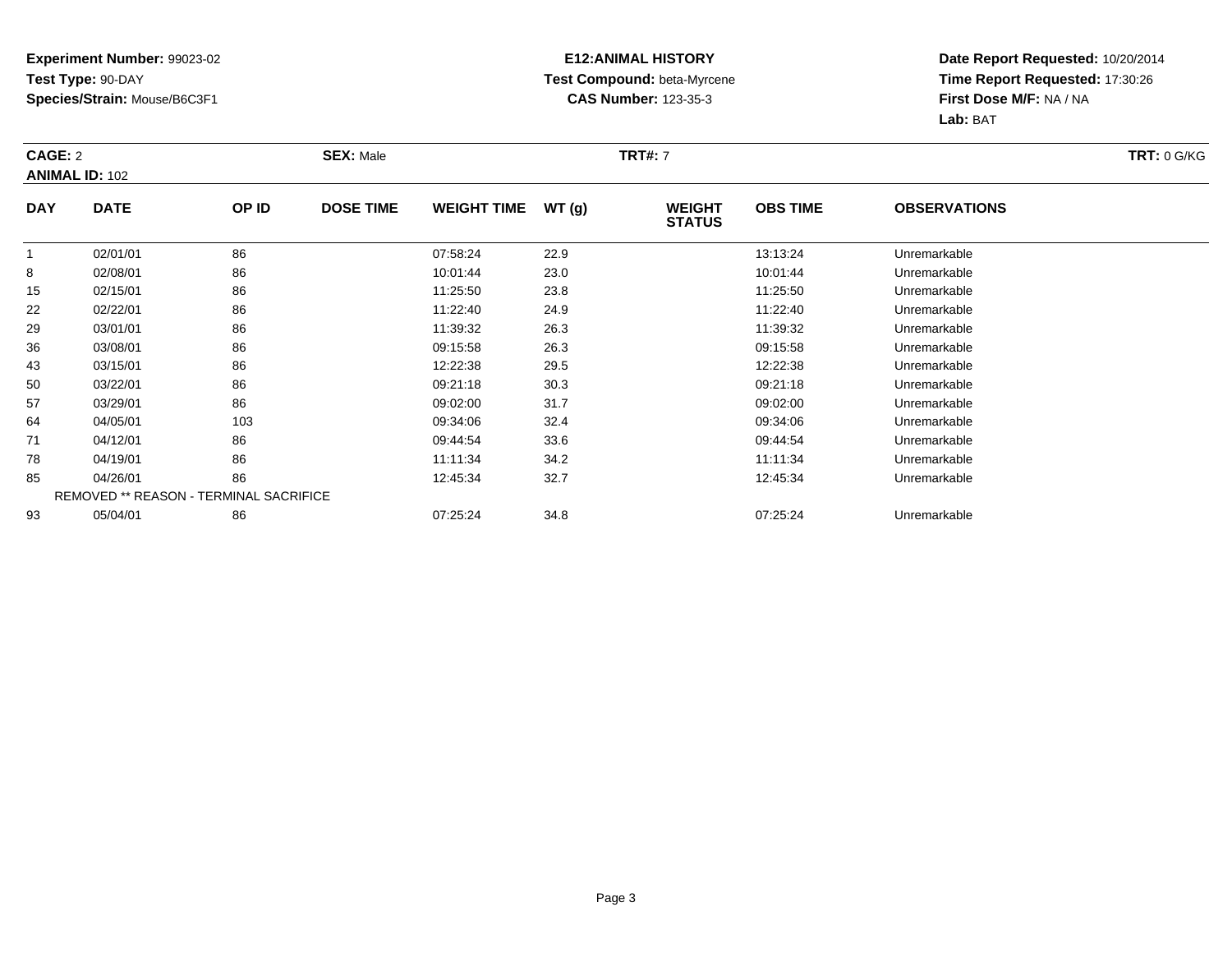### **E12:ANIMAL HISTORY Test Compound:** beta-Myrcene**CAS Number:** 123-35-3

| CAGE: 3    |                                               |       | <b>SEX: Male</b> |                    |       | <b>TRT#:</b> 7                 |                 |                     | <b>TRT: 0 G/KG</b> |
|------------|-----------------------------------------------|-------|------------------|--------------------|-------|--------------------------------|-----------------|---------------------|--------------------|
|            | <b>ANIMAL ID: 103</b>                         |       |                  |                    |       |                                |                 |                     |                    |
| <b>DAY</b> | <b>DATE</b>                                   | OP ID | <b>DOSE TIME</b> | <b>WEIGHT TIME</b> | WT(g) | <b>WEIGHT</b><br><b>STATUS</b> | <b>OBS TIME</b> | <b>OBSERVATIONS</b> |                    |
|            | 02/01/01                                      | 86    |                  | 07:58:42           | 22.2  |                                | 13:13:46        | Unremarkable        |                    |
| 8          | 02/08/01                                      | 86    |                  | 10:02:06           | 23.0  |                                | 10:02:06        | Unremarkable        |                    |
| 15         | 02/15/01                                      | 86    |                  | 11:26:08           | 24.0  |                                | 11:26:08        | Unremarkable        |                    |
| 22         | 02/22/01                                      | 86    |                  | 11:20:46           | 25.3  |                                | 11:20:46        | Unremarkable        |                    |
| 29         | 03/01/01                                      | 86    |                  | 11:38:18           | 26.5  |                                | 11:38:18        | Unremarkable        |                    |
| 36         | 03/08/01                                      | 86    |                  | 09:16:18           | 27.8  |                                | 09:16:18        | Unremarkable        |                    |
| 43         | 03/15/01                                      | 86    |                  | 12:22:52           | 28.3  |                                | 12:22:52        | Unremarkable        |                    |
| 50         | 03/22/01                                      | 86    |                  | 09:21:44           | 29.8  |                                | 09:21:44        | Unremarkable        |                    |
| 57         | 03/29/01                                      | 86    |                  | 09:02:34           | 32.2  |                                | 09:02:34        | Unremarkable        |                    |
| 64         | 04/05/01                                      | 103   |                  | 09:35:12           | 32.7  |                                | 09:35:12        | Unremarkable        |                    |
| 71         | 04/12/01                                      | 86    |                  | 09:45:32           | 33.9  |                                | 09:45:32        | Unremarkable        |                    |
| 78         | 04/19/01                                      | 86    |                  | 11:11:50           | 34.3  |                                | 11:11:50        | Unremarkable        |                    |
| 85         | 04/26/01                                      | 86    |                  | 12:46:00           | 34.3  |                                | 12:46:00        | Unremarkable        |                    |
|            | <b>REMOVED ** REASON - TERMINAL SACRIFICE</b> |       |                  |                    |       |                                |                 |                     |                    |
| 93         | 05/04/01                                      | 86    |                  | 07:25:54           | 35.2  |                                | 07:25:54        | Unremarkable        |                    |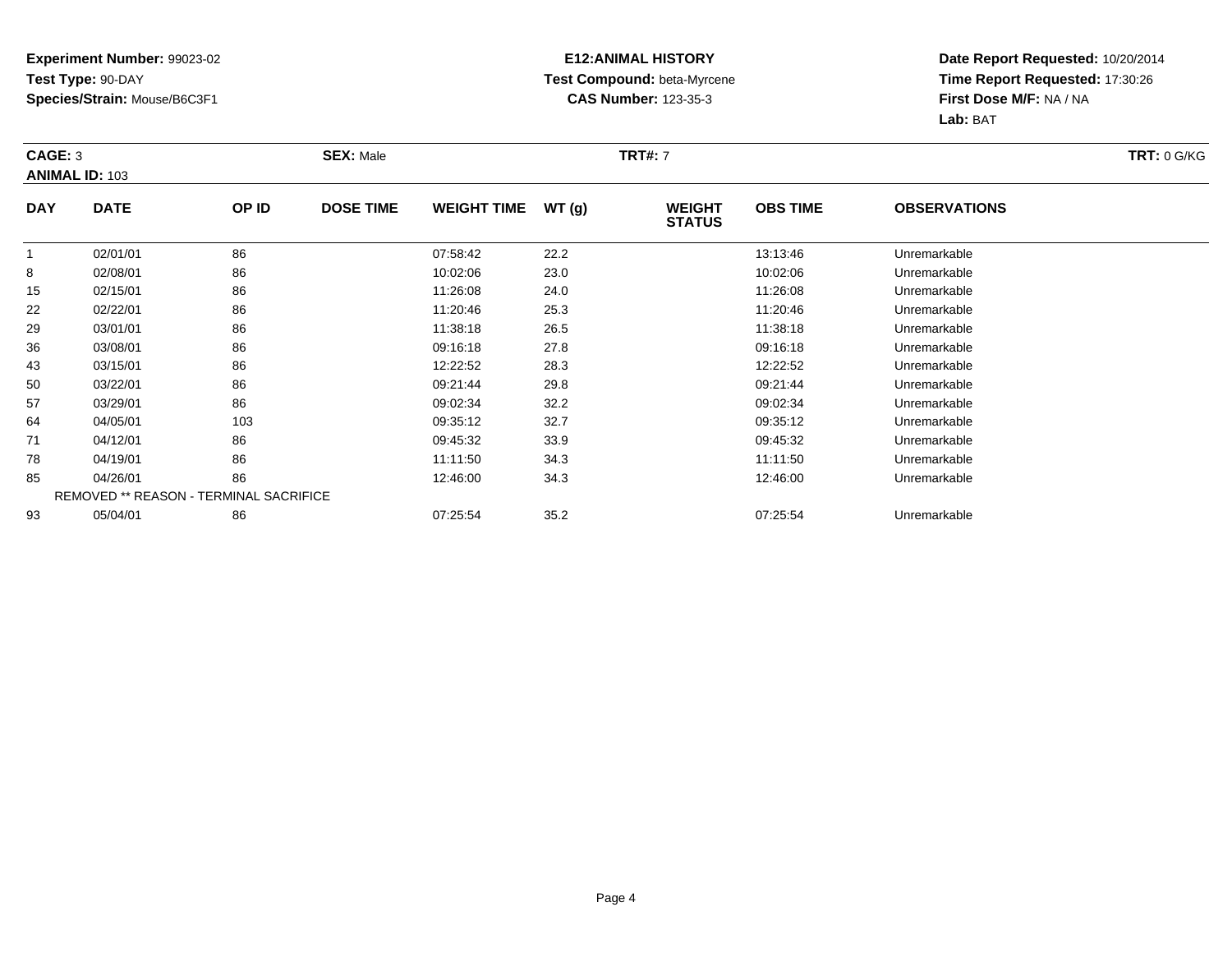### **E12:ANIMAL HISTORY Test Compound:** beta-Myrcene**CAS Number:** 123-35-3

| CAGE: 4    |                                        |       | <b>SEX: Male</b> |                    |       | <b>TRT#:</b> 7                 |                 |                     | <b>TRT: 0 G/KG</b> |
|------------|----------------------------------------|-------|------------------|--------------------|-------|--------------------------------|-----------------|---------------------|--------------------|
|            | <b>ANIMAL ID: 104</b>                  |       |                  |                    |       |                                |                 |                     |                    |
| <b>DAY</b> | <b>DATE</b>                            | OP ID | <b>DOSE TIME</b> | <b>WEIGHT TIME</b> | WT(g) | <b>WEIGHT</b><br><b>STATUS</b> | <b>OBS TIME</b> | <b>OBSERVATIONS</b> |                    |
|            | 02/01/01                               | 86    |                  | 07:59:02           | 24.7  |                                | 13:14:18        | Unremarkable        |                    |
| 8          | 02/08/01                               | 86    |                  | 10:02:24           | 24.8  |                                | 10:02:24        | Unremarkable        |                    |
| 15         | 02/15/01                               | 86    |                  | 11:26:46           | 25.4  |                                | 11:26:46        | Unremarkable        |                    |
| 22         | 02/22/01                               | 86    |                  | 11:21:18           | 28.6  |                                | 11:21:18        | Unremarkable        |                    |
| 29         | 03/01/01                               | 86    |                  | 11:38:42           | 28.0  |                                | 11:38:42        | Unremarkable        |                    |
| 36         | 03/08/01                               | 86    |                  | 09:13:32           | 28.7  |                                | 09:13:32        | Unremarkable        |                    |
| 43         | 03/15/01                               | 86    |                  | 12:21:44           | 29.7  |                                | 12:21:44        | Unremarkable        |                    |
| 50         | 03/22/01                               | 86    |                  | 09:22:06           | 30.7  |                                | 09:22:06        | Unremarkable        |                    |
| 57         | 03/29/01                               | 86    |                  | 09:03:04           | 30.9  |                                | 09:03:04        | Unremarkable        |                    |
| 64         | 04/05/01                               | 103   |                  | 09:35:50           | 27.4  |                                | 09:35:50        | Unremarkable        |                    |
| 71         | 04/12/01                               | 86    |                  | 09:46:02           | 27.6  |                                | 09:46:02        | Unremarkable        |                    |
| 78         | 04/19/01                               | 86    |                  | 11:12:06           | 31.6  |                                | 11:12:06        | Unremarkable        |                    |
| 85         | 04/26/01                               | 86    |                  | 12:46:24           | 32.2  |                                | 12:46:24        | Unremarkable        |                    |
|            | REMOVED ** REASON - TERMINAL SACRIFICE |       |                  |                    |       |                                |                 |                     |                    |
| 93         | 05/04/01                               | 86    |                  | 07:26:24           | 33.8  |                                | 07:26:24        | Unremarkable        |                    |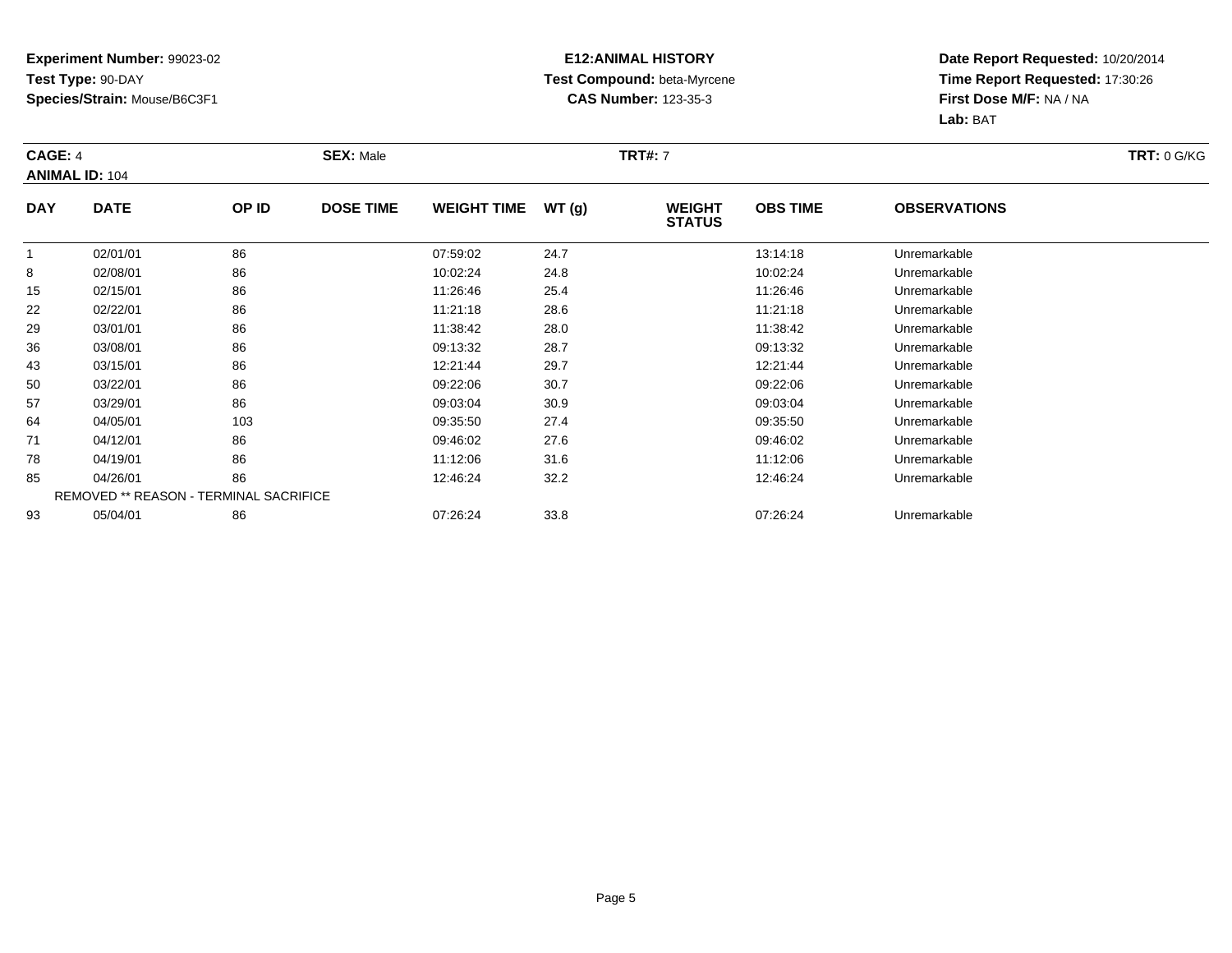### **E12:ANIMAL HISTORY Test Compound:** beta-Myrcene**CAS Number:** 123-35-3

| CAGE: 5    |                                               |       | <b>SEX: Male</b> |                    |       | <b>TRT#:</b> 7                 |                 |                     | <b>TRT: 0 G/KG</b> |
|------------|-----------------------------------------------|-------|------------------|--------------------|-------|--------------------------------|-----------------|---------------------|--------------------|
|            | <b>ANIMAL ID: 105</b>                         |       |                  |                    |       |                                |                 |                     |                    |
| <b>DAY</b> | <b>DATE</b>                                   | OP ID | <b>DOSE TIME</b> | <b>WEIGHT TIME</b> | WT(g) | <b>WEIGHT</b><br><b>STATUS</b> | <b>OBS TIME</b> | <b>OBSERVATIONS</b> |                    |
|            | 02/01/01                                      | 86    |                  | 07:59:24           | 23.4  |                                | 13:14:42        | Unremarkable        |                    |
| 8          | 02/08/01                                      | 86    |                  | 10:02:46           | 23.9  |                                | 10:02:46        | Unremarkable        |                    |
| 15         | 02/15/01                                      | 86    |                  | 11:27:02           | 24.6  |                                | 11:27:02        | Unremarkable        |                    |
| 22         | 02/22/01                                      | 86    |                  | 11:21:42           | 25.4  |                                | 11:21:42        | Unremarkable        |                    |
| 29         | 03/01/01                                      | 86    |                  | 11:39:00           | 26.4  |                                | 11:39:00        | Unremarkable        |                    |
| 36         | 03/08/01                                      | 86    |                  | 09:14:32           | 28.0  |                                | 09:14:32        | Unremarkable        |                    |
| 43         | 03/15/01                                      | 86    |                  | 12:22:06           | 26.4  |                                | 12:22:06        | Unremarkable        |                    |
| 50         | 03/22/01                                      | 86    |                  | 09:20:18           | 29.9  |                                | 09:20:18        | Unremarkable        |                    |
| 57         | 03/29/01                                      | 86    |                  | 09:01:12           | 32.0  |                                | 09:01:12        | Unremarkable        |                    |
| 64         | 04/05/01                                      | 103   |                  | 09:36:38           | 31.6  |                                | 09:36:38        | Unremarkable        |                    |
| 71         | 04/12/01                                      | 86    |                  | 09:46:28           | 32.9  |                                | 09:46:28        | Unremarkable        |                    |
| 78         | 04/19/01                                      | 86    |                  | 11:12:26           | 33.7  |                                | 11:12:26        | Unremarkable        |                    |
| 85         | 04/26/01                                      | 86    |                  | 12:46:46           | 35.3  |                                | 12:46:46        | Unremarkable        |                    |
|            | <b>REMOVED ** REASON - TERMINAL SACRIFICE</b> |       |                  |                    |       |                                |                 |                     |                    |
| 93         | 05/04/01                                      | 86    |                  | 07:26:48           | 36.2  |                                | 07:26:48        | Unremarkable        |                    |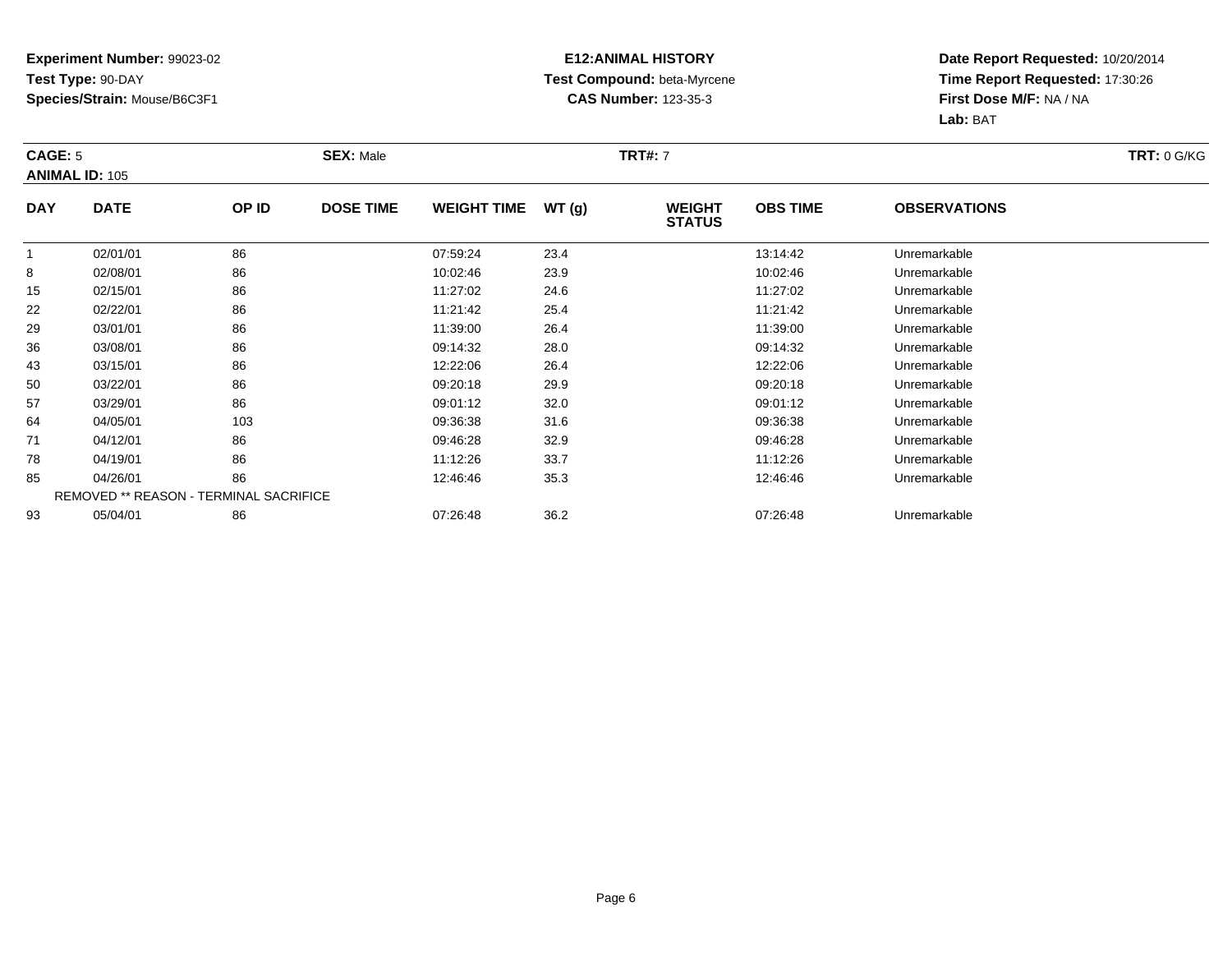### **E12:ANIMAL HISTORY Test Compound:** beta-Myrcene**CAS Number:** 123-35-3

|              | CAGE: 6                                       |       | <b>SEX: Male</b> |                    |       | <b>TRT#:</b> 7                 | <b>TRT: 0 G/KG</b> |                     |  |
|--------------|-----------------------------------------------|-------|------------------|--------------------|-------|--------------------------------|--------------------|---------------------|--|
|              | <b>ANIMAL ID: 106</b>                         |       |                  |                    |       |                                |                    |                     |  |
| <b>DAY</b>   | <b>DATE</b>                                   | OP ID | <b>DOSE TIME</b> | <b>WEIGHT TIME</b> | WT(g) | <b>WEIGHT</b><br><b>STATUS</b> | <b>OBS TIME</b>    | <b>OBSERVATIONS</b> |  |
| $\mathbf{1}$ | 02/01/01                                      | 86    |                  | 07:40:04           | 24.9  |                                | 13:23:16           | Unremarkable        |  |
| 8            | 02/08/01                                      | 86    |                  | 09:48:52           | 24.6  |                                | 09:48:52           | Unremarkable        |  |
| 15           | 02/15/01                                      | 86    |                  | 11:24:20           | 26.2  |                                | 11:24:20           | Unremarkable        |  |
| 22           | 02/22/01                                      | 86    |                  | 11:25:32           | 27.6  |                                | 11:25:32           | Unremarkable        |  |
| 29           | 03/01/01                                      | 86    |                  | 11:35:04           | 28.7  |                                | 11:35:04           | Unremarkable        |  |
| 36           | 03/08/01                                      | 86    |                  | 09:11:38           | 30.6  |                                | 09:11:38           | Unremarkable        |  |
| 43           | 03/15/01                                      | 86    |                  | 12:18:36           | 32.6  |                                | 12:18:36           | Unremarkable        |  |
| 50           | 03/22/01                                      | 86    |                  | 09:17:54           | 33.7  |                                | 09:17:54           | Unremarkable        |  |
| 57           | 03/29/01                                      | 86    |                  | 08:59:12           | 35.7  |                                | 08:59:12           | Unremarkable        |  |
| 64           | 04/05/01                                      | 103   |                  | 09:11:54           | 37.1  |                                | 09:11:54           | Unremarkable        |  |
| 71           | 04/12/01                                      | 86    |                  | 09:51:24           | 38.2  |                                | 09:51:24           | Unremarkable        |  |
| 78           | 04/19/01                                      | 86    |                  | 11:11:12           | 38.7  |                                | 11:11:12           | Unremarkable        |  |
| 85           | 04/26/01                                      | 86    |                  | 12:44:10           | 39.1  |                                | 12:44:10           | Unremarkable        |  |
|              | <b>REMOVED ** REASON - TERMINAL SACRIFICE</b> |       |                  |                    |       |                                |                    |                     |  |
| 93           | 05/04/01                                      | 86    |                  | 07:21:56           | 40.9  |                                | 07:21:56           | Unremarkable        |  |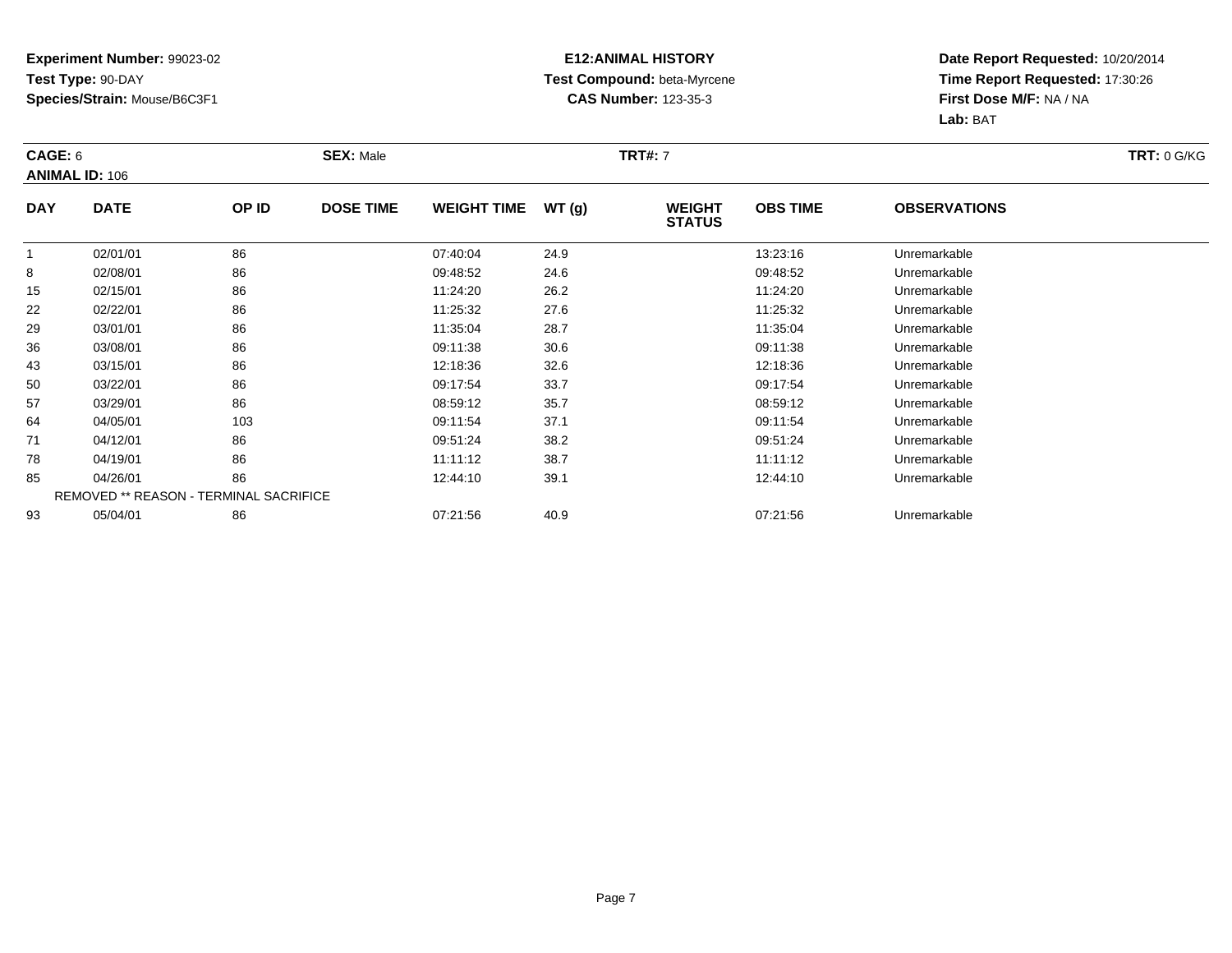### **E12:ANIMAL HISTORY Test Compound:** beta-Myrcene**CAS Number:** 123-35-3

| CAGE: 7    |                                        |       | <b>SEX: Male</b> |                    |       | <b>TRT#: 7</b>                 |                 |                     | <b>TRT: 0 G/KG</b> |
|------------|----------------------------------------|-------|------------------|--------------------|-------|--------------------------------|-----------------|---------------------|--------------------|
|            | <b>ANIMAL ID: 107</b>                  |       |                  |                    |       |                                |                 |                     |                    |
| <b>DAY</b> | <b>DATE</b>                            | OP ID | <b>DOSE TIME</b> | <b>WEIGHT TIME</b> | WT(g) | <b>WEIGHT</b><br><b>STATUS</b> | <b>OBS TIME</b> | <b>OBSERVATIONS</b> |                    |
|            | 02/01/01                               | 86    |                  | 07:40:26           | 24.1  |                                | 13:23:46        | Unremarkable        |                    |
| 8          | 02/08/01                               | 86    |                  | 09:45:52           | 24.8  |                                | 09:45:52        | Unremarkable        |                    |
| 15         | 02/15/01                               | 86    |                  | 11:21:38           | 25.5  |                                | 11:21:38        | Unremarkable        |                    |
| 22         | 02/22/01                               | 86    |                  | 11:25:58           | 26.4  |                                | 11:25:58        | Unremarkable        |                    |
| 29         | 03/01/01                               | 86    |                  | 11:35:20           | 26.9  |                                | 11:35:20        | Unremarkable        |                    |
| 36         | 03/08/01                               | 86    |                  | 09:12:08           | 28.0  |                                | 09:12:08        | Unremarkable        |                    |
| 43         | 03/15/01                               | 86    |                  | 12:18:52           | 29.7  |                                | 12:18:52        | Unremarkable        |                    |
| 50         | 03/22/01                               | 86    |                  | 09:18:30           | 30.1  |                                | 09:18:30        | Unremarkable        |                    |
| 57         | 03/29/01                               | 86    |                  | 08:59:32           | 32.0  |                                | 08:59:32        | Unremarkable        |                    |
| 64         | 04/05/01                               | 103   |                  | 09:12:32           | 32.5  |                                | 09:12:32        | Unremarkable        |                    |
| 71         | 04/12/01                               | 86    |                  | 09:51:52           | 34.0  |                                | 09:51:52        | Unremarkable        |                    |
| 78         | 04/19/01                               | 86    |                  | 11:10:06           | 34.6  |                                | 11:10:06        | Unremarkable        |                    |
| 85         | 04/26/01                               | 86    |                  | 12:40:50           | 35.8  |                                | 12:40:50        | Unremarkable        |                    |
|            | REMOVED ** REASON - TERMINAL SACRIFICE |       |                  |                    |       |                                |                 |                     |                    |
| 93         | 05/04/01                               | 86    |                  | 07:22:40           | 37.1  |                                | 07:22:40        | Unremarkable        |                    |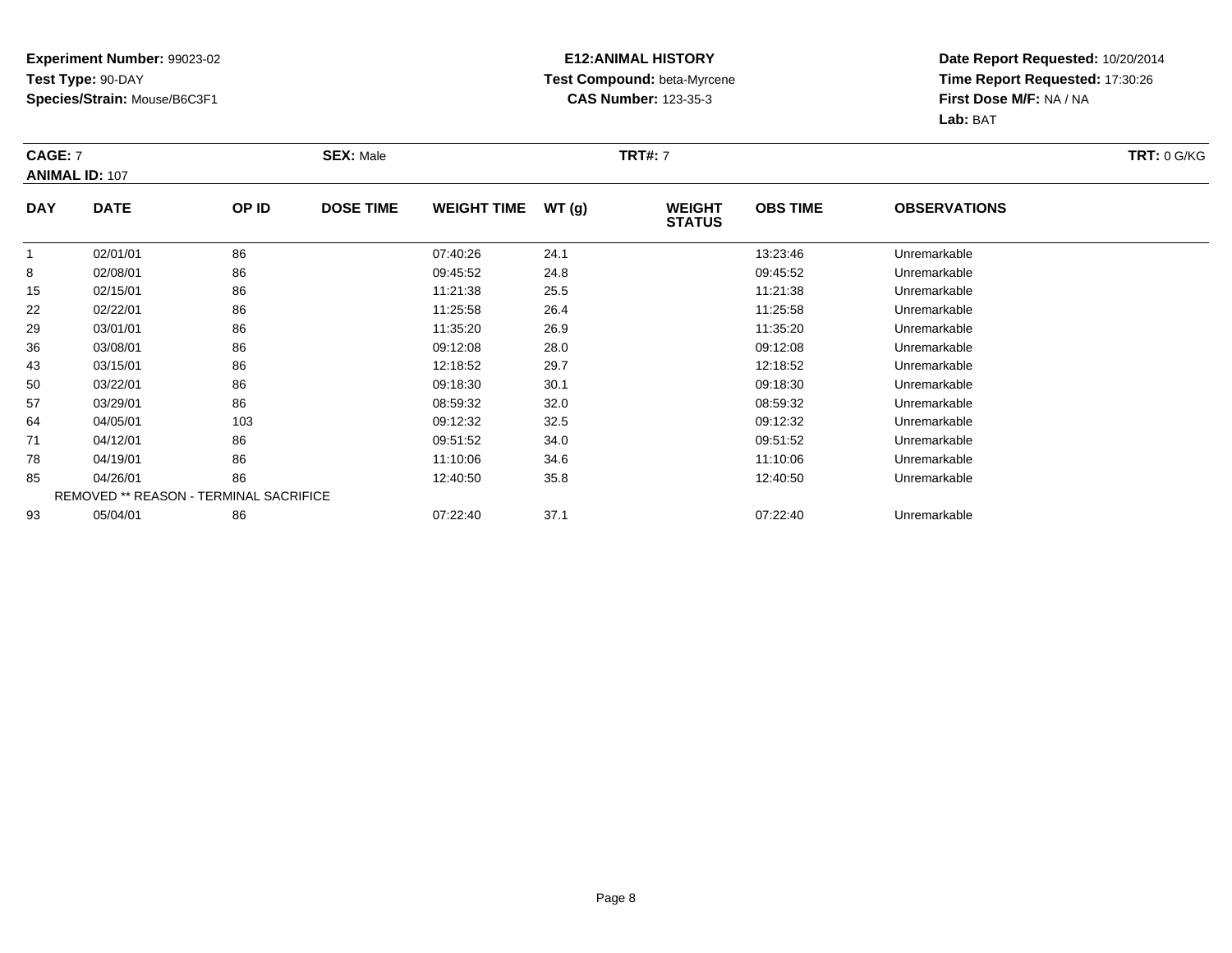### **E12:ANIMAL HISTORY Test Compound:** beta-Myrcene**CAS Number:** 123-35-3

|            | CAGE: 8                                       |       | <b>SEX: Male</b> |                    |       |                                | <b>TRT#:</b> 7  |                     |  |  |  |
|------------|-----------------------------------------------|-------|------------------|--------------------|-------|--------------------------------|-----------------|---------------------|--|--|--|
|            | <b>ANIMAL ID: 108</b>                         |       |                  |                    |       |                                |                 |                     |  |  |  |
| <b>DAY</b> | <b>DATE</b>                                   | OP ID | <b>DOSE TIME</b> | <b>WEIGHT TIME</b> | WT(g) | <b>WEIGHT</b><br><b>STATUS</b> | <b>OBS TIME</b> | <b>OBSERVATIONS</b> |  |  |  |
|            | 02/01/01                                      | 86    |                  | 07:40:54           | 23.8  |                                | 13:24:04        | Unremarkable        |  |  |  |
| 8          | 02/08/01                                      | 86    |                  | 09:46:10           | 19.3  |                                | 09:46:10        | Unremarkable        |  |  |  |
| 15         | 02/15/01                                      | 86    |                  | 11:22:16           | 23.9  |                                | 11:22:16        | Unremarkable        |  |  |  |
| 22         | 02/22/01                                      | 86    |                  | 11:23:34           | 24.6  |                                | 11:23:34        | Unremarkable        |  |  |  |
| 29         | 03/01/01                                      | 86    |                  | 11:34:16           | 25.4  |                                | 11:34:16        | Unremarkable        |  |  |  |
| 36         | 03/08/01                                      | 86    |                  | 09:12:42           | 26.6  |                                | 09:12:42        | Unremarkable        |  |  |  |
| 43         | 03/15/01                                      | 86    |                  | 12:19:08           | 26.8  |                                | 12:19:08        | Unremarkable        |  |  |  |
| 50         | 03/22/01                                      | 86    |                  | 09:18:50           | 27.3  |                                | 09:18:50        | Unremarkable        |  |  |  |
| 57         | 03/29/01                                      | 86    |                  | 08:59:54           | 29.6  |                                | 08:59:54        | Unremarkable        |  |  |  |
| 64         | 04/05/01                                      | 103   |                  | 09:13:16           | 30.8  |                                | 09:13:16        | Unremarkable        |  |  |  |
| 71         | 04/12/01                                      | 86    |                  | 09:52:18           | 32.1  |                                | 09:52:18        | Unremarkable        |  |  |  |
| 78         | 04/19/01                                      | 86    |                  | 11:10:22           | 33.0  |                                | 11:10:22        | Unremarkable        |  |  |  |
| 85         | 04/26/01                                      | 86    |                  | 12:42:24           | 33.1  |                                | 12:42:24        | Unremarkable        |  |  |  |
|            | <b>REMOVED ** REASON - TERMINAL SACRIFICE</b> |       |                  |                    |       |                                |                 |                     |  |  |  |
| 93         | 05/04/01                                      | 86    |                  | 07:23:08           | 34.1  |                                | 07:23:08        | Unremarkable        |  |  |  |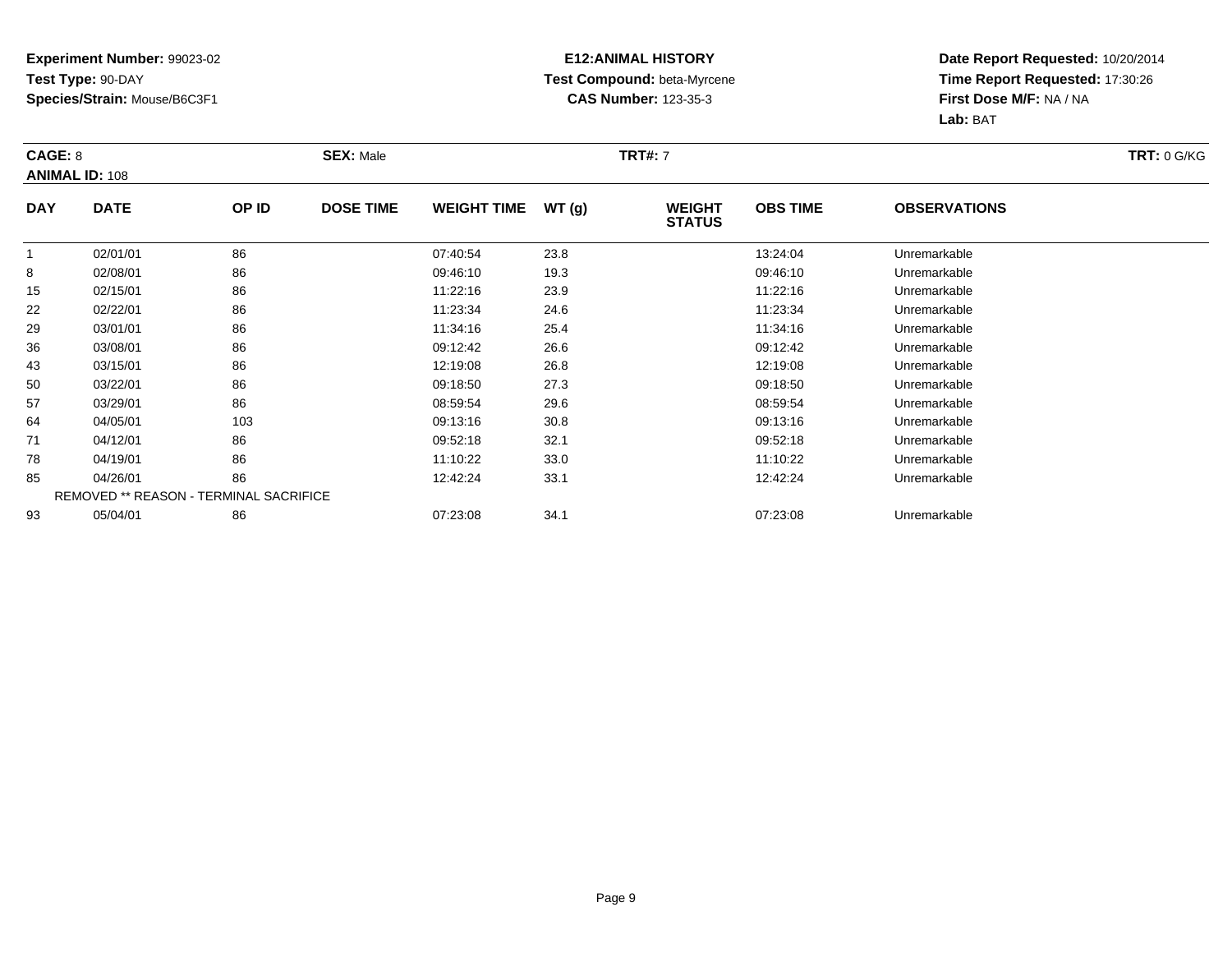### **E12:ANIMAL HISTORY Test Compound:** beta-Myrcene**CAS Number:** 123-35-3

|            | CAGE: 9                                |       | <b>SEX: Male</b> |                    |       | <b>TRT#:</b> 7                 | <b>TRT: 0 G/KG</b> |                     |  |
|------------|----------------------------------------|-------|------------------|--------------------|-------|--------------------------------|--------------------|---------------------|--|
|            | <b>ANIMAL ID: 109</b>                  |       |                  |                    |       |                                |                    |                     |  |
| <b>DAY</b> | <b>DATE</b>                            | OP ID | <b>DOSE TIME</b> | <b>WEIGHT TIME</b> | WT(g) | <b>WEIGHT</b><br><b>STATUS</b> | <b>OBS TIME</b>    | <b>OBSERVATIONS</b> |  |
|            | 02/01/01                               | 86    |                  | 07:41:12           | 22.9  |                                | 13:24:32           | Unremarkable        |  |
| 8          | 02/08/01                               | 86    |                  | 09:47:34           | 23.2  |                                | 09:47:34           | Unremarkable        |  |
| 15         | 02/15/01                               | 86    |                  | 11:23:00           | 23.9  |                                | 11:23:00           | Unremarkable        |  |
| 22         | 02/22/01                               | 86    |                  | 11:24:18           | 24.1  |                                | 11:24:18           | Unremarkable        |  |
| 29         | 03/01/01                               | 86    |                  | 11:34:32           | 25.1  |                                | 11:34:32           | Unremarkable        |  |
| 36         | 03/08/01                               | 86    |                  | 09:10:06           | 25.6  |                                | 09:10:06           | Unremarkable        |  |
| 43         | 03/15/01                               | 86    |                  | 12:18:04           | 26.5  |                                | 12:18:04           | Unremarkable        |  |
| 50         | 03/22/01                               | 86    |                  | 09:19:16           | 26.7  |                                | 09:19:16           | Unremarkable        |  |
| 57         | 03/29/01                               | 86    |                  | 09:00:16           | 28.0  |                                | 09:00:16           | Unremarkable        |  |
| 64         | 04/05/01                               | 103   |                  | 09:13:42           | 28.7  |                                | 09:13:42           | Unremarkable        |  |
| 71         | 04/12/01                               | 86    |                  | 09:52:42           | 29.4  |                                | 09:52:42           | Unremarkable        |  |
| 78         | 04/19/01                               | 86    |                  | 11:10:38           | 26.7  |                                | 11:10:38           | Unremarkable        |  |
| 85         | 04/26/01                               | 86    |                  | 12:42:48           | 30.4  |                                | 12:42:48           | Unremarkable        |  |
|            | REMOVED ** REASON - TERMINAL SACRIFICE |       |                  |                    |       |                                |                    |                     |  |
| 93         | 05/04/01                               | 86    |                  | 07:23:34           | 30.7  |                                | 07:23:34           | Unremarkable        |  |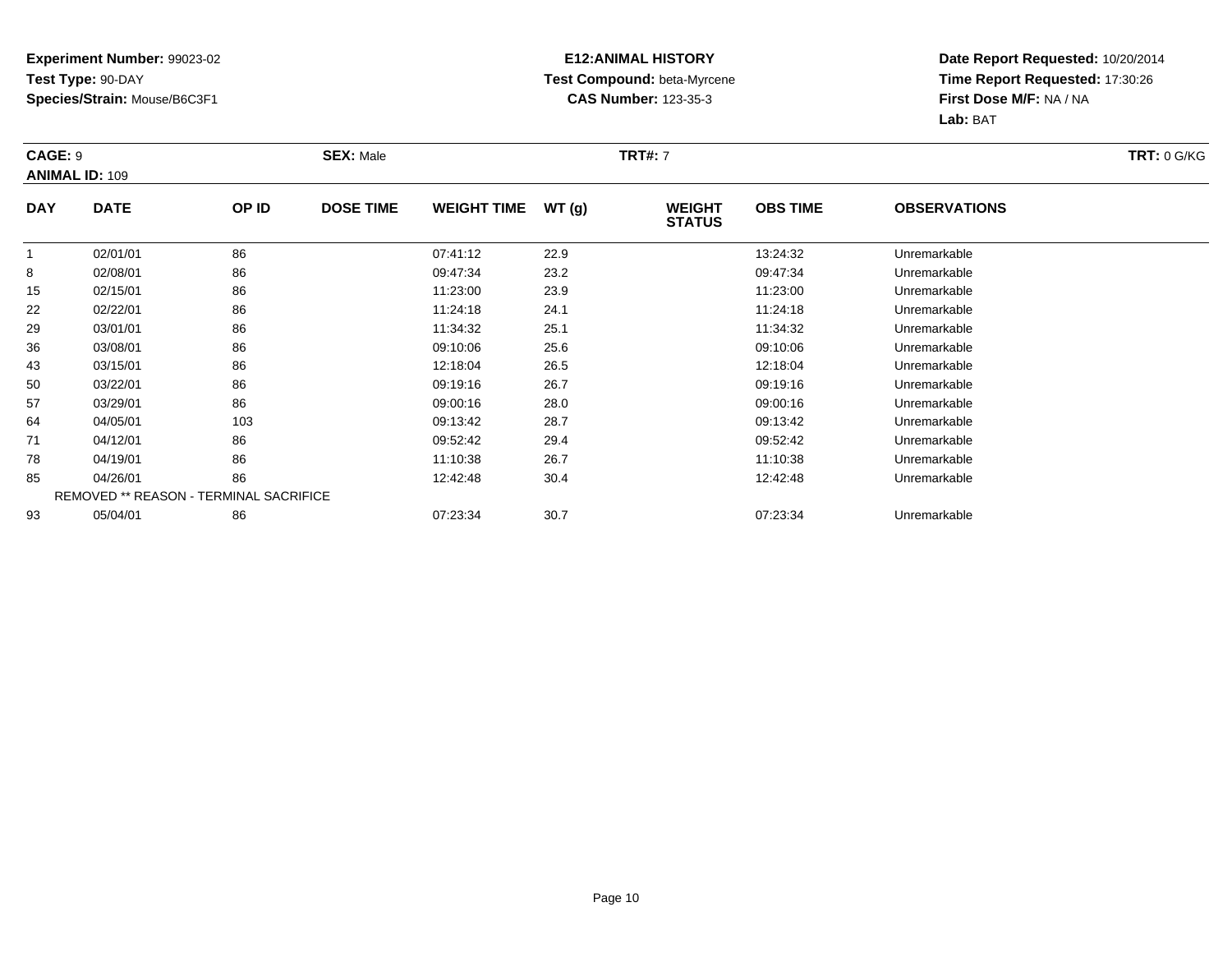### **E12:ANIMAL HISTORY Test Compound:** beta-Myrcene**CAS Number:** 123-35-3

|            | <b>CAGE: 10</b>                        |       | <b>SEX: Male</b> |                    |       | <b>TRT#:</b> 7                 | <b>TRT: 0 G/KG</b> |                     |  |
|------------|----------------------------------------|-------|------------------|--------------------|-------|--------------------------------|--------------------|---------------------|--|
|            | <b>ANIMAL ID: 110</b>                  |       |                  |                    |       |                                |                    |                     |  |
| <b>DAY</b> | <b>DATE</b>                            | OP ID | <b>DOSE TIME</b> | <b>WEIGHT TIME</b> | WT(g) | <b>WEIGHT</b><br><b>STATUS</b> | <b>OBS TIME</b>    | <b>OBSERVATIONS</b> |  |
|            | 02/01/01                               | 86    |                  | 07:42:54           | 25.4  |                                | 13:24:40           | Unremarkable        |  |
| 8          | 02/08/01                               | 86    |                  | 09:47:54           | 20.4  |                                | 09:47:54           | Unremarkable        |  |
| 15         | 02/15/01                               | 86    |                  | 11:23:24           | 25.5  |                                | 11:23:24           | Unremarkable        |  |
| 22         | 02/22/01                               | 86    |                  | 11:24:46           | 26.2  |                                | 11:24:46           | Unremarkable        |  |
| 29         | 03/01/01                               | 86    |                  | 11:34:48           | 28.2  |                                | 11:34:48           | Unremarkable        |  |
| 36         | 03/08/01                               | 86    |                  | 09:10:58           | 30.0  |                                | 09:10:58           | Unremarkable        |  |
| 43         | 03/15/01                               | 86    |                  | 12:18:20           | 31.8  |                                | 12:18:20           | Unremarkable        |  |
| 50         | 03/22/01                               | 86    |                  | 09:17:30           | 32.7  |                                | 09:17:30           | Unremarkable        |  |
| 57         | 03/29/01                               | 86    |                  | 08:58:50           | 35.4  |                                | 08:58:50           | Unremarkable        |  |
| 64         | 04/05/01                               | 103   |                  | 09:14:10           | 37.3  |                                | 09:14:10           | Unremarkable        |  |
| 71         | 04/12/01                               | 86    |                  | 09:53:04           | 38.7  |                                | 09:53:04           | Unremarkable        |  |
| 78         | 04/19/01                               | 86    |                  | 11:10:54           | 39.4  |                                | 11:10:54           | Unremarkable        |  |
| 85         | 04/26/01                               | 86    |                  | 12:43:40           | 40.1  |                                | 12:43:40           | Unremarkable        |  |
|            | REMOVED ** REASON - TERMINAL SACRIFICE |       |                  |                    |       |                                |                    |                     |  |
| 93         | 05/04/01                               | 86    |                  | 07:24:10           | 41.2  |                                | 07:24:10           | Unremarkable        |  |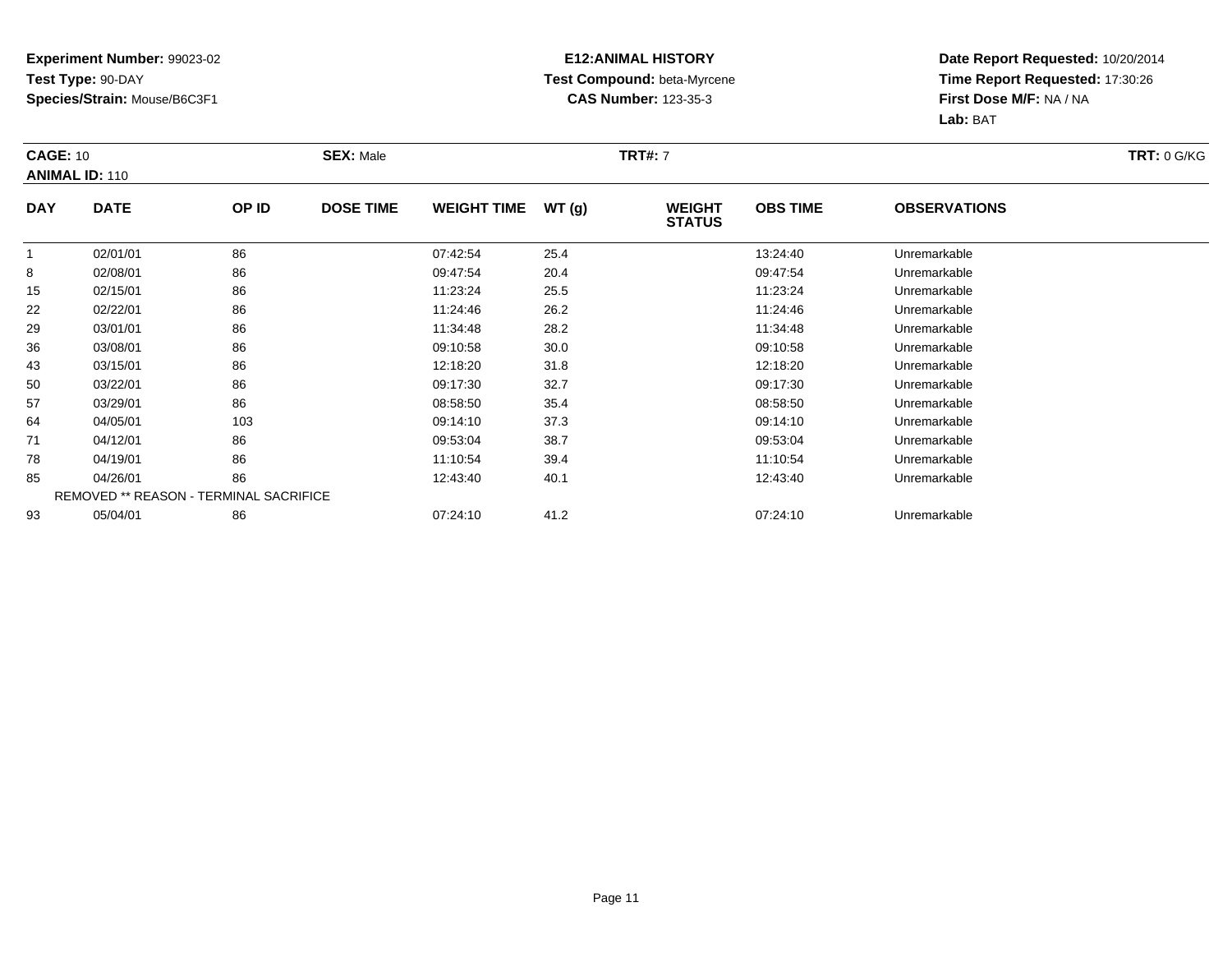### **E12:ANIMAL HISTORY Test Compound:** beta-Myrcene**CAS Number:** 123-35-3

|            | <b>CAGE: 11</b><br><b>ANIMAL ID: 201</b>      |       | <b>SEX: Male</b> |                    |       | <b>TRT#: 8</b>                 | <b>TRT: 0.25 G/KG</b> |                     |  |
|------------|-----------------------------------------------|-------|------------------|--------------------|-------|--------------------------------|-----------------------|---------------------|--|
| <b>DAY</b> | <b>DATE</b>                                   | OP ID | <b>DOSE TIME</b> | <b>WEIGHT TIME</b> | WT(g) | <b>WEIGHT</b><br><b>STATUS</b> | <b>OBS TIME</b>       | <b>OBSERVATIONS</b> |  |
| 1          | 02/01/01                                      | 86    |                  | 07:51:22           | 24.6  |                                | 13:29:58              | Unremarkable        |  |
| 8          | 02/08/01                                      | 86    |                  | 09:54:58           | 25.2  |                                | 09:54:58              | Unremarkable        |  |
| 15         | 02/15/01                                      | 86    |                  | 11:13:50           | 26.0  |                                | 11:13:50              | Unremarkable        |  |
| 22         | 02/22/01                                      | 86    |                  | 11:49:26           | 26.9  |                                | 11:49:26              | Unremarkable        |  |
| 29         | 03/01/01                                      | 86    |                  | 11:30:04           | 28.4  |                                | 11:30:04              | Unremarkable        |  |
| 36         | 03/08/01                                      | 86    |                  | 09:01:46           | 29.6  |                                | 09:01:46              | Unremarkable        |  |
| 43         | 03/15/01                                      | 86    |                  | 12:14:22           | 31.2  |                                | 12:14:22              | Unremarkable        |  |
| 50         | 03/22/01                                      | 86    |                  | 09:09:54           | 32.3  |                                | 09:09:54              | Unremarkable        |  |
| 57         | 03/29/01                                      | 86    |                  | 08:53:50           | 34.3  |                                | 08:53:50              | Unremarkable        |  |
| 64         | 04/05/01                                      | 103   |                  | 09:19:30           | 35.2  |                                | 09:19:30              | Unremarkable        |  |
| 71         | 04/12/01                                      | 86    |                  | 09:29:40           | 35.5  |                                | 09:29:40              | Unremarkable        |  |
| 78         | 04/19/01                                      | 86    |                  | 11:06:32           | 35.4  |                                | 11:06:32              | Unremarkable        |  |
| 85         | 04/26/01                                      | 86    |                  | 12:35:26           | 36.3  |                                | 12:35:26              | Unremarkable        |  |
|            | <b>REMOVED ** REASON - TERMINAL SACRIFICE</b> |       |                  |                    |       |                                |                       |                     |  |
| 93         | 05/04/01                                      | 86    |                  | 07:11:22           | 37.8  |                                | 07:11:22              | Unremarkable        |  |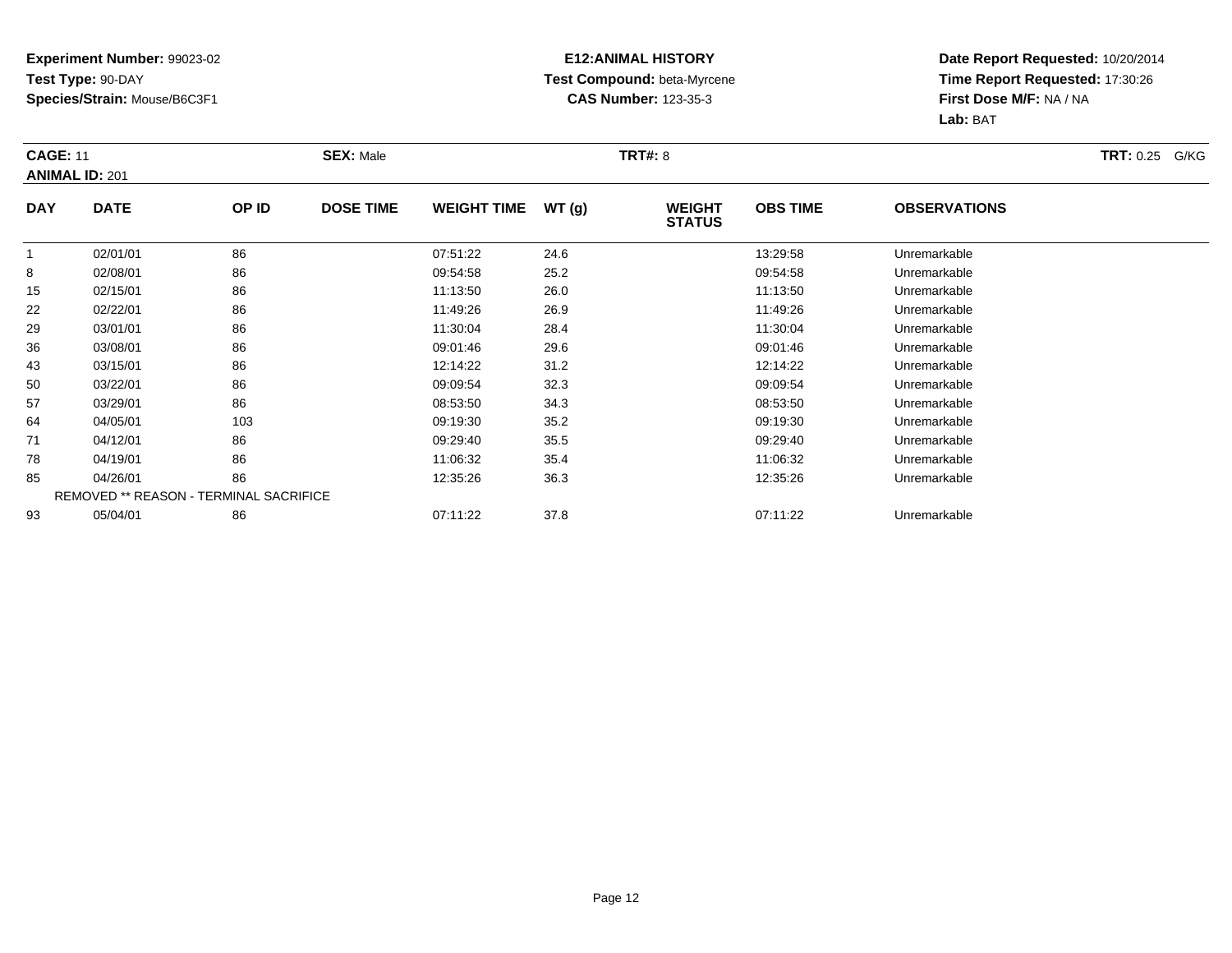### **E12:ANIMAL HISTORY Test Compound:** beta-Myrcene**CAS Number:** 123-35-3

| <b>CAGE: 12</b> | <b>ANIMAL ID: 202</b>                         |       | <b>SEX: Male</b> |                    |       | <b>TRT#: 8</b>                 |                 |                     | <b>TRT: 0.25 G/KG</b> |
|-----------------|-----------------------------------------------|-------|------------------|--------------------|-------|--------------------------------|-----------------|---------------------|-----------------------|
| <b>DAY</b>      | <b>DATE</b>                                   | OP ID | <b>DOSE TIME</b> | <b>WEIGHT TIME</b> | WT(g) | <b>WEIGHT</b><br><b>STATUS</b> | <b>OBS TIME</b> | <b>OBSERVATIONS</b> |                       |
| 1               | 02/01/01                                      | 86    |                  | 07:51:46           | 23.6  |                                | 13:30:08        | Unremarkable        |                       |
| 8               | 02/08/01                                      | 86    |                  | 09:53:42           | 23.8  |                                | 09:53:42        | Unremarkable        |                       |
| 15              | 02/15/01                                      | 86    |                  | 11:09:50           | 25.8  |                                | 11:09:50        | Unremarkable        |                       |
| 22              | 02/22/01                                      | 86    |                  | 11:50:06           | 26.8  |                                | 11:50:06        | Unremarkable        |                       |
| 29              | 03/01/01                                      | 86    |                  | 11:30:20           | 27.8  |                                | 11:30:20        | Unremarkable        |                       |
| 36              | 03/08/01                                      | 86    |                  | 09:02:28           | 30.1  |                                | 09:02:28        | Unremarkable        |                       |
| 43              | 03/15/01                                      | 86    |                  | 12:14:40           | 31.9  |                                | 12:14:40        | Unremarkable        |                       |
| 50              | 03/22/01                                      | 86    |                  | 09:10:22           | 33.9  |                                | 09:10:22        | Unremarkable        |                       |
| 57              | 03/29/01                                      | 86    |                  | 08:54:14           | 34.8  |                                | 08:54:14        | Unremarkable        |                       |
| 64              | 04/05/01                                      | 103   |                  | 09:20:20           | 36.4  |                                | 09:20:20        | Unremarkable        |                       |
| 71              | 04/12/01                                      | 86    |                  | 09:30:26           | 36.6  |                                | 09:30:26        | Unremarkable        |                       |
| 78              | 04/19/01                                      | 86    |                  | 11:05:22           | 37.1  |                                | 11:05:22        | Unremarkable        |                       |
| 85              | 04/26/01                                      | 86    |                  | 12:33:14           | 38.0  |                                | 12:33:14        | Unremarkable        |                       |
|                 | <b>REMOVED ** REASON - TERMINAL SACRIFICE</b> |       |                  |                    |       |                                |                 |                     |                       |
| 93              | 05/04/01                                      | 86    |                  | 07:12:04           | 39.6  |                                | 07:12:04        | Unremarkable        |                       |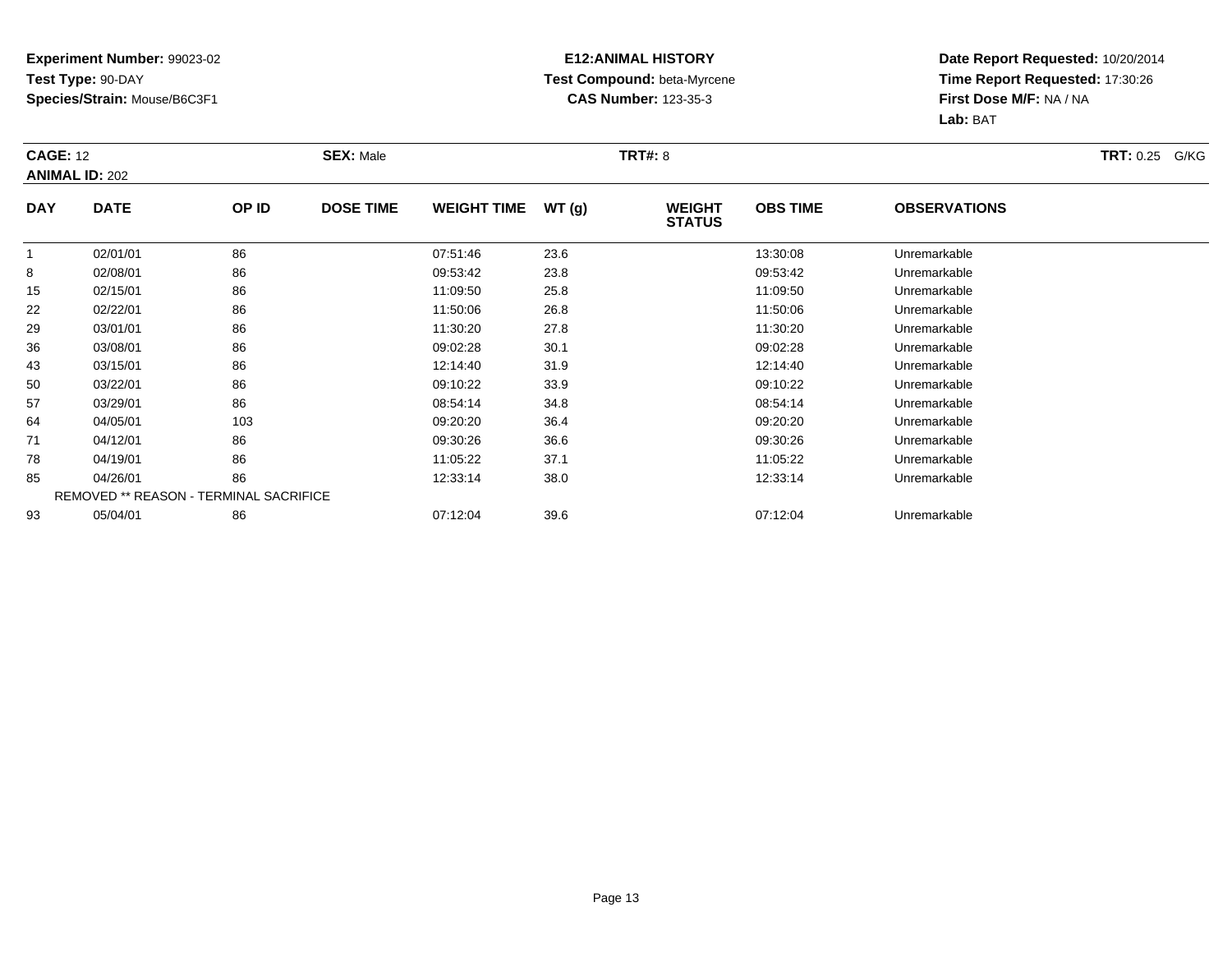### **E12:ANIMAL HISTORY Test Compound:** beta-Myrcene**CAS Number:** 123-35-3

| <b>CAGE: 13</b> | <b>ANIMAL ID: 203</b>                         |       | <b>SEX: Male</b> |                    |       | <b>TRT#: 8</b>                 |                 |                     | <b>TRT: 0.25 G/KG</b> |
|-----------------|-----------------------------------------------|-------|------------------|--------------------|-------|--------------------------------|-----------------|---------------------|-----------------------|
| <b>DAY</b>      | <b>DATE</b>                                   | OP ID | <b>DOSE TIME</b> | <b>WEIGHT TIME</b> | WT(g) | <b>WEIGHT</b><br><b>STATUS</b> | <b>OBS TIME</b> | <b>OBSERVATIONS</b> |                       |
| -1              | 02/01/01                                      | 86    |                  | 07:52:04           | 23.5  |                                | 13:30:18        | Unremarkable        |                       |
| 8               | 02/08/01                                      | 86    |                  | 09:54:00           | 23.2  |                                | 09:54:00        | Unremarkable        |                       |
| 15              | 02/15/01                                      | 86    |                  | 11:10:26           | 25.1  |                                | 11:10:26        | Unremarkable        |                       |
| 22              | 02/22/01                                      | 86    |                  | 11:37:20           | 25.6  |                                | 11:37:20        | Unremarkable        |                       |
| 29              | 03/01/01                                      | 86    |                  | 11:29:10           | 27.6  |                                | 11:29:10        | Unremarkable        |                       |
| 36              | 03/08/01                                      | 86    |                  | 09:02:52           | 28.8  |                                | 09:02:52        | Unremarkable        |                       |
| 43              | 03/15/01                                      | 86    |                  | 12:14:56           | 29.8  |                                | 12:14:56        | Unremarkable        |                       |
| 50              | 03/22/01                                      | 86    |                  | 09:10:58           | 31.2  |                                | 09:10:58        | Unremarkable        |                       |
| 57              | 03/29/01                                      | 86    |                  | 08:54:42           | 32.7  |                                | 08:54:42        | Unremarkable        |                       |
| 64              | 04/05/01                                      | 103   |                  | 09:20:46           | 33.3  |                                | 09:20:46        | Unremarkable        |                       |
| 71              | 04/12/01                                      | 86    |                  | 09:31:00           | 34.5  |                                | 09:31:00        | Unremarkable        |                       |
| 78              | 04/19/01                                      | 86    |                  | 11:05:38           | 35.3  |                                | 11:05:38        | Unremarkable        |                       |
| 85              | 04/26/01                                      | 86    |                  | 12:33:38           | 35.8  |                                | 12:33:38        | Unremarkable        |                       |
|                 | <b>REMOVED ** REASON - TERMINAL SACRIFICE</b> |       |                  |                    |       |                                |                 |                     |                       |
| 93              | 05/04/01                                      | 86    |                  | 07:12:52           | 36.2  |                                | 07:12:52        | Unremarkable        |                       |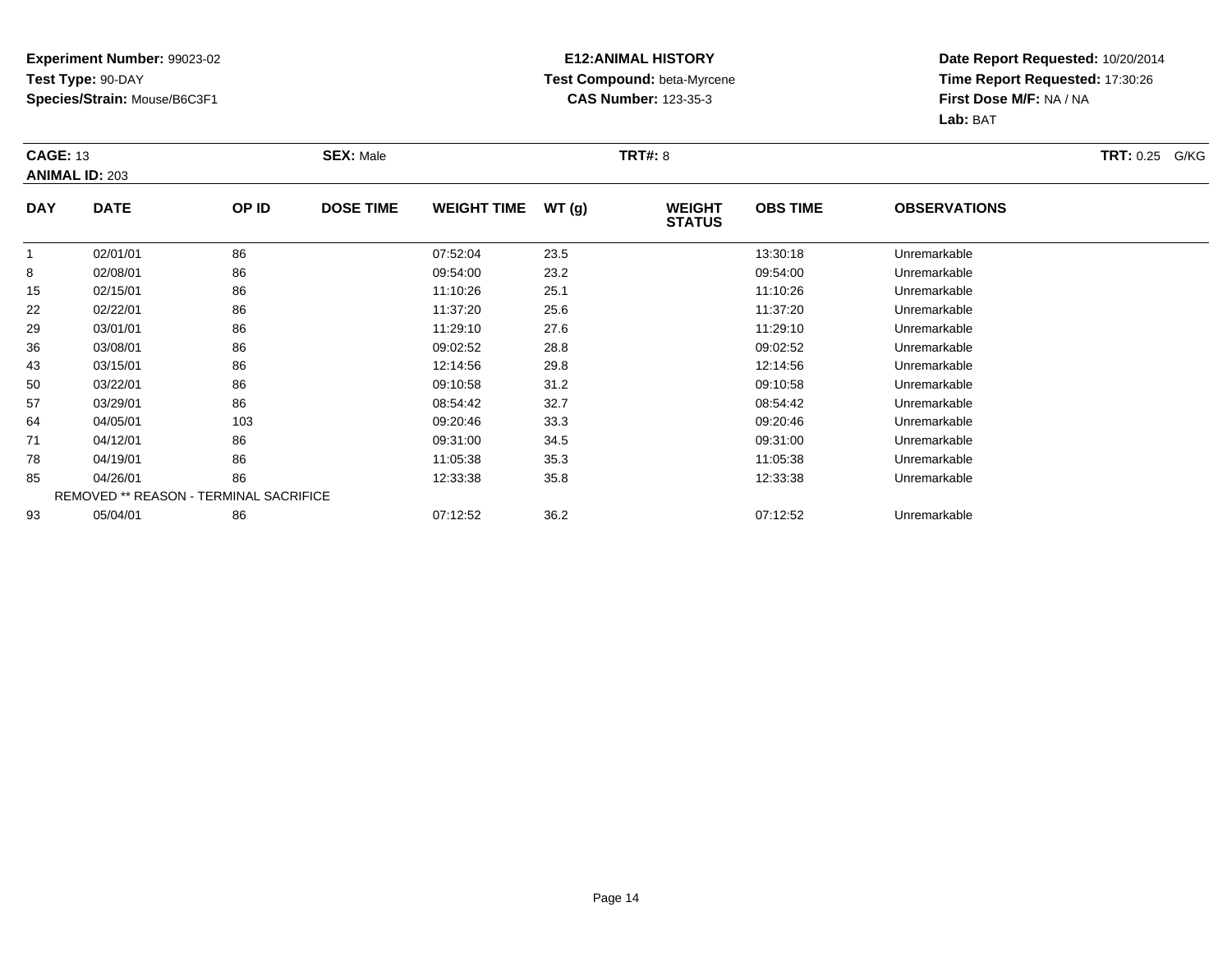### **E12:ANIMAL HISTORY Test Compound:** beta-Myrcene**CAS Number:** 123-35-3

| <b>CAGE: 14</b> | <b>ANIMAL ID: 204</b>                         |       | <b>SEX: Male</b> |                    |       | <b>TRT#: 8</b>                 |                 |                     | <b>TRT: 0.25 G/KG</b> |
|-----------------|-----------------------------------------------|-------|------------------|--------------------|-------|--------------------------------|-----------------|---------------------|-----------------------|
| <b>DAY</b>      | <b>DATE</b>                                   | OP ID | <b>DOSE TIME</b> | <b>WEIGHT TIME</b> | WT(g) | <b>WEIGHT</b><br><b>STATUS</b> | <b>OBS TIME</b> | <b>OBSERVATIONS</b> |                       |
| 1               | 02/01/01                                      | 86    |                  | 07:52:20           | 22.5  |                                | 13:30:26        | Unremarkable        |                       |
| 8               | 02/08/01                                      | 86    |                  | 09:54:22           | 23.2  |                                | 09:54:22        | Unremarkable        |                       |
| 15              | 02/15/01                                      | 86    |                  | 11:11:00           | 24.4  |                                | 11:11:00        | Unremarkable        |                       |
| 22              | 02/22/01                                      | 86    |                  | 11:38:02           | 25.0  |                                | 11:38:02        | Unremarkable        |                       |
| 29              | 03/01/01                                      | 86    |                  | 11:29:30           | 26.2  |                                | 11:29:30        | Unremarkable        |                       |
| 36              | 03/08/01                                      | 86    |                  | 09:00:54           | 27.7  |                                | 09:00:54        | Unremarkable        |                       |
| 43              | 03/15/01                                      | 86    |                  | 12:13:44           | 29.1  |                                | 12:13:44        | Unremarkable        |                       |
| 50              | 03/22/01                                      | 86    |                  | 09:11:26           | 29.5  |                                | 09:11:26        | Unremarkable        |                       |
| 57              | 03/29/01                                      | 86    |                  | 08:55:04           | 32.1  |                                | 08:55:04        | Unremarkable        |                       |
| 64              | 04/05/01                                      | 103   |                  | 09:21:34           | 33.6  |                                | 09:21:34        | Unremarkable        |                       |
| 71              | 04/12/01                                      | 86    |                  | 09:31:22           | 34.7  |                                | 09:31:22        | Unremarkable        |                       |
| 78              | 04/19/01                                      | 86    |                  | 11:05:56           | 35.7  |                                | 11:05:56        | Unremarkable        |                       |
| 85              | 04/26/01                                      | 86    |                  | 12:34:04           | 36.9  |                                | 12:34:04        | Unremarkable        |                       |
|                 | <b>REMOVED ** REASON - TERMINAL SACRIFICE</b> |       |                  |                    |       |                                |                 |                     |                       |
| 93              | 05/04/01                                      | 86    |                  | 07:13:58           | 38.1  |                                | 07:13:58        | Unremarkable        |                       |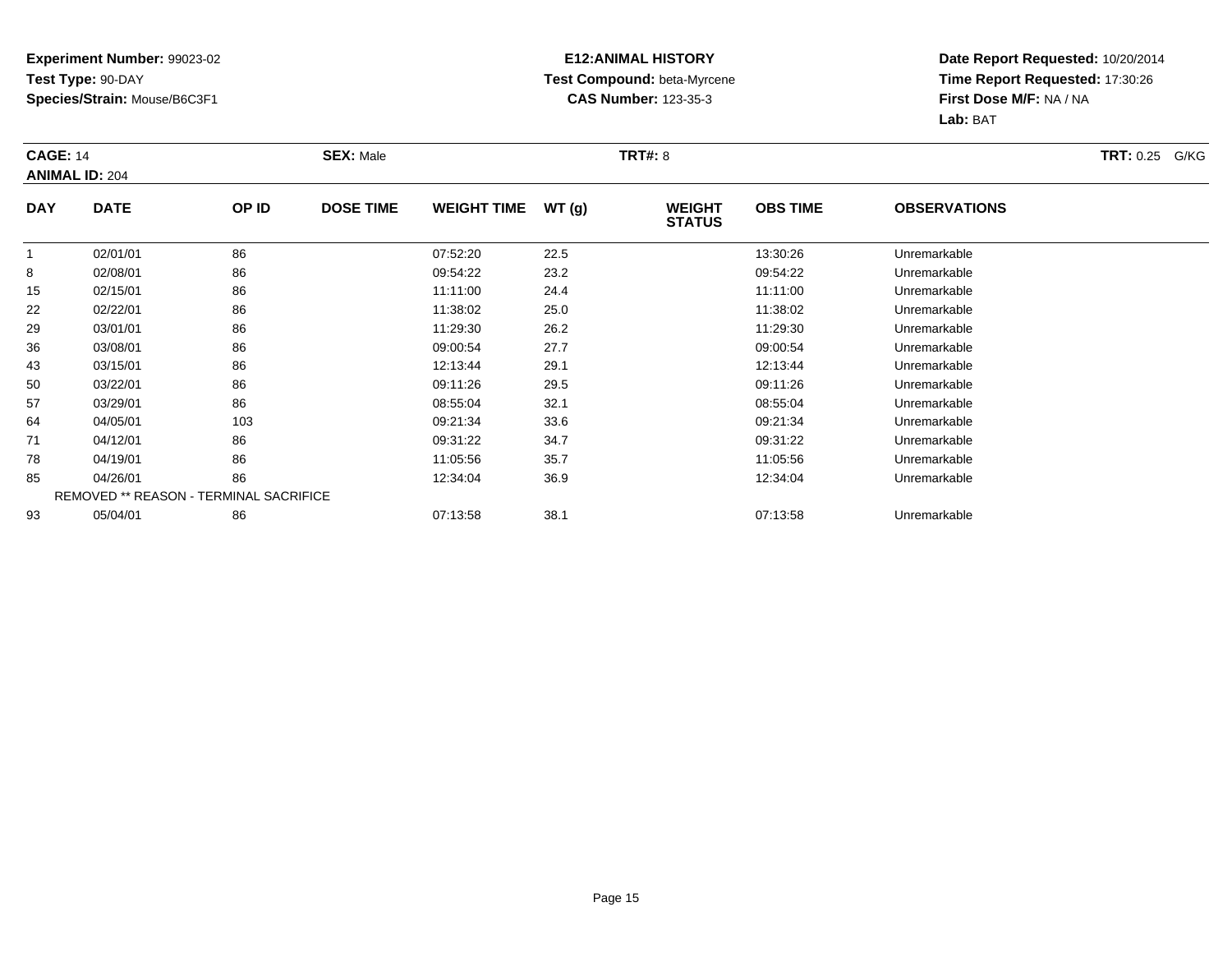### **E12:ANIMAL HISTORY Test Compound:** beta-Myrcene**CAS Number:** 123-35-3

| <b>CAGE: 15</b> | <b>ANIMAL ID: 205</b>                         |       | <b>SEX: Male</b> |                    |       | <b>TRT#: 8</b>                 |                 |                     | <b>TRT: 0.25 G/KG</b> |
|-----------------|-----------------------------------------------|-------|------------------|--------------------|-------|--------------------------------|-----------------|---------------------|-----------------------|
| <b>DAY</b>      | <b>DATE</b>                                   | OP ID | <b>DOSE TIME</b> | <b>WEIGHT TIME</b> | WT(g) | <b>WEIGHT</b><br><b>STATUS</b> | <b>OBS TIME</b> | <b>OBSERVATIONS</b> |                       |
| 1               | 02/01/01                                      | 86    |                  | 07:52:42           | 23.8  |                                | 13:30:38        | Unremarkable        |                       |
| 8               | 02/08/01                                      | 86    |                  | 09:54:40           | 24.4  |                                | 09:54:40        | Unremarkable        |                       |
| 15              | 02/15/01                                      | 86    |                  | 11:11:50           | 25.3  |                                | 11:11:50        | Unremarkable        |                       |
| 22              | 02/22/01                                      | 86    |                  | 11:38:32           | 25.5  |                                | 11:38:32        | Unremarkable        |                       |
| 29              | 03/01/01                                      | 86    |                  | 11:29:46           | 26.9  |                                | 11:29:46        | Unremarkable        |                       |
| 36              | 03/08/01                                      | 86    |                  | 09:01:28           | 27.7  |                                | 09:01:28        | Unremarkable        |                       |
| 43              | 03/15/01                                      | 86    |                  | 12:14:04           | 28.5  |                                | 12:14:04        | Unremarkable        |                       |
| 50              | 03/22/01                                      | 86    |                  | 09:09:22           | 28.7  |                                | 09:09:22        | Unremarkable        |                       |
| 57              | 03/29/01                                      | 86    |                  | 08:53:26           | 30.6  |                                | 08:53:26        | Unremarkable        |                       |
| 64              | 04/05/01                                      | 103   |                  | 09:22:06           | 32.2  |                                | 09:22:06        | Unremarkable        |                       |
| 71              | 04/12/01                                      | 86    |                  | 09:31:52           | 32.4  |                                | 09:31:52        | Unremarkable        |                       |
| 78              | 04/19/01                                      | 86    |                  | 11:06:14           | 33.8  |                                | 11:06:14        | Unremarkable        |                       |
| 85              | 04/26/01                                      | 86    |                  | 12:34:32           | 34.0  |                                | 12:34:32        | Unremarkable        |                       |
|                 | <b>REMOVED ** REASON - TERMINAL SACRIFICE</b> |       |                  |                    |       |                                |                 |                     |                       |
| 93              | 05/04/01                                      | 86    |                  | 07:14:44           | 34.1  |                                | 07:14:44        | Unremarkable        |                       |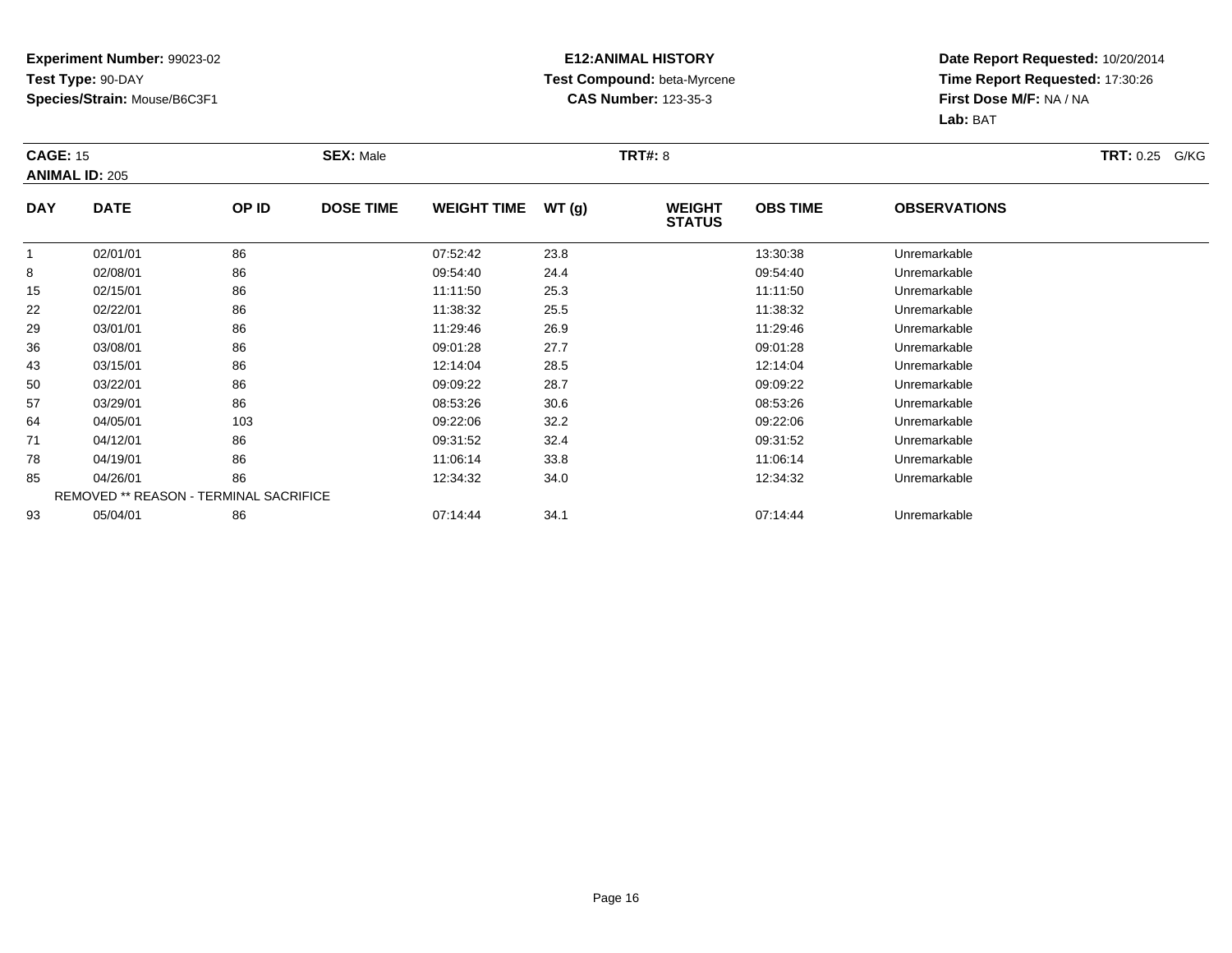### **E12:ANIMAL HISTORY Test Compound:** beta-Myrcene**CAS Number:** 123-35-3

| <b>CAGE: 16</b> | <b>ANIMAL ID: 206</b>                         |       | <b>SEX: Male</b> |                    |       | <b>TRT#: 8</b>                 |                 |                     | <b>TRT: 0.25 G/KG</b> |
|-----------------|-----------------------------------------------|-------|------------------|--------------------|-------|--------------------------------|-----------------|---------------------|-----------------------|
| <b>DAY</b>      | <b>DATE</b>                                   | OP ID | <b>DOSE TIME</b> | <b>WEIGHT TIME</b> | WT(g) | <b>WEIGHT</b><br><b>STATUS</b> | <b>OBS TIME</b> | <b>OBSERVATIONS</b> |                       |
| 1               | 02/01/01                                      | 86    |                  | 07:53:04           | 22.2  |                                | 13:31:00        | Unremarkable        |                       |
| 8               | 02/08/01                                      | 86    |                  | 09:56:58           | 22.2  |                                | 09:56:58        | Unremarkable        |                       |
| 15              | 02/15/01                                      | 86    |                  | 11:18:08           | 23.0  |                                | 11:18:08        | Unremarkable        |                       |
| 22              | 02/22/01                                      | 86    |                  | 11:36:26           | 23.7  |                                | 11:36:26        | Unremarkable        |                       |
| 29              | 03/01/01                                      | 86    |                  | 11:28:38           | 24.9  |                                | 11:28:38        | Unremarkable        |                       |
| 36              | 03/08/01                                      | 86    |                  | 08:59:22           | 26.6  |                                | 08:59:22        | Unremarkable        |                       |
| 43              | 03/15/01                                      | 86    |                  | 12:12:32           | 27.2  |                                | 12:12:32        | Unremarkable        |                       |
| 50              | 03/22/01                                      | 86    |                  | 09:06:52           | 27.7  |                                | 09:06:52        | Unremarkable        |                       |
| 57              | 03/29/01                                      | 86    |                  | 08:55:58           | 29.3  |                                | 08:55:58        | Unremarkable        |                       |
| 64              | 04/05/01                                      | 103   |                  | 09:22:32           | 28.6  |                                | 09:22:32        | Unremarkable        |                       |
| 71              | 04/12/01                                      | 86    |                  | 09:32:24           | 29.6  |                                | 09:32:24        | Unremarkable        |                       |
| 78              | 04/19/01                                      | 86    |                  | 11:05:06           | 29.6  |                                | 11:05:06        | Unremarkable        |                       |
| 85              | 04/26/01                                      | 86    |                  | 12:32:46           | 31.2  |                                | 12:32:46        | Unremarkable        |                       |
|                 | <b>REMOVED ** REASON - TERMINAL SACRIFICE</b> |       |                  |                    |       |                                |                 |                     |                       |
| 93              | 05/04/01                                      | 86    |                  | 07:15:10           | 32.6  |                                | 07:15:10        | Unremarkable        |                       |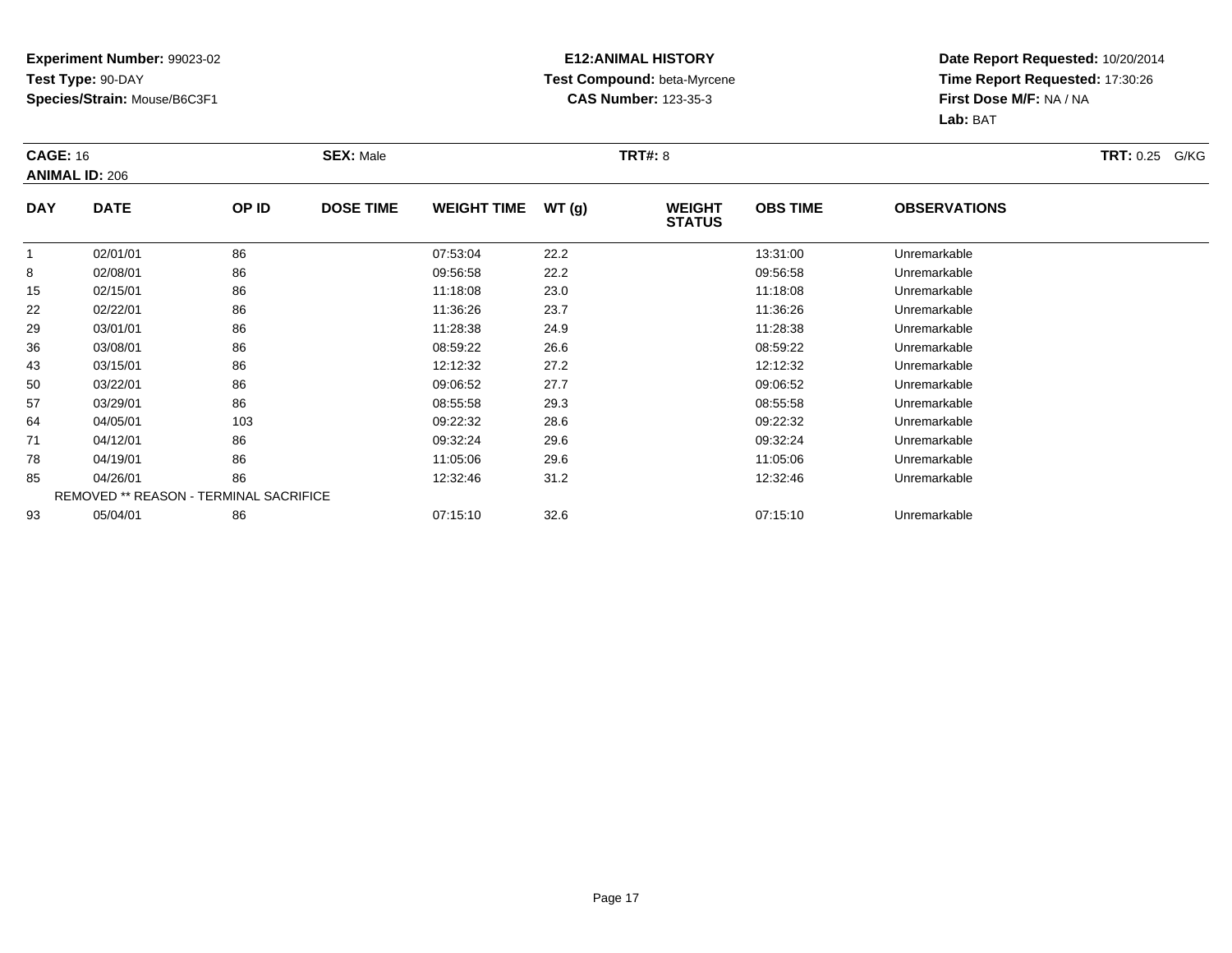### **E12:ANIMAL HISTORY Test Compound:** beta-Myrcene**CAS Number:** 123-35-3

| <b>CAGE: 17</b> | <b>ANIMAL ID: 207</b>                         |       | <b>SEX: Male</b> |                    |       | <b>TRT#: 8</b>                 |                 |                     | <b>TRT: 0.25 G/KG</b> |
|-----------------|-----------------------------------------------|-------|------------------|--------------------|-------|--------------------------------|-----------------|---------------------|-----------------------|
| <b>DAY</b>      | <b>DATE</b>                                   | OP ID | <b>DOSE TIME</b> | <b>WEIGHT TIME</b> | WT(g) | <b>WEIGHT</b><br><b>STATUS</b> | <b>OBS TIME</b> | <b>OBSERVATIONS</b> |                       |
| 1               | 02/01/01                                      | 86    |                  | 07:53:22           | 23.0  |                                | 13:31:12        | Unremarkable        |                       |
| 8               | 02/08/01                                      | 86    |                  | 09:55:26           | 23.7  |                                | 09:55:26        | Unremarkable        |                       |
| 15              | 02/15/01                                      | 86    |                  | 11:14:28           | 24.8  |                                | 11:14:28        | Unremarkable        |                       |
| 22              | 02/22/01                                      | 86    |                  | 11:36:50           | 25.4  |                                | 11:36:50        | Unremarkable        |                       |
| 29              | 03/01/01                                      | 86    |                  | 11:28:54           | 27.0  |                                | 11:28:54        | Unremarkable        |                       |
| 36              | 03/08/01                                      | 86    |                  | 08:59:50           | 27.6  |                                | 08:59:50        | Unremarkable        |                       |
| 43              | 03/15/01                                      | 86    |                  | 12:12:50           | 29.0  |                                | 12:12:50        | Unremarkable        |                       |
| 50              | 03/22/01                                      | 86    |                  | 09:07:22           | 29.0  |                                | 09:07:22        | Unremarkable        |                       |
| 57              | 03/29/01                                      | 86    |                  | 08:56:22           | 31.9  |                                | 08:56:22        | Unremarkable        |                       |
| 64              | 04/05/01                                      | 103   |                  | 09:23:00           | 32.6  |                                | 09:23:00        | Unremarkable        |                       |
| 71              | 04/12/01                                      | 86    |                  | 09:32:56           | 33.8  |                                | 09:32:56        | Unremarkable        |                       |
| 78              | 04/19/01                                      | 86    |                  | 11:03:56           | 36.0  |                                | 11:03:56        | Unremarkable        |                       |
| 85              | 04/26/01                                      | 86    |                  | 12:30:30           | 37.0  |                                | 12:30:30        | Unremarkable        |                       |
|                 | <b>REMOVED ** REASON - TERMINAL SACRIFICE</b> |       |                  |                    |       |                                |                 |                     |                       |
| 93              | 05/04/01                                      | 86    |                  | 07:15:34           | 38.2  |                                | 07:15:34        | Unremarkable        |                       |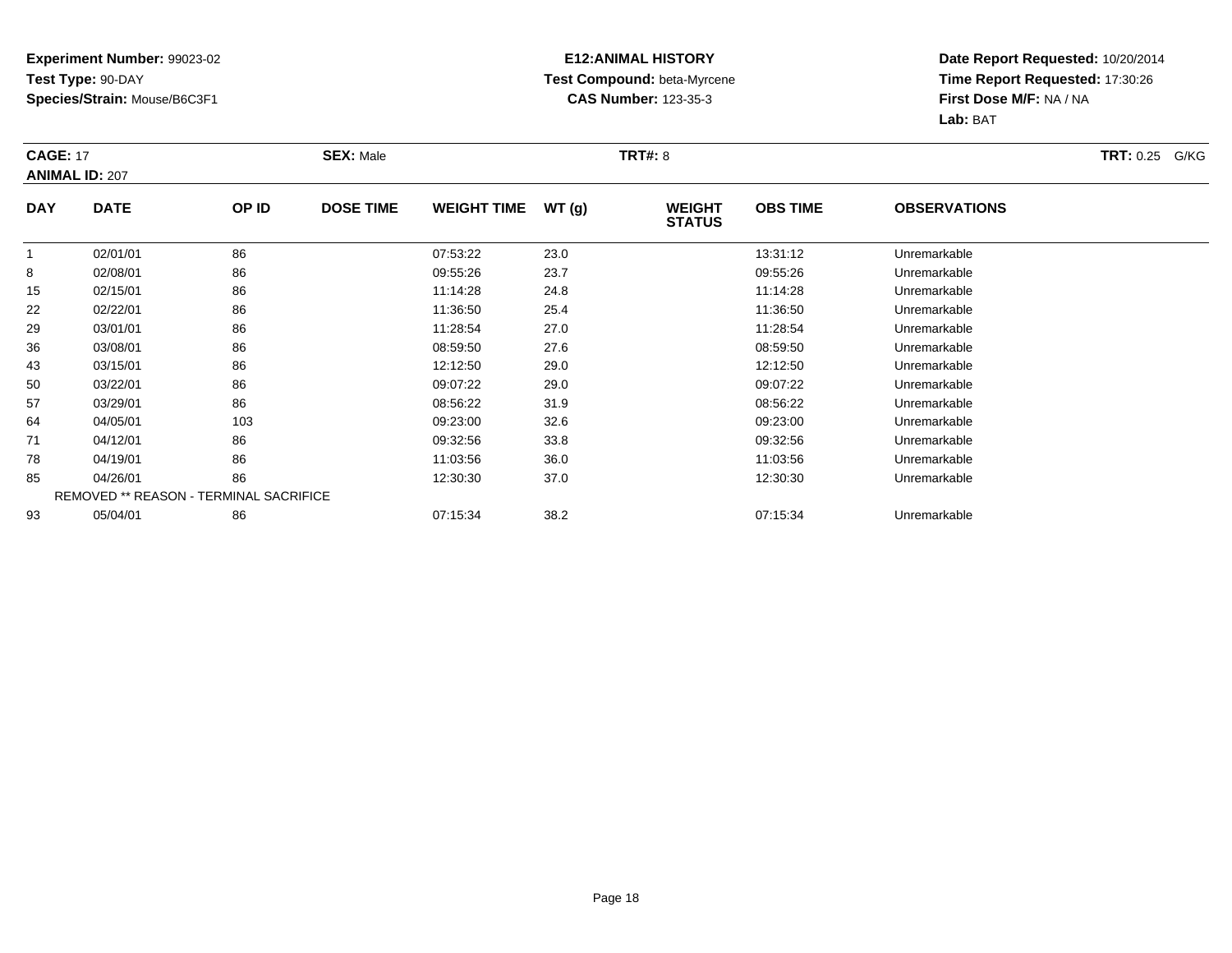### **E12:ANIMAL HISTORY Test Compound:** beta-Myrcene**CAS Number:** 123-35-3

| <b>CAGE: 18</b> | <b>ANIMAL ID: 208</b>                         |       | <b>SEX: Male</b> |                    |       | <b>TRT#: 8</b>                 |                 |                     | <b>TRT: 0.25 G/KG</b> |
|-----------------|-----------------------------------------------|-------|------------------|--------------------|-------|--------------------------------|-----------------|---------------------|-----------------------|
| <b>DAY</b>      | <b>DATE</b>                                   | OP ID | <b>DOSE TIME</b> | <b>WEIGHT TIME</b> | WT(g) | <b>WEIGHT</b><br><b>STATUS</b> | <b>OBS TIME</b> | <b>OBSERVATIONS</b> |                       |
| 1               | 02/01/01                                      | 86    |                  | 07:53:44           | 24.0  |                                | 13:31:24        | Unremarkable        |                       |
| 8               | 02/08/01                                      | 86    |                  | 09:55:44           | 24.6  |                                | 09:55:44        | Unremarkable        |                       |
| 15              | 02/15/01                                      | 86    |                  | 11:15:12           | 26.5  |                                | 11:15:12        | Unremarkable        |                       |
| 22              | 02/22/01                                      | 86    |                  | 11:35:00           | 25.7  |                                | 11:35:00        | Unremarkable        |                       |
| 29              | 03/01/01                                      | 86    |                  | 11:27:40           | 28.9  |                                | 11:27:40        | Unremarkable        |                       |
| 36              | 03/08/01                                      | 86    |                  | 09:00:14           | 30.7  |                                | 09:00:14        | Unremarkable        |                       |
| 43              | 03/15/01                                      | 86    |                  | 12:13:06           | 31.4  |                                | 12:13:06        | Unremarkable        |                       |
| 50              | 03/22/01                                      | 86    |                  | 09:07:56           | 32.6  |                                | 09:07:56        | Unremarkable        |                       |
| 57              | 03/29/01                                      | 86    |                  | 08:56:50           | 34.5  |                                | 08:56:50        | Unremarkable        |                       |
| 64              | 04/05/01                                      | 103   |                  | 09:23:38           | 35.7  |                                | 09:23:38        | Unremarkable        |                       |
| 71              | 04/12/01                                      | 86    |                  | 09:33:42           | 37.0  |                                | 09:33:42        | Unremarkable        |                       |
| 78              | 04/19/01                                      | 86    |                  | 11:04:16           | 36.2  |                                | 11:04:16        | Unremarkable        |                       |
| 85              | 04/26/01                                      | 86    |                  | 12:30:52           | 36.9  |                                | 12:30:52        | Unremarkable        |                       |
|                 | <b>REMOVED ** REASON - TERMINAL SACRIFICE</b> |       |                  |                    |       |                                |                 |                     |                       |
| 93              | 05/04/01                                      | 86    |                  | 07:15:58           | 37.7  |                                | 07:15:58        | Unremarkable        |                       |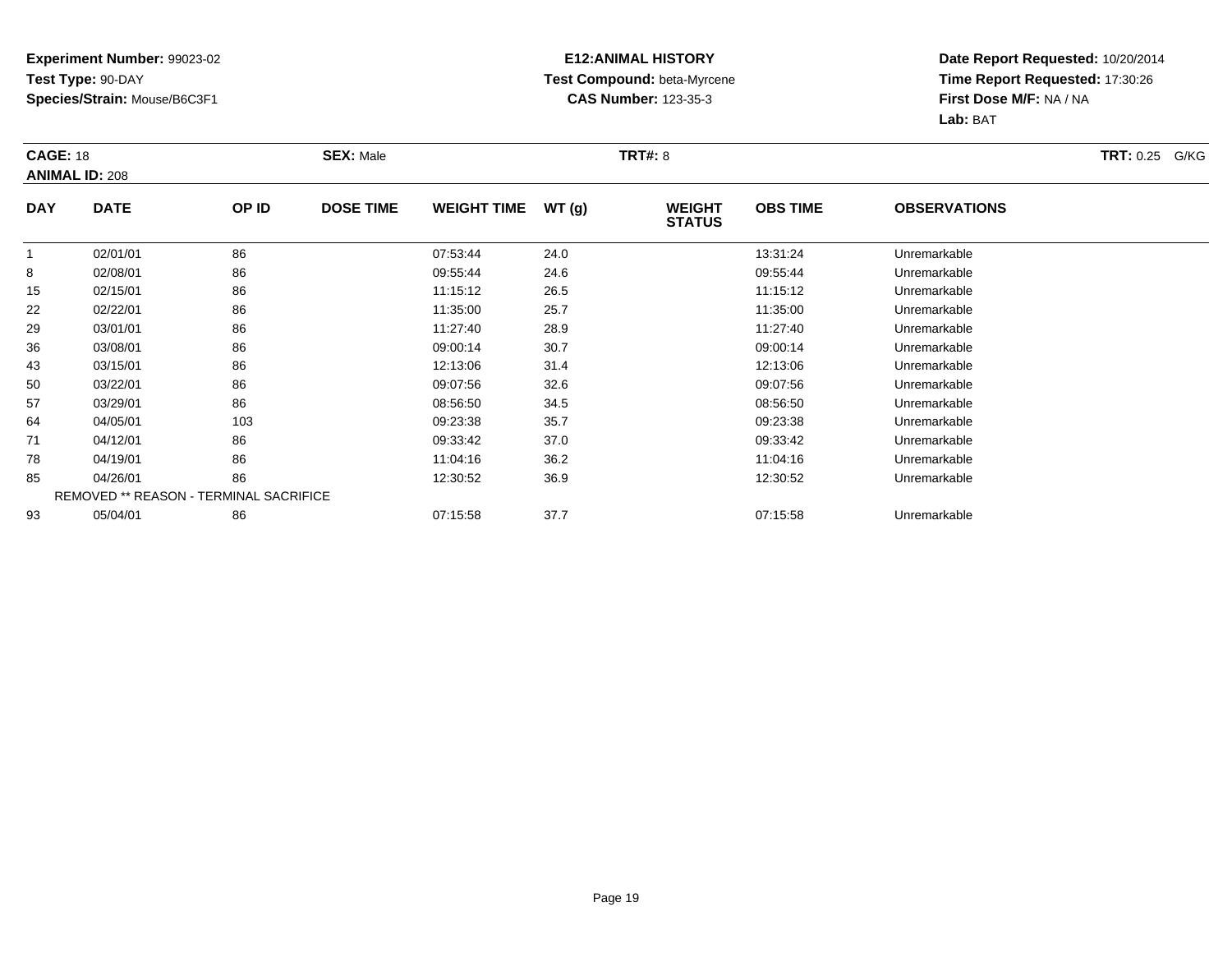### **E12:ANIMAL HISTORY Test Compound:** beta-Myrcene**CAS Number:** 123-35-3

| <b>CAGE: 19</b> | <b>ANIMAL ID: 209</b>                         |       | <b>SEX: Male</b> |                    |       | <b>TRT#: 8</b>                 |                 |                     | <b>TRT: 0.25</b><br>G/KG |
|-----------------|-----------------------------------------------|-------|------------------|--------------------|-------|--------------------------------|-----------------|---------------------|--------------------------|
| <b>DAY</b>      | <b>DATE</b>                                   | OP ID | <b>DOSE TIME</b> | <b>WEIGHT TIME</b> | WT(g) | <b>WEIGHT</b><br><b>STATUS</b> | <b>OBS TIME</b> | <b>OBSERVATIONS</b> |                          |
| 1               | 02/01/01                                      | 86    |                  | 07:54:02           | 22.0  |                                | 13:31:34        | Unremarkable        |                          |
| 8               | 02/08/01                                      | 86    |                  | 09:56:08           | 22.9  |                                | 09:56:08        | Unremarkable        |                          |
| 15              | 02/15/01                                      | 86    |                  | 11:16:08           | 23.6  |                                | 11:16:08        | Unremarkable        |                          |
| 22              | 02/22/01                                      | 86    |                  | 11:35:36           | 24.3  |                                | 11:35:36        | Unremarkable        |                          |
| 29              | 03/01/01                                      | 86    |                  | 11:28:00           | 25.7  |                                | 11:28:00        | Unremarkable        |                          |
| 36              | 03/08/01                                      | 86    |                  | 08:58:28           | 27.4  |                                | 08:58:28        | Unremarkable        |                          |
| 43              | 03/15/01                                      | 86    |                  | 12:11:54           | 28.6  |                                | 12:11:54        | Unremarkable        |                          |
| 50              | 03/22/01                                      | 86    |                  | 09:08:28           | 30.1  |                                | 09:08:28        | Unremarkable        |                          |
| 57              | 03/29/01                                      | 86    |                  | 08:57:16           | 31.1  |                                | 08:57:16        | Unremarkable        |                          |
| 64              | 04/05/01                                      | 103   |                  | 09:24:04           | 32.3  |                                | 09:24:04        | Unremarkable        |                          |
| 71              | 04/12/01                                      | 86    |                  | 09:34:12           | 33.4  |                                | 09:34:12        | Unremarkable        |                          |
| 78              | 04/19/01                                      | 86    |                  | 11:04:32           | 34.1  |                                | 11:04:32        | Unremarkable        |                          |
| 85              | 04/26/01                                      | 86    |                  | 12:31:58           | 36.2  |                                | 12:31:58        | Unremarkable        |                          |
|                 | <b>REMOVED ** REASON - TERMINAL SACRIFICE</b> |       |                  |                    |       |                                |                 |                     |                          |
| 93              | 05/04/01                                      | 86    |                  | 07:16:26           | 36.3  |                                | 07:16:26        | Unremarkable        |                          |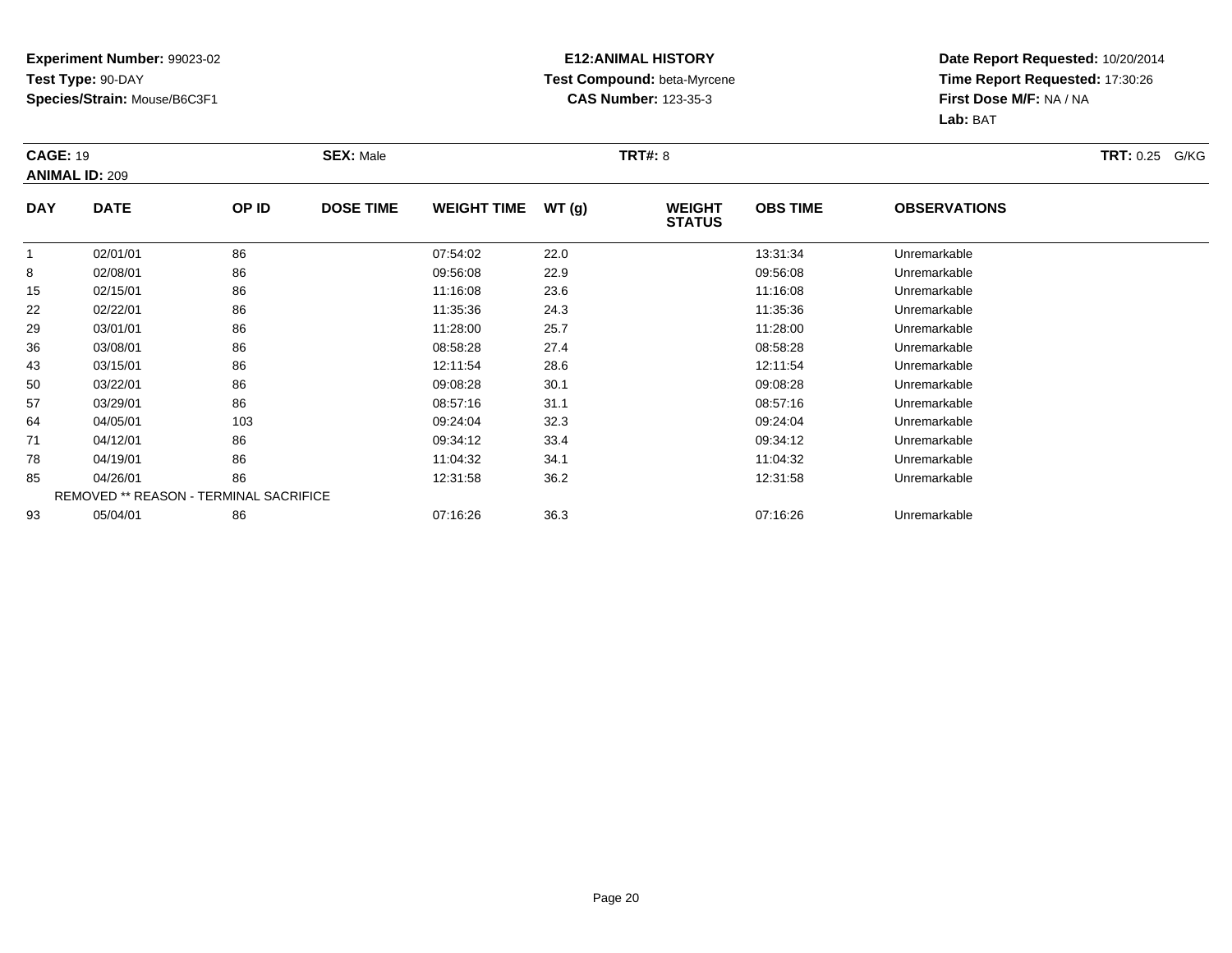### **E12:ANIMAL HISTORY Test Compound:** beta-Myrcene**CAS Number:** 123-35-3

| <b>CAGE: 20</b> | <b>ANIMAL ID: 210</b>                         |       | <b>SEX: Male</b> |                    |       | <b>TRT#: 8</b>                 |                 |                     | <b>TRT: 0.25 G/KG</b> |
|-----------------|-----------------------------------------------|-------|------------------|--------------------|-------|--------------------------------|-----------------|---------------------|-----------------------|
| <b>DAY</b>      | <b>DATE</b>                                   | OP ID | <b>DOSE TIME</b> | <b>WEIGHT TIME</b> | WT(g) | <b>WEIGHT</b><br><b>STATUS</b> | <b>OBS TIME</b> | <b>OBSERVATIONS</b> |                       |
| 1               | 02/01/01                                      | 86    |                  | 07:54:22           | 21.8  |                                | 13:32:08        | Unremarkable        |                       |
| 8               | 02/08/01                                      | 86    |                  | 09:56:40           | 23.1  |                                | 09:56:40        | Unremarkable        |                       |
| 15              | 02/15/01                                      | 86    |                  | 11:16:46           | 23.4  |                                | 11:16:46        | Unremarkable        |                       |
| 22              | 02/22/01                                      | 86    |                  | 11:35:58           | 24.9  |                                | 11:35:58        | Unremarkable        |                       |
| 29              | 03/01/01                                      | 86    |                  | 11:28:20           | 26.4  |                                | 11:28:20        | Unremarkable        |                       |
| 36              | 03/08/01                                      | 86    |                  | 08:59:02           | 27.5  |                                | 08:59:02        | Unremarkable        |                       |
| 43              | 03/15/01                                      | 86    |                  | 12:12:14           | 28.5  |                                | 12:12:14        | Unremarkable        |                       |
| 50              | 03/22/01                                      | 86    |                  | 09:06:16           | 30.7  |                                | 09:06:16        | Unremarkable        |                       |
| 57              | 03/29/01                                      | 86    |                  | 08:55:30           | 31.6  |                                | 08:55:30        | Unremarkable        |                       |
| 64              | 04/05/01                                      | 103   |                  | 09:24:32           | 31.0  |                                | 09:24:32        | Unremarkable        |                       |
| 71              | 04/12/01                                      | 86    |                  | 09:34:40           | 33.4  |                                | 09:34:40        | Unremarkable        |                       |
| 78              | 04/19/01                                      | 86    |                  | 11:04:48           | 33.4  |                                | 11:04:48        | Unremarkable        |                       |
| 85              | 04/26/01                                      | 86    |                  | 12:32:22           | 35.2  |                                | 12:32:22        | Unremarkable        |                       |
|                 | <b>REMOVED ** REASON - TERMINAL SACRIFICE</b> |       |                  |                    |       |                                |                 |                     |                       |
| 93              | 05/04/01                                      | 86    |                  | 07:16:48           | 35.4  |                                | 07:16:48        | Unremarkable        |                       |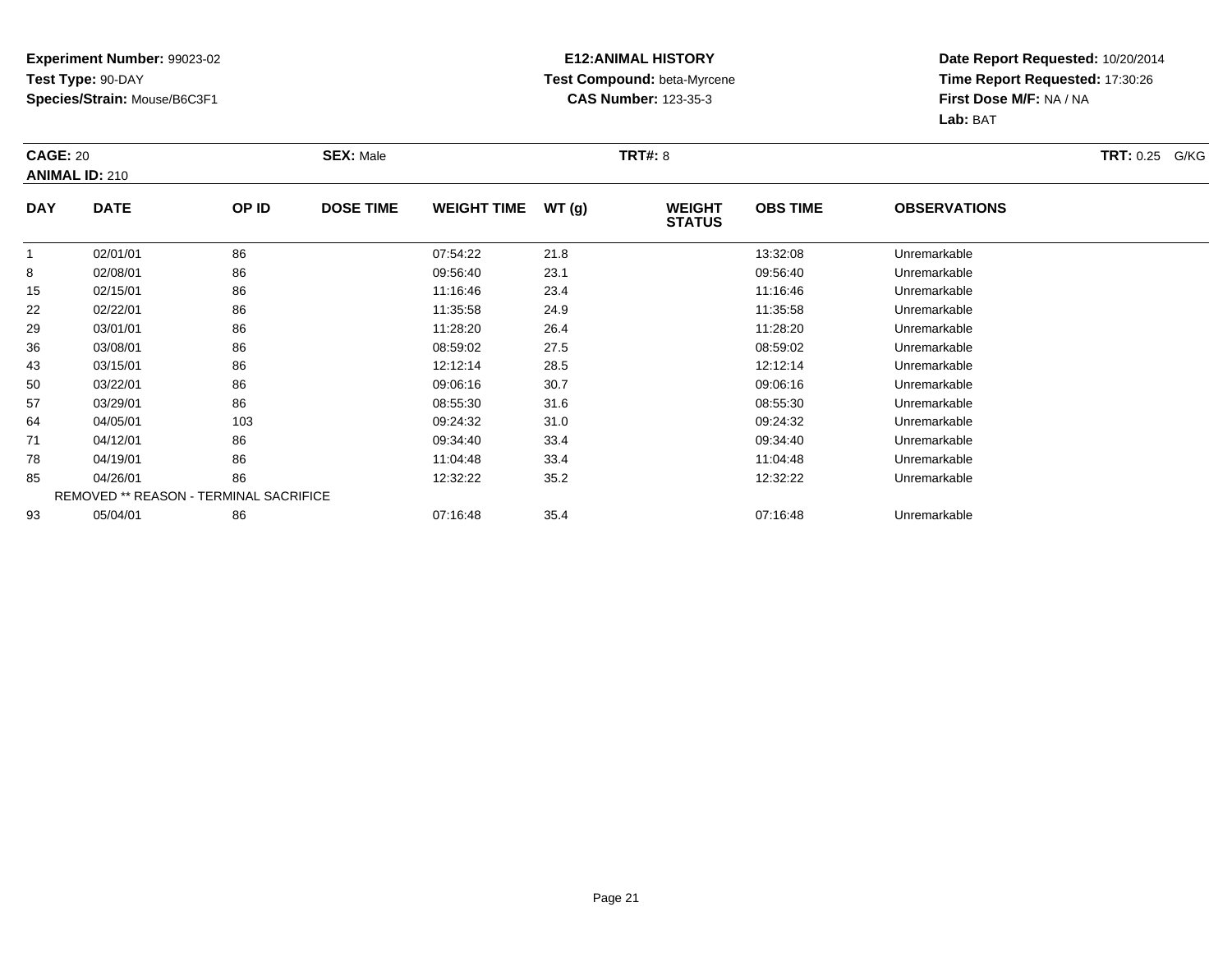### **E12:ANIMAL HISTORY Test Compound:** beta-Myrcene**CAS Number:** 123-35-3

| <b>CAGE: 21</b> | <b>ANIMAL ID: 301</b>                  |       | <b>SEX: Male</b> |                    |       | <b>TRT#: 9</b>                 |                 |                     | <b>TRT:</b> 0.5<br>G/KG |
|-----------------|----------------------------------------|-------|------------------|--------------------|-------|--------------------------------|-----------------|---------------------|-------------------------|
| <b>DAY</b>      | <b>DATE</b>                            | OP ID | <b>DOSE TIME</b> | <b>WEIGHT TIME</b> | WT(g) | <b>WEIGHT</b><br><b>STATUS</b> | <b>OBS TIME</b> | <b>OBSERVATIONS</b> |                         |
| -1              | 02/01/01                               | 86    |                  | 07:56:20           | 22.8  |                                | 13:11:12        | Unremarkable        |                         |
| 8               | 02/08/01                               | 86    |                  | 10:01:26           | 23.8  |                                | 10:01:26        | Unremarkable        |                         |
| 15              | 02/15/01                               | 86    |                  | 11:34:20           | 24.9  |                                | 11:34:20        | Unremarkable        |                         |
| 22              | 02/22/01                               | 86    |                  | 12:03:04           | 26.5  |                                | 12:03:04        | Unremarkable        |                         |
| 29              | 03/01/01                               | 86    |                  | 11:37:46           | 28.2  |                                | 11:37:46        | Unremarkable        |                         |
| 36              | 03/08/01                               | 86    |                  | 09:20:30           | 29.3  |                                | 09:20:30        | Unremarkable        |                         |
| 43              | 03/15/01                               | 86    |                  | 12:20:44           | 31.1  |                                | 12:20:44        | Unremarkable        |                         |
| 50              | 03/22/01                               | 86    |                  | 09:25:26           | 33.0  |                                | 09:25:26        | Unremarkable        |                         |
| 57              | 03/29/01                               | 86    |                  | 09:08:14           | 33.6  |                                | 09:08:14        | Unremarkable        |                         |
| 64              | 04/05/01                               | 103   |                  | 09:30:22           | 34.7  |                                | 09:30:22        | Unremarkable        |                         |
| 71              | 04/12/01                               | 86    |                  | 09:36:58           | 35.7  |                                | 09:36:58        | Unremarkable        |                         |
| 78              | 04/19/01                               | 86    |                  | 12:15:56           | 37.2  |                                | 12:15:56        | Unremarkable        |                         |
| 85              | 04/26/01                               | 86    |                  | 12:52:04           | 37.9  |                                | 12:52:04        | Unremarkable        |                         |
|                 | REMOVED ** REASON - TERMINAL SACRIFICE |       |                  |                    |       |                                |                 |                     |                         |
| 93              | 05/04/01                               | 86    |                  | 07:27:46           | 39.1  |                                | 07:27:46        | Unremarkable        |                         |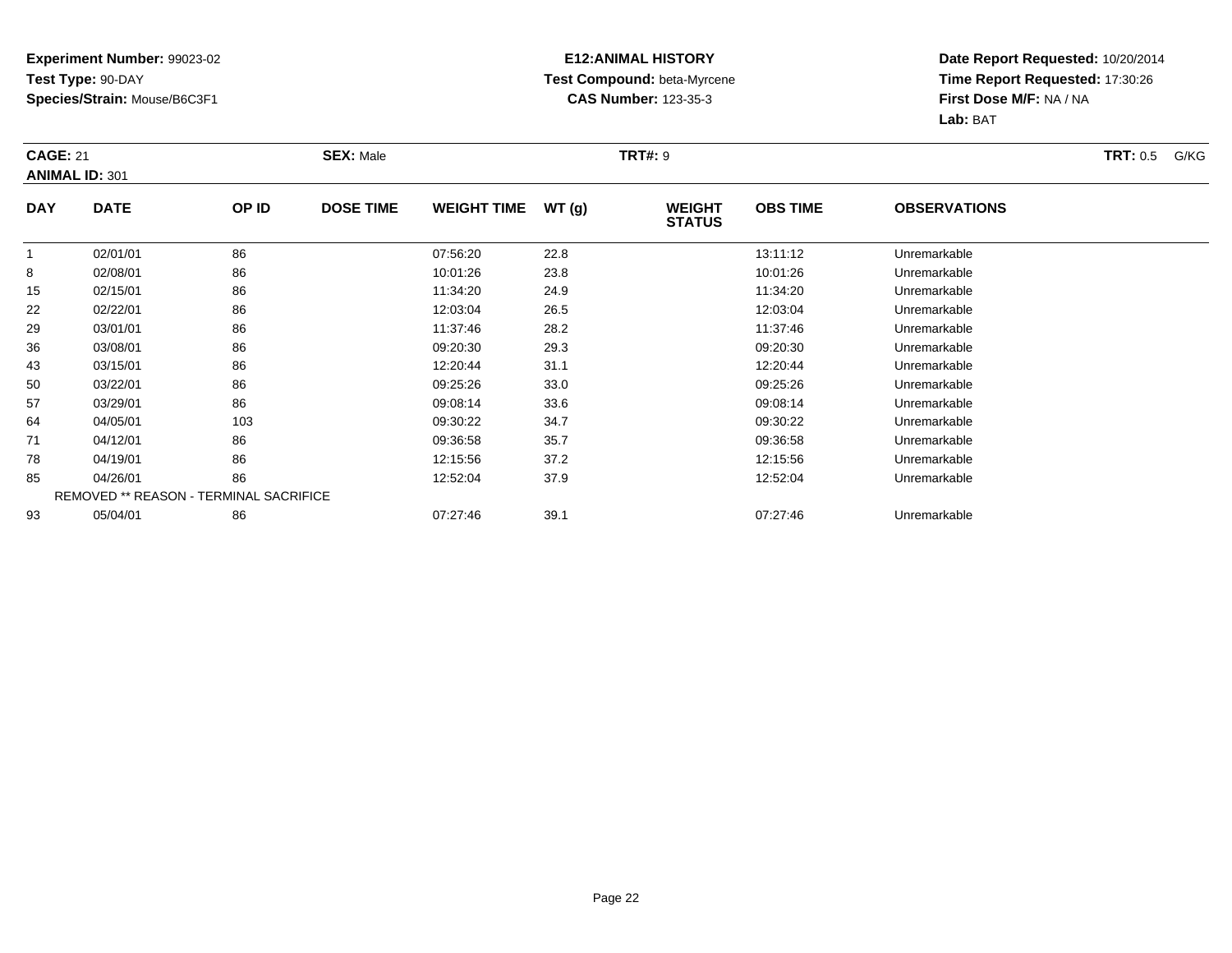### **E12:ANIMAL HISTORY Test Compound:** beta-Myrcene**CAS Number:** 123-35-3

| <b>CAGE: 22</b> | <b>ANIMAL ID: 302</b>                         |       | <b>SEX: Male</b> |                    |       | <b>TRT#: 9</b>                 |                 |                     | <b>TRT:</b> 0.5<br>G/KG |
|-----------------|-----------------------------------------------|-------|------------------|--------------------|-------|--------------------------------|-----------------|---------------------|-------------------------|
| <b>DAY</b>      | <b>DATE</b>                                   | OP ID | <b>DOSE TIME</b> | <b>WEIGHT TIME</b> | WT(g) | <b>WEIGHT</b><br><b>STATUS</b> | <b>OBS TIME</b> | <b>OBSERVATIONS</b> |                         |
| 1               | 02/01/01                                      | 86    |                  | 07:56:40           | 23.1  |                                | 13:11:28        | Unremarkable        |                         |
| 8               | 02/08/01                                      | 86    |                  | 09:59:38           | 23.3  |                                | 09:59:38        | Unremarkable        |                         |
| 15              | 02/15/01                                      | 86    |                  | 11:32:56           | 24.5  |                                | 11:32:56        | Unremarkable        |                         |
| 22              | 02/22/01                                      | 86    |                  | 12:03:42           | 24.9  |                                | 12:03:42        | Unremarkable        |                         |
| 29              | 03/01/01                                      | 86    |                  | 11:38:02           | 26.3  |                                | 11:38:02        | Unremarkable        |                         |
| 36              | 03/08/01                                      | 86    |                  | 09:20:52           | 27.2  |                                | 09:20:52        | Unremarkable        |                         |
| 43              | 03/15/01                                      | 86    |                  | 12:21:00           | 27.7  |                                | 12:21:00        | Unremarkable        |                         |
| 50              | 03/22/01                                      | 86    |                  | 09:25:50           | 27.8  |                                | 09:25:50        | Unremarkable        |                         |
| 57              | 03/29/01                                      | 86    |                  | 09:08:38           | 28.4  |                                | 09:08:38        | Unremarkable        |                         |
| 64              | 04/05/01                                      | 103   |                  | 09:30:58           | 29.1  |                                | 09:30:58        | Unremarkable        |                         |
| 71              | 04/12/01                                      | 86    |                  | 09:37:24           | 29.8  |                                | 09:37:24        | Unremarkable        |                         |
| 78              | 04/19/01                                      | 86    |                  | 12:14:30           | 30.2  |                                | 12:14:30        | Unremarkable        |                         |
| 85              | 04/26/01                                      | 86    |                  | 12:50:18           | 31.0  |                                | 12:50:18        | Unremarkable        |                         |
|                 | <b>REMOVED ** REASON - TERMINAL SACRIFICE</b> |       |                  |                    |       |                                |                 |                     |                         |
| 93              | 05/04/01                                      | 86    |                  | 07:28:18           | 32.4  |                                | 07:28:18        | Unremarkable        |                         |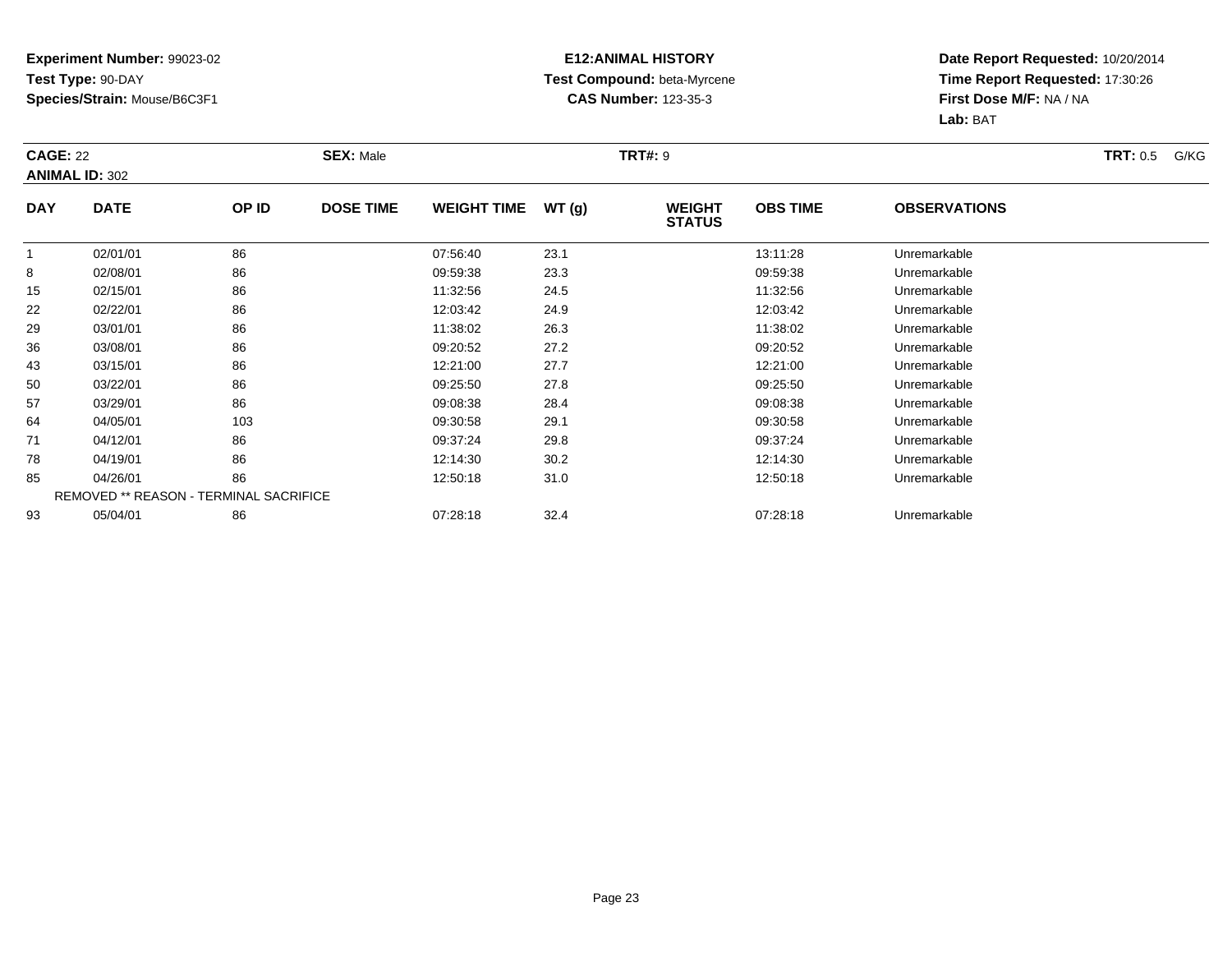### **E12:ANIMAL HISTORY Test Compound:** beta-Myrcene**CAS Number:** 123-35-3

| <b>CAGE: 23</b> | <b>ANIMAL ID: 303</b>                         |       | <b>SEX: Male</b> |                    |       | <b>TRT#: 9</b>                 |                 |                     | <b>TRT:</b> 0.5<br>G/KG |
|-----------------|-----------------------------------------------|-------|------------------|--------------------|-------|--------------------------------|-----------------|---------------------|-------------------------|
| <b>DAY</b>      | <b>DATE</b>                                   | OP ID | <b>DOSE TIME</b> | <b>WEIGHT TIME</b> | WT(g) | <b>WEIGHT</b><br><b>STATUS</b> | <b>OBS TIME</b> | <b>OBSERVATIONS</b> |                         |
| 1               | 02/01/01                                      | 86    |                  | 07:57:00           | 24.1  |                                | 13:11:44        | Unremarkable        |                         |
| 8               | 02/08/01                                      | 86    |                  | 10:00:12           | 23.4  |                                | 10:00:12        | Unremarkable        |                         |
| 15              | 02/15/01                                      | 86    |                  | 11:33:16           | 24.8  |                                | 11:33:16        | Unremarkable        |                         |
| 22              | 02/22/01                                      | 86    |                  | 12:01:26           | 25.3  |                                | 12:01:26        | Unremarkable        |                         |
| 29              | 03/01/01                                      | 86    |                  | 11:37:00           | 26.6  |                                | 11:37:00        | Unremarkable        |                         |
| 36              | 03/08/01                                      | 86    |                  | 09:21:10           | 27.2  |                                | 09:21:10        | Unremarkable        |                         |
| 43              | 03/15/01                                      | 86    |                  | 12:21:16           | 28.7  |                                | 12:21:16        | Unremarkable        |                         |
| 50              | 03/22/01                                      | 86    |                  | 09:26:14           | 29.5  |                                | 09:26:14        | Unremarkable        |                         |
| 57              | 03/29/01                                      | 86    |                  | 09:09:00           | 30.3  |                                | 09:09:00        | Unremarkable        |                         |
| 64              | 04/05/01                                      | 103   |                  | 09:31:26           | 31.4  |                                | 09:31:26        | Unremarkable        |                         |
| 71              | 04/12/01                                      | 86    |                  | 09:38:06           | 32.0  |                                | 09:38:06        | Unremarkable        |                         |
| 78              | 04/19/01                                      | 86    |                  | 12:14:48           | 33.3  |                                | 12:14:48        | Unremarkable        |                         |
| 85              | 04/26/01                                      | 86    |                  | 12:50:46           | 35.2  |                                | 12:50:46        | Unremarkable        |                         |
|                 | <b>REMOVED ** REASON - TERMINAL SACRIFICE</b> |       |                  |                    |       |                                |                 |                     |                         |
| 93              | 05/04/01                                      | 86    |                  | 07:28:56           | 36.1  |                                | 07:28:56        | Unremarkable        |                         |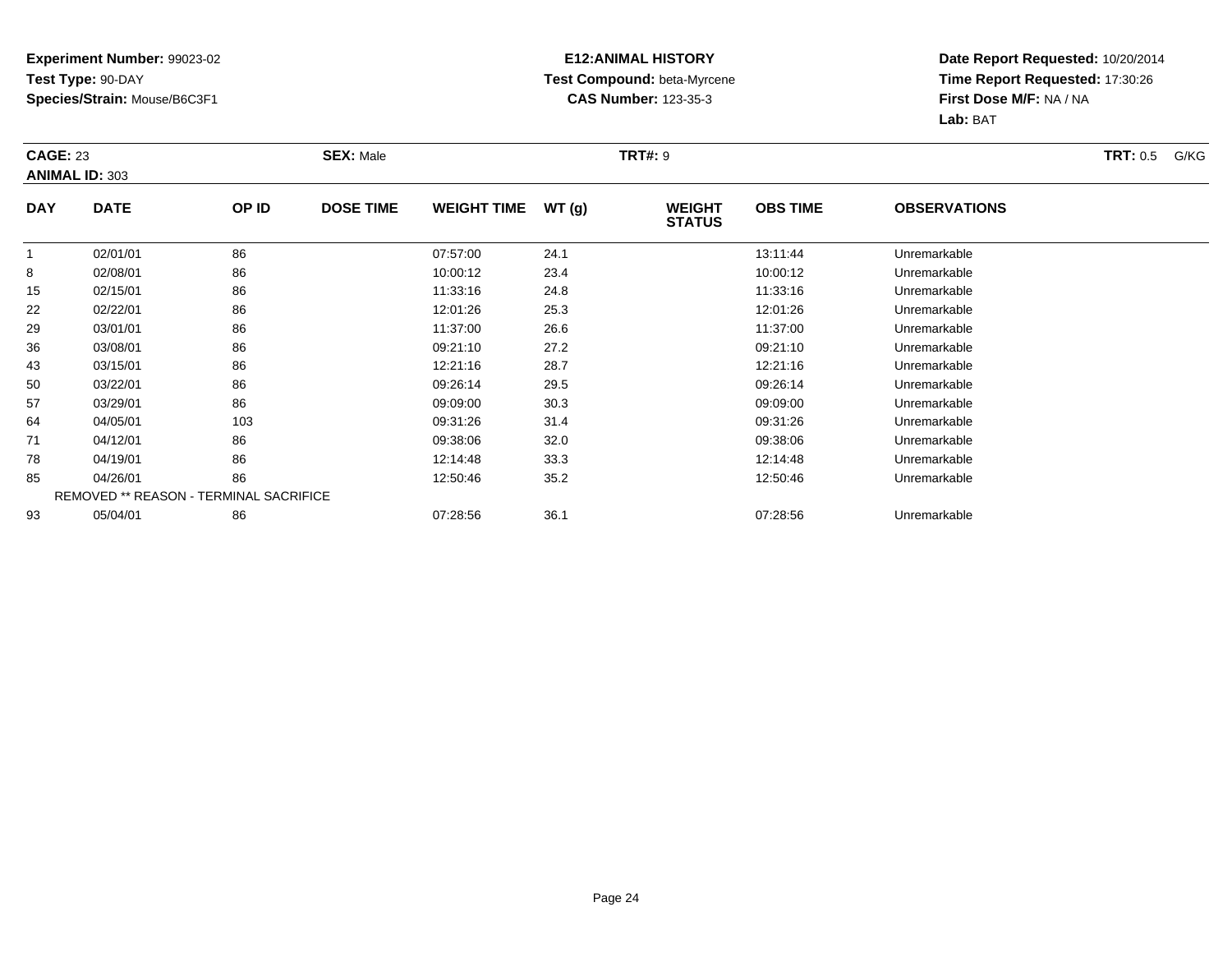### **E12:ANIMAL HISTORY Test Compound:** beta-Myrcene**CAS Number:** 123-35-3

| <b>CAGE: 24</b> | <b>ANIMAL ID: 304</b>                         |       | <b>SEX: Male</b> |                    |       | <b>TRT#: 9</b>                 |                 |                     | <b>TRT:</b> 0.5<br>G/KG |
|-----------------|-----------------------------------------------|-------|------------------|--------------------|-------|--------------------------------|-----------------|---------------------|-------------------------|
| <b>DAY</b>      | <b>DATE</b>                                   | OP ID | <b>DOSE TIME</b> | <b>WEIGHT TIME</b> | WT(g) | <b>WEIGHT</b><br><b>STATUS</b> | <b>OBS TIME</b> | <b>OBSERVATIONS</b> |                         |
| 1               | 02/01/01                                      | 86    |                  | 07:57:18           | 24.2  |                                | 13:12:00        | Unremarkable        |                         |
| 8               | 02/08/01                                      | 86    |                  | 10:00:28           | 25.1  |                                | 10:00:28        | Unremarkable        |                         |
| 15              | 02/15/01                                      | 86    |                  | 11:33:36           | 26.0  |                                | 11:33:36        | Unremarkable        |                         |
| 22              | 02/22/01                                      | 86    |                  | 12:01:48           | 26.9  |                                | 12:01:48        | Unremarkable        |                         |
| 29              | 03/01/01                                      | 86    |                  | 11:36:34           | 28.4  |                                | 11:36:34        | Unremarkable        |                         |
| 36              | 03/08/01                                      | 86    |                  | 09:19:08           | 29.6  |                                | 09:19:08        | Unremarkable        |                         |
| 43              | 03/15/01                                      | 86    |                  | 12:20:10           | 31.2  |                                | 12:20:10        | Unremarkable        |                         |
| 50              | 03/22/01                                      | 86    |                  | 09:26:40           | 31.4  |                                | 09:26:40        | Unremarkable        |                         |
| 57              | 03/29/01                                      | 86    |                  | 09:09:20           | 32.7  |                                | 09:09:20        | Unremarkable        |                         |
| 64              | 04/05/01                                      | 103   |                  | 09:32:06           | 34.1  |                                | 09:32:06        | Unremarkable        |                         |
| 71              | 04/12/01                                      | 86    |                  | 09:38:32           | 34.5  |                                | 09:38:32        | Unremarkable        |                         |
| 78              | 04/19/01                                      | 86    |                  | 12:15:12           | 36.6  |                                | 12:15:12        | Unremarkable        |                         |
| 85              | 04/26/01                                      | 86    |                  | 12:51:12           | 36.9  |                                | 12:51:12        | Unremarkable        |                         |
|                 | <b>REMOVED ** REASON - TERMINAL SACRIFICE</b> |       |                  |                    |       |                                |                 |                     |                         |
| 93              | 05/04/01                                      | 86    |                  | 07:29:28           | 37.3  |                                | 07:29:28        | Unremarkable        |                         |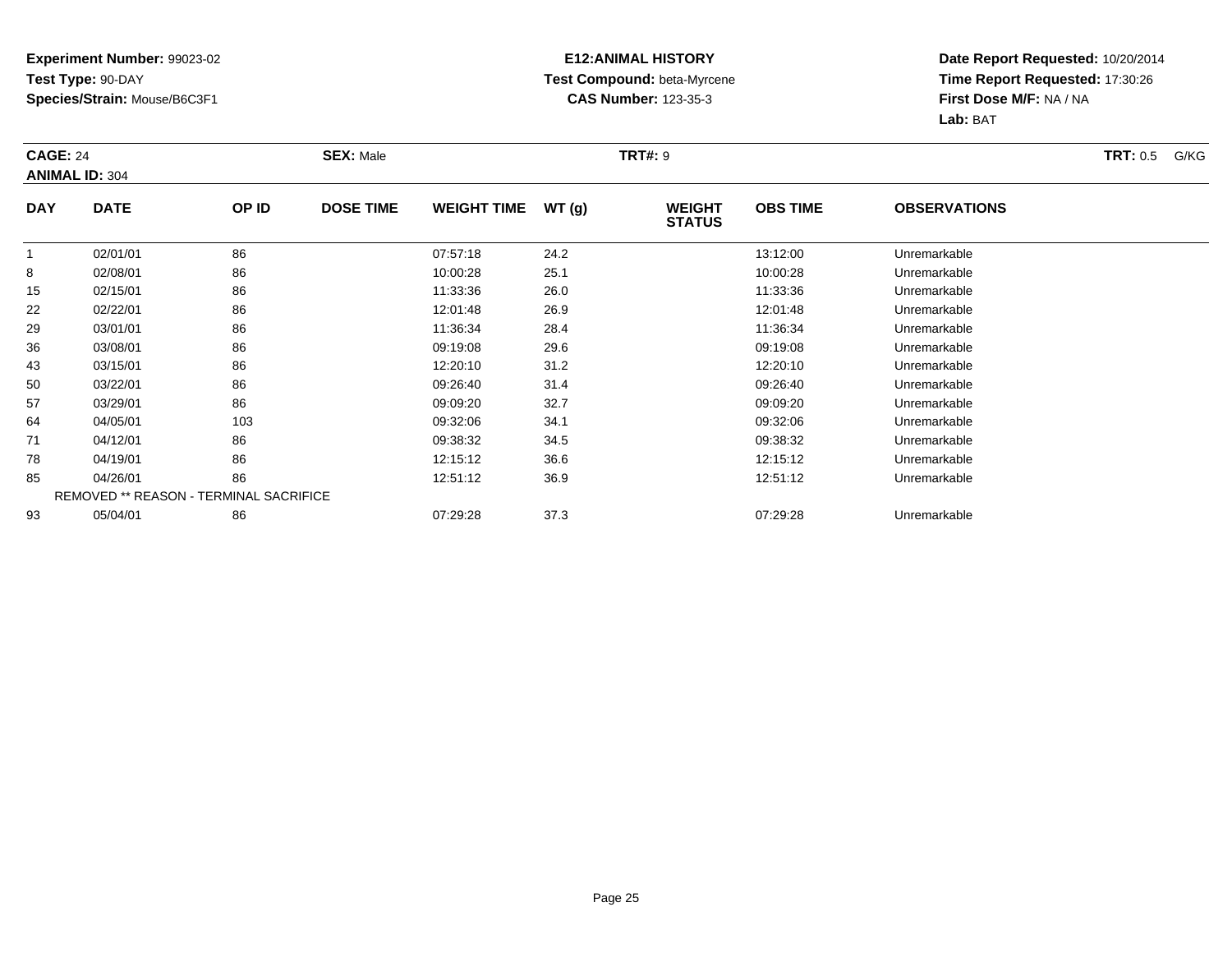### **E12:ANIMAL HISTORY Test Compound:** beta-Myrcene**CAS Number:** 123-35-3

| <b>CAGE: 25</b> | <b>ANIMAL ID: 305</b>                         |       | <b>SEX: Male</b> |                    |       | <b>TRT#: 9</b>                 |                 |                     | <b>TRT:</b> 0.5<br>G/KG |
|-----------------|-----------------------------------------------|-------|------------------|--------------------|-------|--------------------------------|-----------------|---------------------|-------------------------|
| <b>DAY</b>      | <b>DATE</b>                                   | OP ID | <b>DOSE TIME</b> | <b>WEIGHT TIME</b> | WT(g) | <b>WEIGHT</b><br><b>STATUS</b> | <b>OBS TIME</b> | <b>OBSERVATIONS</b> |                         |
| 1               | 02/01/01                                      | 86    |                  | 07:57:40           | 23.7  |                                | 13:12:18        | Unremarkable        |                         |
| 8               | 02/08/01                                      | 86    |                  | 10:01:06           | 25.3  |                                | 10:01:06        | Unremarkable        |                         |
| 15              | 02/15/01                                      | 86    |                  | 11:33:56           | 26.3  |                                | 11:33:56        | Unremarkable        |                         |
| 22              | 02/22/01                                      | 86    |                  | 12:02:12           | 27.7  |                                | 12:02:12        | Unremarkable        |                         |
| 29              | 03/01/01                                      | 86    |                  | 11:37:24           | 29.2  |                                | 11:37:24        | Unremarkable        |                         |
| 36              | 03/08/01                                      | 86    |                  | 09:20:00           | 30.5  |                                | 09:20:00        | Unremarkable        |                         |
| 43              | 03/15/01                                      | 86    |                  | 12:20:26           | 30.9  |                                | 12:20:26        | Unremarkable        |                         |
| 50              | 03/22/01                                      | 86    |                  | 09:24:52           | 33.4  |                                | 09:24:52        | Unremarkable        |                         |
| 57              | 03/29/01                                      | 86    |                  | 09:07:46           | 35.2  |                                | 09:07:46        | Unremarkable        |                         |
| 64              | 04/05/01                                      | 103   |                  | 09:32:34           | 36.2  |                                | 09:32:34        | Unremarkable        |                         |
| 71              | 04/12/01                                      | 86    |                  | 09:39:00           | 37.1  |                                | 09:39:00        | Unremarkable        |                         |
| 78              | 04/19/01                                      | 86    |                  | 12:15:40           | 38.1  |                                | 12:15:40        | Unremarkable        |                         |
| 85              | 04/26/01                                      | 86    |                  | 12:51:36           | 39.4  |                                | 12:51:36        | Unremarkable        |                         |
|                 | <b>REMOVED ** REASON - TERMINAL SACRIFICE</b> |       |                  |                    |       |                                |                 |                     |                         |
| 93              | 05/04/01                                      | 86    |                  | 07:29:58           | 40.9  |                                | 07:29:58        | Unremarkable        |                         |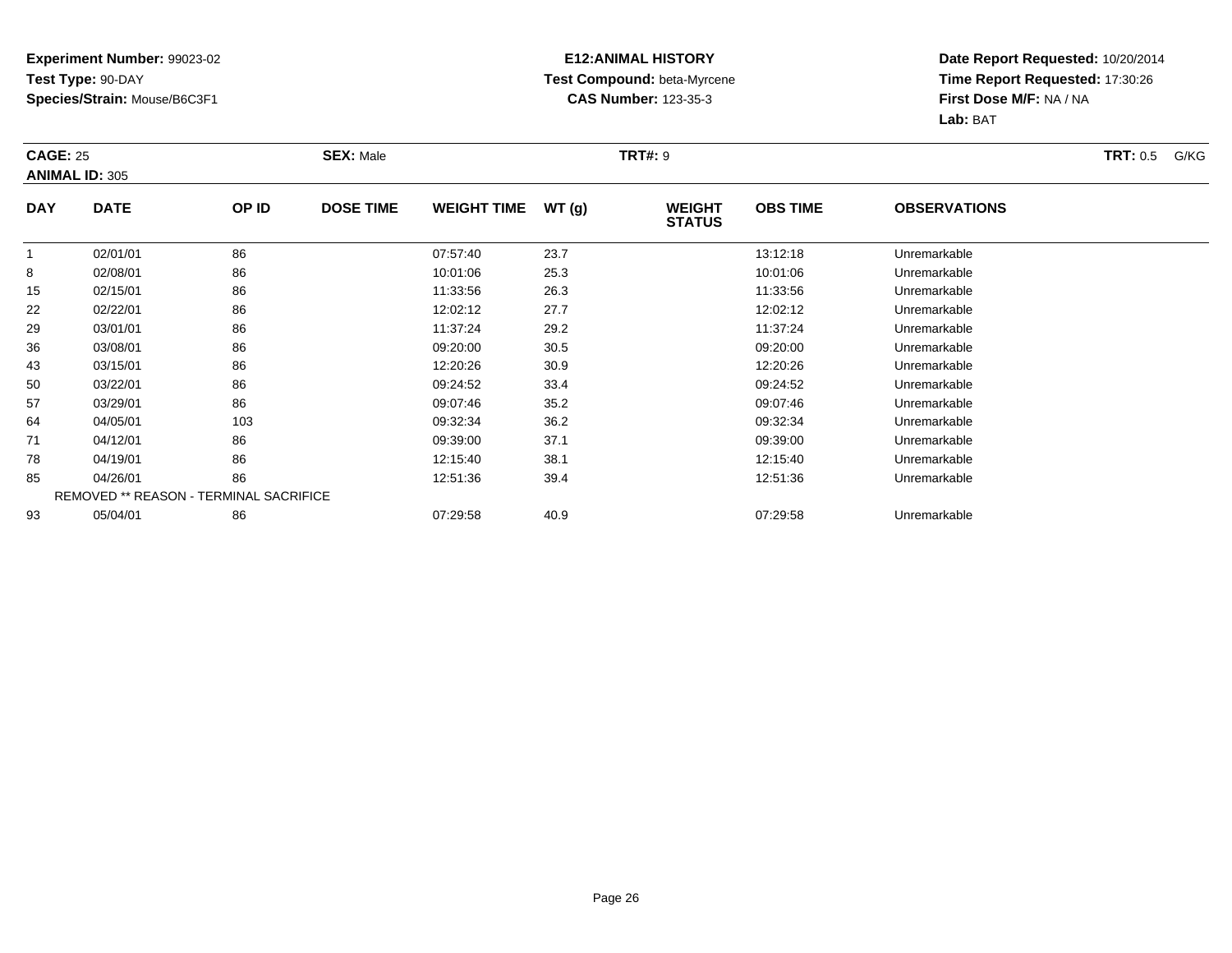### **E12:ANIMAL HISTORY Test Compound:** beta-Myrcene**CAS Number:** 123-35-3

| <b>CAGE: 26</b> | <b>ANIMAL ID: 306</b>                         |       | <b>SEX: Male</b> |                    |       | <b>TRT#: 9</b>                 |                 |                     | <b>TRT:</b> 0.5<br>G/KG |
|-----------------|-----------------------------------------------|-------|------------------|--------------------|-------|--------------------------------|-----------------|---------------------|-------------------------|
| <b>DAY</b>      | <b>DATE</b>                                   | OP ID | <b>DOSE TIME</b> | <b>WEIGHT TIME</b> | WT(g) | <b>WEIGHT</b><br><b>STATUS</b> | <b>OBS TIME</b> | <b>OBSERVATIONS</b> |                         |
| 1               | 02/01/01                                      | 86    |                  | 07:59:44           | 23.7  |                                | 13:15:22        | Unremarkable        |                         |
| 8               | 02/08/01                                      | 86    |                  | 10:04:38           | 23.6  |                                | 10:04:38        | Unremarkable        |                         |
| 15              | 02/15/01                                      | 86    |                  | 11:32:00           | 24.4  |                                | 11:32:00        | Unremarkable        |                         |
| 22              | 02/22/01                                      | 86    |                  | 12:00:34           | 24.7  |                                | 12:00:34        | Unremarkable        |                         |
| 29              | 03/01/01                                      | 86    |                  | 11:40:38           | 26.0  |                                | 11:40:38        | Unremarkable        |                         |
| 36              | 03/08/01                                      | 86    |                  | 09:22:56           | 26.6  |                                | 09:22:56        | Unremarkable        |                         |
| 43              | 03/15/01                                      | 86    |                  | 12:23:40           | 27.4  |                                | 12:23:40        | Unremarkable        |                         |
| 50              | 03/22/01                                      | 86    |                  | 09:27:36           | 29.6  |                                | 09:27:36        | Unremarkable        |                         |
| 57              | 03/29/01                                      | 86    |                  | 09:05:56           | 30.2  |                                | 09:05:56        | Unremarkable        |                         |
| 64              | 04/05/01                                      | 103   |                  | 09:27:26           | 30.5  |                                | 09:27:26        | Unremarkable        |                         |
| 71              | 04/12/01                                      | 86    |                  | 09:48:44           | 31.2  |                                | 09:48:44        | Unremarkable        |                         |
| 78              | 04/19/01                                      | 86    |                  | 12:17:24           | 32.1  |                                | 12:17:24        | Unremarkable        |                         |
| 85              | 04/26/01                                      | 86    |                  | 12:54:26           | 32.3  |                                | 12:54:26        | Unremarkable        |                         |
|                 | <b>REMOVED ** REASON - TERMINAL SACRIFICE</b> |       |                  |                    |       |                                |                 |                     |                         |
| 93              | 05/04/01                                      | 86    |                  | 07:30:28           | 34.1  |                                | 07:30:28        | Unremarkable        |                         |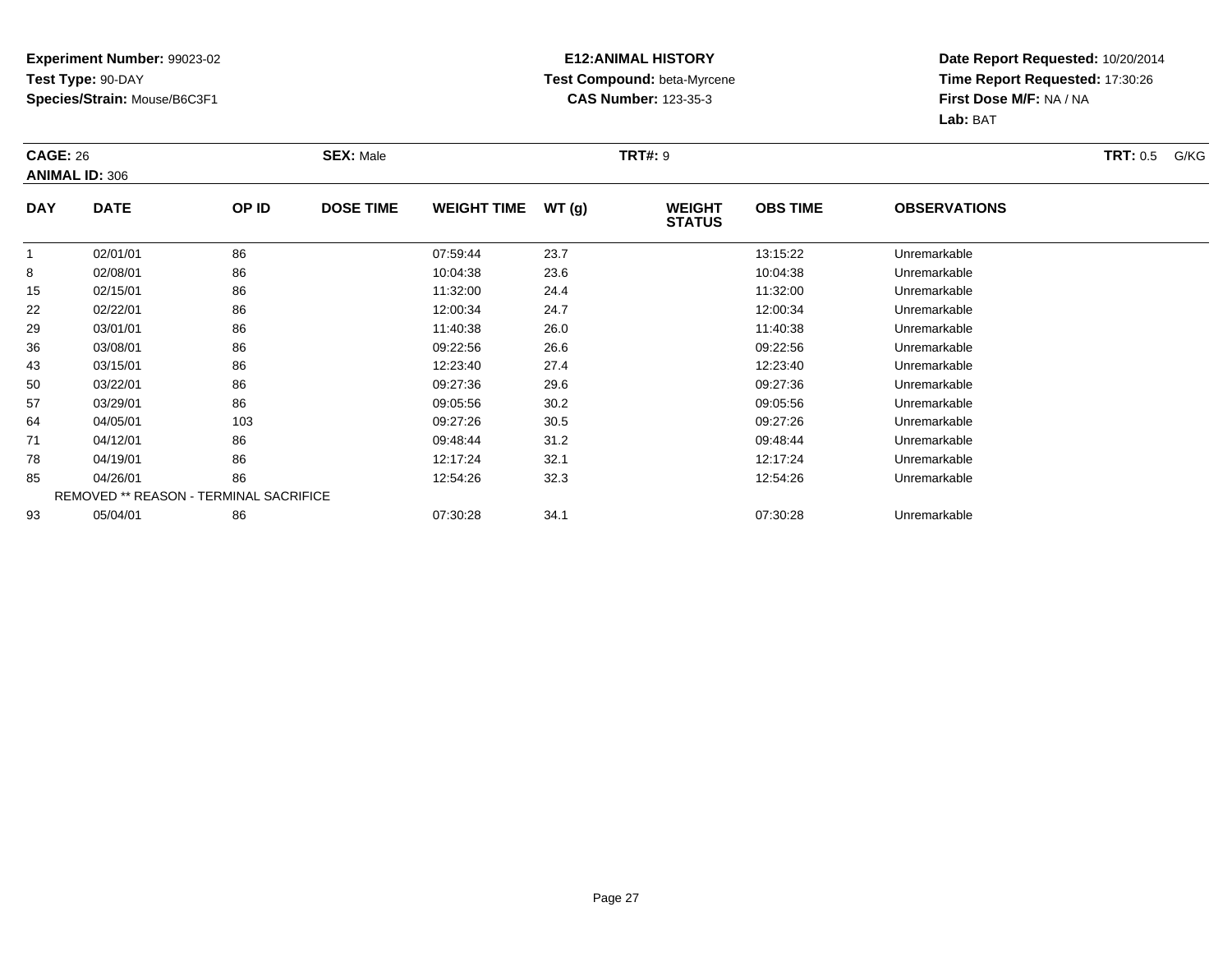### **E12:ANIMAL HISTORY Test Compound:** beta-Myrcene**CAS Number:** 123-35-3

| <b>CAGE: 27</b> | <b>ANIMAL ID: 307</b>                         |       | <b>SEX: Male</b> |                    |       | <b>TRT#: 9</b>                 |                 |                     | <b>TRT:</b> 0.5<br>G/KG |
|-----------------|-----------------------------------------------|-------|------------------|--------------------|-------|--------------------------------|-----------------|---------------------|-------------------------|
| <b>DAY</b>      | <b>DATE</b>                                   | OP ID | <b>DOSE TIME</b> | <b>WEIGHT TIME</b> | WT(g) | <b>WEIGHT</b><br><b>STATUS</b> | <b>OBS TIME</b> | <b>OBSERVATIONS</b> |                         |
| 1               | 02/01/01                                      | 86    |                  | 08:00:06           | 21.8  |                                | 13:15:46        | Unremarkable        |                         |
| 8               | 02/08/01                                      | 86    |                  | 10:03:18           | 22.0  |                                | 10:03:18        | Unremarkable        |                         |
| 15              | 02/15/01                                      | 86    |                  | 11:30:02           | 22.9  |                                | 11:30:02        | Unremarkable        |                         |
| 22              | 02/22/01                                      | 86    |                  | 12:01:00           | 23.8  |                                | 12:01:00        | Unremarkable        |                         |
| 29              | 03/01/01                                      | 86    |                  | 11:40:56           | 24.3  |                                | 11:40:56        | Unremarkable        |                         |
| 36              | 03/08/01                                      | 86    |                  | 09:23:24           | 25.5  |                                | 09:23:24        | Unremarkable        |                         |
| 43              | 03/15/01                                      | 86    |                  | 12:24:12           | 26.7  |                                | 12:24:12        | Unremarkable        |                         |
| 50              | 03/22/01                                      | 86    |                  | 09:28:04           | 27.3  |                                | 09:28:04        | Unremarkable        |                         |
| 57              | 03/29/01                                      | 86    |                  | 09:06:24           | 29.4  |                                | 09:06:24        | Unremarkable        |                         |
| 64              | 04/05/01                                      | 103   |                  | 09:28:14           | 29.0  |                                | 09:28:14        | Unremarkable        |                         |
| 71              | 04/12/01                                      | 86    |                  | 09:40:38           | 30.6  |                                | 09:40:38        | Unremarkable        |                         |
| 78              | 04/19/01                                      | 86    |                  | 12:16:14           | 31.5  |                                | 12:16:14        | Unremarkable        |                         |
| 85              | 04/26/01                                      | 86    |                  | 12:52:28           | 32.1  |                                | 12:52:28        | Unremarkable        |                         |
|                 | <b>REMOVED ** REASON - TERMINAL SACRIFICE</b> |       |                  |                    |       |                                |                 |                     |                         |
| 93              | 05/04/01                                      | 86    |                  | 07:30:52           | 32.2  |                                | 07:30:52        | Unremarkable        |                         |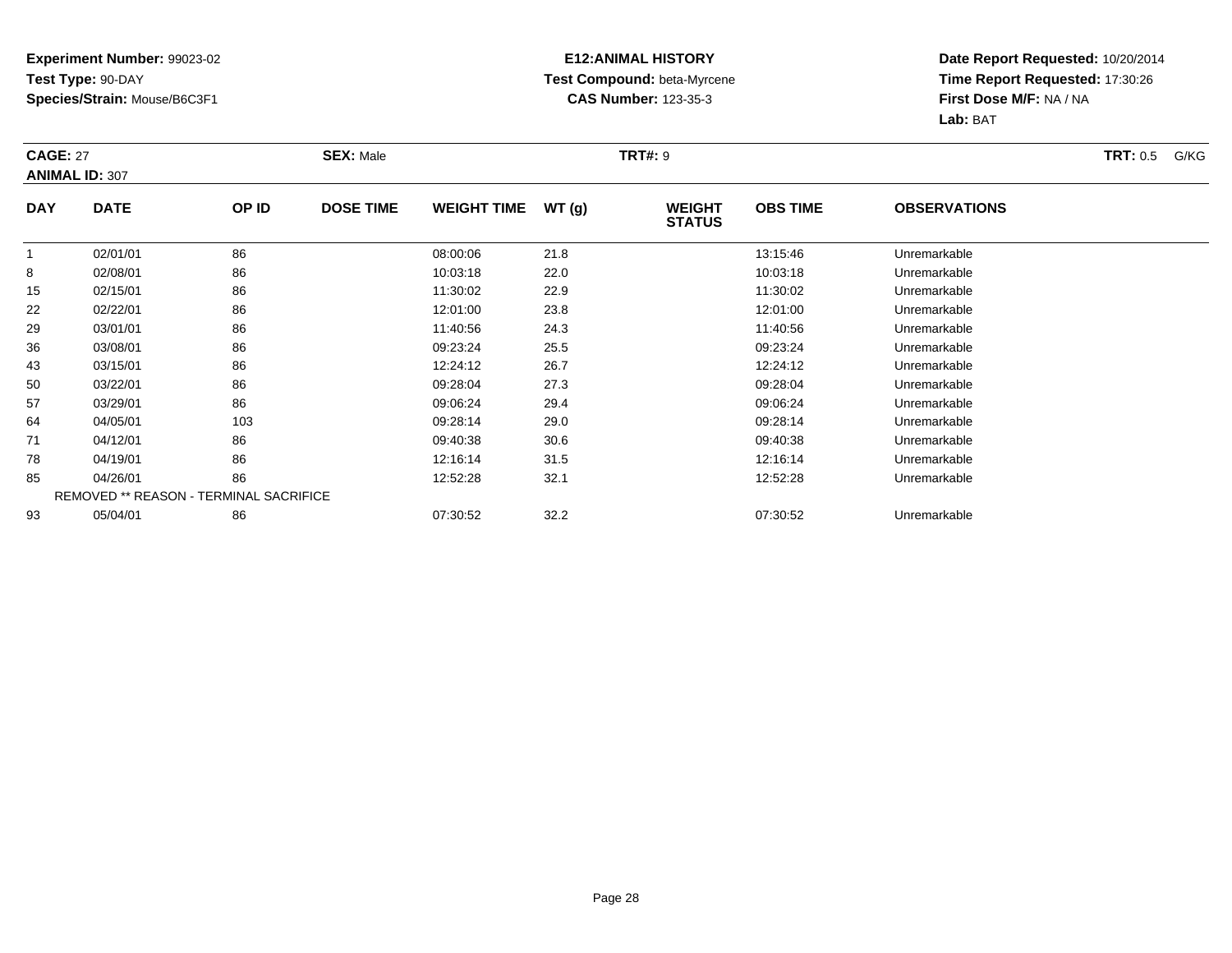### **E12:ANIMAL HISTORY Test Compound:** beta-Myrcene**CAS Number:** 123-35-3

| <b>CAGE: 28</b> | <b>ANIMAL ID: 308</b>                         |       | <b>SEX: Male</b> |                    |       | <b>TRT#: 9</b>                 |                 |                     | <b>TRT:</b> 0.5<br>G/KG |
|-----------------|-----------------------------------------------|-------|------------------|--------------------|-------|--------------------------------|-----------------|---------------------|-------------------------|
| <b>DAY</b>      | <b>DATE</b>                                   | OP ID | <b>DOSE TIME</b> | <b>WEIGHT TIME</b> | WT(g) | <b>WEIGHT</b><br><b>STATUS</b> | <b>OBS TIME</b> | <b>OBSERVATIONS</b> |                         |
| 1               | 02/01/01                                      | 86    |                  | 08:00:40           | 24.8  |                                | 13:16:04        | Unremarkable        |                         |
| 8               | 02/08/01                                      | 86    |                  | 10:03:38           | 24.6  |                                | 10:03:38        | Unremarkable        |                         |
| 15              | 02/15/01                                      | 86    |                  | 11:30:40           | 26.5  |                                | 11:30:40        | Unremarkable        |                         |
| 22              | 02/22/01                                      | 86    |                  | 11:59:14           | 27.1  |                                | 11:59:14        | Unremarkable        |                         |
| 29              | 03/01/01                                      | 86    |                  | 11:39:48           | 27.9  |                                | 11:39:48        | Unremarkable        |                         |
| 36              | 03/08/01                                      | 86    |                  | 09:23:52           | 29.0  |                                | 09:23:52        | Unremarkable        |                         |
| 43              | 03/15/01                                      | 86    |                  | 12:24:36           | 29.9  |                                | 12:24:36        | Unremarkable        |                         |
| 50              | 03/22/01                                      | 86    |                  | 09:28:36           | 30.8  |                                | 09:28:36        | Unremarkable        |                         |
| 57              | 03/29/01                                      | 86    |                  | 09:07:02           | 32.8  |                                | 09:07:02        | Unremarkable        |                         |
| 64              | 04/05/01                                      | 103   |                  | 09:28:40           | 32.9  |                                | 09:28:40        | Unremarkable        |                         |
| 71              | 04/12/01                                      | 86    |                  | 09:41:12           | 34.1  |                                | 09:41:12        | Unremarkable        |                         |
| 78              | 04/19/01                                      | 86    |                  | 12:16:34           | 36.5  |                                | 12:16:34        | Unremarkable        |                         |
| 85              | 04/26/01                                      | 86    |                  | 12:52:58           | 36.5  |                                | 12:52:58        | Unremarkable        |                         |
|                 | <b>REMOVED ** REASON - TERMINAL SACRIFICE</b> |       |                  |                    |       |                                |                 |                     |                         |
| 93              | 05/04/01                                      | 86    |                  | 07:31:22           | 37.1  |                                | 07:31:22        | Unremarkable        |                         |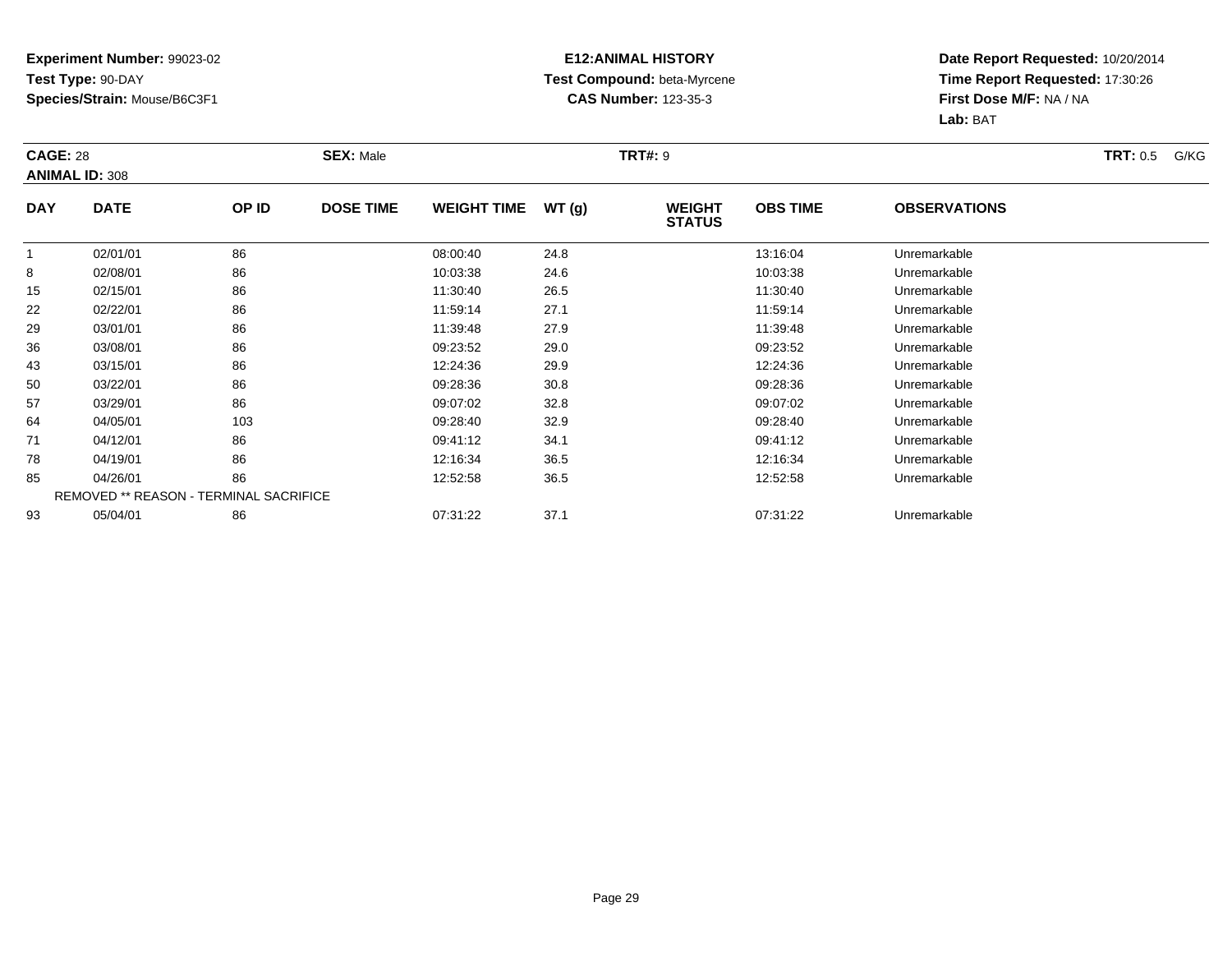### **E12:ANIMAL HISTORY Test Compound:** beta-Myrcene**CAS Number:** 123-35-3

| <b>CAGE: 29</b> | <b>ANIMAL ID: 309</b>                  |       | <b>SEX: Male</b> |                    |       | <b>TRT#: 9</b>                 |                 |                     | <b>TRT:</b> 0.5<br>G/KG |
|-----------------|----------------------------------------|-------|------------------|--------------------|-------|--------------------------------|-----------------|---------------------|-------------------------|
| <b>DAY</b>      | <b>DATE</b>                            | OP ID | <b>DOSE TIME</b> | <b>WEIGHT TIME</b> | WT(g) | <b>WEIGHT</b><br><b>STATUS</b> | <b>OBS TIME</b> | <b>OBSERVATIONS</b> |                         |
| -1              | 02/01/01                               | 86    |                  | 08:01:06           | 24.5  |                                | 13:16:22        | Unremarkable        |                         |
| 8               | 02/08/01                               | 86    |                  | 10:04:02           | 25.2  |                                | 10:04:02        | Unremarkable        |                         |
| 15              | 02/15/01                               | 86    |                  | 11:31:00           | 26.1  |                                | 11:31:00        | Unremarkable        |                         |
| 22              | 02/22/01                               | 86    |                  | 11:59:38           | 27.3  |                                | 11:59:38        | Unremarkable        |                         |
| 29              | 03/01/01                               | 86    |                  | 11:40:06           | 27.6  |                                | 11:40:06        | Unremarkable        |                         |
| 36              | 03/08/01                               | 86    |                  | 09:22:12           | 28.5  |                                | 09:22:12        | Unremarkable        |                         |
| 43              | 03/15/01                               | 86    |                  | 12:23:08           | 28.7  |                                | 12:23:08        | Unremarkable        |                         |
| 50              | 03/22/01                               | 86    |                  | 09:29:30           | 29.8  |                                | 09:29:30        | Unremarkable        |                         |
| 57              | 03/29/01                               | 86    |                  | 09:07:20           | 30.6  |                                | 09:07:20        | Unremarkable        |                         |
| 64              | 04/05/01                               | 103   |                  | 09:29:12           | 30.8  |                                | 09:29:12        | Unremarkable        |                         |
| 71              | 04/12/01                               | 86    |                  | 09:42:12           | 31.1  |                                | 09:42:12        | Unremarkable        |                         |
| 78              | 04/19/01                               | 86    |                  | 12:16:50           | 32.2  |                                | 12:16:50        | Unremarkable        |                         |
| 85              | 04/26/01                               | 86    |                  | 12:53:20           | 32.0  |                                | 12:53:20        | Unremarkable        |                         |
|                 | REMOVED ** REASON - TERMINAL SACRIFICE |       |                  |                    |       |                                |                 |                     |                         |
| 93              | 05/04/01                               | 86    |                  | 07:31:54           | 34.6  |                                | 07:31:54        | Unremarkable        |                         |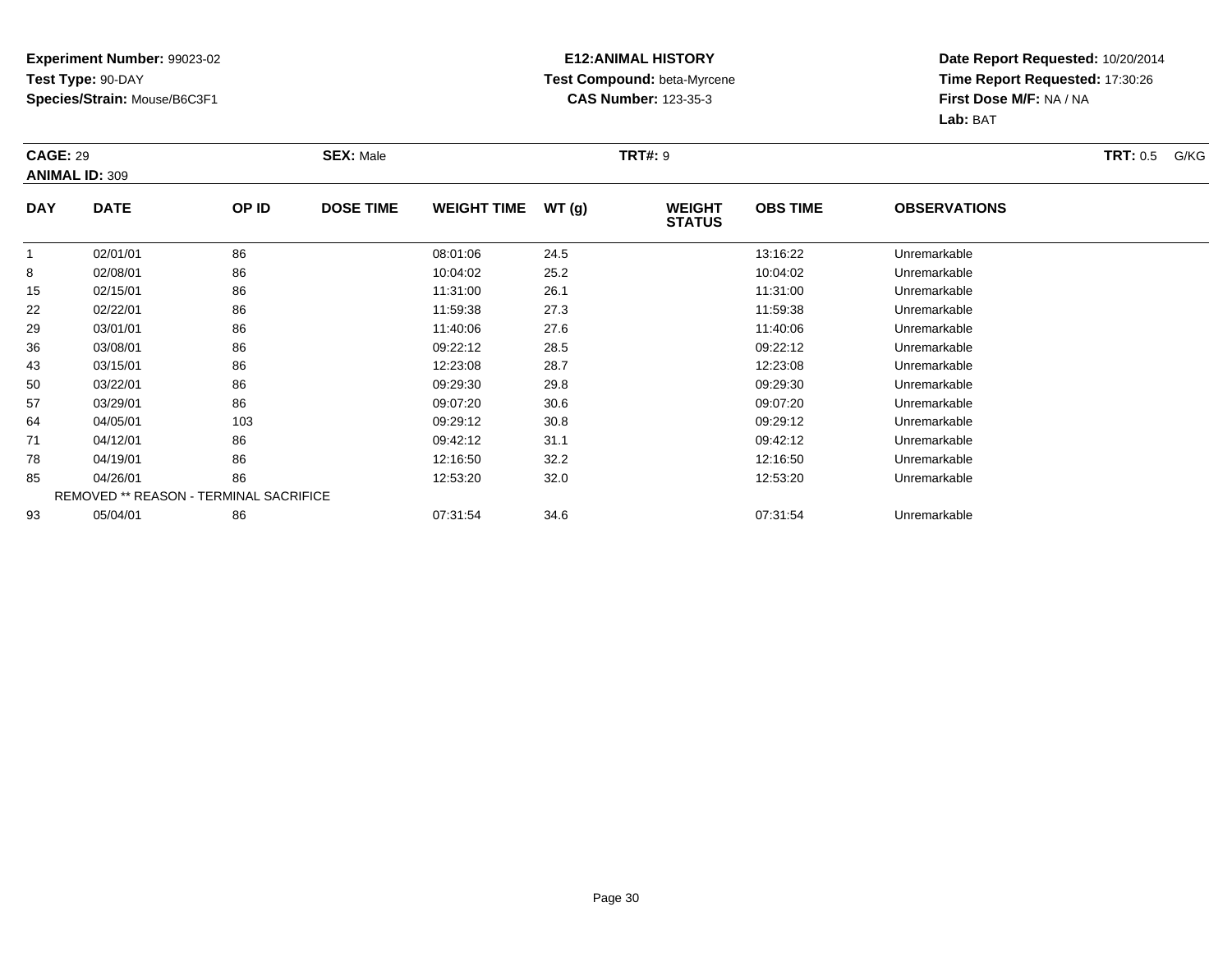### **E12:ANIMAL HISTORY Test Compound:** beta-Myrcene**CAS Number:** 123-35-3

| <b>CAGE: 30</b> | <b>ANIMAL ID: 310</b>                         |       | <b>SEX: Male</b> |                    |       | <b>TRT#: 9</b>                 |                 |                     | <b>TRT:</b> 0.5<br>G/KG |
|-----------------|-----------------------------------------------|-------|------------------|--------------------|-------|--------------------------------|-----------------|---------------------|-------------------------|
| <b>DAY</b>      | <b>DATE</b>                                   | OP ID | <b>DOSE TIME</b> | <b>WEIGHT TIME</b> | WT(g) | <b>WEIGHT</b><br><b>STATUS</b> | <b>OBS TIME</b> | <b>OBSERVATIONS</b> |                         |
| 1               | 02/01/01                                      | 86    |                  | 08:01:26           | 24.4  |                                | 13:16:44        | Unremarkable        |                         |
| 8               | 02/08/01                                      | 86    |                  | 10:04:18           | 23.4  |                                | 10:04:18        | Unremarkable        |                         |
| 15              | 02/15/01                                      | 86    |                  | 11:31:40           | 25.0  |                                | 11:31:40        | Unremarkable        |                         |
| 22              | 02/22/01                                      | 86    |                  | 12:00:12           | 26.4  |                                | 12:00:12        | Unremarkable        |                         |
| 29              | 03/01/01                                      | 86    |                  | 11:40:22           | 26.8  |                                | 11:40:22        | Unremarkable        |                         |
| 36              | 03/08/01                                      | 86    |                  | 09:22:36           | 28.0  |                                | 09:22:36        | Unremarkable        |                         |
| 43              | 03/15/01                                      | 86    |                  | 12:23:24           | 29.2  |                                | 12:23:24        | Unremarkable        |                         |
| 50              | 03/22/01                                      | 86    |                  | 09:27:06           | 29.7  |                                | 09:27:06        | Unremarkable        |                         |
| 57              | 03/29/01                                      | 86    |                  | 09:05:34           | 30.8  |                                | 09:05:34        | Unremarkable        |                         |
| 64              | 04/05/01                                      | 103   |                  | 09:29:44           | 31.1  |                                | 09:29:44        | Unremarkable        |                         |
| 71              | 04/12/01                                      | 86    |                  | 09:43:08           | 31.2  |                                | 09:43:08        | Unremarkable        |                         |
| 78              | 04/19/01                                      | 86    |                  | 12:17:06           | 32.2  |                                | 12:17:06        | Unremarkable        |                         |
| 85              | 04/26/01                                      | 86    |                  | 12:53:42           | 32.5  |                                | 12:53:42        | Unremarkable        |                         |
|                 | <b>REMOVED ** REASON - TERMINAL SACRIFICE</b> |       |                  |                    |       |                                |                 |                     |                         |
| 93              | 05/04/01                                      | 86    |                  | 07:32:22           | 33.8  |                                | 07:32:22        | Unremarkable        |                         |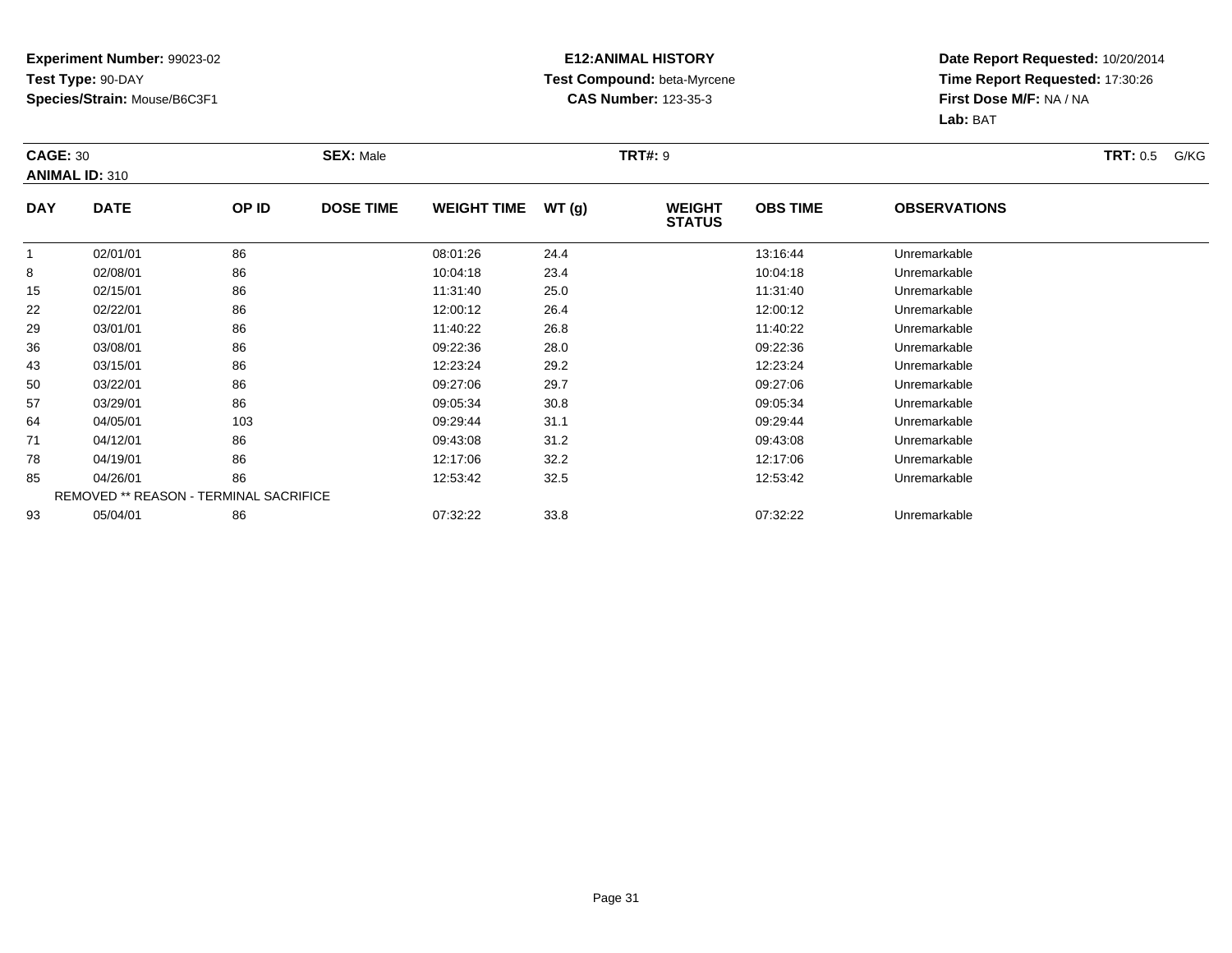### **E12:ANIMAL HISTORY Test Compound:** beta-Myrcene**CAS Number:** 123-35-3

| <b>CAGE: 31</b> | <b>ANIMAL ID: 401</b>                         |       | <b>SEX: Male</b> |                    |       | <b>TRT#: 10</b>                |                 |                     | <b>TRT:</b> 1.0<br>G/KG |
|-----------------|-----------------------------------------------|-------|------------------|--------------------|-------|--------------------------------|-----------------|---------------------|-------------------------|
| <b>DAY</b>      | <b>DATE</b>                                   | OP ID | <b>DOSE TIME</b> | <b>WEIGHT TIME</b> | WT(g) | <b>WEIGHT</b><br><b>STATUS</b> | <b>OBS TIME</b> | <b>OBSERVATIONS</b> |                         |
| 1               | 02/01/01                                      | 86    |                  | 07:45:54           | 22.7  |                                | 13:28:56        | Unremarkable        |                         |
| 8               | 02/08/01                                      | 86    |                  | 09:53:20           | 23.3  |                                | 09:53:20        | Unremarkable        |                         |
| 15              | 02/15/01                                      | 86    |                  | 11:09:08           | 23.8  |                                | 11:09:08        | Unremarkable        |                         |
| 22              | 02/22/01                                      | 86    |                  | 11:52:48           | 24.0  |                                | 11:52:48        | Unremarkable        |                         |
| 29              | 03/01/01                                      | 86    |                  | 11:31:36           | 25.0  |                                | 11:31:36        | Unremarkable        |                         |
| 36              | 03/08/01                                      | 86    |                  | 09:05:20           | 26.4  |                                | 09:05:20        | Unremarkable        |                         |
| 43              | 03/15/01                                      | 86    |                  | 12:15:48           | 25.6  |                                | 12:15:48        | Unremarkable        |                         |
| 50              | 03/22/01                                      | 86    |                  | 09:12:26           | 26.4  |                                | 09:12:26        | Unremarkable        |                         |
| 57              | 03/29/01                                      | 86    |                  | 08:51:46           | 27.0  |                                | 08:51:46        | Unremarkable        |                         |
| 64              | 04/05/01                                      | 103   |                  | 09:17:00           | 27.8  |                                | 09:17:00        | Unremarkable        |                         |
| 71              | 04/12/01                                      | 86    |                  | 09:26:58           | 28.3  |                                | 09:26:58        | Unremarkable        |                         |
| 78              | 04/19/01                                      | 86    |                  | 11:08:06           | 28.5  |                                | 11:08:06        | Unremarkable        |                         |
| 85              | 04/26/01                                      | 86    |                  | 12:38:10           | 30.2  |                                | 12:38:10        | Unremarkable        |                         |
|                 | <b>REMOVED ** REASON - TERMINAL SACRIFICE</b> |       |                  |                    |       |                                |                 |                     |                         |
| 93              | 05/04/01                                      | 86    |                  | 07:17:32           | 30.9  |                                | 07:17:32        | Unremarkable        |                         |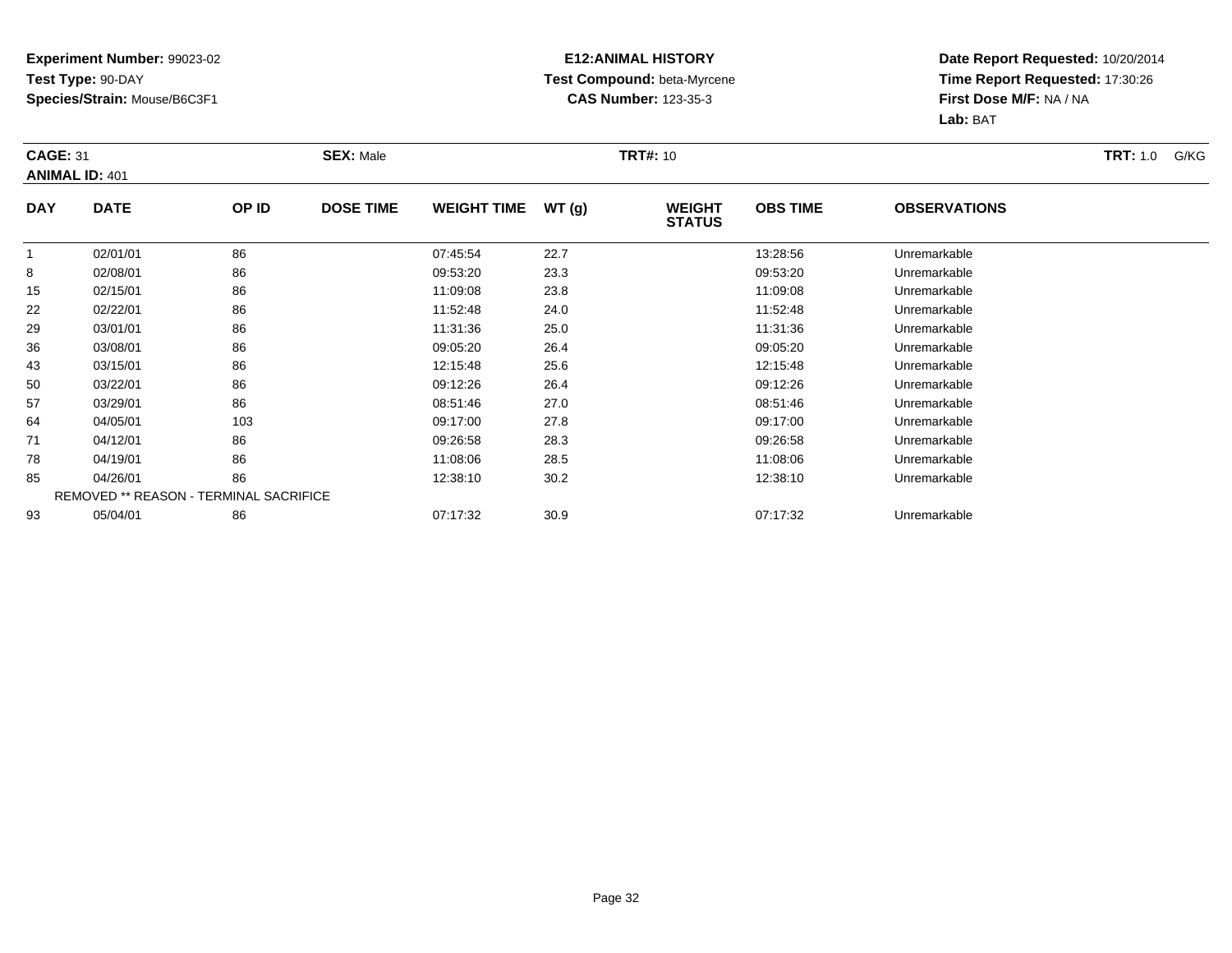### **E12:ANIMAL HISTORY Test Compound:** beta-Myrcene**CAS Number:** 123-35-3

| <b>CAGE: 32</b> | <b>ANIMAL ID: 402</b>                  |       | <b>SEX: Male</b> |                    |       | <b>TRT#: 10</b>                |                 |                     | <b>TRT:</b> 1.0<br>G/KG |
|-----------------|----------------------------------------|-------|------------------|--------------------|-------|--------------------------------|-----------------|---------------------|-------------------------|
| <b>DAY</b>      | <b>DATE</b>                            | OP ID | <b>DOSE TIME</b> | <b>WEIGHT TIME</b> | WT(g) | <b>WEIGHT</b><br><b>STATUS</b> | <b>OBS TIME</b> | <b>OBSERVATIONS</b> |                         |
| 1               | 02/01/01                               | 86    |                  | 07:47:30           | 23.6  |                                | 13:29:08        | Unremarkable        |                         |
| 8               | 02/08/01                               | 86    |                  | 09:51:58           | 24.1  |                                | 09:51:58        | Unremarkable        |                         |
| 15              | 02/15/01                               | 86    |                  | 11:07:00           | 24.5  |                                | 11:07:00        | Unremarkable        |                         |
| 22              | 02/22/01                               | 86    |                  | 11:53:20           | 25.4  |                                | 11:53:20        | Unremarkable        |                         |
| 29              | 03/01/01                               | 86    |                  | 11:31:56           | 27.3  |                                | 11:31:56        | Unremarkable        |                         |
| 36              | 03/08/01                               | 86    |                  | 09:05:38           | 28.2  |                                | 09:05:38        | Unremarkable        |                         |
| 43              | 03/15/01                               | 86    |                  | 12:16:04           | 28.7  |                                | 12:16:04        | Unremarkable        |                         |
| 50              | 03/22/01                               | 86    |                  | 09:13:24           | 29.8  |                                | 09:13:24        | Unremarkable        |                         |
| 57              | 03/29/01                               | 86    |                  | 08:52:08           | 31.3  |                                | 08:52:08        | Unremarkable        |                         |
| 64              | 04/05/01                               | 103   |                  | 09:17:28           | 31.6  |                                | 09:17:28        | Unremarkable        |                         |
| 71              | 04/12/01                               | 86    |                  | 09:27:30           | 32.5  |                                | 09:27:30        | Unremarkable        |                         |
| 78              | 04/19/01                               | 86    |                  | 11:06:48           | 33.3  |                                | 11:06:48        | Unremarkable        |                         |
| 85              | 04/26/01                               | 86    |                  | 12:36:00           | 34.8  |                                | 12:36:00        | Unremarkable        |                         |
|                 | REMOVED ** REASON - TERMINAL SACRIFICE |       |                  |                    |       |                                |                 |                     |                         |
| 93              | 05/04/01                               | 86    |                  | 07:18:00           | 35.5  |                                | 07:18:00        | Unremarkable        |                         |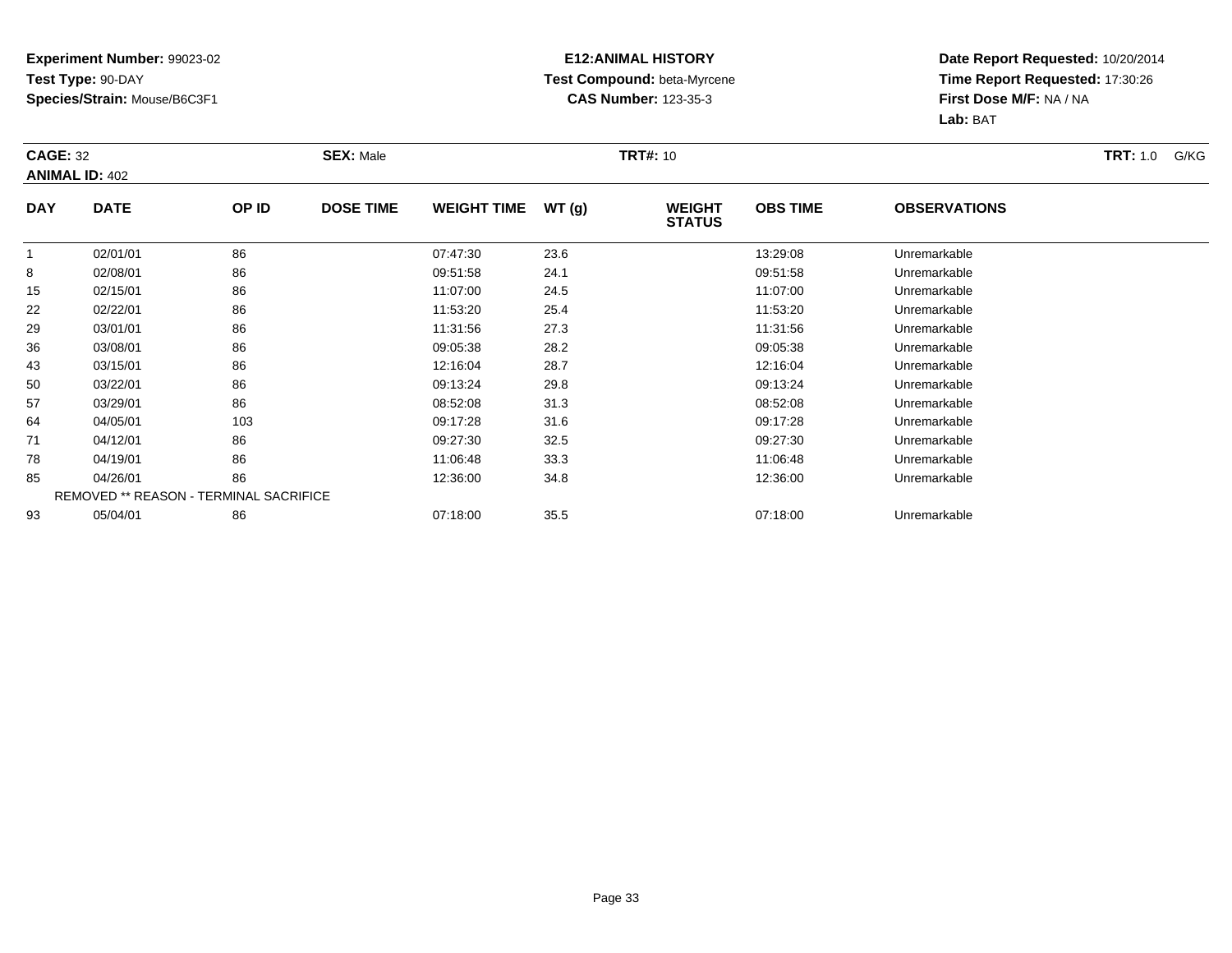### **E12:ANIMAL HISTORY Test Compound:** beta-Myrcene**CAS Number:** 123-35-3

| <b>CAGE: 33</b> | <b>ANIMAL ID: 403</b>                         |       | <b>SEX: Male</b> |                    |       | <b>TRT#: 10</b>                |                 |                     | <b>TRT:</b> 1.0<br>G/KG |
|-----------------|-----------------------------------------------|-------|------------------|--------------------|-------|--------------------------------|-----------------|---------------------|-------------------------|
| <b>DAY</b>      | <b>DATE</b>                                   | OP ID | <b>DOSE TIME</b> | <b>WEIGHT TIME</b> | WT(g) | <b>WEIGHT</b><br><b>STATUS</b> | <b>OBS TIME</b> | <b>OBSERVATIONS</b> |                         |
| 1               | 02/01/01                                      | 86    |                  | 07:50:10           | 23.7  |                                | 13:29:20        | Unremarkable        |                         |
| 8               | 02/08/01                                      | 86    |                  | 09:52:18           | 23.8  |                                | 09:52:18        | Unremarkable        |                         |
| 15              | 02/15/01                                      | 86    |                  | 11:07:38           | 23.6  |                                | 11:07:38        | Unremarkable        |                         |
| 22              | 02/22/01                                      | 86    |                  | 11:50:48           | 24.5  |                                | 11:50:48        | Unremarkable        |                         |
| 29              | 03/01/01                                      | 86    |                  | 11:30:40           | 25.0  |                                | 11:30:40        | Unremarkable        |                         |
| 36              | 03/08/01                                      | 86    |                  | 09:06:02           | 26.2  |                                | 09:06:02        | Unremarkable        |                         |
| 43              | 03/15/01                                      | 86    |                  | 12:16:20           | 26.6  |                                | 12:16:20        | Unremarkable        |                         |
| 50              | 03/22/01                                      | 86    |                  | 09:13:50           | 27.2  |                                | 09:13:50        | Unremarkable        |                         |
| 57              | 03/29/01                                      | 86    |                  | 08:52:30           | 27.4  |                                | 08:52:30        | Unremarkable        |                         |
| 64              | 04/05/01                                      | 103   |                  | 09:18:00           | 28.0  |                                | 09:18:00        | Unremarkable        |                         |
| 71              | 04/12/01                                      | 86    |                  | 09:27:56           | 28.2  |                                | 09:27:56        | Unremarkable        |                         |
| 78              | 04/19/01                                      | 86    |                  | 11:07:18           | 29.0  |                                | 11:07:18        | Unremarkable        |                         |
| 85              | 04/26/01                                      | 86    |                  | 12:36:40           | 30.1  |                                | 12:36:40        | Unremarkable        |                         |
|                 | <b>REMOVED ** REASON - TERMINAL SACRIFICE</b> |       |                  |                    |       |                                |                 |                     |                         |
| 93              | 05/04/01                                      | 86    |                  | 07:18:34           | 31.3  |                                | 07:18:34        | Unremarkable        |                         |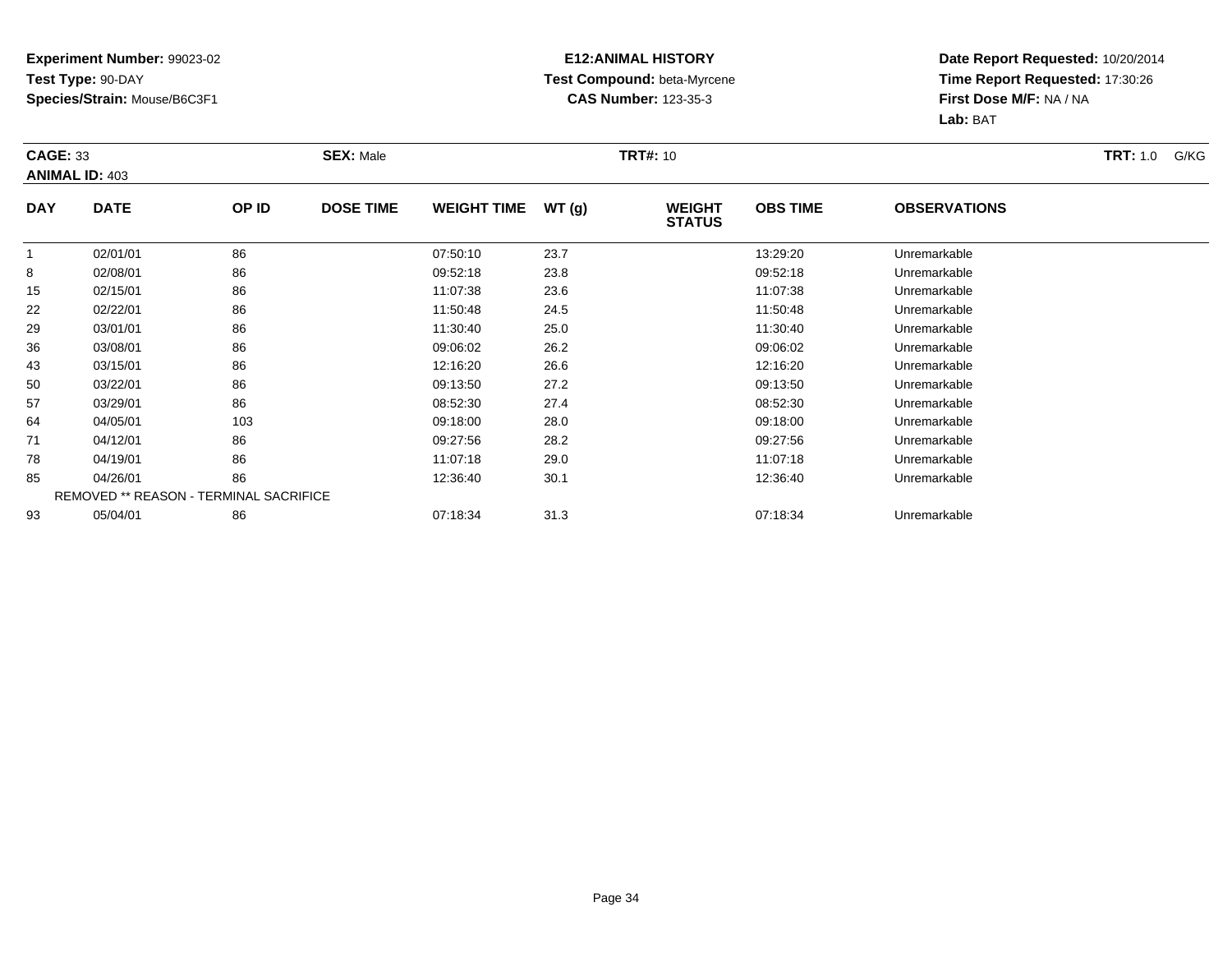### **E12:ANIMAL HISTORY Test Compound:** beta-Myrcene**CAS Number:** 123-35-3

| <b>CAGE: 34</b> | <b>ANIMAL ID: 404</b>                  |       | <b>SEX: Male</b> |                    |       | <b>TRT#:</b> 10                |                 |                     | <b>TRT:</b> 1.0<br>G/KG |
|-----------------|----------------------------------------|-------|------------------|--------------------|-------|--------------------------------|-----------------|---------------------|-------------------------|
| <b>DAY</b>      | <b>DATE</b>                            | OP ID | <b>DOSE TIME</b> | <b>WEIGHT TIME</b> | WT(g) | <b>WEIGHT</b><br><b>STATUS</b> | <b>OBS TIME</b> | <b>OBSERVATIONS</b> |                         |
| 1               | 02/01/01                               | 86    |                  | 07:50:30           | 22.8  |                                | 13:29:30        | Unremarkable        |                         |
| 8               | 02/08/01                               | 86    |                  | 09:52:38           | 23.4  |                                | 09:52:38        | Unremarkable        |                         |
| 15              | 02/15/01                               | 86    |                  | 11:08:12           | 23.5  |                                | 11:08:12        | Unremarkable        |                         |
| 22              | 02/22/01                               | 86    |                  | 11:51:30           | 24.1  |                                | 11:51:30        | Unremarkable        |                         |
| 29              | 03/01/01                               | 86    |                  | 11:31:02           | 25.4  |                                | 11:31:02        | Unremarkable        |                         |
| 36              | 03/08/01                               | 86    |                  | 09:04:04           | 27.0  |                                | 09:04:04        | Unremarkable        |                         |
| 43              | 03/15/01                               | 86    |                  | 12:15:12           | 27.0  |                                | 12:15:12        | Unremarkable        |                         |
| 50              | 03/22/01                               | 86    |                  | 09:14:20           | 28.0  |                                | 09:14:20        | Unremarkable        |                         |
| 57              | 03/29/01                               | 86    |                  | 08:53:02           | 28.7  |                                | 08:53:02        | Unremarkable        |                         |
| 64              | 04/05/01                               | 103   |                  | 09:18:26           | 28.3  |                                | 09:18:26        | Unremarkable        |                         |
| 71              | 04/12/01                               | 86    |                  | 09:28:24           | 28.9  |                                | 09:28:24        | Unremarkable        |                         |
| 78              | 04/19/01                               | 86    |                  | 11:07:34           | 29.4  |                                | 11:07:34        | Unremarkable        |                         |
| 85              | 04/26/01                               | 86    |                  | 12:37:04           | 29.3  |                                | 12:37:04        | Unremarkable        |                         |
|                 | REMOVED ** REASON - TERMINAL SACRIFICE |       |                  |                    |       |                                |                 |                     |                         |
| 93              | 05/04/01                               | 86    |                  | 07:19:00           | 30.3  |                                | 07:19:00        | Unremarkable        |                         |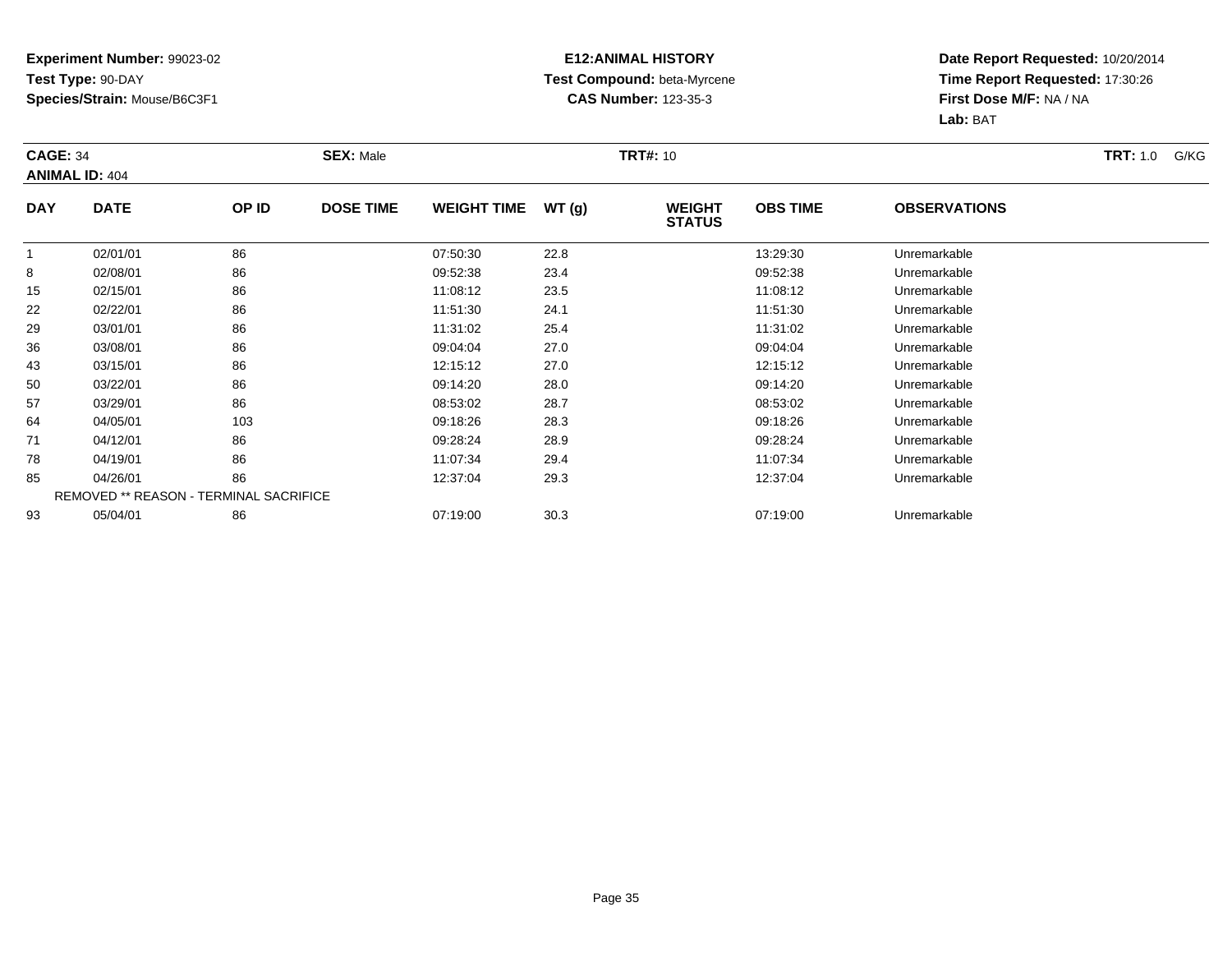### **E12:ANIMAL HISTORY Test Compound:** beta-Myrcene**CAS Number:** 123-35-3

| <b>CAGE: 35</b> | <b>ANIMAL ID: 405</b>                         |       | <b>SEX: Male</b> |                    |       | <b>TRT#: 10</b>                |                 |                     | <b>TRT:</b> 1.0<br>G/KG |
|-----------------|-----------------------------------------------|-------|------------------|--------------------|-------|--------------------------------|-----------------|---------------------|-------------------------|
| <b>DAY</b>      | <b>DATE</b>                                   | OP ID | <b>DOSE TIME</b> | <b>WEIGHT TIME</b> | WT(g) | <b>WEIGHT</b><br><b>STATUS</b> | <b>OBS TIME</b> | <b>OBSERVATIONS</b> |                         |
| 1               | 02/01/01                                      | 86    |                  | 07:50:50           | 22.2  |                                | 13:29:40        | Unremarkable        |                         |
| 8               | 02/08/01                                      | 86    |                  | 09:52:58           | 23.9  |                                | 09:52:58        | Unremarkable        |                         |
| 15              | 02/15/01                                      | 86    |                  | 11:08:32           | 24.8  |                                | 11:08:32        | Unremarkable        |                         |
| 22              | 02/22/01                                      | 86    |                  | 11:52:18           | 25.6  |                                | 11:52:18        | Unremarkable        |                         |
| 29              | 03/01/01                                      | 86    |                  | 11:31:20           | 26.5  |                                | 11:31:20        | Unremarkable        |                         |
| 36              | 03/08/01                                      | 86    |                  | 09:04:30           | 27.9  |                                | 09:04:30        | Unremarkable        |                         |
| 43              | 03/15/01                                      | 86    |                  | 12:15:32           | 28.6  |                                | 12:15:32        | Unremarkable        |                         |
| 50              | 03/22/01                                      | 86    |                  | 09:11:54           | 28.9  |                                | 09:11:54        | Unremarkable        |                         |
| 57              | 03/29/01                                      | 86    |                  | 08:50:48           | 29.6  |                                | 08:50:48        | Unremarkable        |                         |
| 64              | 04/05/01                                      | 103   |                  | 09:18:56           | 29.8  |                                | 09:18:56        | Unremarkable        |                         |
| 71              | 04/12/01                                      | 86    |                  | 09:28:56           | 30.7  |                                | 09:28:56        | Unremarkable        |                         |
| 78              | 04/19/01                                      | 86    |                  | 11:07:50           | 32.1  |                                | 11:07:50        | Unremarkable        |                         |
| 85              | 04/26/01                                      | 86    |                  | 12:37:28           | 32.0  |                                | 12:37:28        | Unremarkable        |                         |
|                 | <b>REMOVED ** REASON - TERMINAL SACRIFICE</b> |       |                  |                    |       |                                |                 |                     |                         |
| 93              | 05/04/01                                      | 86    |                  | 07:19:26           | 32.8  |                                | 07:19:26        | Unremarkable        |                         |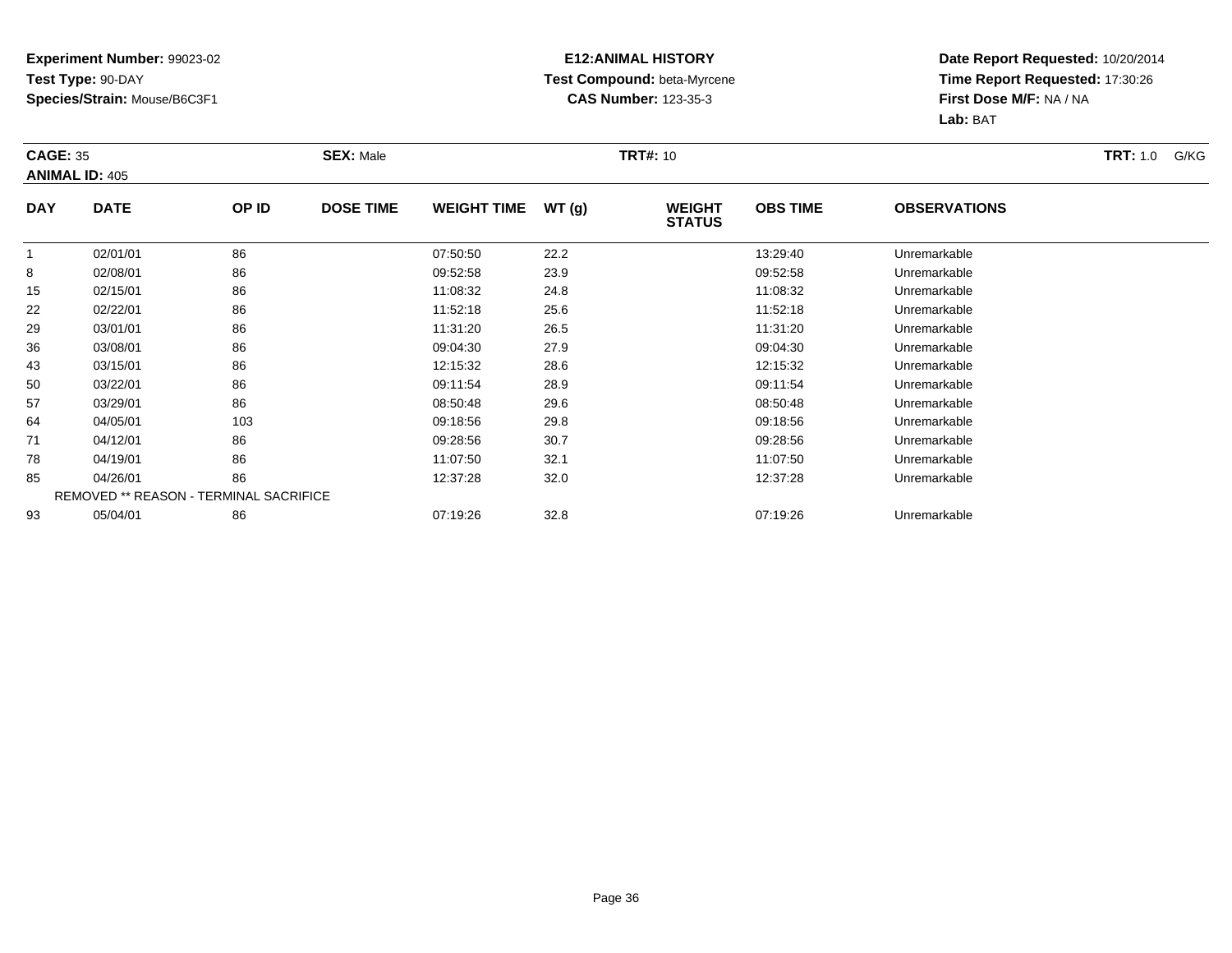### **E12:ANIMAL HISTORY Test Compound:** beta-Myrcene**CAS Number:** 123-35-3

| <b>CAGE: 36</b> | <b>ANIMAL ID: 406</b>                         |       | <b>SEX: Male</b> |                    |       | <b>TRT#: 10</b>                |                 |                     | <b>TRT:</b> 1.0<br>G/KG |
|-----------------|-----------------------------------------------|-------|------------------|--------------------|-------|--------------------------------|-----------------|---------------------|-------------------------|
| <b>DAY</b>      | <b>DATE</b>                                   | OP ID | <b>DOSE TIME</b> | <b>WEIGHT TIME</b> | WT(g) | <b>WEIGHT</b><br><b>STATUS</b> | <b>OBS TIME</b> | <b>OBSERVATIONS</b> |                         |
| -1              | 02/01/01                                      | 86    |                  | 07:43:16           | 23.4  |                                | 13:26:46        | Unremarkable        |                         |
| 8               | 02/08/01                                      | 86    |                  | 09:51:36           | 23.7  |                                | 09:51:36        | Unremarkable        |                         |
| 15              | 02/15/01                                      | 86    |                  | 11:06:16           | 24.4  |                                | 11:06:16        | Unremarkable        |                         |
| 22              | 02/22/01                                      | 86    |                  | 11:57:04           | 24.8  |                                | 11:57:04        | Unremarkable        |                         |
| 29              | 03/01/01                                      | 86    |                  | 11:33:30           | 25.6  |                                | 11:33:30        | Unremarkable        |                         |
| 36              | 03/08/01                                      | 86    |                  | 09:08:08           | 26.5  |                                | 09:08:08        | Unremarkable        |                         |
| 43              | 03/15/01                                      | 86    |                  | 12:17:12           | 26.8  |                                | 12:17:12        | Unremarkable        |                         |
| 50              | 03/22/01                                      | 86    |                  | 09:15:14           | 27.3  |                                | 09:15:14        | Unremarkable        |                         |
| 57              | 03/29/01                                      | 86    |                  | 08:49:10           | 28.0  |                                | 08:49:10        | Unremarkable        |                         |
| 64              | 04/05/01                                      | 103   |                  | 09:14:40           | 28.2  |                                | 09:14:40        | Unremarkable        |                         |
| 71              | 04/12/01                                      | 86    |                  | 09:23:24           | 28.9  |                                | 09:23:24        | Unremarkable        |                         |
| 78              | 04/19/01                                      | 86    |                  | 11:09:48           | 27.4  |                                | 11:09:48        | Unremarkable        |                         |
| 85              | 04/26/01                                      | 86    |                  | 12:40:24           | 29.9  |                                | 12:40:24        | Unremarkable        |                         |
|                 | <b>REMOVED ** REASON - TERMINAL SACRIFICE</b> |       |                  |                    |       |                                |                 |                     |                         |
| 93              | 05/04/01                                      | 86    |                  | 07:19:52           | 31.2  |                                | 07:19:52        | Unremarkable        |                         |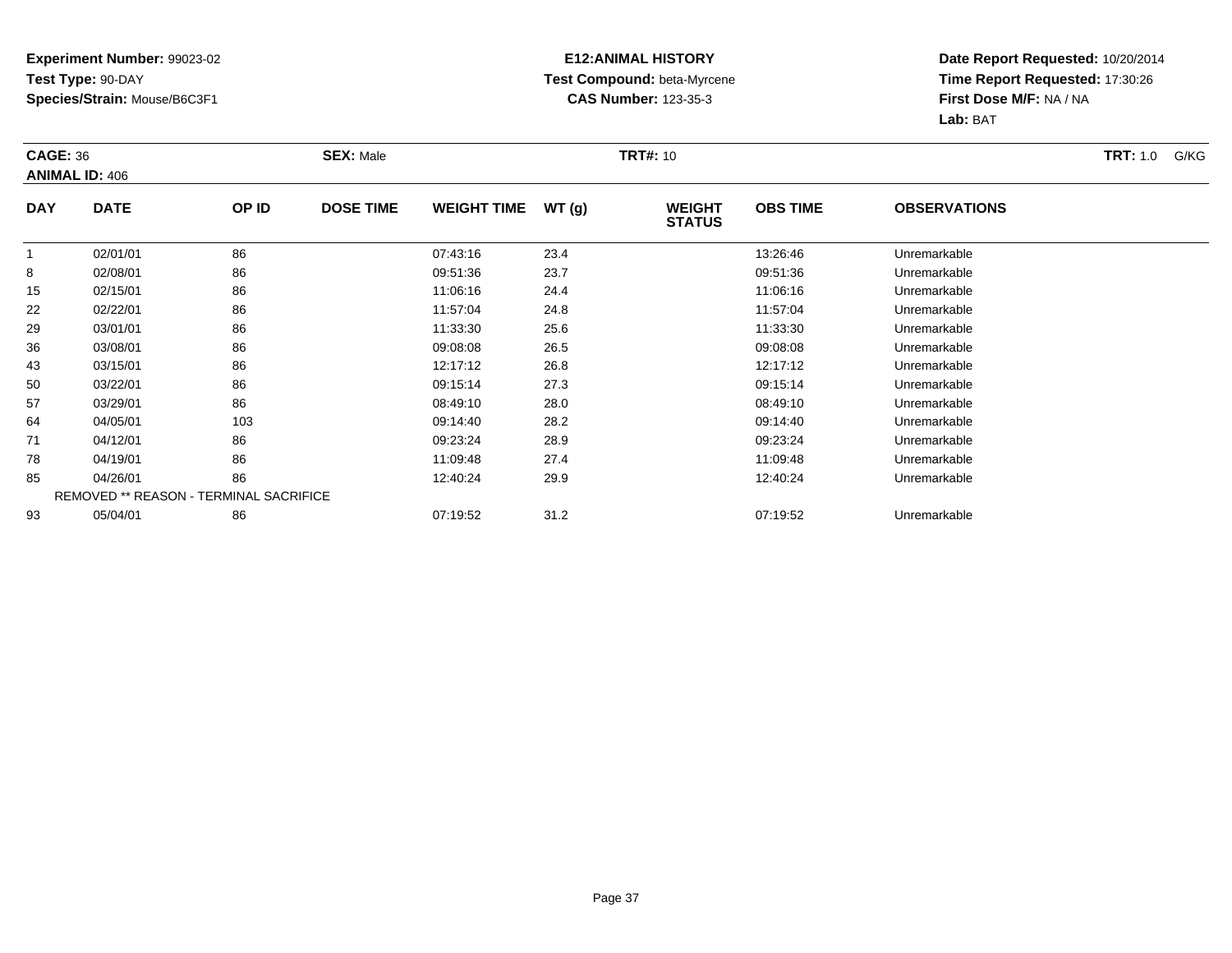### **E12:ANIMAL HISTORY Test Compound:** beta-Myrcene**CAS Number:** 123-35-3

| <b>CAGE: 37</b> | <b>ANIMAL ID: 407</b>                         |       | <b>SEX: Male</b> |                    |       | <b>TRT#: 10</b>                |                 |                     | <b>TRT:</b> 1.0<br>G/KG |
|-----------------|-----------------------------------------------|-------|------------------|--------------------|-------|--------------------------------|-----------------|---------------------|-------------------------|
| <b>DAY</b>      | <b>DATE</b>                                   | OP ID | <b>DOSE TIME</b> | <b>WEIGHT TIME</b> | WT(g) | <b>WEIGHT</b><br><b>STATUS</b> | <b>OBS TIME</b> | <b>OBSERVATIONS</b> |                         |
| -1              | 02/01/01                                      | 86    |                  | 07:43:40           | 25.0  |                                | 13:26:56        | Unremarkable        |                         |
| 8               | 02/08/01                                      | 86    |                  | 09:49:24           | 26.2  |                                | 09:49:24        | Unremarkable        |                         |
| 15              | 02/15/01                                      | 86    |                  | 11:03:52           | 27.2  |                                | 11:03:52        | Unremarkable        |                         |
| 22              | 02/22/01                                      | 86    |                  | 11:57:40           | 27.2  |                                | 11:57:40        | Unremarkable        |                         |
| 29              | 03/01/01                                      | 86    |                  | 11:33:54           | 29.0  |                                | 11:33:54        | Unremarkable        |                         |
| 36              | 03/08/01                                      | 86    |                  | 09:08:34           | 30.7  |                                | 09:08:34        | Unremarkable        |                         |
| 43              | 03/15/01                                      | 86    |                  | 12:17:32           | 30.3  |                                | 12:17:32        | Unremarkable        |                         |
| 50              | 03/22/01                                      | 86    |                  | 09:15:40           | 31.7  |                                | 09:15:40        | Unremarkable        |                         |
| 57              | 03/29/01                                      | 86    |                  | 08:49:34           | 33.2  |                                | 08:49:34        | Unremarkable        |                         |
| 64              | 04/05/01                                      | 103   |                  | 09:15:04           | 32.8  |                                | 09:15:04        | Unremarkable        |                         |
| 71              | 04/12/01                                      | 86    |                  | 09:23:42           | 34.7  |                                | 09:23:42        | Unremarkable        |                         |
| 78              | 04/19/01                                      | 86    |                  | 11:08:24           | 35.6  |                                | 11:08:24        | Unremarkable        |                         |
| 85              | 04/26/01                                      | 86    |                  | 12:38:42           | 37.1  |                                | 12:38:42        | Unremarkable        |                         |
|                 | <b>REMOVED ** REASON - TERMINAL SACRIFICE</b> |       |                  |                    |       |                                |                 |                     |                         |
| 93              | 05/04/01                                      | 86    |                  | 07:20:16           | 38.0  |                                | 07:20:16        | Unremarkable        |                         |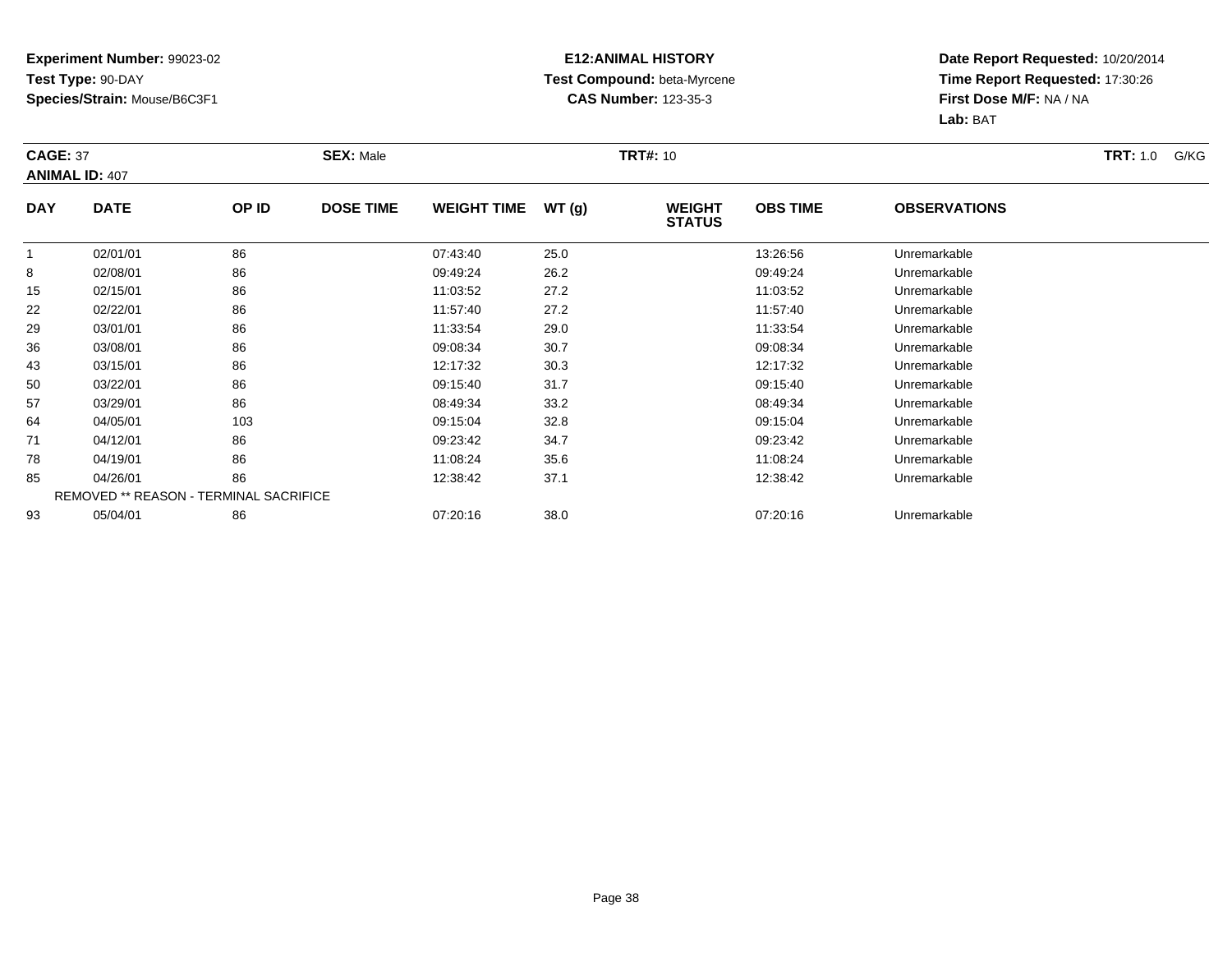### **E12:ANIMAL HISTORY Test Compound:** beta-Myrcene**CAS Number:** 123-35-3

| <b>CAGE: 38</b> | <b>ANIMAL ID: 408</b>                         |       | <b>SEX: Male</b> |                    |       | <b>TRT#: 10</b>                |                 |                     | <b>TRT:</b> 1.0<br>G/KG |
|-----------------|-----------------------------------------------|-------|------------------|--------------------|-------|--------------------------------|-----------------|---------------------|-------------------------|
| <b>DAY</b>      | <b>DATE</b>                                   | OP ID | <b>DOSE TIME</b> | <b>WEIGHT TIME</b> | WT(g) | <b>WEIGHT</b><br><b>STATUS</b> | <b>OBS TIME</b> | <b>OBSERVATIONS</b> |                         |
|                 | 02/01/01                                      | 86    |                  | 07:44:00           | 24.5  |                                | 13:27:06        | Unremarkable        |                         |
| 8               | 02/08/01                                      | 86    |                  | 09:49:44           | 25.3  |                                | 09:49:44        | Unremarkable        |                         |
| 15              | 02/15/01                                      | 86    |                  | 11:04:20           | 25.7  |                                | 11:04:20        | Unremarkable        |                         |
| 22              | 02/22/01                                      | 86    |                  | 11:54:04           | 21.5  |                                | 11:54:04        | Unremarkable        |                         |
| 29              | 03/01/01                                      | 86    |                  | 11:32:12           | 26.6  |                                | 11:32:12        | Unremarkable        |                         |
| 36              | 03/08/01                                      | 86    |                  | 09:09:14           | 27.4  |                                | 09:09:14        | Unremarkable        |                         |
| 43              | 03/15/01                                      | 86    |                  | 12:17:48           | 27.7  |                                | 12:17:48        | Unremarkable        |                         |
| 50              | 03/22/01                                      | 86    |                  | 09:16:08           | 28.5  |                                | 09:16:08        | Unremarkable        |                         |
| 57              | 03/29/01                                      | 86    |                  | 08:50:06           | 29.9  |                                | 08:50:06        | Unremarkable        |                         |
| 64              | 04/05/01                                      | 103   |                  | 09:15:38           | 30.7  |                                | 09:15:38        | Unremarkable        |                         |
| 71              | 04/12/01                                      | 86    |                  | 09:54:38           | 31.2  |                                | 09:54:38        | Unremarkable        |                         |
| 78              | 04/19/01                                      | 86    |                  | 11:08:54           | 32.1  |                                | 11:08:54        | Unremarkable        |                         |
| 85              | 04/26/01                                      | 86    |                  | 12:39:04           | 32.3  |                                | 12:39:04        | Unremarkable        |                         |
|                 | <b>REMOVED ** REASON - TERMINAL SACRIFICE</b> |       |                  |                    |       |                                |                 |                     |                         |
| 93              | 05/04/01                                      | 86    |                  | 07:20:42           | 34.2  |                                | 07:20:42        | Unremarkable        |                         |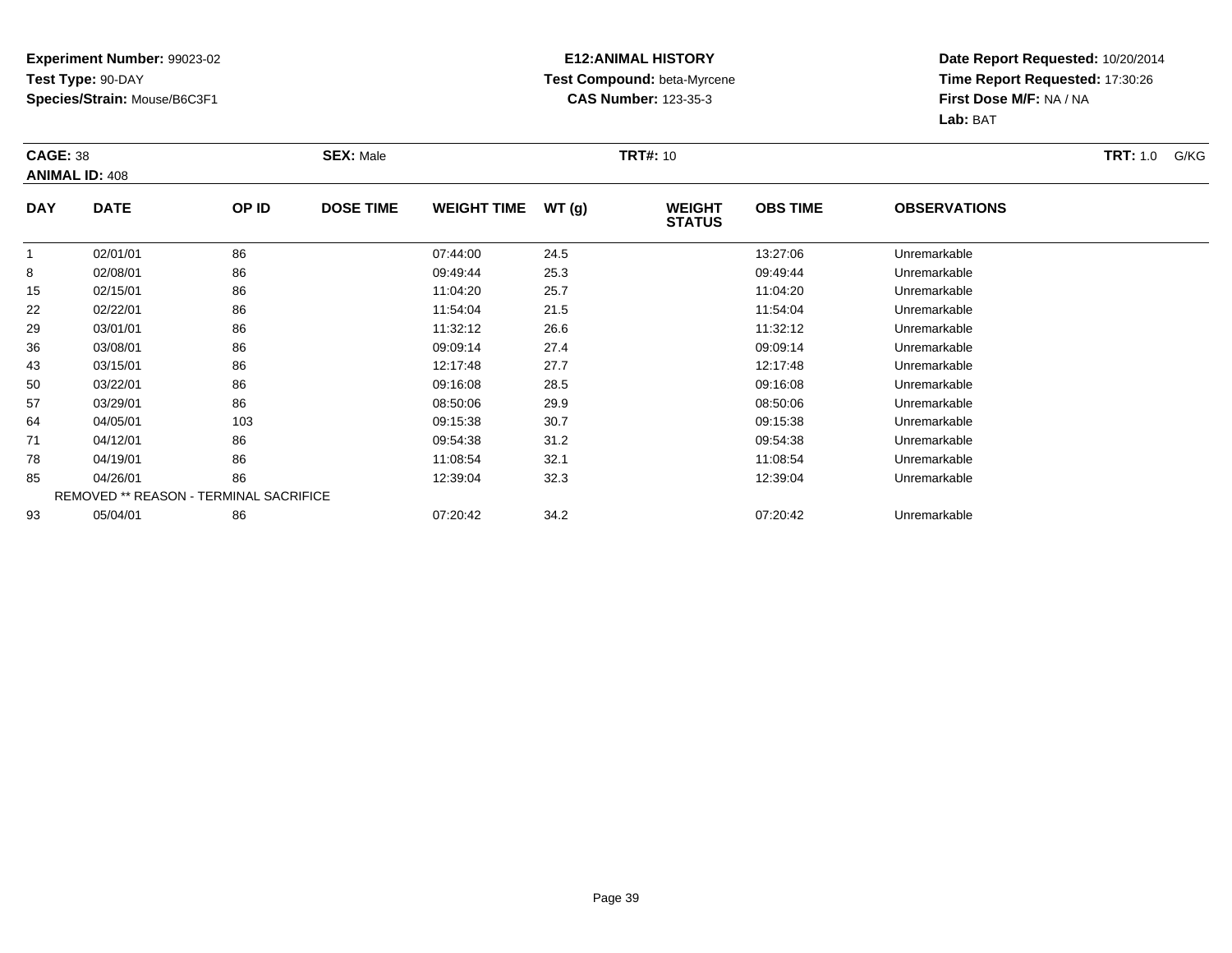### **E12:ANIMAL HISTORY Test Compound:** beta-Myrcene**CAS Number:** 123-35-3

| <b>CAGE: 39</b> | <b>ANIMAL ID: 409</b>                         |       | <b>SEX: Male</b> |                    |       | <b>TRT#: 10</b>                |                 |                     | <b>TRT:</b> 1.0<br>G/KG |
|-----------------|-----------------------------------------------|-------|------------------|--------------------|-------|--------------------------------|-----------------|---------------------|-------------------------|
| <b>DAY</b>      | <b>DATE</b>                                   | OP ID | <b>DOSE TIME</b> | <b>WEIGHT TIME</b> | WT(g) | <b>WEIGHT</b><br><b>STATUS</b> | <b>OBS TIME</b> | <b>OBSERVATIONS</b> |                         |
|                 | 02/01/01                                      | 86    |                  | 07:44:26           | 23.0  |                                | 13:27:16        | Unremarkable        |                         |
| 8               | 02/08/01                                      | 86    |                  | 09:50:04           | 24.0  |                                | 09:50:04        | Unremarkable        |                         |
| 15              | 02/15/01                                      | 86    |                  | 11:04:50           | 24.8  |                                | 11:04:50        | Unremarkable        |                         |
| 22              | 02/22/01                                      | 86    |                  | 11:55:38           | 25.2  |                                | 11:55:38        | Unremarkable        |                         |
| 29              | 03/01/01                                      | 86    |                  | 11:32:52           | 25.9  |                                | 11:32:52        | Unremarkable        |                         |
| 36              | 03/08/01                                      | 86    |                  | 09:06:58           | 26.3  |                                | 09:06:58        | Unremarkable        |                         |
| 43              | 03/15/01                                      | 86    |                  | 12:16:38           | 27.2  |                                | 12:16:38        | Unremarkable        |                         |
| 50              | 03/22/01                                      | 86    |                  | 09:16:32           | 27.6  |                                | 09:16:32        | Unremarkable        |                         |
| 57              | 03/29/01                                      | 86    |                  | 08:50:24           | 27.6  |                                | 08:50:24        | Unremarkable        |                         |
| 64              | 04/05/01                                      | 103   |                  | 09:16:06           | 27.5  |                                | 09:16:06        | Unremarkable        |                         |
| 71              | 04/12/01                                      | 86    |                  | 09:26:02           | 27.5  |                                | 09:26:02        | Unremarkable        |                         |
| 78              | 04/19/01                                      | 86    |                  | 11:09:12           | 28.0  |                                | 11:09:12        | Unremarkable        |                         |
| 85              | 04/26/01                                      | 86    |                  | 12:39:32           | 28.9  |                                | 12:39:32        | Unremarkable        |                         |
|                 | <b>REMOVED ** REASON - TERMINAL SACRIFICE</b> |       |                  |                    |       |                                |                 |                     |                         |
| 93              | 05/04/01                                      | 86    |                  | 07:21:08           | 30.4  |                                | 07:21:08        | Unremarkable        |                         |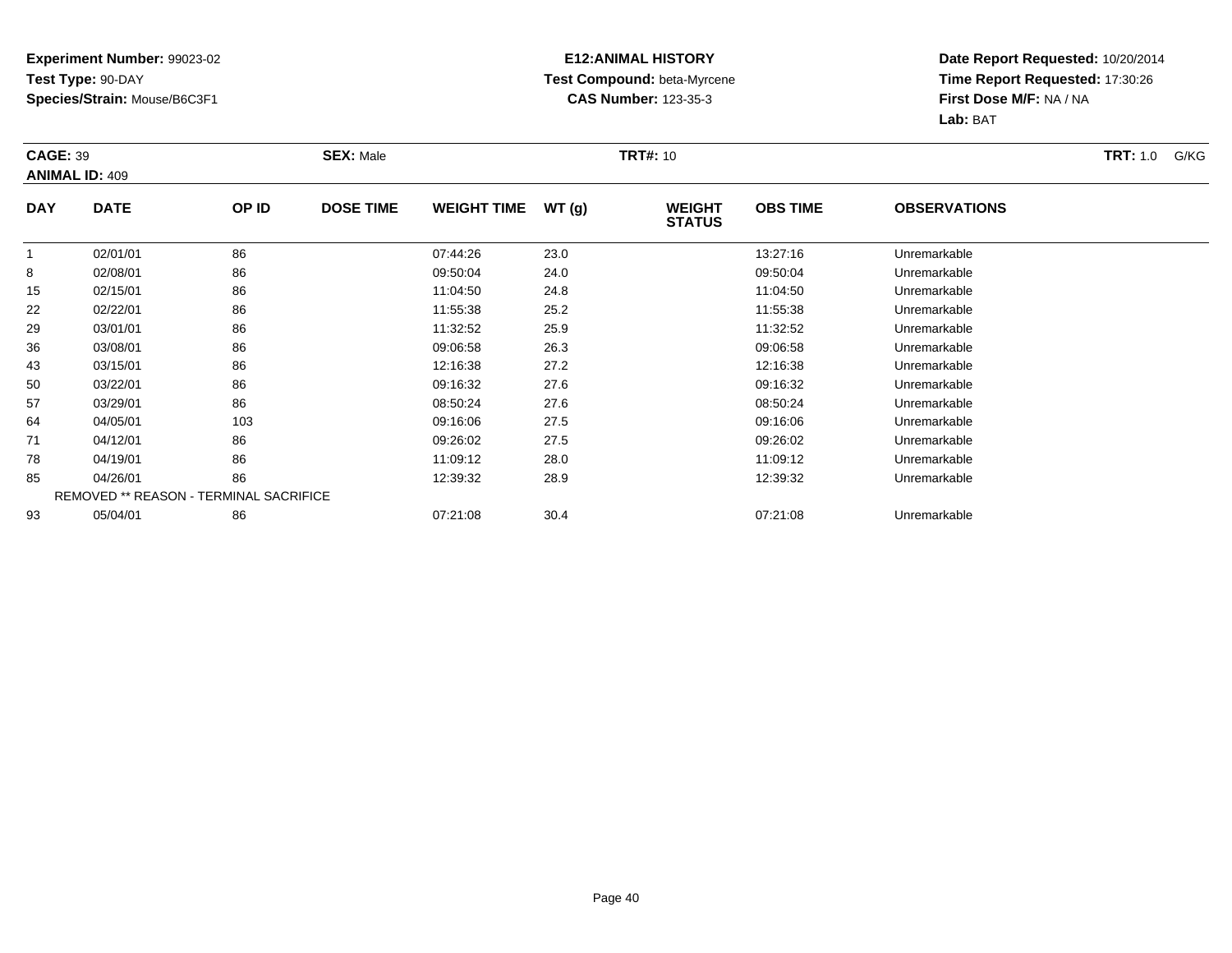### **E12:ANIMAL HISTORY Test Compound:** beta-Myrcene**CAS Number:** 123-35-3

| <b>CAGE: 40</b> | <b>ANIMAL ID: 410</b>                         |       | <b>SEX: Male</b> |                    |       | <b>TRT#: 10</b>                |                 |                     | <b>TRT:</b> 1.0<br>G/KG |
|-----------------|-----------------------------------------------|-------|------------------|--------------------|-------|--------------------------------|-----------------|---------------------|-------------------------|
| <b>DAY</b>      | <b>DATE</b>                                   | OP ID | <b>DOSE TIME</b> | <b>WEIGHT TIME</b> | WT(g) | <b>WEIGHT</b><br><b>STATUS</b> | <b>OBS TIME</b> | <b>OBSERVATIONS</b> |                         |
| 1               | 02/01/01                                      | 86    |                  | 07:45:04           | 22.8  |                                | 13:27:30        | Unremarkable        |                         |
| 8               | 02/08/01                                      | 86    |                  | 09:50:26           | 19.0  |                                | 09:50:26        | Unremarkable        |                         |
| 15              | 02/15/01                                      | 86    |                  | 11:05:18           | 23.6  |                                | 11:05:18        | Unremarkable        |                         |
| 22              | 02/22/01                                      | 86    |                  | 11:56:20           | 24.4  |                                | 11:56:20        | Unremarkable        |                         |
| 29              | 03/01/01                                      | 86    |                  | 11:33:12           | 25.8  |                                | 11:33:12        | Unremarkable        |                         |
| 36              | 03/08/01                                      | 86    |                  | 09:07:18           | 27.1  |                                | 09:07:18        | Unremarkable        |                         |
| 43              | 03/15/01                                      | 86    |                  | 12:16:56           | 27.4  |                                | 12:16:56        | Unremarkable        |                         |
| 50              | 03/22/01                                      | 86    |                  | 09:14:46           | 28.0  |                                | 09:14:46        | Unremarkable        |                         |
| 57              | 03/29/01                                      | 86    |                  | 08:48:38           | 29.3  |                                | 08:48:38        | Unremarkable        |                         |
| 64              | 04/05/01                                      | 103   |                  | 09:16:32           | 29.6  |                                | 09:16:32        | Unremarkable        |                         |
| 71              | 04/12/01                                      | 86    |                  | 09:26:28           | 30.5  |                                | 09:26:28        | Unremarkable        |                         |
| 78              | 04/19/01                                      | 86    |                  | 11:09:28           | 30.9  |                                | 11:09:28        | Unremarkable        |                         |
| 85              | 04/26/01                                      | 86    |                  | 12:40:00           | 31.0  |                                | 12:40:00        | Unremarkable        |                         |
|                 | <b>REMOVED ** REASON - TERMINAL SACRIFICE</b> |       |                  |                    |       |                                |                 |                     |                         |
| 93              | 05/04/01                                      | 86    |                  | 07:21:30           | 32.1  |                                | 07:21:30        | Unremarkable        |                         |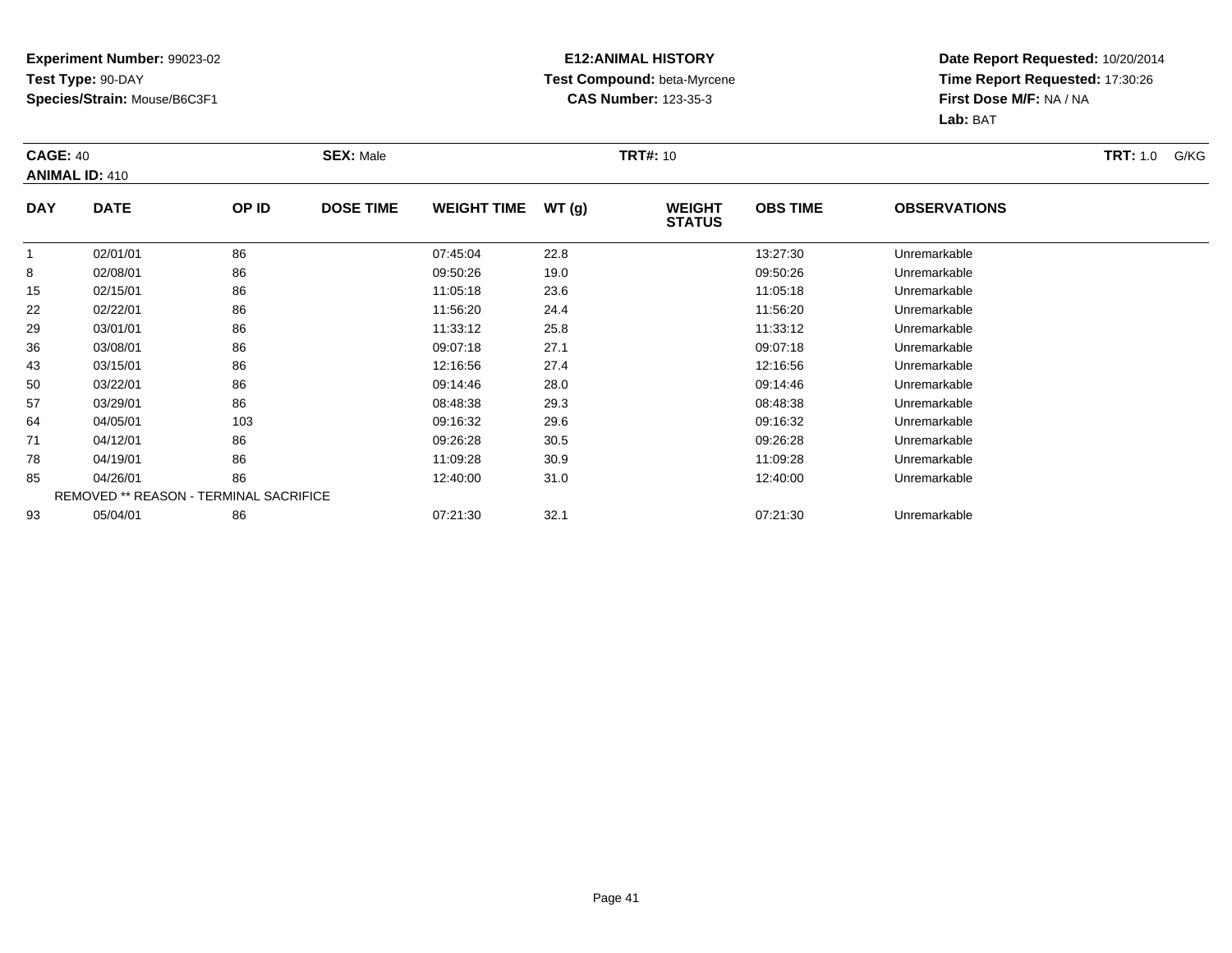|                                          | <b>Experiment Number: 99023-02</b><br>Test Type: 90-DAY<br>Species/Strain: Mouse/B6C3F1 |                                                |                  |                    |       | <b>E12: ANIMAL HISTORY</b><br>Test Compound: beta-Myrcene<br><b>CAS Number: 123-35-3</b> | Date Report Requested: 10/20/2014<br>Time Report Requested: 17:30:26<br>First Dose M/F: NA / NA<br>Lab: BAT |                     |                  |
|------------------------------------------|-----------------------------------------------------------------------------------------|------------------------------------------------|------------------|--------------------|-------|------------------------------------------------------------------------------------------|-------------------------------------------------------------------------------------------------------------|---------------------|------------------|
| <b>CAGE: 41</b><br><b>ANIMAL ID: 501</b> |                                                                                         |                                                | <b>SEX: Male</b> |                    |       | <b>TRT#: 11</b>                                                                          |                                                                                                             |                     | TRT: 2.0<br>G/KG |
| <b>DAY</b>                               | <b>DATE</b>                                                                             | OP ID                                          | <b>DOSE TIME</b> | <b>WEIGHT TIME</b> | WT(q) | <b>WEIGHT</b><br><b>STATUS</b>                                                           | <b>OBS TIME</b>                                                                                             | <b>OBSERVATIONS</b> |                  |
|                                          | 02/01/01                                                                                | 86<br><b>REMOVED ** REASON - NATURAL DEATH</b> |                  | 07:54:42           | 23.2  |                                                                                          | 13:32:22                                                                                                    | Unremarkable        |                  |
| 8                                        | 02/08/01                                                                                | 86                                             |                  | 09:13:08           | 22.3  |                                                                                          | 09:13:08                                                                                                    | Unremarkable        |                  |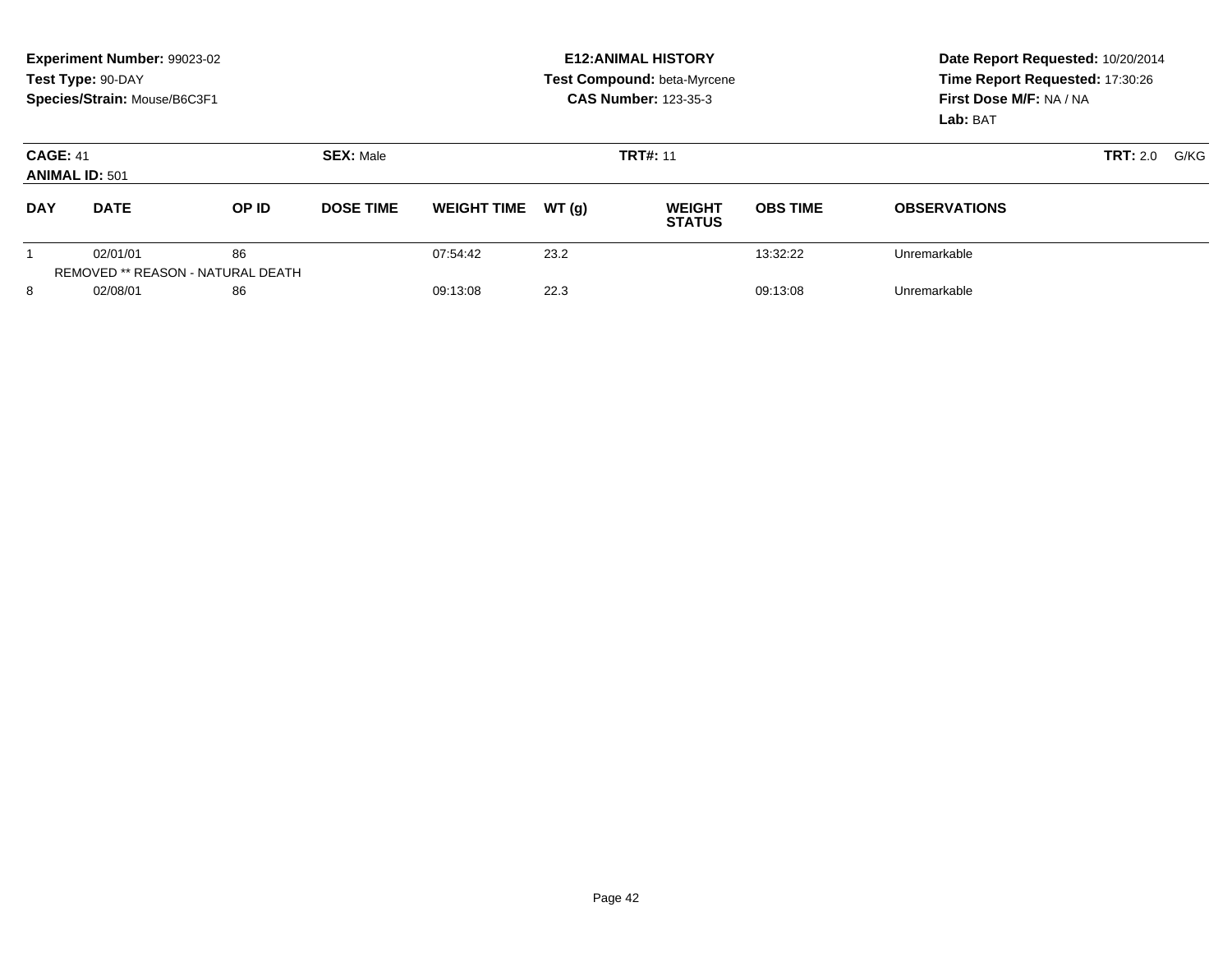### **E12:ANIMAL HISTORY Test Compound:** beta-Myrcene**CAS Number:** 123-35-3

| <b>CAGE: 42</b> | <b>ANIMAL ID: 502</b>                         |       | <b>SEX: Male</b> |                    |       | <b>TRT#: 11</b>                |                 |                     | <b>TRT:</b> 2.0<br>G/KG |
|-----------------|-----------------------------------------------|-------|------------------|--------------------|-------|--------------------------------|-----------------|---------------------|-------------------------|
| <b>DAY</b>      | <b>DATE</b>                                   | OP ID | <b>DOSE TIME</b> | <b>WEIGHT TIME</b> | WT(g) | <b>WEIGHT</b><br><b>STATUS</b> | <b>OBS TIME</b> | <b>OBSERVATIONS</b> |                         |
|                 | 02/01/01                                      | 86    |                  | 07:55:02           | 22.9  |                                | 13:32:38        | Unremarkable        |                         |
| 8               | 02/08/01                                      | 86    |                  | 09:57:24           | 21.2  |                                | 09:57:24        | Unremarkable        |                         |
| 15              | 02/15/01                                      | 86    |                  | 11:18:48           | 23.6  |                                | 11:18:48        | Unremarkable        |                         |
| 22              | 02/22/01                                      | 86    |                  | 11:28:52           | 24.4  |                                | 11:28:52        | Unremarkable        |                         |
| 29              | 03/01/01                                      | 86    |                  | 11:27:22           | 25.1  |                                | 11:27:22        | Unremarkable        |                         |
| 36              | 03/08/01                                      | 86    |                  | 08:57:34           | 25.5  |                                | 08:57:34        | Unremarkable        |                         |
| 43              | 03/15/01                                      | 86    |                  | 12:13:26           | 25.9  |                                | 12:13:26        | Unremarkable        |                         |
| 50              | 03/22/01                                      | 86    |                  | 09:05:48           | 26.5  |                                | 09:05:48        | Unremarkable        |                         |
| 57              | 03/29/01                                      | 86    |                  | 08:58:16           | 26.4  |                                | 08:58:16        | Unremarkable        |                         |
| 64              | 04/05/01                                      | 103   |                  | 09:25:34           | 26.8  |                                | 09:25:34        | Unremarkable        |                         |
| 71              | 04/12/01                                      | 86    |                  | 09:35:30           | 26.8  |                                | 09:35:30        | Unremarkable        |                         |
| 78              | 04/19/01                                      | 86    |                  | 11:03:38           | 27.4  |                                | 11:03:38        | Unremarkable        |                         |
| 85              | 04/26/01                                      | 86    |                  | 12:29:18           | 26.4  |                                | 12:29:18        | Unremarkable        |                         |
|                 | <b>REMOVED ** REASON - TERMINAL SACRIFICE</b> |       |                  |                    |       |                                |                 |                     |                         |
| 93              | 05/04/01                                      | 86    |                  | 07:09:34           | 28.6  |                                | 07:09:34        | Unremarkable        |                         |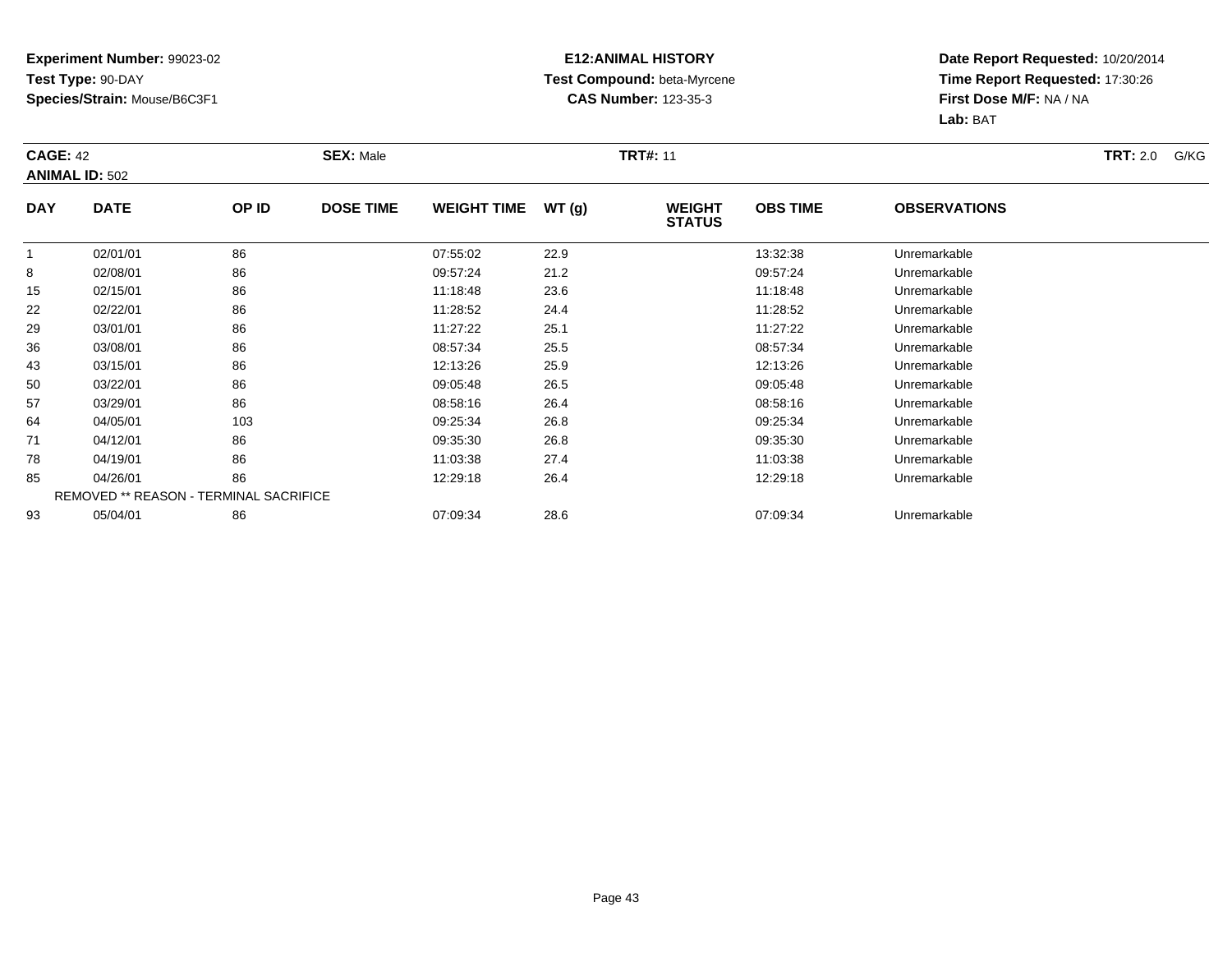### **E12:ANIMAL HISTORY Test Compound:** beta-Myrcene**CAS Number:** 123-35-3

| <b>CAGE: 43</b><br><b>ANIMAL ID: 503</b> |                                               |       | <b>SEX: Male</b> |                    |       | <b>TRT#: 11</b>                |                 |                                 | <b>TRT:</b> 2.0<br>G/KG |
|------------------------------------------|-----------------------------------------------|-------|------------------|--------------------|-------|--------------------------------|-----------------|---------------------------------|-------------------------|
| <b>DAY</b>                               | <b>DATE</b>                                   | OP ID | <b>DOSE TIME</b> | <b>WEIGHT TIME</b> | WT(g) | <b>WEIGHT</b><br><b>STATUS</b> | <b>OBS TIME</b> | <b>OBSERVATIONS</b>             |                         |
|                                          | 02/01/01                                      | 86    |                  | 07:55:18           | 22.8  |                                | 13:32:48        | Unremarkable                    |                         |
| 8                                        | 02/08/01                                      | 86    |                  | 09:57:40           | 23.7  |                                | 09:57:40        | Unremarkable                    |                         |
| 15                                       | 02/15/01                                      | 86    |                  | 11:19:24           | 23.4  |                                | 11:19:24        | Unremarkable                    |                         |
|                                          | <b>REMOVED ** REASON - MORIBUND SACRIFICE</b> |       |                  |                    |       |                                |                 |                                 |                         |
| 22                                       | 02/22/01                                      | 86    |                  | 08:26:02           | 19.3  |                                | 08:26:02        | Abnormal Breathing<br>Lethargic |                         |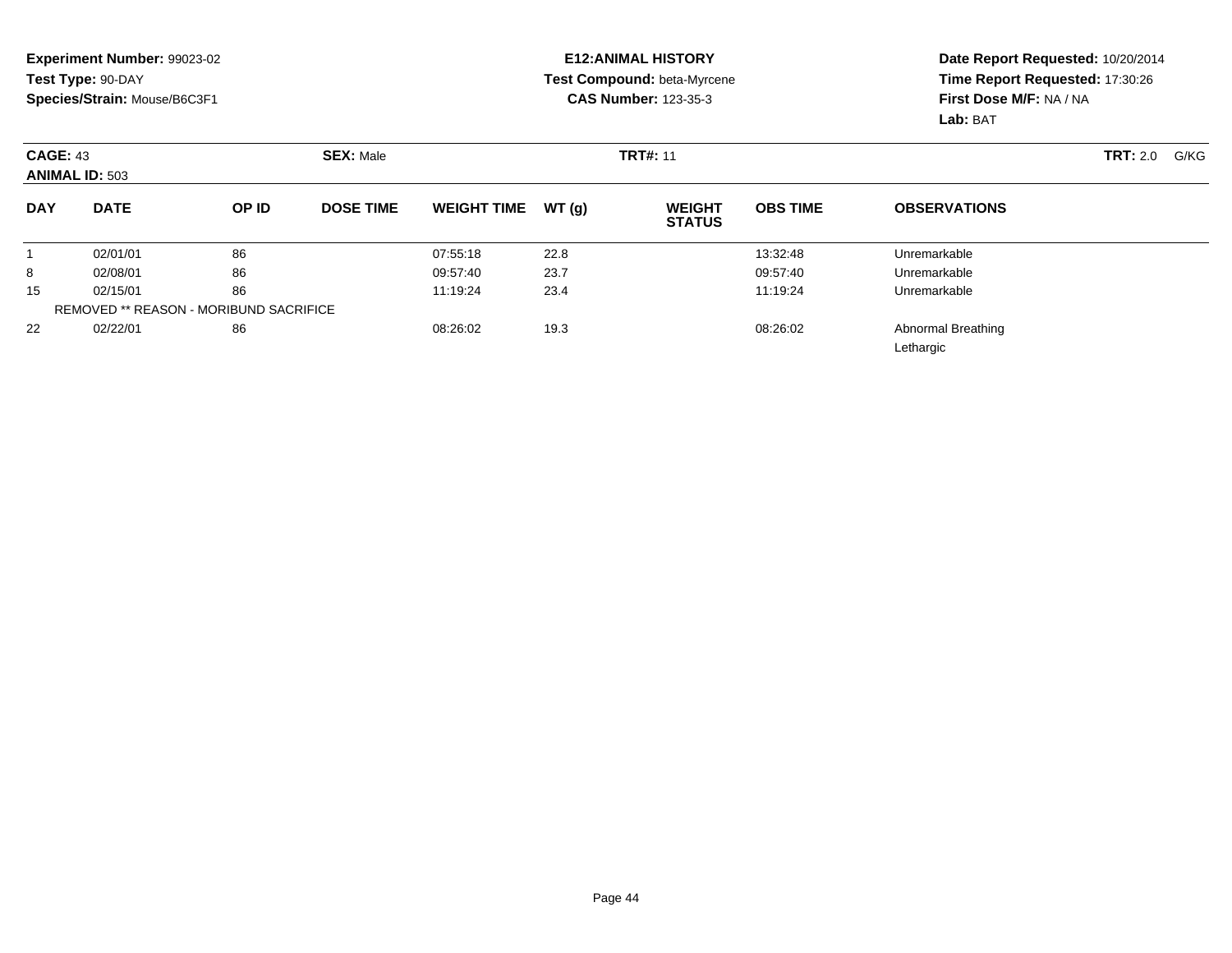### **E12:ANIMAL HISTORY Test Compound:** beta-Myrcene**CAS Number:** 123-35-3

|            | <b>CAGE: 44</b><br><b>ANIMAL ID: 504</b><br><b>DATE</b> |                                          | <b>SEX: Male</b> |                    |       | <b>TRT#: 11</b>                |                 | <b>TRT:</b> 2.0<br>G/KG |  |
|------------|---------------------------------------------------------|------------------------------------------|------------------|--------------------|-------|--------------------------------|-----------------|-------------------------|--|
| <b>DAY</b> |                                                         | OP ID                                    | <b>DOSE TIME</b> | <b>WEIGHT TIME</b> | WT(q) | <b>WEIGHT</b><br><b>STATUS</b> | <b>OBS TIME</b> | <b>OBSERVATIONS</b>     |  |
|            | 02/01/01                                                | 86                                       |                  | 07:55:34           | 24.6  |                                | 13:32:58        | Unremarkable            |  |
| 8          | 02/08/01                                                | 86                                       |                  | 09:58:08           | 23.7  |                                | 09:58:08        | Unremarkable            |  |
| 15         | 02/15/01                                                | 86                                       |                  | 11:20:10           | 23.6  |                                | 11:20:10        | Unremarkable            |  |
| 22         | 02/22/01                                                | 86                                       |                  | 11:26:52           | 18.9  |                                | 11:26:52        | <b>Thin</b>             |  |
|            |                                                         | <b>REMOVED ** REASON - NATURAL DEATH</b> |                  |                    |       |                                |                 |                         |  |
| 23         | 02/23/01                                                | 86                                       |                  | 07:41:44           | 18.2  |                                | 07:41:44        | <b>Thin</b>             |  |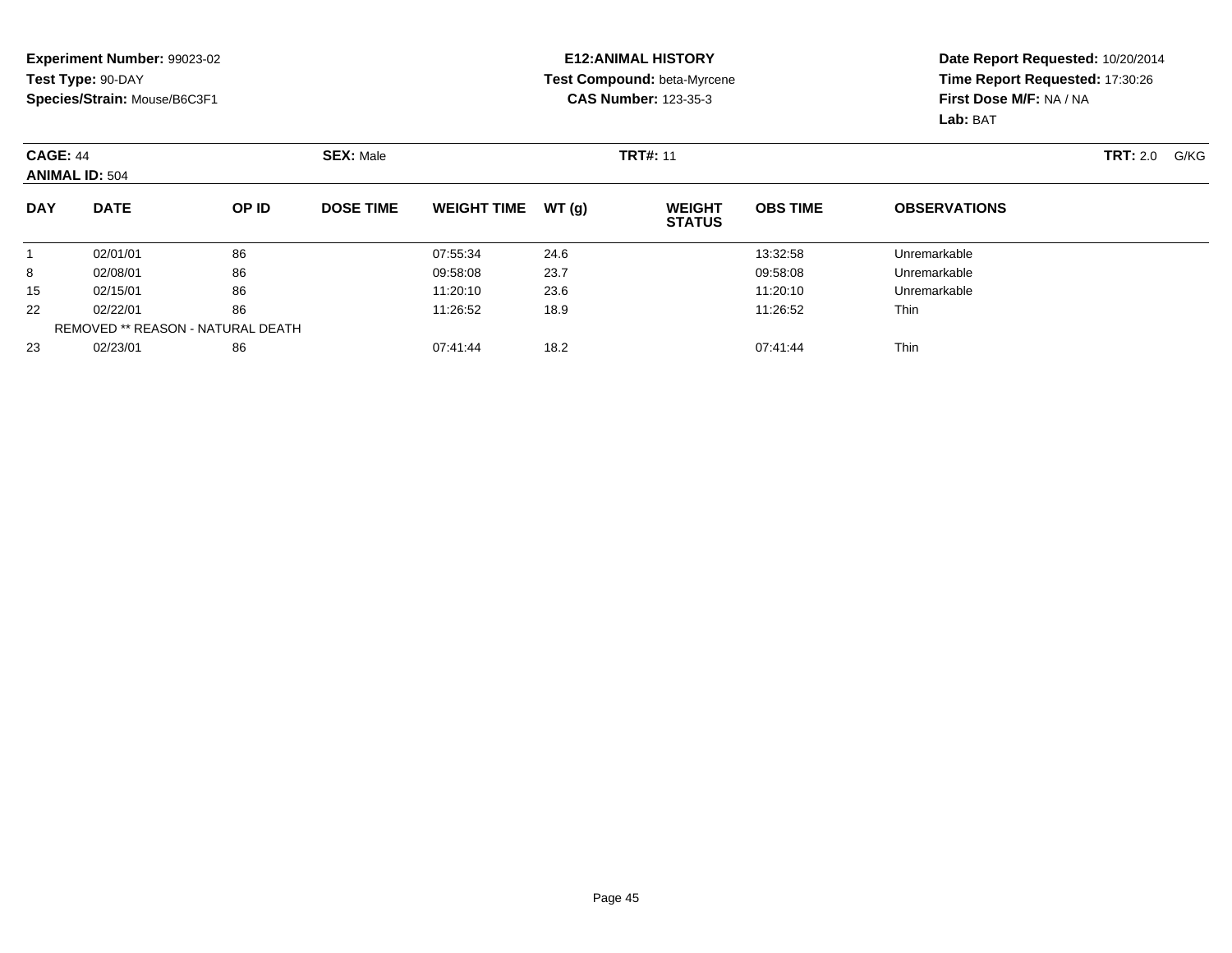### **E12:ANIMAL HISTORY Test Compound:** beta-Myrcene**CAS Number:** 123-35-3

|            | <b>CAGE: 45</b><br><b>ANIMAL ID: 505</b> |       | <b>SEX: Male</b> |                    |       | <b>TRT#: 11</b>                |                 | <b>TRT:</b> 2.0<br>G/KG |  |
|------------|------------------------------------------|-------|------------------|--------------------|-------|--------------------------------|-----------------|-------------------------|--|
| <b>DAY</b> | <b>DATE</b>                              | OP ID | <b>DOSE TIME</b> | <b>WEIGHT TIME</b> | WT(g) | <b>WEIGHT</b><br><b>STATUS</b> | <b>OBS TIME</b> | <b>OBSERVATIONS</b>     |  |
|            | 02/01/01                                 | 86    |                  | 07:55:52           | 23.7  |                                | 13:33:08        | Unremarkable            |  |
| 8          | 02/08/01                                 | 86    |                  | 09:58:26           | 23.8  |                                | 09:58:26        | Unremarkable            |  |
| 15         | 02/15/01                                 | 86    |                  | 11:20:50           | 23.9  |                                | 11:20:50        | Unremarkable            |  |
|            | REMOVED ** REASON - NATURAL DEATH        |       |                  |                    |       |                                |                 |                         |  |
| 21         | 02/21/01                                 | 86    |                  | 09:39:22           | 19.4  |                                | 09:39:22        | Unremarkable            |  |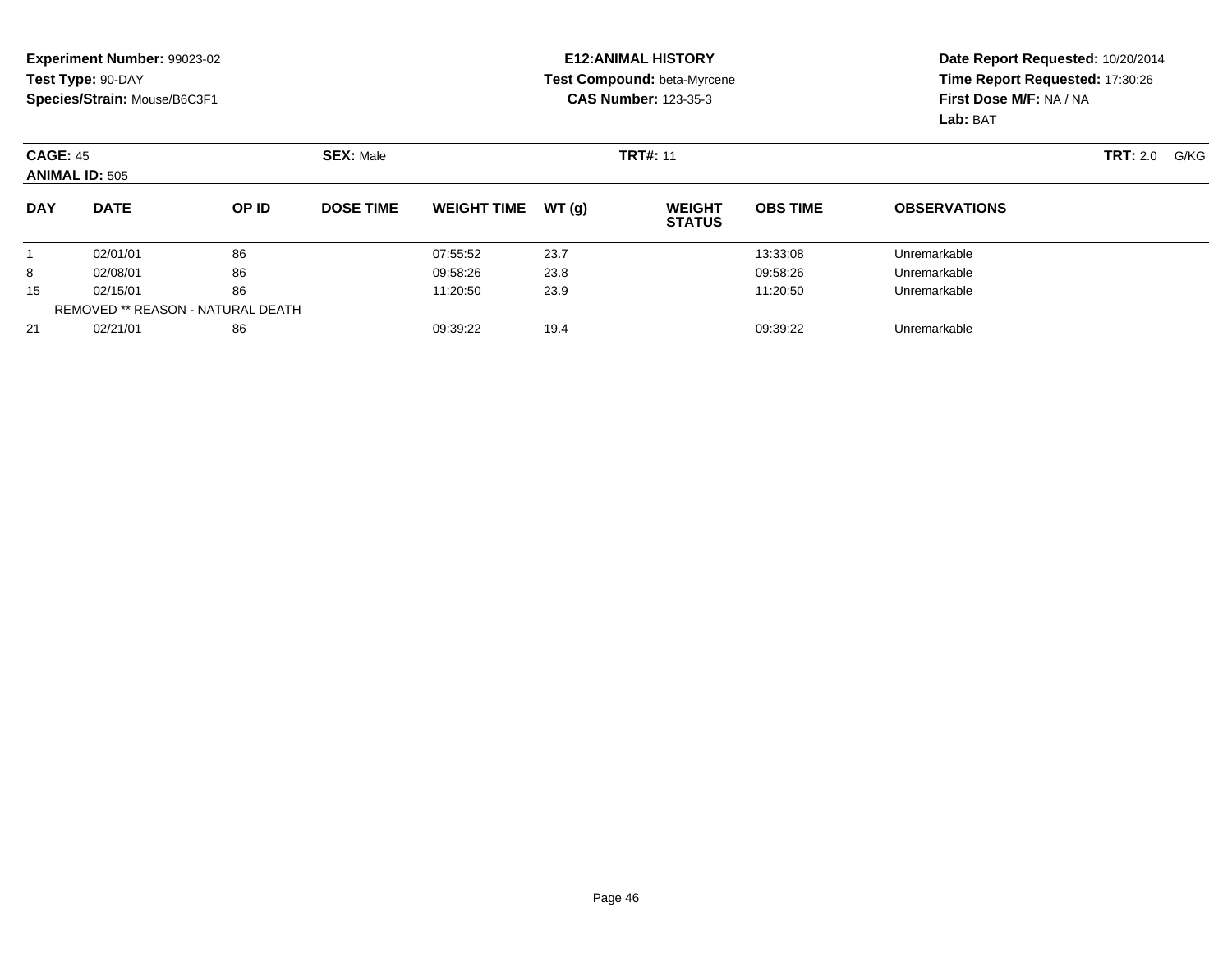### **E12:ANIMAL HISTORY Test Compound:** beta-Myrcene**CAS Number:** 123-35-3

| <b>CAGE: 46</b> | <b>ANIMAL ID: 506</b> |                                               | <b>SEX: Male</b> |                    |       | <b>TRT#: 11</b>                |                 |                                         | <b>TRT: 2.0</b><br>G/KG |
|-----------------|-----------------------|-----------------------------------------------|------------------|--------------------|-------|--------------------------------|-----------------|-----------------------------------------|-------------------------|
| <b>DAY</b>      | <b>DATE</b>           | OP ID                                         | <b>DOSE TIME</b> | <b>WEIGHT TIME</b> | WT(g) | <b>WEIGHT</b><br><b>STATUS</b> | <b>OBS TIME</b> | <b>OBSERVATIONS</b>                     |                         |
|                 | 02/01/01              | 86                                            |                  | 07:38:24           | 22.5  |                                | 13:21:26        | Unremarkable                            |                         |
| 8               | 02/08/01              | 86                                            |                  | 09:45:30           | 22.3  |                                | 09:45:30        | Unremarkable                            |                         |
| 15              | 02/15/01              | 86                                            |                  | 11:03:30           | 22.3  |                                | 11:03:30        | Unremarkable                            |                         |
| 22              | 02/22/01              | 86                                            |                  | 11:30:52           | 17.9  |                                | 11:30:52        | <b>Thin</b>                             |                         |
|                 |                       | <b>REMOVED ** REASON - MORIBUND SACRIFICE</b> |                  |                    |       |                                |                 |                                         |                         |
| 23              | 02/23/01              | 86                                            |                  | 07:53:16           | 16.5  |                                | 07:53:16        | Abnormal Breathing<br>Lethargic<br>Thin |                         |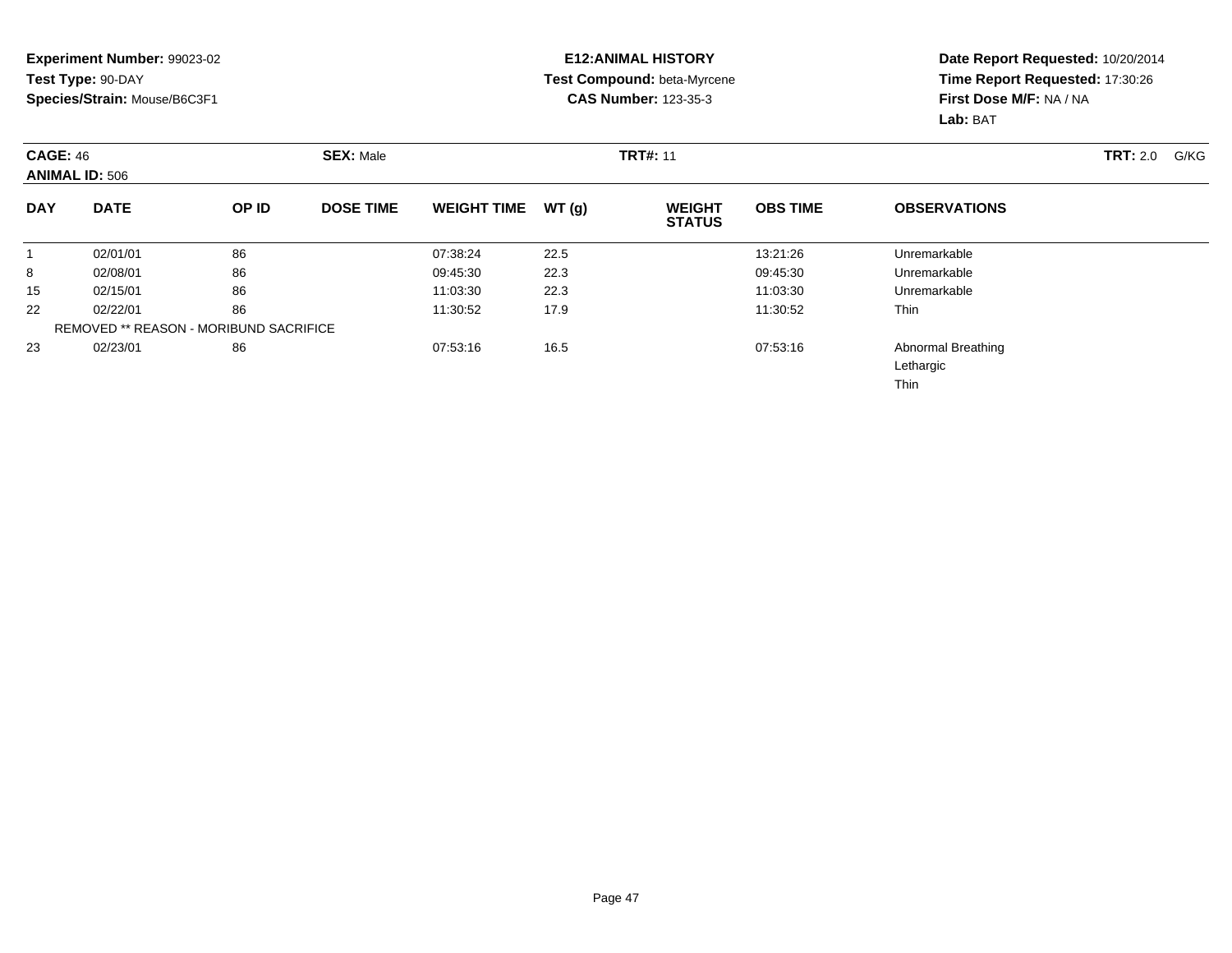### **E12:ANIMAL HISTORY Test Compound:** beta-Myrcene**CAS Number:** 123-35-3

| <b>CAGE: 47</b> | <b>ANIMAL ID: 507</b> |                                               | <b>SEX: Male</b> |                    |       | <b>TRT#: 11</b>                |                 |                                         | <b>TRT:</b> 2.0<br>G/KG |
|-----------------|-----------------------|-----------------------------------------------|------------------|--------------------|-------|--------------------------------|-----------------|-----------------------------------------|-------------------------|
| <b>DAY</b>      | <b>DATE</b>           | OP ID                                         | <b>DOSE TIME</b> | <b>WEIGHT TIME</b> | WT(g) | <b>WEIGHT</b><br><b>STATUS</b> | <b>OBS TIME</b> | <b>OBSERVATIONS</b>                     |                         |
|                 | 02/01/01              | 86                                            |                  | 07:38:42           | 22.8  |                                | 13:21:42        | Unremarkable                            |                         |
| 8               | 02/08/01              | 86                                            |                  | 09:44:22           | 20.8  |                                | 09:44:22        | Unremarkable                            |                         |
| 15              | 02/15/01              | 86                                            |                  | 11:01:52           | 23.1  |                                | 11:01:52        | Unremarkable                            |                         |
| 22              | 02/22/01              | 86                                            |                  | 11:33:10           | 19.8  |                                | 11:33:10        | Unremarkable                            |                         |
|                 |                       | <b>REMOVED ** REASON - MORIBUND SACRIFICE</b> |                  |                    |       |                                |                 |                                         |                         |
| 24              | 02/24/01              | 91                                            |                  | 07:36:00           | 17.0  |                                | 07:36:00        | Abnormal Breathing<br>Lethargic<br>Thin |                         |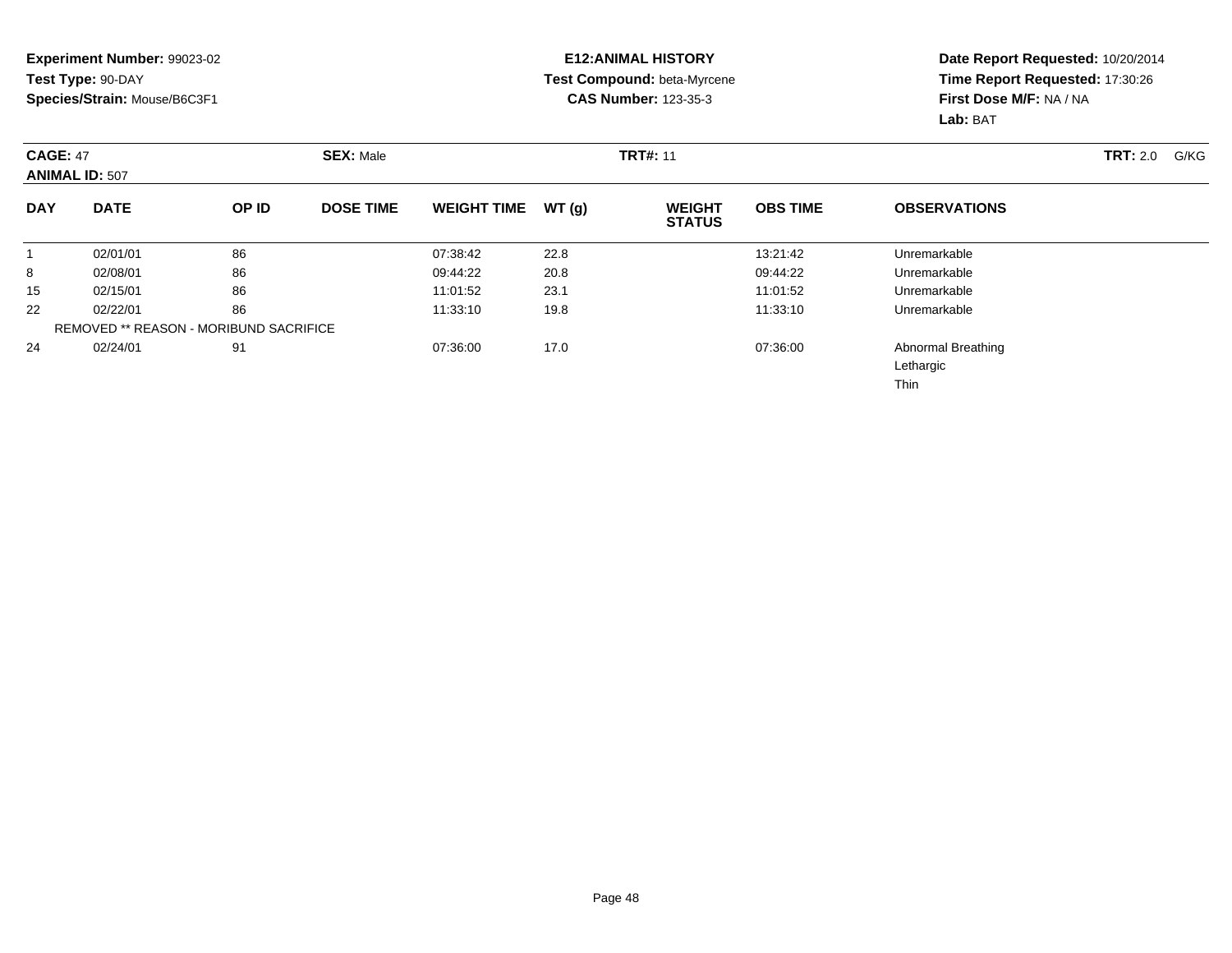|                 | Experiment Number: 99023-02<br>Test Type: 90-DAY<br>Species/Strain: Mouse/B6C3F1 |       |                  |                    |       | <b>E12: ANIMAL HISTORY</b><br>Test Compound: beta-Myrcene<br><b>CAS Number: 123-35-3</b> | Date Report Requested: 10/20/2014<br>Time Report Requested: 17:30:26<br>First Dose M/F: NA / NA<br>Lab: BAT |                                                       |                         |
|-----------------|----------------------------------------------------------------------------------|-------|------------------|--------------------|-------|------------------------------------------------------------------------------------------|-------------------------------------------------------------------------------------------------------------|-------------------------------------------------------|-------------------------|
| <b>CAGE: 48</b> | <b>ANIMAL ID: 508</b>                                                            |       | <b>SEX: Male</b> |                    |       | <b>TRT#: 11</b>                                                                          |                                                                                                             |                                                       | <b>TRT: 2.0</b><br>G/KG |
| <b>DAY</b>      | <b>DATE</b>                                                                      | OP ID | <b>DOSE TIME</b> | <b>WEIGHT TIME</b> | WT(g) | <b>WEIGHT</b><br><b>STATUS</b>                                                           | <b>OBS TIME</b>                                                                                             | <b>OBSERVATIONS</b>                                   |                         |
|                 | 02/01/01                                                                         | 86    |                  | 07:39:06           | 23.7  |                                                                                          | 13:21:58                                                                                                    | Unremarkable                                          |                         |
|                 | REMOVED ** REASON - MORIBUND SACRIFICE                                           |       |                  |                    |       |                                                                                          |                                                                                                             |                                                       |                         |
|                 | 02/07/01                                                                         | 86    |                  | 12:23:50           | 15.4  |                                                                                          | 12:23:50                                                                                                    | <b>Abnormal Breathing</b><br>Lethargic<br><b>Thin</b> |                         |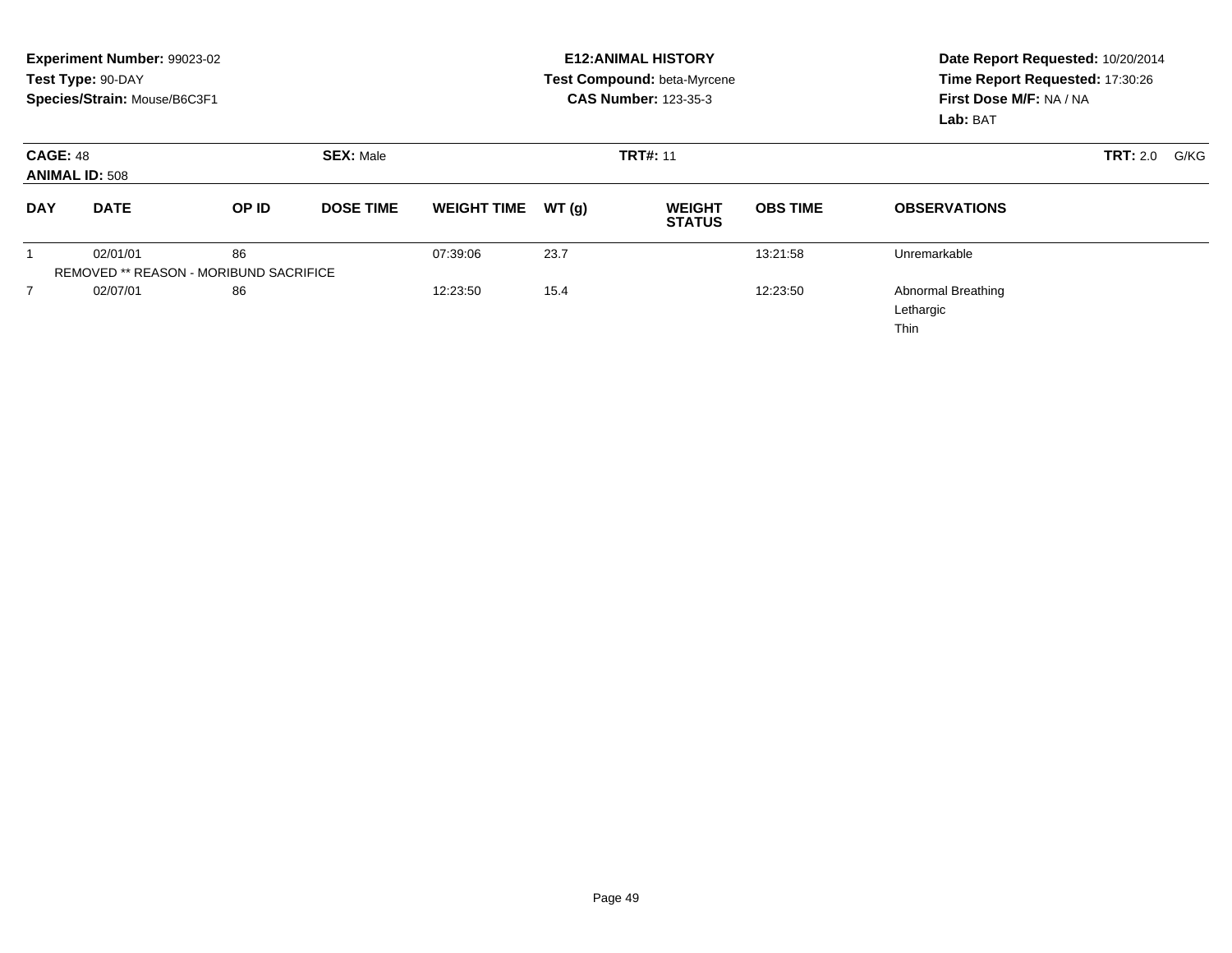### **E12:ANIMAL HISTORY Test Compound:** beta-Myrcene**CAS Number:** 123-35-3

|            | <b>CAGE: 49</b><br><b>ANIMAL ID: 509</b>      |       | <b>SEX: Male</b> |                    |       | <b>TRT#: 11</b>                |                 | <b>TRT:</b> 2.0<br>G/KG         |  |
|------------|-----------------------------------------------|-------|------------------|--------------------|-------|--------------------------------|-----------------|---------------------------------|--|
| <b>DAY</b> | <b>DATE</b>                                   | OP ID | <b>DOSE TIME</b> | <b>WEIGHT TIME</b> | WT(g) | <b>WEIGHT</b><br><b>STATUS</b> | <b>OBS TIME</b> | <b>OBSERVATIONS</b>             |  |
|            | 02/01/01                                      | 86    |                  | 07:39:28           | 24.0  |                                | 13:22:14        | Unremarkable                    |  |
| 8          | 02/08/01                                      | 86    |                  | 09:44:46           | 24.1  |                                | 09:44:46        | Unremarkable                    |  |
| 15         | 02/15/01                                      | 86    |                  | 11:02:24           | 24.7  |                                | 11:02:24        | Unremarkable                    |  |
|            | <b>REMOVED ** REASON - MORIBUND SACRIFICE</b> |       |                  |                    |       |                                |                 |                                 |  |
| 22         | 02/22/01                                      | 86    |                  | 08:27:22           | 19.6  |                                | 08:27:22        | Abnormal Breathing<br>Lethargic |  |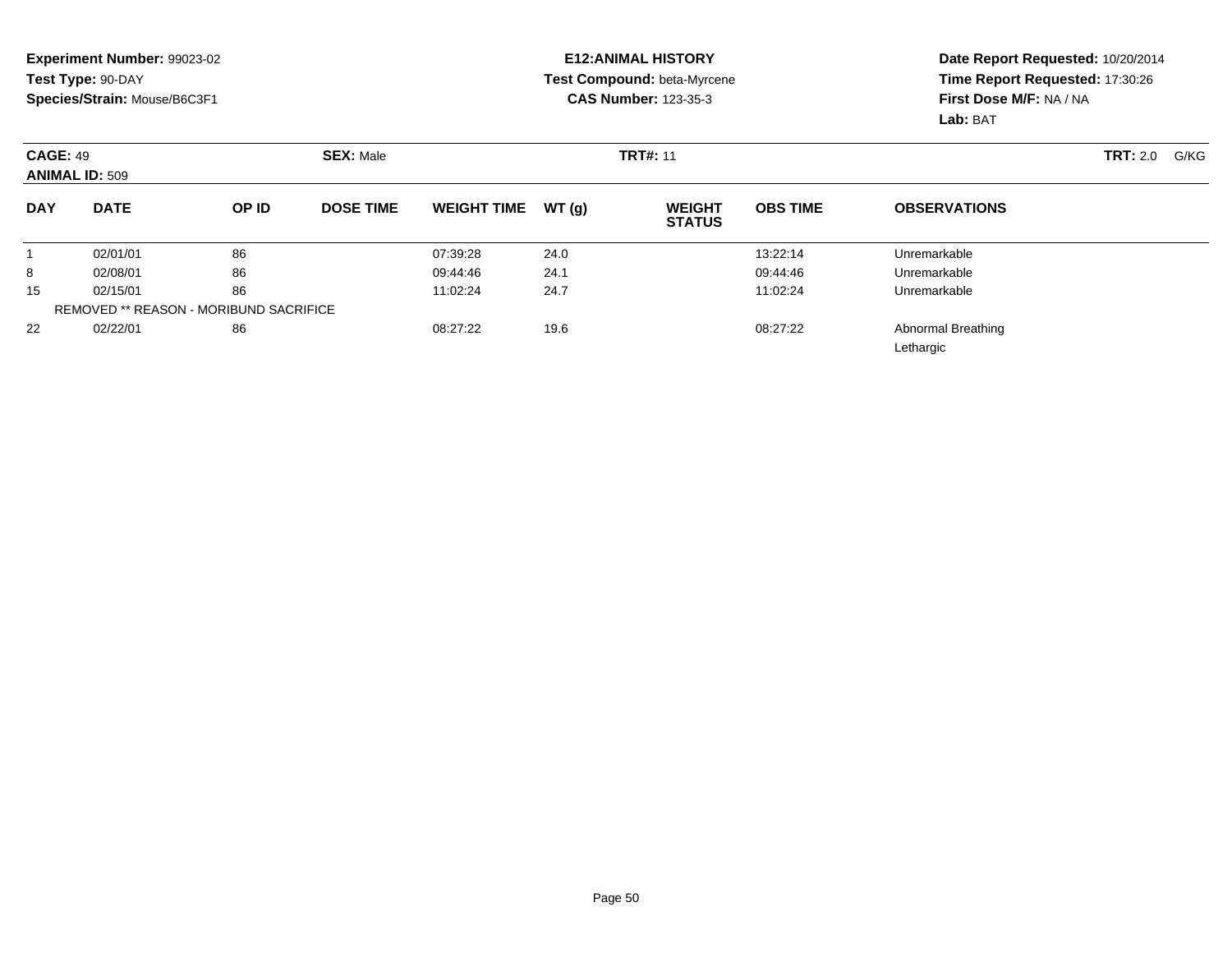### **E12:ANIMAL HISTORY Test Compound:** beta-Myrcene**CAS Number:** 123-35-3

|            | <b>CAGE: 50</b><br><b>ANIMAL ID: 510</b> |       | <b>SEX: Male</b> |                    |       | <b>TRT#: 11</b>                |                 | <b>TRT:</b> 2.0<br>G/KG |  |
|------------|------------------------------------------|-------|------------------|--------------------|-------|--------------------------------|-----------------|-------------------------|--|
| <b>DAY</b> | <b>DATE</b>                              | OP ID | <b>DOSE TIME</b> | <b>WEIGHT TIME</b> | WT(g) | <b>WEIGHT</b><br><b>STATUS</b> | <b>OBS TIME</b> | <b>OBSERVATIONS</b>     |  |
|            | 02/01/01                                 | 86    |                  | 07:39:46           | 23.1  |                                | 13:22:40        | Unremarkable            |  |
| 8          | 02/08/01                                 | 86    |                  | 09:45:10           | 22.3  |                                | 09:45:10        | Unremarkable            |  |
| 15         | 02/15/01                                 | 86    |                  | 11:02:54           | 24.2  |                                | 11:02:54        | Unremarkable            |  |
|            | REMOVED ** REASON - NATURAL DEATH        |       |                  |                    |       |                                |                 |                         |  |
| 21         | 02/21/01                                 | 86    |                  | 09:40:12           | 18.2  |                                | 09:40:12        | Unremarkable            |  |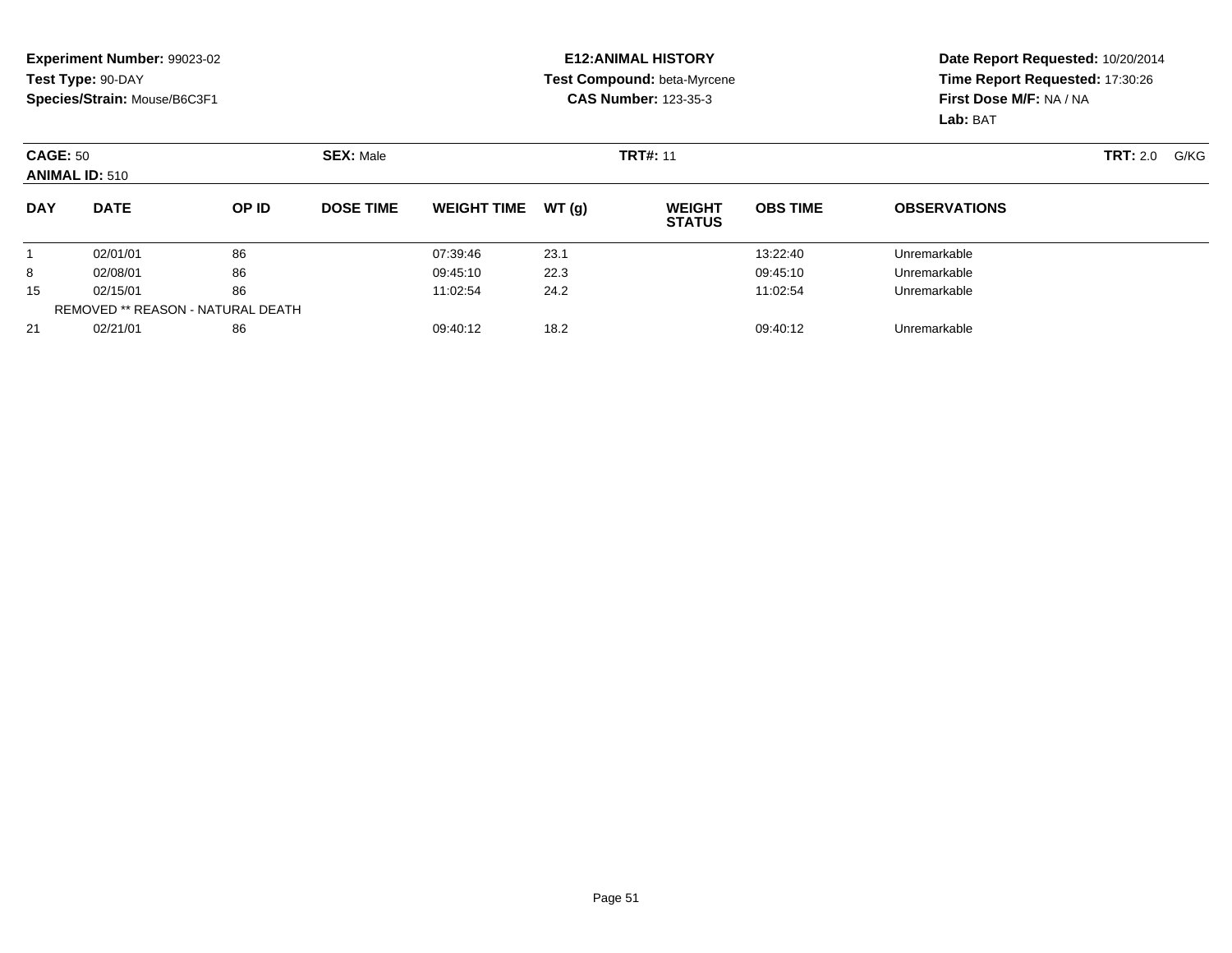|                 | Experiment Number: 99023-02<br>Test Type: 90-DAY<br>Species/Strain: Mouse/B6C3F1 |                                                |                  |                    |       | <b>E12: ANIMAL HISTORY</b><br>Test Compound: beta-Myrcene<br><b>CAS Number: 123-35-3</b> | Date Report Requested: 10/20/2014<br>Time Report Requested: 17:30:26<br>First Dose M/F: NA / NA<br>Lab: BAT |                     |      |
|-----------------|----------------------------------------------------------------------------------|------------------------------------------------|------------------|--------------------|-------|------------------------------------------------------------------------------------------|-------------------------------------------------------------------------------------------------------------|---------------------|------|
| <b>CAGE: 51</b> | <b>ANIMAL ID: 601</b>                                                            |                                                | <b>SEX: Male</b> |                    |       | <b>TRT#: 12</b>                                                                          |                                                                                                             | <b>TRT:</b> 4.0     | G/KG |
| <b>DAY</b>      | <b>DATE</b>                                                                      | OP ID                                          | <b>DOSE TIME</b> | <b>WEIGHT TIME</b> | WT(q) | <b>WEIGHT</b><br><b>STATUS</b>                                                           | <b>OBS TIME</b>                                                                                             | <b>OBSERVATIONS</b> |      |
|                 | 02/01/01                                                                         | 86<br><b>REMOVED ** REASON - NATURAL DEATH</b> |                  | 07:36:40           | 23.5  |                                                                                          | 13:19:42                                                                                                    | Unremarkable        |      |
| 3               | 02/03/01                                                                         | 86                                             |                  | 07:46:10           | 19.0  |                                                                                          | 07:46:10                                                                                                    | Unremarkable        |      |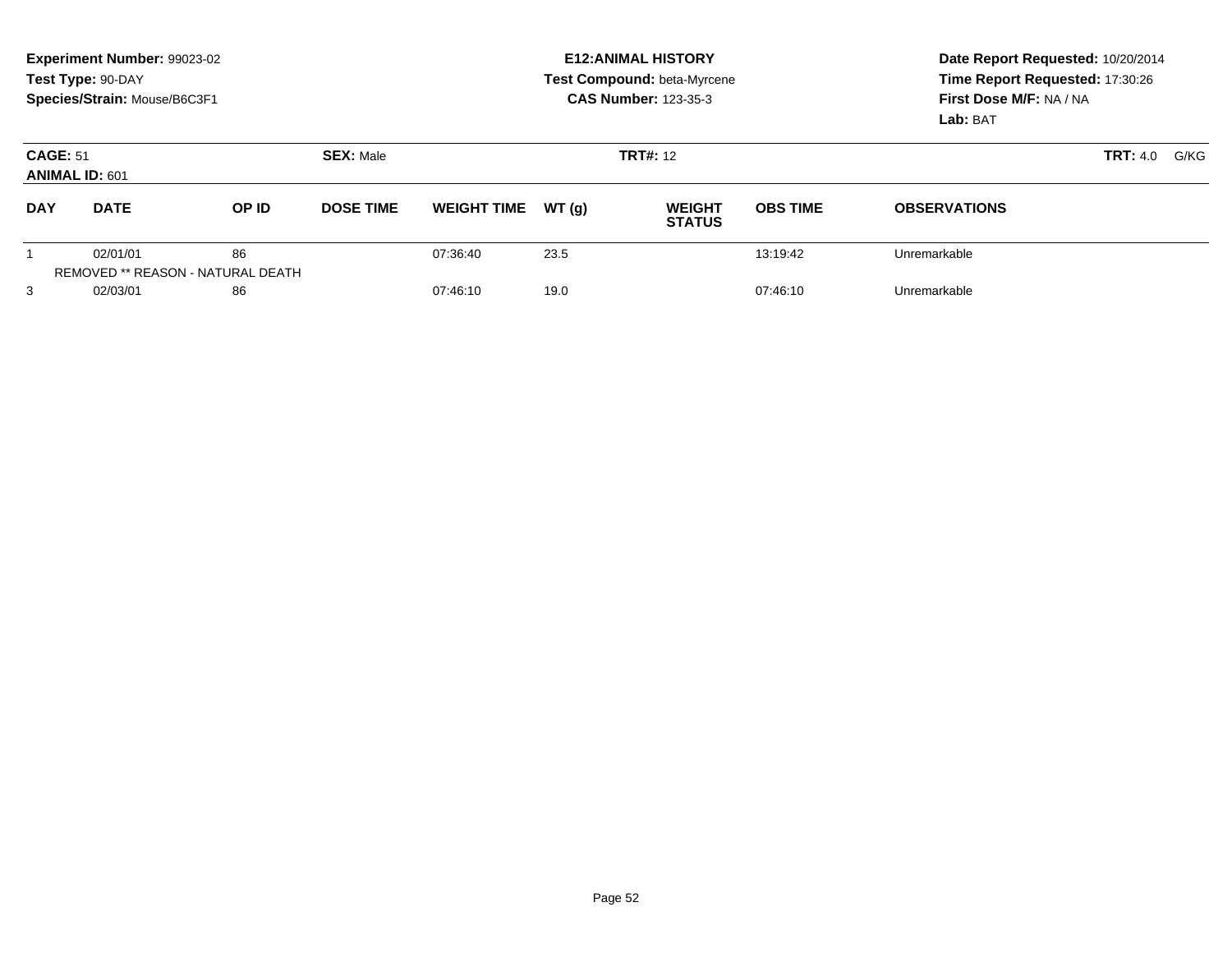|                 | Experiment Number: 99023-02<br>Test Type: 90-DAY<br>Species/Strain: Mouse/B6C3F1 |                                                     |                  |                    |       | <b>E12: ANIMAL HISTORY</b><br>Test Compound: beta-Myrcene<br><b>CAS Number: 123-35-3</b> | Date Report Requested: 10/20/2014<br>Time Report Requested: 17:30:26<br>First Dose M/F: NA / NA<br>Lab: BAT |                     |  |
|-----------------|----------------------------------------------------------------------------------|-----------------------------------------------------|------------------|--------------------|-------|------------------------------------------------------------------------------------------|-------------------------------------------------------------------------------------------------------------|---------------------|--|
| <b>CAGE: 52</b> | <b>ANIMAL ID: 602</b>                                                            |                                                     | <b>SEX: Male</b> |                    |       | <b>TRT#: 12</b>                                                                          | <b>TRT:</b> 4.0<br>G/KG                                                                                     |                     |  |
| <b>DAY</b>      | <b>DATE</b>                                                                      | OP ID                                               | <b>DOSE TIME</b> | <b>WEIGHT TIME</b> | WT(g) | <b>WEIGHT</b><br><b>STATUS</b>                                                           | <b>OBS TIME</b>                                                                                             | <b>OBSERVATIONS</b> |  |
|                 | 02/01/01                                                                         | 86<br><b>REMOVED ** REASON - MORIBUND SACRIFICE</b> |                  | 07:36:58           | 24.1  |                                                                                          | 13:19:58                                                                                                    | Unremarkable        |  |
| $\overline{2}$  | 02/02/01                                                                         | 103                                                 |                  | 13:23:42           | 19.9  |                                                                                          | 13:23:42                                                                                                    | Lethargic           |  |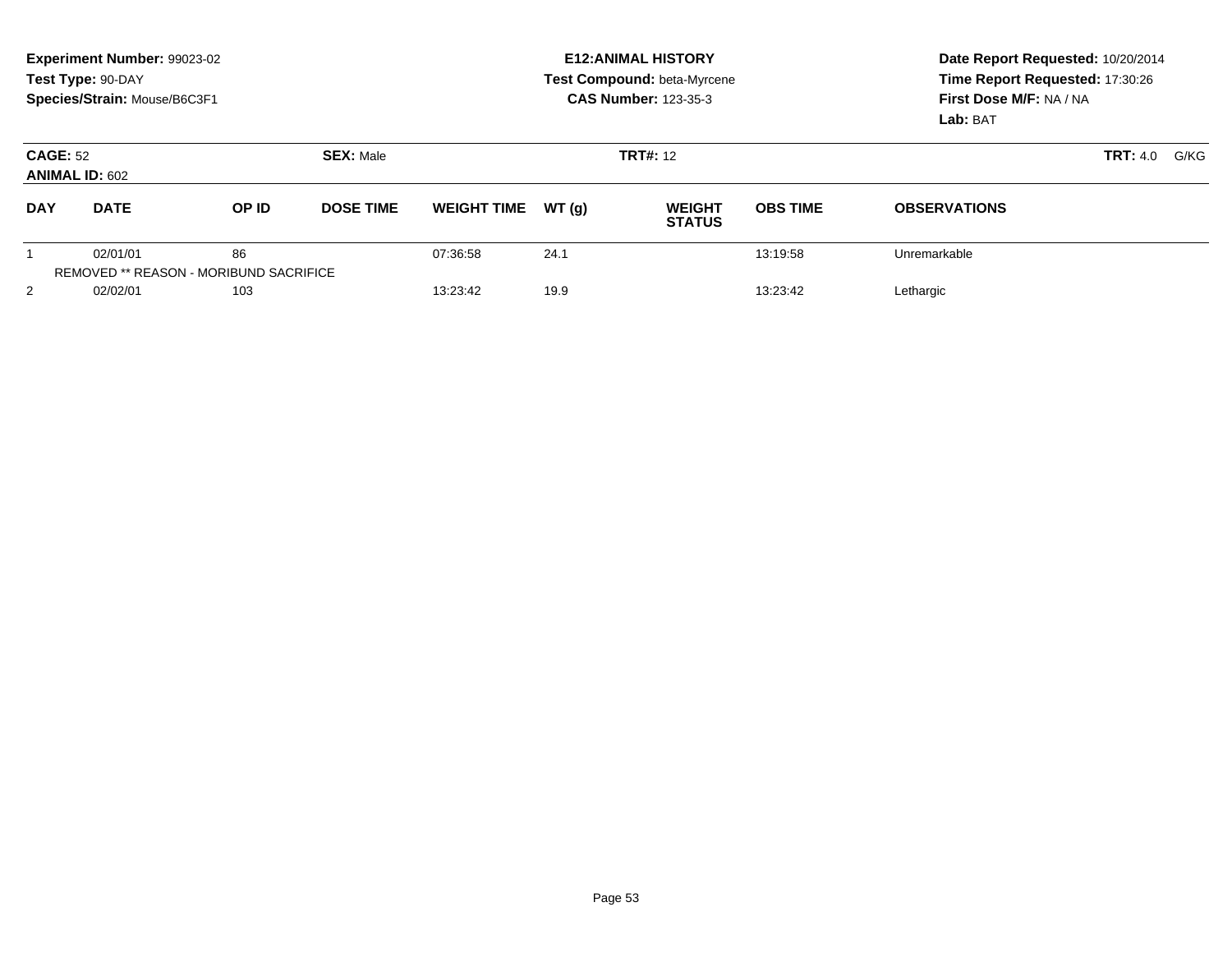|                                          | Experiment Number: 99023-02<br>Test Type: 90-DAY<br>Species/Strain: Mouse/B6C3F1 |                                                |                  |                    |       | <b>E12: ANIMAL HISTORY</b><br>Test Compound: beta-Myrcene<br><b>CAS Number: 123-35-3</b> | Date Report Requested: 10/20/2014<br>Time Report Requested: 17:30:26<br>First Dose M/F: NA / NA<br>Lab: BAT |                     |                         |
|------------------------------------------|----------------------------------------------------------------------------------|------------------------------------------------|------------------|--------------------|-------|------------------------------------------------------------------------------------------|-------------------------------------------------------------------------------------------------------------|---------------------|-------------------------|
| <b>CAGE: 53</b><br><b>ANIMAL ID: 603</b> |                                                                                  |                                                | <b>SEX: Male</b> |                    |       | <b>TRT#: 12</b>                                                                          |                                                                                                             |                     | <b>TRT:</b> 4.0<br>G/KG |
| <b>DAY</b>                               | <b>DATE</b>                                                                      | OP ID                                          | <b>DOSE TIME</b> | <b>WEIGHT TIME</b> | WT(g) | <b>WEIGHT</b><br><b>STATUS</b>                                                           | <b>OBS TIME</b>                                                                                             | <b>OBSERVATIONS</b> |                         |
|                                          | 02/01/01                                                                         | 86<br><b>REMOVED ** REASON - NATURAL DEATH</b> |                  | 07:37:18           | 22.9  |                                                                                          | 13:20:08                                                                                                    | Unremarkable        |                         |
| 3                                        | 02/03/01                                                                         | 86                                             |                  | 07:35:02           | 19.5  |                                                                                          | 07:35:02                                                                                                    | Unremarkable        |                         |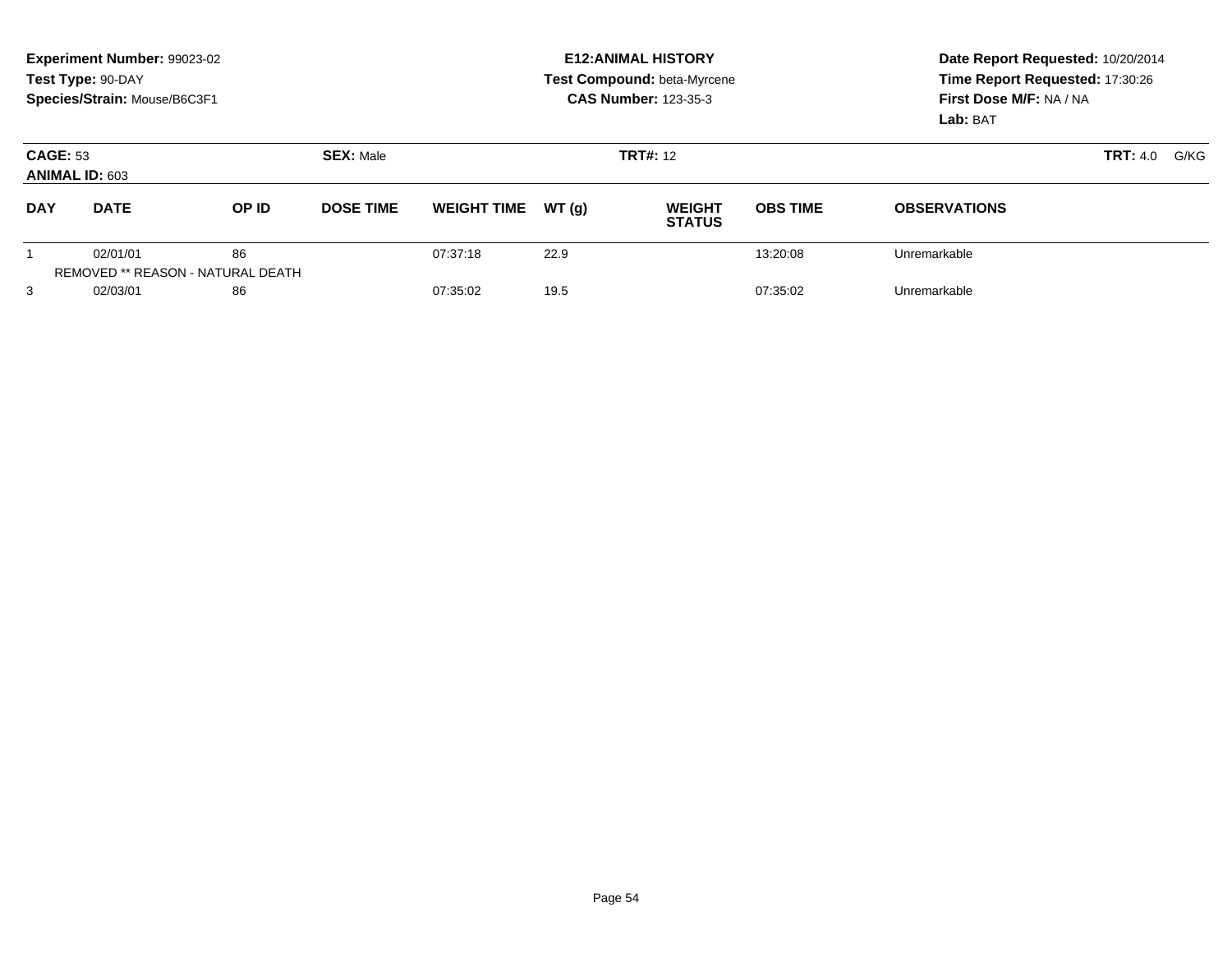|                                          | Experiment Number: 99023-02<br>Test Type: 90-DAY<br>Species/Strain: Mouse/B6C3F1 |                                                |                                     |                    |       | <b>E12: ANIMAL HISTORY</b><br>Test Compound: beta-Myrcene<br><b>CAS Number: 123-35-3</b> | Date Report Requested: 10/20/2014<br>Time Report Requested: 17:30:26<br>First Dose M/F: NA / NA<br>Lab: BAT |                     |                         |
|------------------------------------------|----------------------------------------------------------------------------------|------------------------------------------------|-------------------------------------|--------------------|-------|------------------------------------------------------------------------------------------|-------------------------------------------------------------------------------------------------------------|---------------------|-------------------------|
| <b>CAGE: 54</b><br><b>ANIMAL ID: 604</b> |                                                                                  |                                                | <b>SEX: Male</b><br><b>TRT#: 12</b> |                    |       |                                                                                          |                                                                                                             |                     | <b>TRT:</b> 4.0<br>G/KG |
| <b>DAY</b>                               | <b>DATE</b>                                                                      | OP ID                                          | <b>DOSE TIME</b>                    | <b>WEIGHT TIME</b> | WT(g) | <b>WEIGHT</b><br><b>STATUS</b>                                                           | <b>OBS TIME</b>                                                                                             | <b>OBSERVATIONS</b> |                         |
|                                          | 02/01/01                                                                         | 86<br><b>REMOVED ** REASON - NATURAL DEATH</b> |                                     | 07:37:40           | 22.0  |                                                                                          | 13:20:34                                                                                                    | Unremarkable        |                         |
| 3                                        | 02/03/01                                                                         | 86                                             |                                     | 07:36:14           | 18.8  |                                                                                          | 07:36:14                                                                                                    | Unremarkable        |                         |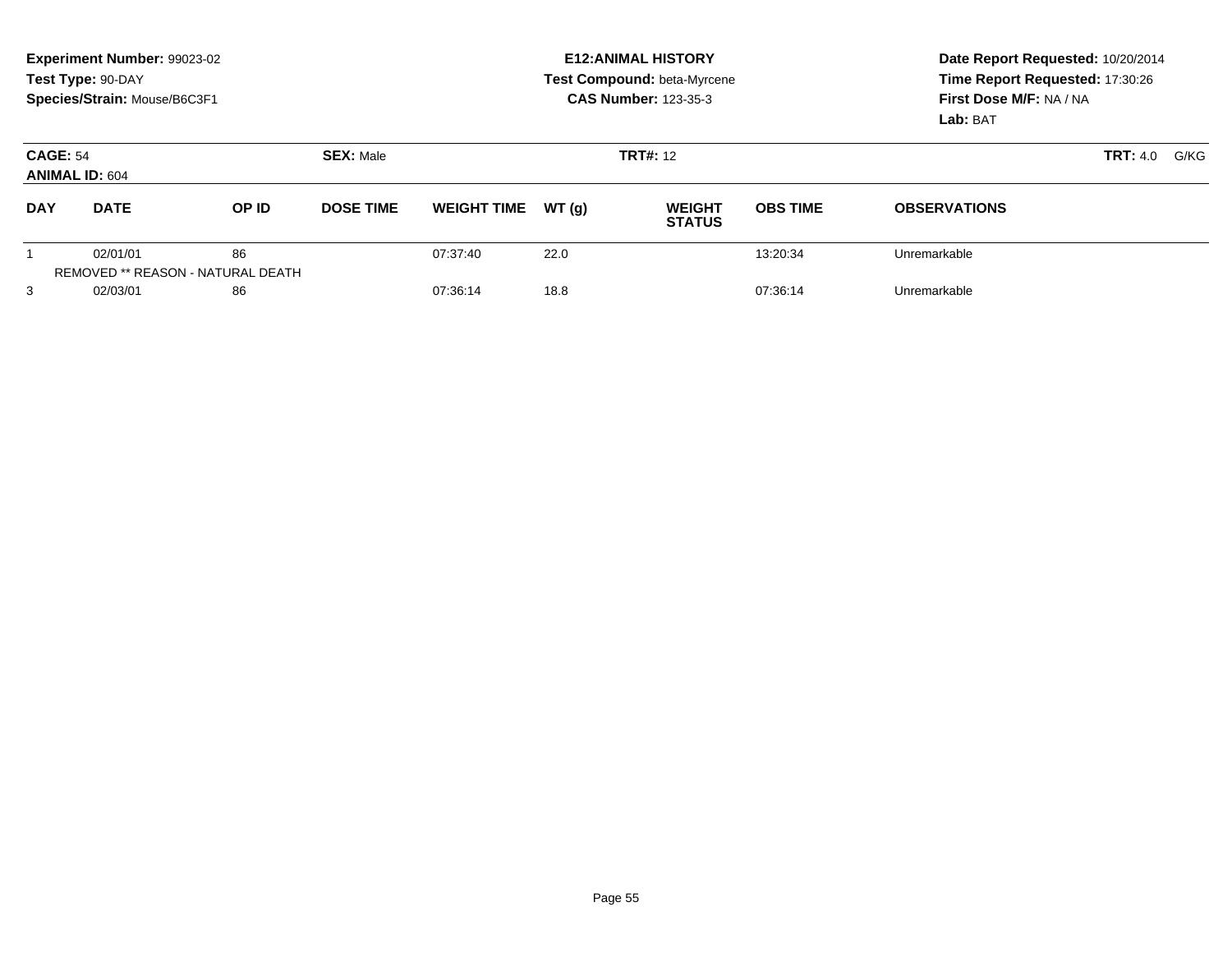|                 | Experiment Number: 99023-02<br>Test Type: 90-DAY<br>Species/Strain: Mouse/B6C3F1 |                                                |                  |                    |       | <b>E12: ANIMAL HISTORY</b><br>Test Compound: beta-Myrcene<br><b>CAS Number: 123-35-3</b> | Date Report Requested: 10/20/2014<br>Time Report Requested: 17:30:26<br>First Dose M/F: NA / NA<br>Lab: BAT |                     |      |
|-----------------|----------------------------------------------------------------------------------|------------------------------------------------|------------------|--------------------|-------|------------------------------------------------------------------------------------------|-------------------------------------------------------------------------------------------------------------|---------------------|------|
| <b>CAGE: 55</b> | <b>ANIMAL ID: 605</b>                                                            |                                                | <b>SEX: Male</b> |                    |       | <b>TRT#: 12</b>                                                                          |                                                                                                             | <b>TRT:</b> 4.0     | G/KG |
| <b>DAY</b>      | <b>DATE</b>                                                                      | OP ID                                          | <b>DOSE TIME</b> | <b>WEIGHT TIME</b> | WT(q) | <b>WEIGHT</b><br><b>STATUS</b>                                                           | <b>OBS TIME</b>                                                                                             | <b>OBSERVATIONS</b> |      |
|                 | 02/01/01                                                                         | 86<br><b>REMOVED ** REASON - NATURAL DEATH</b> |                  | 07:38:04           | 25.5  |                                                                                          | 13:20:52                                                                                                    | Unremarkable        |      |
| 3               | 02/03/01                                                                         | 86                                             |                  | 07:38:14           | 20.7  |                                                                                          | 07:38:14                                                                                                    | Unremarkable        |      |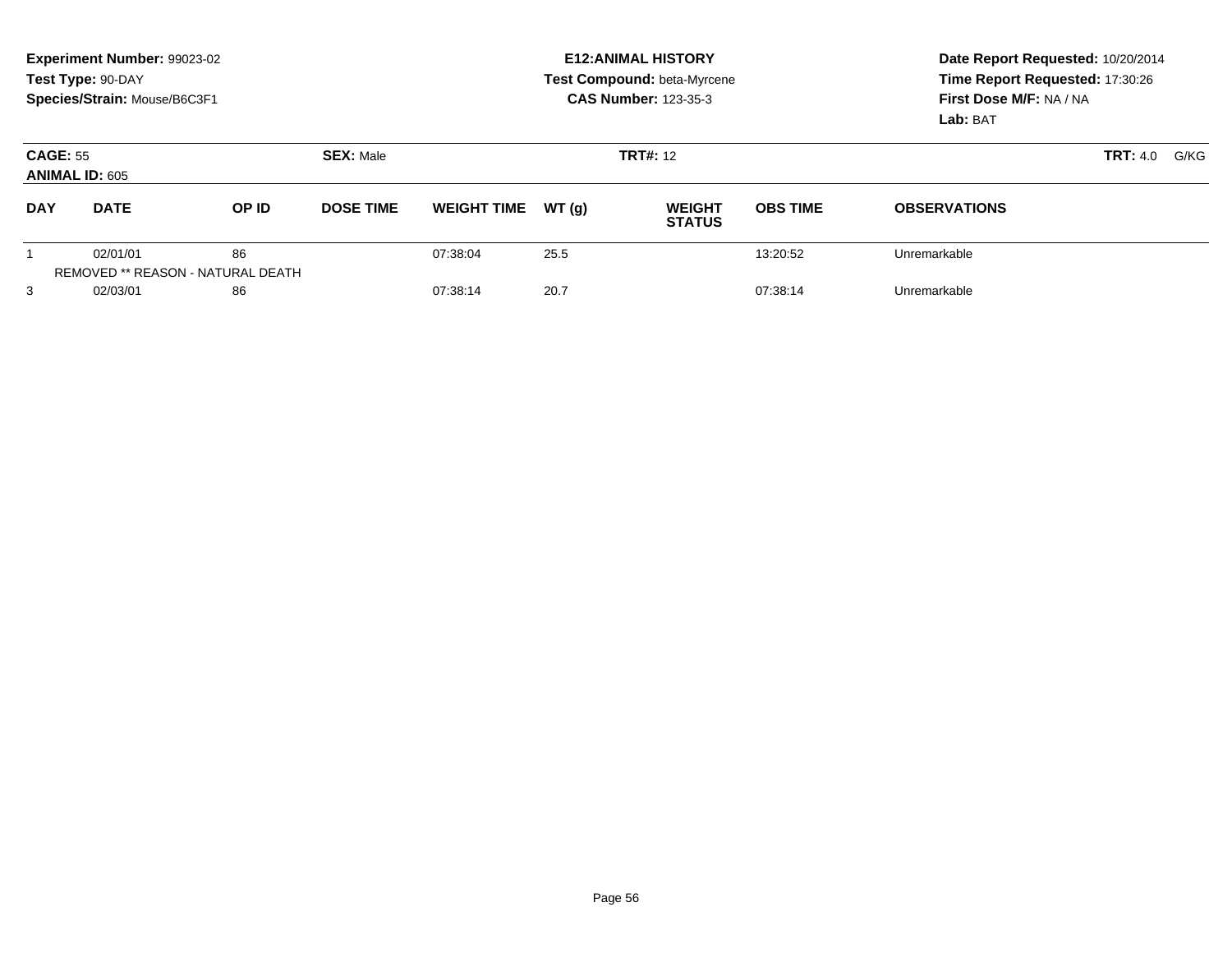|                                          | Experiment Number: 99023-02<br>Test Type: 90-DAY<br>Species/Strain: Mouse/B6C3F1 |                                                     |                  |                    |       | <b>E12: ANIMAL HISTORY</b><br>Test Compound: beta-Myrcene<br><b>CAS Number: 123-35-3</b> | Date Report Requested: 10/20/2014<br>Time Report Requested: 17:30:26<br>First Dose M/F: NA / NA<br>Lab: BAT<br><b>TRT:</b> 4.0<br>G/KG |                     |  |
|------------------------------------------|----------------------------------------------------------------------------------|-----------------------------------------------------|------------------|--------------------|-------|------------------------------------------------------------------------------------------|----------------------------------------------------------------------------------------------------------------------------------------|---------------------|--|
| <b>CAGE: 56</b><br><b>ANIMAL ID: 606</b> |                                                                                  |                                                     | <b>SEX: Male</b> |                    |       | <b>TRT#: 12</b>                                                                          |                                                                                                                                        |                     |  |
| <b>DAY</b>                               | <b>DATE</b>                                                                      | OP ID                                               | <b>DOSE TIME</b> | <b>WEIGHT TIME</b> | WT(q) | <b>WEIGHT</b><br><b>STATUS</b>                                                           | <b>OBS TIME</b>                                                                                                                        | <b>OBSERVATIONS</b> |  |
|                                          | 02/01/01                                                                         | 86<br><b>REMOVED ** REASON - MORIBUND SACRIFICE</b> |                  | 07:34:58           | 23.7  |                                                                                          | 13:17:46                                                                                                                               | Unremarkable        |  |
| 2                                        | 02/02/01                                                                         | 103                                                 |                  | 13:20:52           | 20.5  |                                                                                          | 13:20:52                                                                                                                               | Lethargic           |  |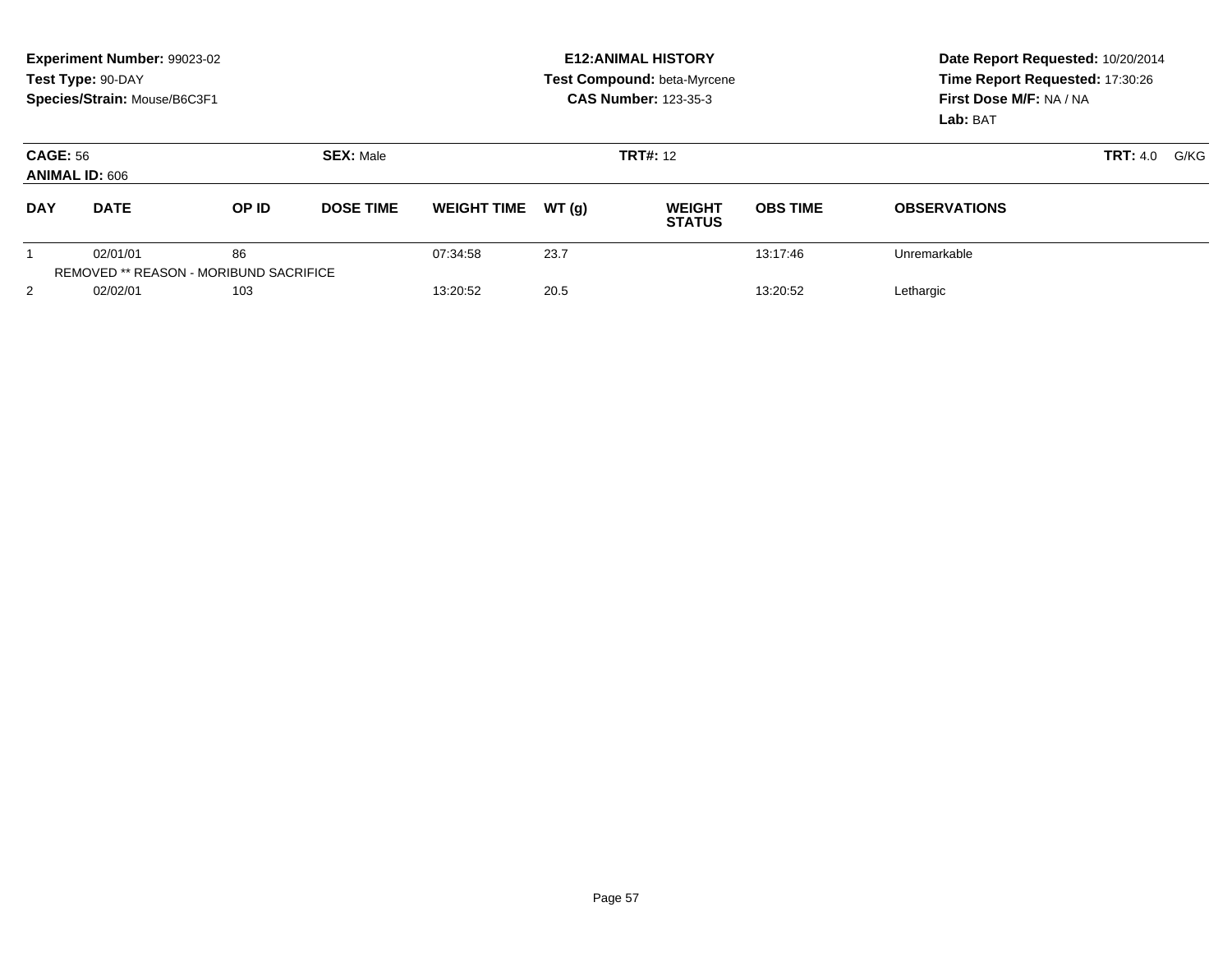|                                          | Experiment Number: 99023-02<br>Test Type: 90-DAY<br>Species/Strain: Mouse/B6C3F1 |                                                |                  |                    |       | <b>E12: ANIMAL HISTORY</b><br>Test Compound: beta-Myrcene<br><b>CAS Number: 123-35-3</b> | Date Report Requested: 10/20/2014<br>Time Report Requested: 17:30:26<br>First Dose M/F: NA / NA<br>Lab: BAT |                     |                         |
|------------------------------------------|----------------------------------------------------------------------------------|------------------------------------------------|------------------|--------------------|-------|------------------------------------------------------------------------------------------|-------------------------------------------------------------------------------------------------------------|---------------------|-------------------------|
| <b>CAGE: 57</b><br><b>ANIMAL ID: 607</b> |                                                                                  |                                                | <b>SEX: Male</b> |                    |       | <b>TRT#: 12</b>                                                                          |                                                                                                             |                     | <b>TRT:</b> 4.0<br>G/KG |
| <b>DAY</b>                               | <b>DATE</b>                                                                      | OP ID                                          | <b>DOSE TIME</b> | <b>WEIGHT TIME</b> | WT(g) | <b>WEIGHT</b><br><b>STATUS</b>                                                           | <b>OBS TIME</b>                                                                                             | <b>OBSERVATIONS</b> |                         |
|                                          | 02/01/01                                                                         | 86<br><b>REMOVED ** REASON - NATURAL DEATH</b> |                  | 07:35:20           | 22.4  |                                                                                          | 13:18:10                                                                                                    | Unremarkable        |                         |
| 3                                        | 02/03/01                                                                         | 86                                             |                  | 07:38:58           | 18.9  |                                                                                          | 07:38:58                                                                                                    | Unremarkable        |                         |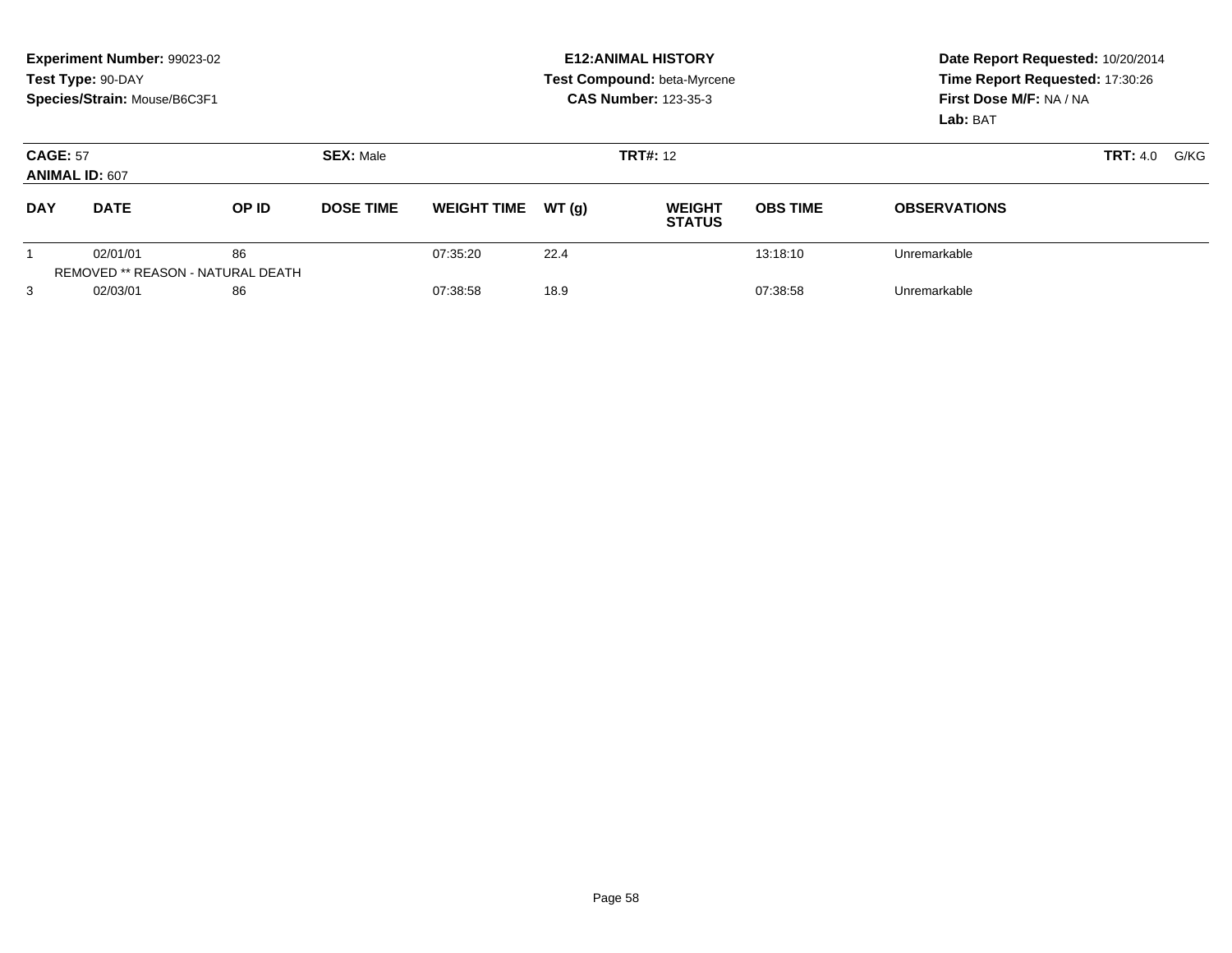|                                          | Experiment Number: 99023-02<br>Test Type: 90-DAY<br>Species/Strain: Mouse/B6C3F1 |                                                |                  |                    |                 | <b>E12: ANIMAL HISTORY</b><br>Test Compound: beta-Myrcene<br><b>CAS Number: 123-35-3</b> | Date Report Requested: 10/20/2014<br>Time Report Requested: 17:30:26<br>First Dose M/F: NA / NA<br>Lab: BAT |                     |  |
|------------------------------------------|----------------------------------------------------------------------------------|------------------------------------------------|------------------|--------------------|-----------------|------------------------------------------------------------------------------------------|-------------------------------------------------------------------------------------------------------------|---------------------|--|
| <b>CAGE: 58</b><br><b>ANIMAL ID: 608</b> |                                                                                  |                                                | <b>SEX: Male</b> |                    | <b>TRT#: 12</b> |                                                                                          | <b>TRT:</b> 4.0<br>G/KG                                                                                     |                     |  |
| <b>DAY</b>                               | <b>DATE</b>                                                                      | OP ID                                          | <b>DOSE TIME</b> | <b>WEIGHT TIME</b> | WT(g)           | <b>WEIGHT</b><br><b>STATUS</b>                                                           | <b>OBS TIME</b>                                                                                             | <b>OBSERVATIONS</b> |  |
|                                          | 02/01/01                                                                         | 86<br><b>REMOVED ** REASON - NATURAL DEATH</b> |                  | 07:35:44           | 23.8            |                                                                                          | 13:18:34                                                                                                    | Unremarkable        |  |
| 3                                        | 02/03/01                                                                         | 86                                             |                  | 07:40:14           | 20.0            |                                                                                          | 07:40:14                                                                                                    | Unremarkable        |  |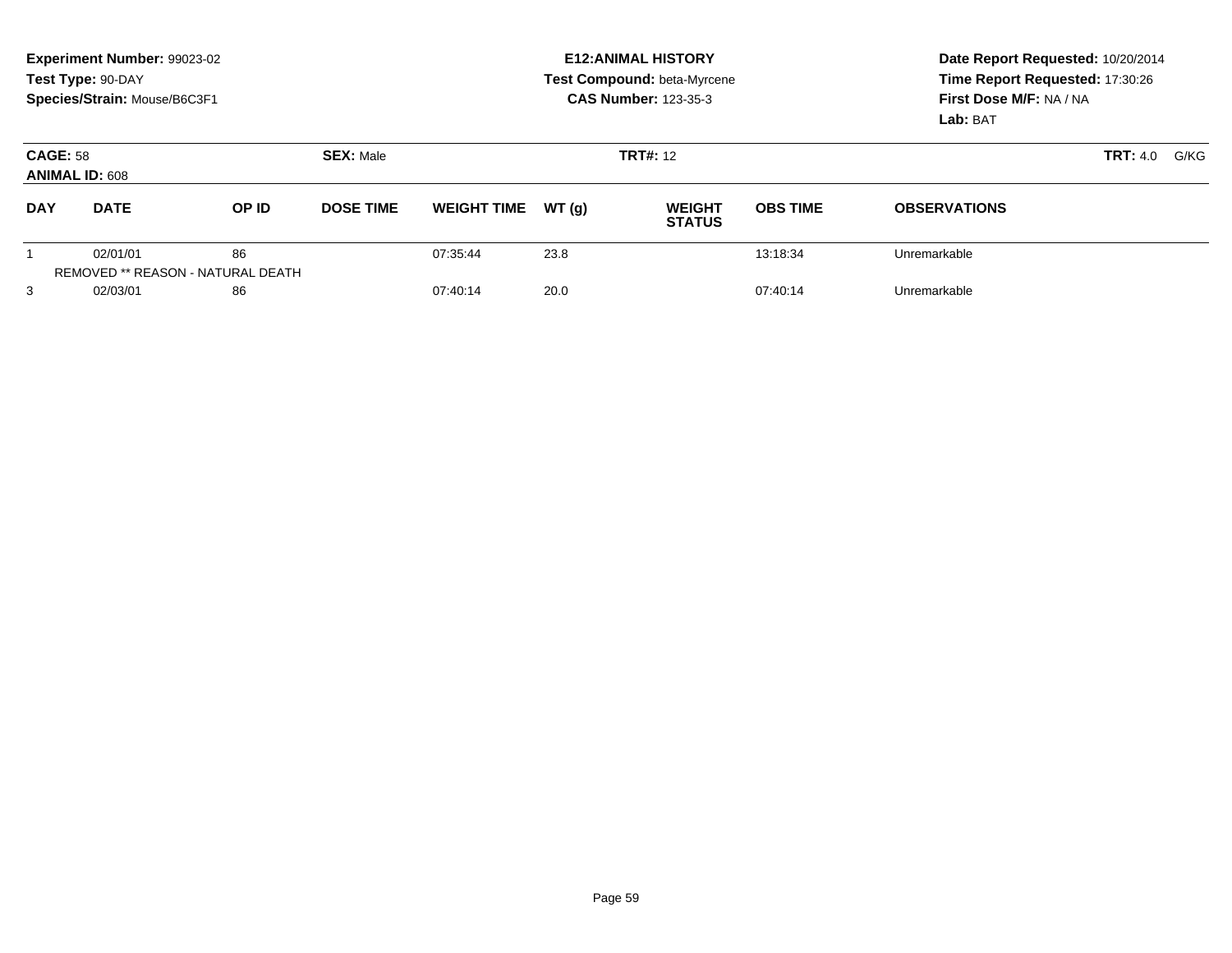|                                          | Experiment Number: 99023-02<br>Test Type: 90-DAY<br>Species/Strain: Mouse/B6C3F1 |                                                |                  |                    |        | <b>E12: ANIMAL HISTORY</b><br>Test Compound: beta-Myrcene<br><b>CAS Number: 123-35-3</b> | Date Report Requested: 10/20/2014<br>Time Report Requested: 17:30:26<br>First Dose M/F: NA / NA<br>Lab: BAT |                         |  |
|------------------------------------------|----------------------------------------------------------------------------------|------------------------------------------------|------------------|--------------------|--------|------------------------------------------------------------------------------------------|-------------------------------------------------------------------------------------------------------------|-------------------------|--|
| <b>CAGE: 59</b><br><b>ANIMAL ID: 609</b> |                                                                                  |                                                | <b>SEX: Male</b> |                    |        | <b>TRT#: 12</b>                                                                          |                                                                                                             | <b>TRT:</b> 4.0<br>G/KG |  |
| <b>DAY</b>                               | <b>DATE</b>                                                                      | OP ID                                          | <b>DOSE TIME</b> | <b>WEIGHT TIME</b> | WT (q) | <b>WEIGHT</b><br><b>STATUS</b>                                                           | <b>OBS TIME</b>                                                                                             | <b>OBSERVATIONS</b>     |  |
|                                          | 02/01/01                                                                         | 86<br><b>REMOVED ** REASON - NATURAL DEATH</b> |                  | 07:36:00           | 24.0   |                                                                                          | 13:19:10                                                                                                    | Unremarkable            |  |
| 3                                        | 02/03/01                                                                         | 86                                             |                  | 07:41:58           | 20.3   |                                                                                          | 07:41:58                                                                                                    | Unremarkable            |  |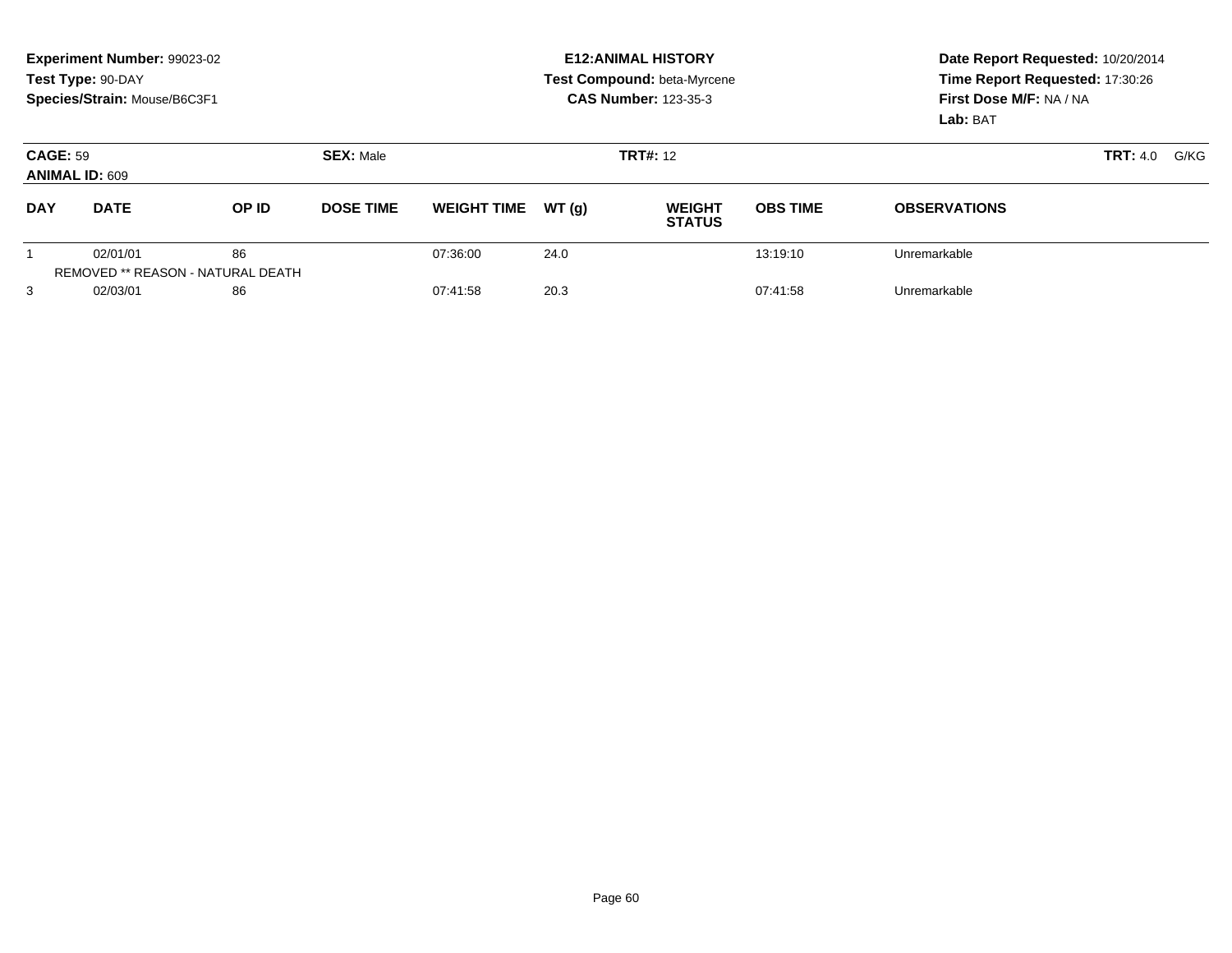|                                                              | Experiment Number: 99023-02<br>Test Type: 90-DAY<br>Species/Strain: Mouse/B6C3F1 |                                                |                  |                    |                 | <b>E12: ANIMAL HISTORY</b><br>Test Compound: beta-Myrcene<br><b>CAS Number: 123-35-3</b> | Date Report Requested: 10/20/2014<br>Time Report Requested: 17:30:26<br>First Dose M/F: NA / NA<br>Lab: BAT |                     |  |
|--------------------------------------------------------------|----------------------------------------------------------------------------------|------------------------------------------------|------------------|--------------------|-----------------|------------------------------------------------------------------------------------------|-------------------------------------------------------------------------------------------------------------|---------------------|--|
| <b>CAGE: 60</b><br><b>SEX: Male</b><br><b>ANIMAL ID: 610</b> |                                                                                  |                                                |                  |                    | <b>TRT#: 12</b> | <b>TRT:</b> 4.0<br>G/KG                                                                  |                                                                                                             |                     |  |
| <b>DAY</b>                                                   | <b>DATE</b>                                                                      | OP ID                                          | <b>DOSE TIME</b> | <b>WEIGHT TIME</b> | WT(g)           | <b>WEIGHT</b><br><b>STATUS</b>                                                           | <b>OBS TIME</b>                                                                                             | <b>OBSERVATIONS</b> |  |
|                                                              | 02/01/01                                                                         | 86<br><b>REMOVED ** REASON - NATURAL DEATH</b> |                  | 07:36:20           | 22.7            |                                                                                          | 13:19:26                                                                                                    | Unremarkable        |  |
| 3                                                            | 02/03/01                                                                         | 86                                             |                  | 07:43:44           | 18.9            |                                                                                          | 07:43:44                                                                                                    | Unremarkable        |  |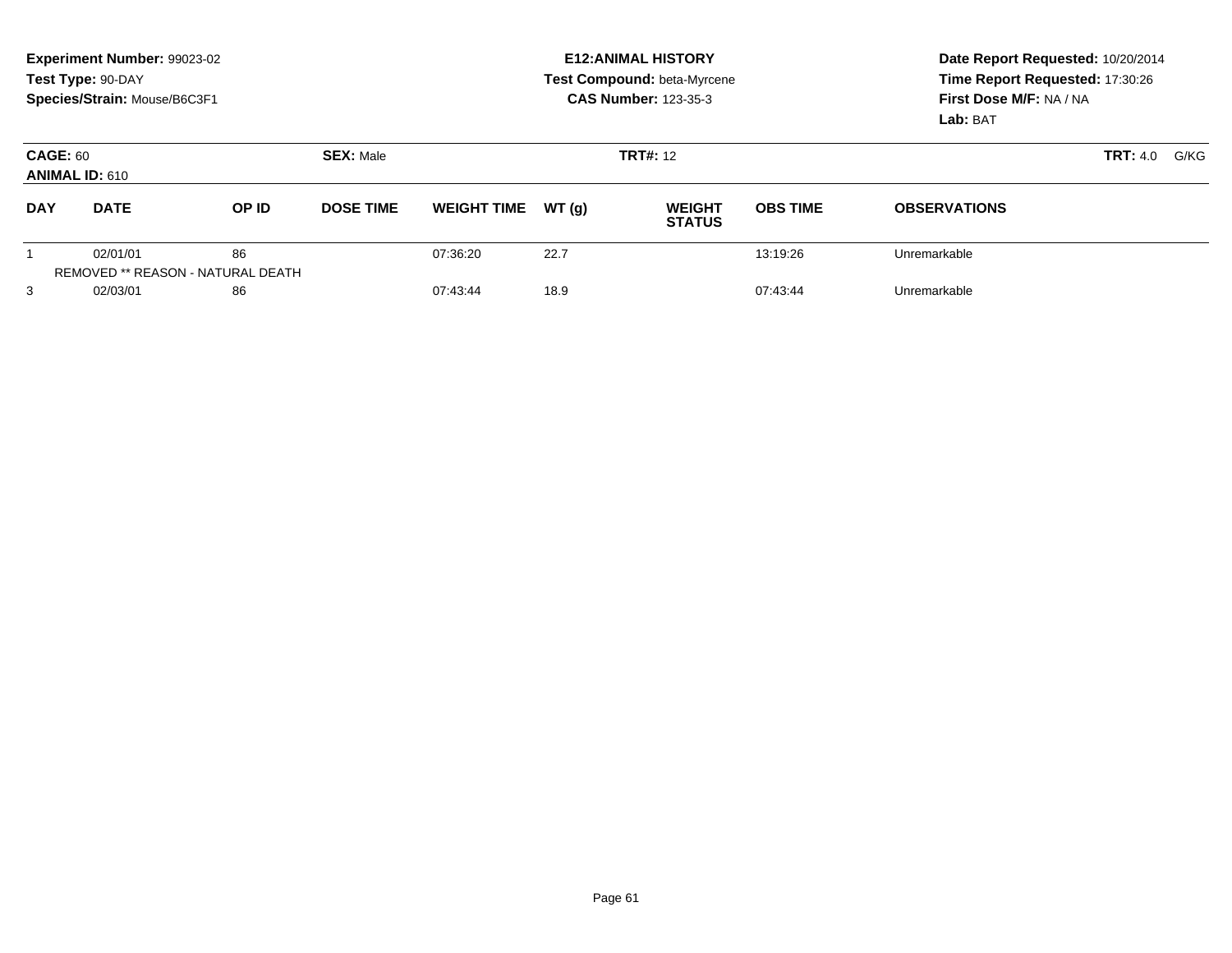### **E12:ANIMAL HISTORY Test Compound:** beta-Myrcene**CAS Number:** 123-35-3

|            | <b>CAGE: 61</b>                        |       | <b>SEX: Female</b> |                    |       |                                | <b>TRT#: 1</b>  |                              |  |  |  |
|------------|----------------------------------------|-------|--------------------|--------------------|-------|--------------------------------|-----------------|------------------------------|--|--|--|
|            | <b>ANIMAL ID: 151</b>                  |       |                    |                    |       |                                |                 |                              |  |  |  |
| <b>DAY</b> | <b>DATE</b>                            | OP ID | <b>DOSE TIME</b>   | <b>WEIGHT TIME</b> | WT(g) | <b>WEIGHT</b><br><b>STATUS</b> | <b>OBS TIME</b> | <b>OBSERVATIONS</b>          |  |  |  |
|            | 01/31/01                               | 103   |                    | 08:27:06           | 18.5  |                                | 14:23:06        | Unremarkable<br>Unremarkable |  |  |  |
| 8          | 02/07/01                               | 86    |                    | 10:37:38           | 18.3  |                                | 10:37:38        | Unremarkable                 |  |  |  |
| 15         | 02/14/01                               | 103   |                    | 08:54:32           | 19.6  |                                | 08:54:32        | Unremarkable                 |  |  |  |
| 22         | 02/21/01                               | 86    |                    | 11:19:12           | 20.6  |                                | 11:19:12        | Unremarkable                 |  |  |  |
| 29         | 02/28/01                               | 86    |                    | 09:20:52           | 21.2  |                                | 09:20:52        | Unremarkable                 |  |  |  |
| 36         | 03/07/01                               | 86    |                    | 11:00:10           | 22.0  |                                | 11:00:10        | Unremarkable                 |  |  |  |
| 43         | 03/14/01                               | 86    |                    | 09:29:14           | 23.1  |                                | 09:29:14        | Unremarkable                 |  |  |  |
| 50         | 03/21/01                               | 86    |                    | 09:20:16           | 23.3  |                                | 09:20:16        | Unremarkable                 |  |  |  |
| 57         | 03/28/01                               | 86    |                    | 11:54:10           | 25.1  |                                | 11:54:10        | Unremarkable                 |  |  |  |
| 64         | 04/04/01                               | 103   |                    | 09:30:20           | 22.6  |                                | 09:30:20        | Unremarkable                 |  |  |  |
| 71         | 04/11/01                               | 86    |                    | 09:34:28           | 25.4  |                                | 09:34:28        | Unremarkable                 |  |  |  |
| 78         | 04/18/01                               | 86    |                    | 12:23:18           | 26.7  |                                | 12:23:18        | Unremarkable                 |  |  |  |
| 85         | 04/25/01                               | 86    |                    | 11:51:42           | 25.0  |                                | 11:51:42        | Unremarkable                 |  |  |  |
|            | REMOVED ** REASON - TERMINAL SACRIFICE |       |                    |                    |       |                                |                 |                              |  |  |  |
| 93         | 05/03/01                               | 86    |                    | 07:19:14           | 24.3  |                                | 07:19:14        | Unremarkable                 |  |  |  |
|            |                                        |       |                    |                    |       |                                |                 |                              |  |  |  |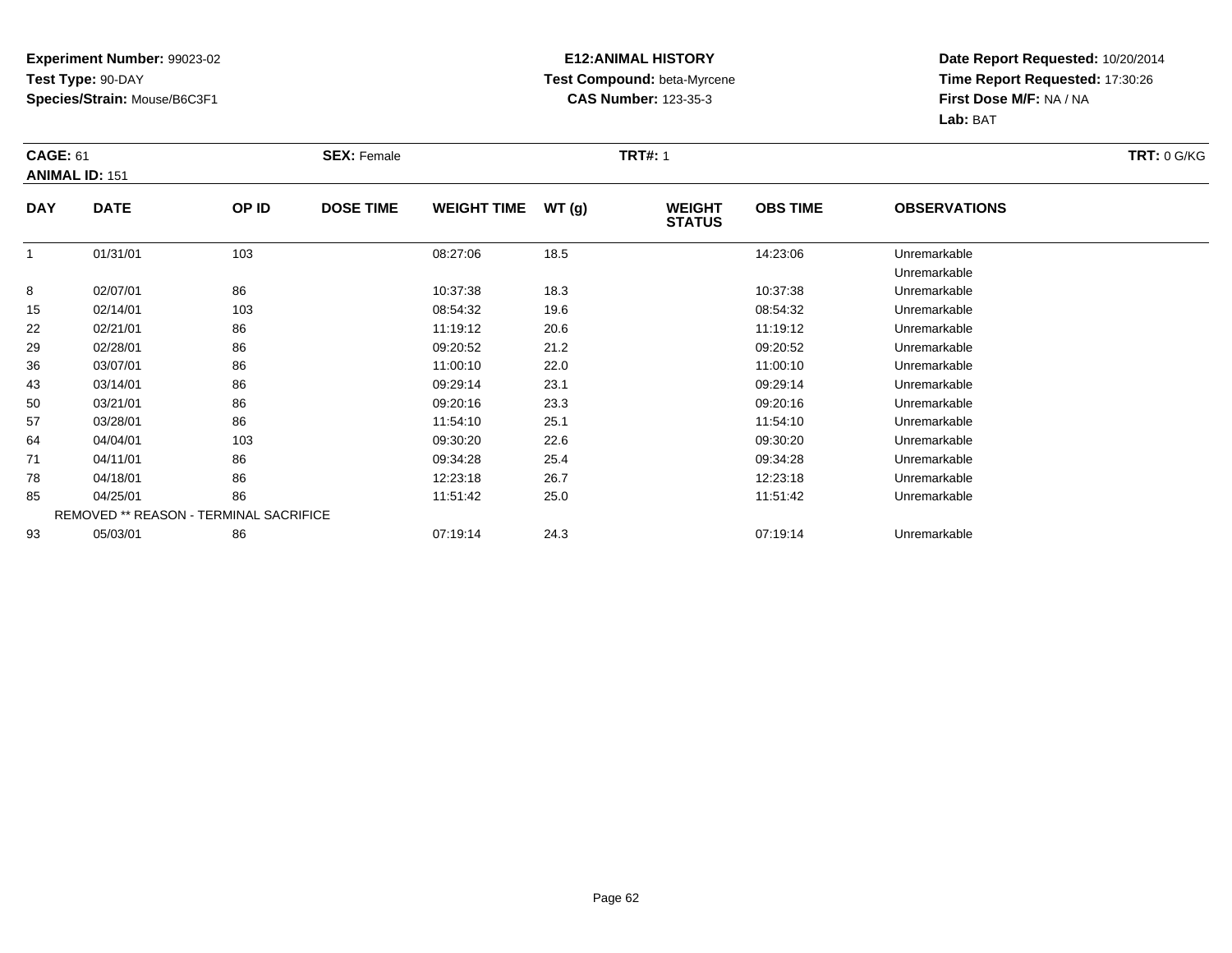### **E12:ANIMAL HISTORY Test Compound:** beta-Myrcene**CAS Number:** 123-35-3

| <b>CAGE: 61</b> |                                        |       | <b>SEX: Female</b> |                    |       | <b>TRT#: 1</b>                 |                 |                              | <b>TRT: 0 G/KG</b> |
|-----------------|----------------------------------------|-------|--------------------|--------------------|-------|--------------------------------|-----------------|------------------------------|--------------------|
|                 | <b>ANIMAL ID: 152</b>                  |       |                    |                    |       |                                |                 |                              |                    |
| <b>DAY</b>      | <b>DATE</b>                            | OP ID | <b>DOSE TIME</b>   | <b>WEIGHT TIME</b> | WT(g) | <b>WEIGHT</b><br><b>STATUS</b> | <b>OBS TIME</b> | <b>OBSERVATIONS</b>          |                    |
|                 | 01/31/01                               | 103   |                    | 08:27:06           | 20.3  |                                | 14:23:06        | Unremarkable<br>Unremarkable |                    |
| 8               | 02/07/01                               | 86    |                    | 10:37:38           | 20.7  |                                | 10:37:38        | Unremarkable                 |                    |
| 15              | 02/14/01                               | 103   |                    | 08:54:32           | 20.6  |                                | 08:54:32        | Unremarkable                 |                    |
| 22              | 02/21/01                               | 86    |                    | 11:19:12           | 21.9  |                                | 11:19:12        | Unremarkable                 |                    |
| 29              | 02/28/01                               | 86    |                    | 09:20:52           | 23.5  |                                | 09:20:52        | Unremarkable                 |                    |
| 36              | 03/07/01                               | 86    |                    | 11:00:10           | 26.3  |                                | 11:00:10        | Unremarkable                 |                    |
| 43              | 03/14/01                               | 86    |                    | 09:29:14           | 24.5  |                                | 09:29:14        | Unremarkable                 |                    |
| 50              | 03/21/01                               | 86    |                    | 09:20:16           | 26.5  |                                | 09:20:16        | Unremarkable                 |                    |
| 57              | 03/28/01                               | 86    |                    | 11:54:10           | 25.6  |                                | 11:54:10        | Unremarkable                 |                    |
| 64              | 04/04/01                               | 103   |                    | 09:30:20           | 26.3  |                                | 09:30:20        | Unremarkable                 |                    |
| 71              | 04/11/01                               | 86    |                    | 09:34:28           | 30.3  |                                | 09:34:28        | Unremarkable                 |                    |
| 78              | 04/18/01                               | 86    |                    | 12:23:18           | 33.3  |                                | 12:23:18        | Unremarkable                 |                    |
| 85              | 04/25/01                               | 86    |                    | 11:51:42           | 30.8  |                                | 11:51:42        | Unremarkable                 |                    |
|                 | REMOVED ** REASON - TERMINAL SACRIFICE |       |                    |                    |       |                                |                 |                              |                    |
| 93              | 05/03/01                               | 86    |                    | 07:19:14           | 29.8  |                                | 07:19:14        | Unremarkable                 |                    |
|                 |                                        |       |                    |                    |       |                                |                 |                              |                    |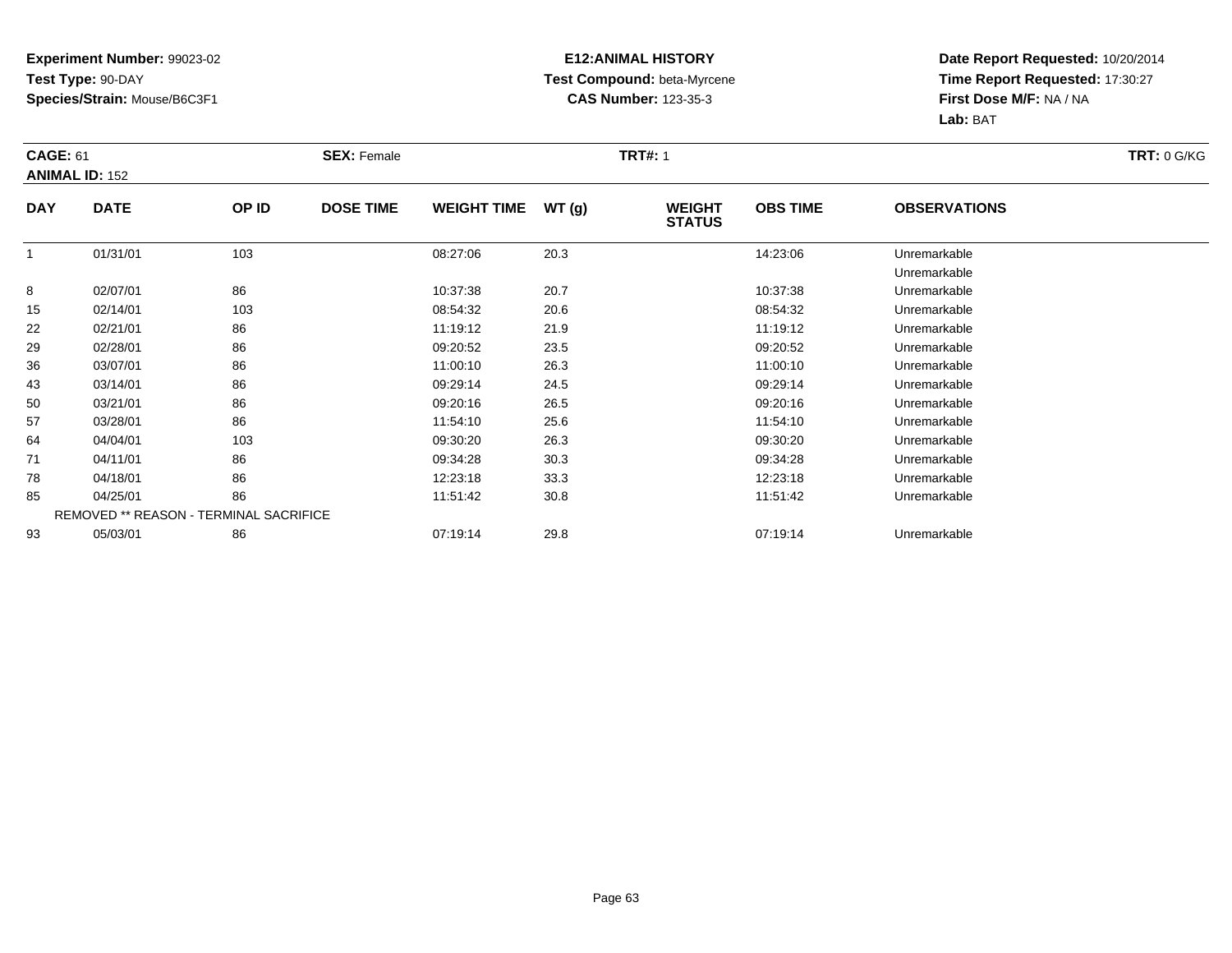### **E12:ANIMAL HISTORY Test Compound:** beta-Myrcene**CAS Number:** 123-35-3

|            | <b>CAGE: 61</b>                        |       | <b>SEX: Female</b> |                    |       | <b>TRT#: 1</b>                 | <b>TRT: 0 G/KG</b> |                              |  |
|------------|----------------------------------------|-------|--------------------|--------------------|-------|--------------------------------|--------------------|------------------------------|--|
|            | <b>ANIMAL ID: 153</b>                  |       |                    |                    |       |                                |                    |                              |  |
| <b>DAY</b> | <b>DATE</b>                            | OP ID | <b>DOSE TIME</b>   | <b>WEIGHT TIME</b> | WT(g) | <b>WEIGHT</b><br><b>STATUS</b> | <b>OBS TIME</b>    | <b>OBSERVATIONS</b>          |  |
|            | 01/31/01                               | 103   |                    | 08:27:06           | 19.8  |                                | 14:23:06           | Unremarkable<br>Unremarkable |  |
| 8          | 02/07/01                               | 86    |                    | 10:37:38           | 19.3  |                                | 10:37:38           | Unremarkable                 |  |
| 15         | 02/14/01                               | 103   |                    | 08:54:32           | 21.3  |                                | 08:54:32           | Unremarkable                 |  |
| 22         | 02/21/01                               | 86    |                    | 11:19:12           | 21.8  |                                | 11:19:12           | Unremarkable                 |  |
| 29         | 02/28/01                               | 86    |                    | 09:20:52           | 22.4  |                                | 09:20:52           | Unremarkable                 |  |
| 36         | 03/07/01                               | 86    |                    | 11:00:10           | 23.7  |                                | 11:00:10           | Unremarkable                 |  |
| 43         | 03/14/01                               | 86    |                    | 09:29:14           | 25.9  |                                | 09:29:14           | Unremarkable                 |  |
| 50         | 03/21/01                               | 86    |                    | 09:20:16           | 25.9  |                                | 09:20:16           | Unremarkable                 |  |
| 57         | 03/28/01                               | 86    |                    | 11:54:10           | 26.6  |                                | 11:54:10           | Unremarkable                 |  |
| 64         | 04/04/01                               | 103   |                    | 09:30:20           | 27.3  |                                | 09:30:20           | Unremarkable                 |  |
| 71         | 04/11/01                               | 86    |                    | 09:34:28           | 30.0  |                                | 09:34:28           | Unremarkable                 |  |
| 78         | 04/18/01                               | 86    |                    | 12:23:18           | 30.1  |                                | 12:23:18           | Unremarkable                 |  |
| 85         | 04/25/01                               | 86    |                    | 11:51:42           | 29.6  |                                | 11:51:42           | Unremarkable                 |  |
|            | REMOVED ** REASON - TERMINAL SACRIFICE |       |                    |                    |       |                                |                    |                              |  |
| 93         | 05/03/01                               | 86    |                    | 07:19:14           | 31.4  |                                | 07:19:14           | Unremarkable                 |  |
|            |                                        |       |                    |                    |       |                                |                    |                              |  |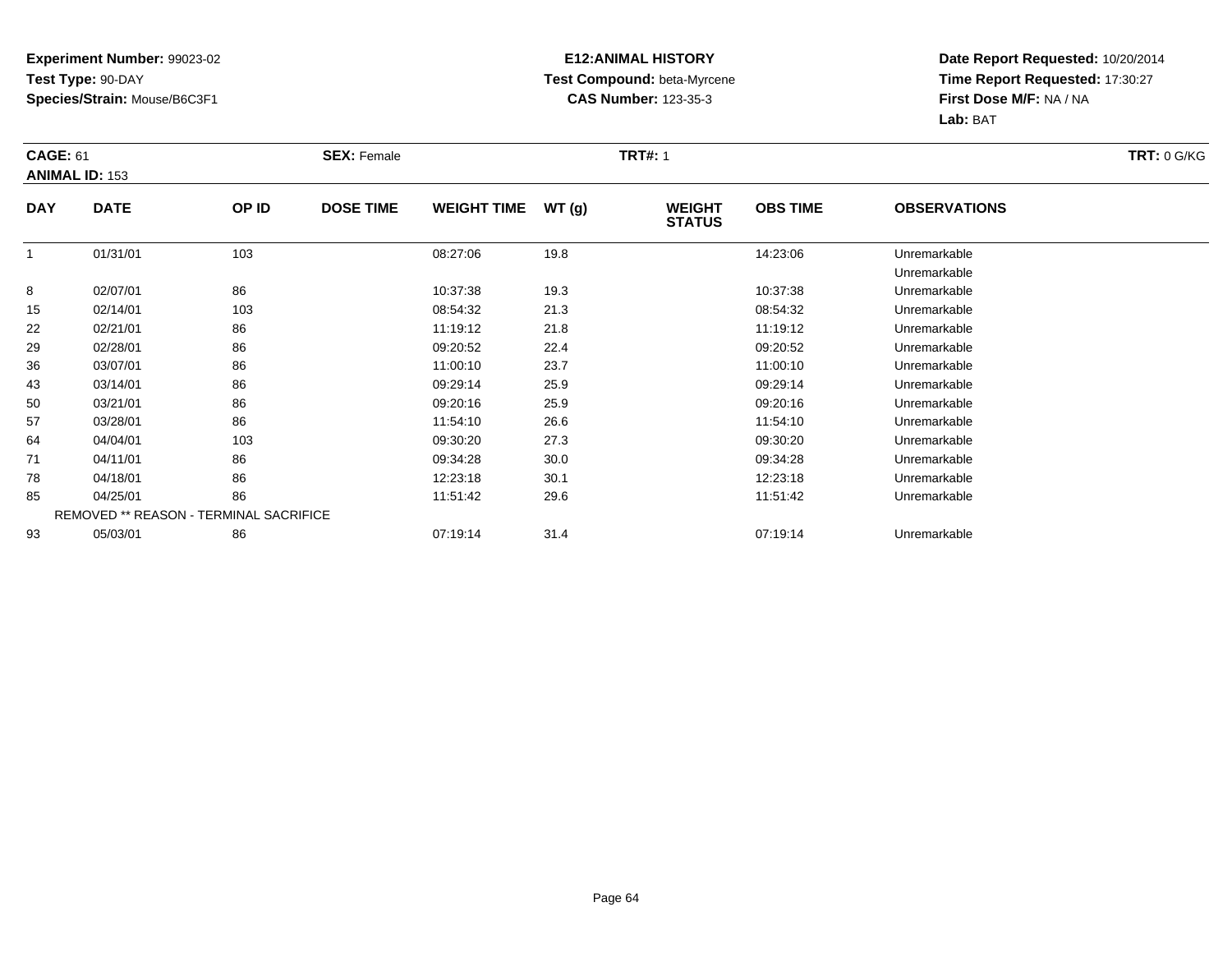### **E12:ANIMAL HISTORY Test Compound:** beta-Myrcene**CAS Number:** 123-35-3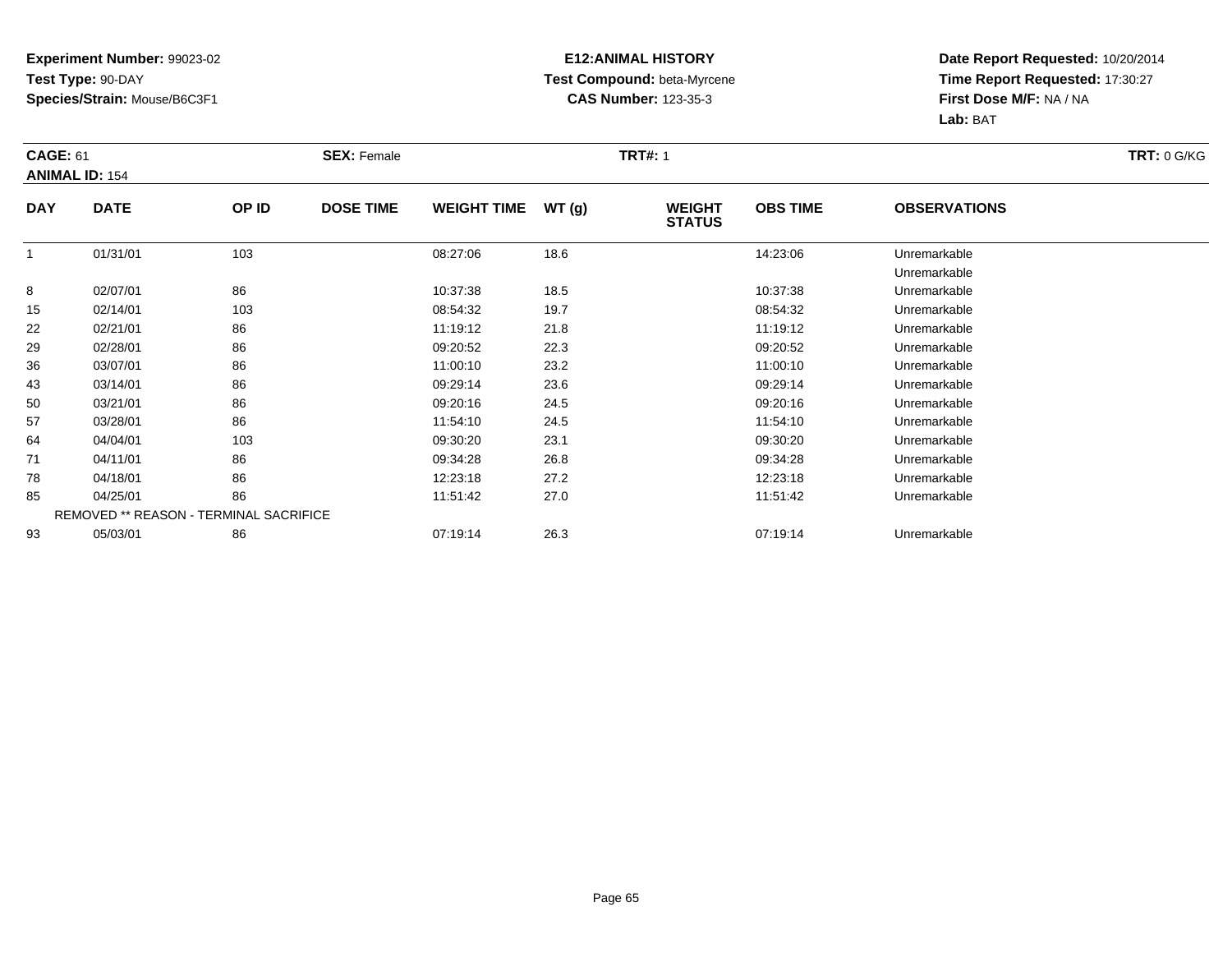### **E12:ANIMAL HISTORY Test Compound:** beta-Myrcene**CAS Number:** 123-35-3

|            | <b>CAGE: 61</b>                        |       | <b>SEX: Female</b> |                    |       | <b>TRT#: 1</b>                 | <b>TRT: 0 G/KG</b> |                              |  |
|------------|----------------------------------------|-------|--------------------|--------------------|-------|--------------------------------|--------------------|------------------------------|--|
|            | <b>ANIMAL ID: 155</b>                  |       |                    |                    |       |                                |                    |                              |  |
| <b>DAY</b> | <b>DATE</b>                            | OP ID | <b>DOSE TIME</b>   | <b>WEIGHT TIME</b> | WT(g) | <b>WEIGHT</b><br><b>STATUS</b> | <b>OBS TIME</b>    | <b>OBSERVATIONS</b>          |  |
|            | 01/31/01                               | 103   |                    | 08:27:06           | 18.6  |                                | 14:23:06           | Unremarkable<br>Unremarkable |  |
| 8          | 02/07/01                               | 86    |                    | 10:37:38           | 18.6  |                                | 10:37:38           | Unremarkable                 |  |
| 15         | 02/14/01                               | 103   |                    | 08:54:32           | 18.8  |                                | 08:54:32           | Unremarkable                 |  |
| 22         | 02/21/01                               | 86    |                    | 11:19:12           | 20.2  |                                | 11:19:12           | Unremarkable                 |  |
| 29         | 02/28/01                               | 86    |                    | 09:20:52           | 21.6  |                                | 09:20:52           | Unremarkable                 |  |
| 36         | 03/07/01                               | 86    |                    | 11:00:10           | 22.3  |                                | 11:00:10           | Unremarkable                 |  |
| 43         | 03/14/01                               | 86    |                    | 09:29:14           | 23.0  |                                | 09:29:14           | Unremarkable                 |  |
| 50         | 03/21/01                               | 86    |                    | 09:20:16           | 23.2  |                                | 09:20:16           | Unremarkable                 |  |
| 57         | 03/28/01                               | 86    |                    | 11:54:10           | 22.8  |                                | 11:54:10           | Unremarkable                 |  |
| 64         | 04/04/01                               | 103   |                    | 09:30:20           | 23.2  |                                | 09:30:20           | Unremarkable                 |  |
| 71         | 04/11/01                               | 86    |                    | 09:34:28           | 25.4  |                                | 09:34:28           | Unremarkable                 |  |
| 78         | 04/18/01                               | 86    |                    | 12:23:18           | 25.8  |                                | 12:23:18           | Unremarkable                 |  |
| 85         | 04/25/01                               | 86    |                    | 11:51:42           | 25.0  |                                | 11:51:42           | Unremarkable                 |  |
|            | REMOVED ** REASON - TERMINAL SACRIFICE |       |                    |                    |       |                                |                    |                              |  |
| 93         | 05/03/01                               | 86    |                    | 07:19:14           | 26.0  |                                | 07:19:14           | Unremarkable                 |  |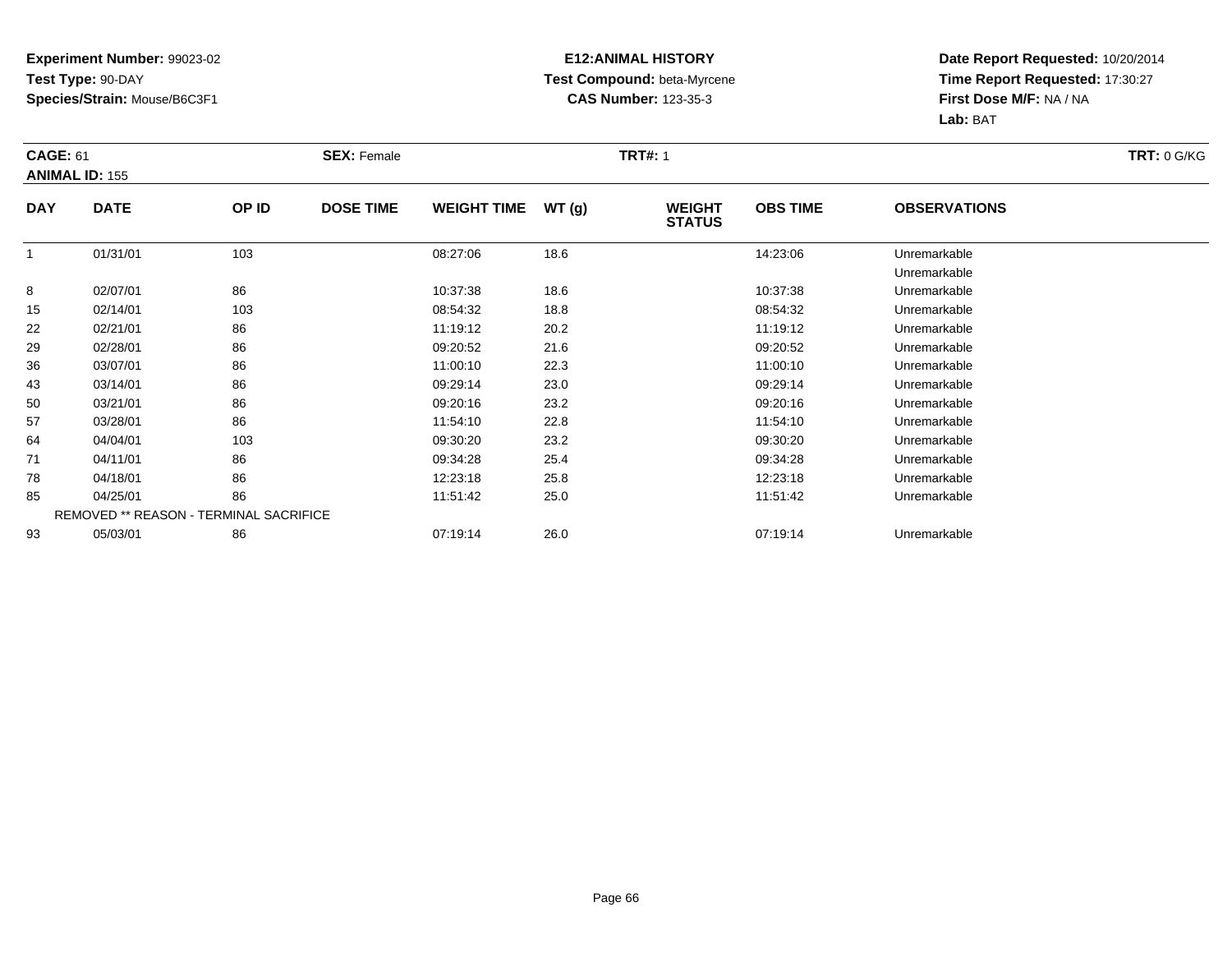### **E12:ANIMAL HISTORY Test Compound:** beta-Myrcene**CAS Number:** 123-35-3

| <b>CAGE: 62</b> |                                        |       | <b>SEX: Female</b> |                    |       | <b>TRT#: 1</b>                 |                 |                              | <b>TRT: 0 G/KG</b> |
|-----------------|----------------------------------------|-------|--------------------|--------------------|-------|--------------------------------|-----------------|------------------------------|--------------------|
|                 | <b>ANIMAL ID: 156</b>                  |       |                    |                    |       |                                |                 |                              |                    |
| <b>DAY</b>      | <b>DATE</b>                            | OP ID | <b>DOSE TIME</b>   | <b>WEIGHT TIME</b> | WT(g) | <b>WEIGHT</b><br><b>STATUS</b> | <b>OBS TIME</b> | <b>OBSERVATIONS</b>          |                    |
|                 | 01/31/01                               | 103   |                    | 08:28:56           | 20.3  |                                | 14:24:14        | Unremarkable<br>Unremarkable |                    |
| 8               | 02/07/01                               | 86    |                    | 10:35:52           | 20.1  |                                | 10:35:52        | Unremarkable                 |                    |
| 15              | 02/14/01                               | 103   |                    | 08:53:08           | 20.0  |                                | 08:53:08        | Unremarkable                 |                    |
| 22              | 02/21/01                               | 86    |                    | 11:20:46           | 21.5  |                                | 11:20:46        | Unremarkable                 |                    |
| 29              | 02/28/01                               | 86    |                    | 09:22:50           | 22.7  |                                | 09:22:50        | Unremarkable                 |                    |
| 36              | 03/07/01                               | 86    |                    | 10:58:52           | 23.5  |                                | 10:58:52        | Unremarkable                 |                    |
| 43              | 03/14/01                               | 86    |                    | 09:28:10           | 24.2  |                                | 09:28:10        | Unremarkable                 |                    |
| 50              | 03/21/01                               | 86    |                    | 09:22:24           | 24.5  |                                | 09:22:24        | Unremarkable                 |                    |
| 57              | 03/28/01                               | 86    |                    | 11:55:50           | 25.0  |                                | 11:55:50        | Unremarkable                 |                    |
| 64              | 04/04/01                               | 103   |                    | 09:28:34           | 26.0  |                                | 09:28:34        | Unremarkable                 |                    |
| 71              | 04/11/01                               | 86    |                    | 09:32:50           | 28.3  |                                | 09:32:50        | Unremarkable                 |                    |
| 78              | 04/18/01                               | 86    |                    | 12:24:20           | 29.0  |                                | 12:24:20        | Unremarkable                 |                    |
| 85              | 04/25/01                               | 86    |                    | 11:52:58           | 28.4  |                                | 11:52:58        | Unremarkable                 |                    |
|                 | REMOVED ** REASON - TERMINAL SACRIFICE |       |                    |                    |       |                                |                 |                              |                    |
| 93              | 05/03/01                               | 86    |                    | 07:23:36           | 29.8  |                                | 07:23:36        | Unremarkable                 |                    |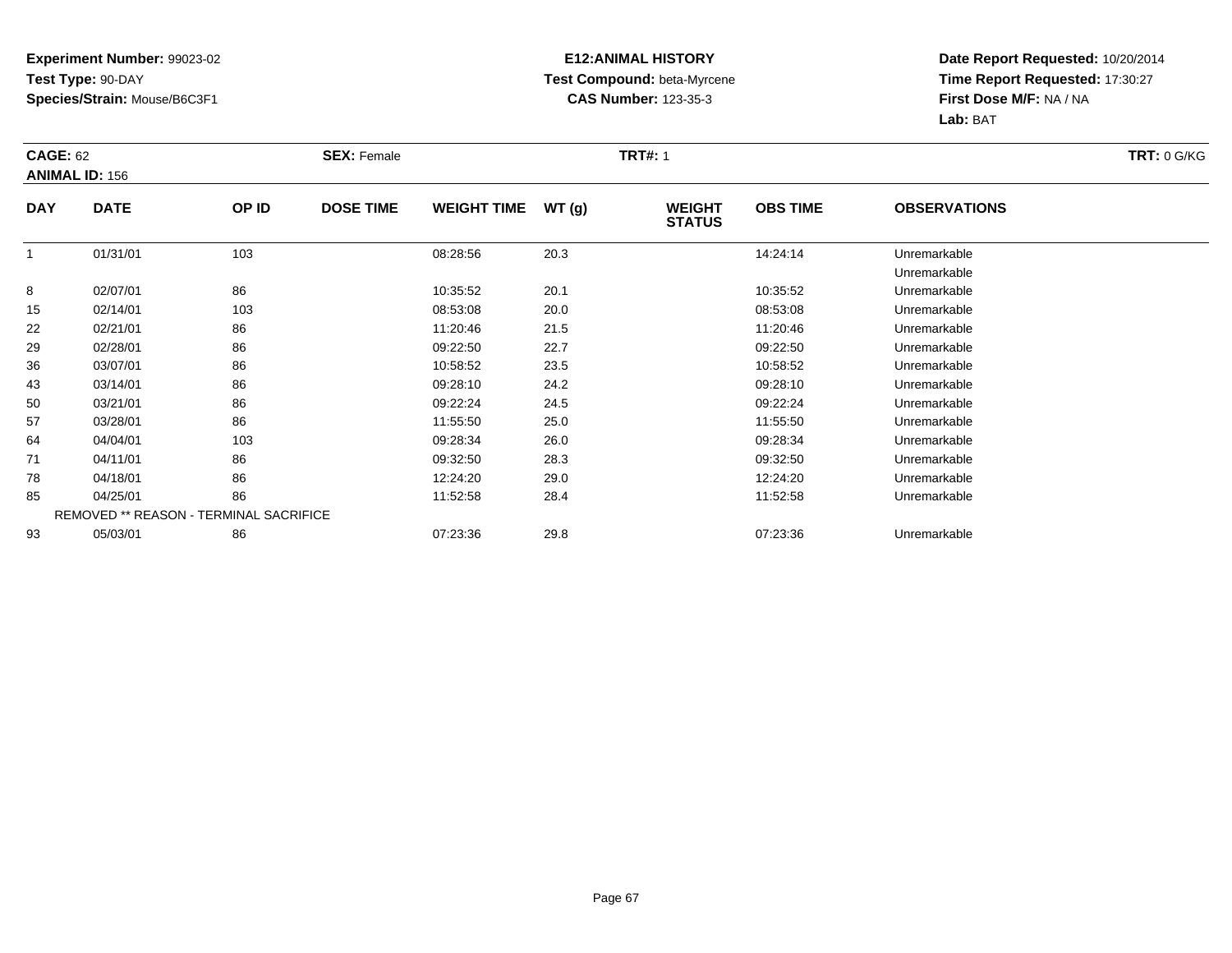### **E12:ANIMAL HISTORY Test Compound:** beta-Myrcene**CAS Number:** 123-35-3

| <b>CAGE: 62</b> |                                        |       | <b>SEX: Female</b> |                    |       | <b>TRT#: 1</b>                 |                 |                              | <b>TRT: 0 G/KG</b> |
|-----------------|----------------------------------------|-------|--------------------|--------------------|-------|--------------------------------|-----------------|------------------------------|--------------------|
|                 | <b>ANIMAL ID: 157</b>                  |       |                    |                    |       |                                |                 |                              |                    |
| <b>DAY</b>      | <b>DATE</b>                            | OP ID | <b>DOSE TIME</b>   | <b>WEIGHT TIME</b> | WT(g) | <b>WEIGHT</b><br><b>STATUS</b> | <b>OBS TIME</b> | <b>OBSERVATIONS</b>          |                    |
|                 | 01/31/01                               | 103   |                    | 08:28:56           | 21.3  |                                | 14:24:14        | Unremarkable<br>Unremarkable |                    |
| 8               | 02/07/01                               | 86    |                    | 10:35:52           | 20.5  |                                | 10:35:52        | Unremarkable                 |                    |
| 15              | 02/14/01                               | 103   |                    | 08:53:08           | 20.1  |                                | 08:53:08        | Unremarkable                 |                    |
| 22              | 02/21/01                               | 86    |                    | 11:20:46           | 21.4  |                                | 11:20:46        | Unremarkable                 |                    |
| 29              | 02/28/01                               | 86    |                    | 09:22:50           | 23.2  |                                | 09:22:50        | Unremarkable                 |                    |
| 36              | 03/07/01                               | 86    |                    | 10:58:52           | 24.5  |                                | 10:58:52        | Unremarkable                 |                    |
| 43              | 03/14/01                               | 86    |                    | 09:28:10           | 24.9  |                                | 09:28:10        | Unremarkable                 |                    |
| 50              | 03/21/01                               | 86    |                    | 09:22:24           | 25.2  |                                | 09:22:24        | Unremarkable                 |                    |
| 57              | 03/28/01                               | 86    |                    | 11:55:50           | 26.4  |                                | 11:55:50        | Unremarkable                 |                    |
| 64              | 04/04/01                               | 103   |                    | 09:28:34           | 27.3  |                                | 09:28:34        | Unremarkable                 |                    |
| 71              | 04/11/01                               | 86    |                    | 09:32:50           | 28.2  |                                | 09:32:50        | Unremarkable                 |                    |
| 78              | 04/18/01                               | 86    |                    | 12:24:20           | 29.2  |                                | 12:24:20        | Unremarkable                 |                    |
| 85              | 04/25/01                               | 86    |                    | 11:52:58           | 30.8  |                                | 11:52:58        | Unremarkable                 |                    |
|                 | REMOVED ** REASON - TERMINAL SACRIFICE |       |                    |                    |       |                                |                 |                              |                    |
| 93              | 05/03/01                               | 86    |                    | 07:23:36           | 29.8  |                                | 07:23:36        | Unremarkable                 |                    |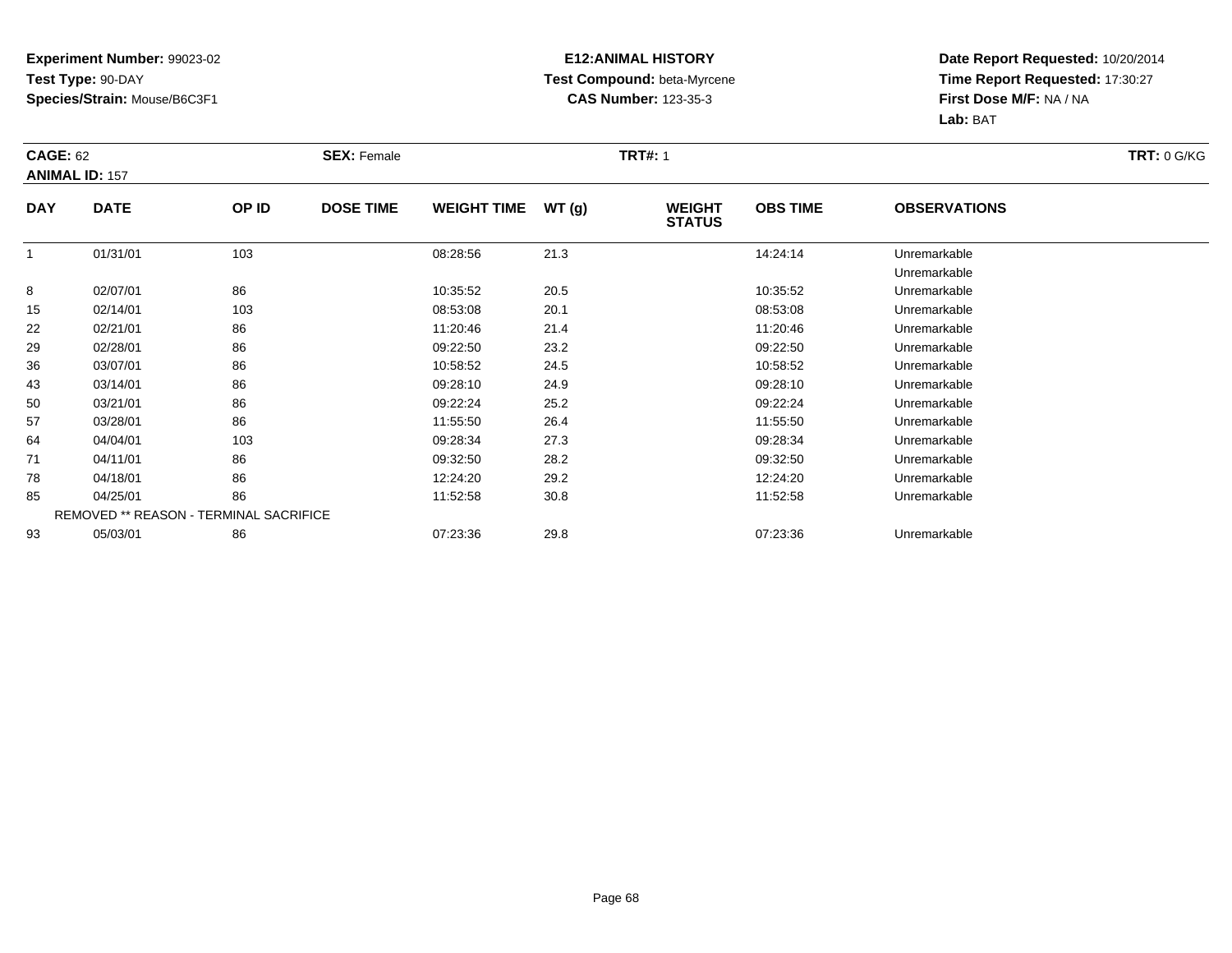### **E12:ANIMAL HISTORY Test Compound:** beta-Myrcene**CAS Number:** 123-35-3

| <b>CAGE: 62</b> |                                        |       | <b>SEX: Female</b> |                    |       | <b>TRT#: 1</b>                 |                 |                              | <b>TRT: 0 G/KG</b> |
|-----------------|----------------------------------------|-------|--------------------|--------------------|-------|--------------------------------|-----------------|------------------------------|--------------------|
|                 | <b>ANIMAL ID: 158</b>                  |       |                    |                    |       |                                |                 |                              |                    |
| <b>DAY</b>      | <b>DATE</b>                            | OP ID | <b>DOSE TIME</b>   | <b>WEIGHT TIME</b> | WT(g) | <b>WEIGHT</b><br><b>STATUS</b> | <b>OBS TIME</b> | <b>OBSERVATIONS</b>          |                    |
|                 | 01/31/01                               | 103   |                    | 08:28:56           | 19.3  |                                | 14:24:14        | Unremarkable<br>Unremarkable |                    |
| 8               | 02/07/01                               | 86    |                    | 10:35:52           | 18.5  |                                | 10:35:52        | Unremarkable                 |                    |
| 15              | 02/14/01                               | 103   |                    | 08:53:08           | 19.1  |                                | 08:53:08        | Unremarkable                 |                    |
| 22              | 02/21/01                               | 86    |                    | 11:20:46           | 20.4  |                                | 11:20:46        | Unremarkable                 |                    |
| 29              | 02/28/01                               | 86    |                    | 09:22:50           | 21.5  |                                | 09:22:50        | Unremarkable                 |                    |
| 36              | 03/07/01                               | 86    |                    | 10:58:52           | 22.8  |                                | 10:58:52        | Unremarkable                 |                    |
| 43              | 03/14/01                               | 86    |                    | 09:28:10           | 23.0  |                                | 09:28:10        | Unremarkable                 |                    |
| 50              | 03/21/01                               | 86    |                    | 09:22:24           | 24.0  |                                | 09:22:24        | Unremarkable                 |                    |
| 57              | 03/28/01                               | 86    |                    | 11:55:50           | 24.2  |                                | 11:55:50        | Unremarkable                 |                    |
| 64              | 04/04/01                               | 103   |                    | 09:28:34           | 25.7  |                                | 09:28:34        | Unremarkable                 |                    |
| 71              | 04/11/01                               | 86    |                    | 09:32:50           | 25.6  |                                | 09:32:50        | Unremarkable                 |                    |
| 78              | 04/18/01                               | 86    |                    | 12:24:20           | 27.4  |                                | 12:24:20        | Unremarkable                 |                    |
| 85              | 04/25/01                               | 86    |                    | 11:52:58           | 27.5  |                                | 11:52:58        | Unremarkable                 |                    |
|                 | REMOVED ** REASON - TERMINAL SACRIFICE |       |                    |                    |       |                                |                 |                              |                    |
| 93              | 05/03/01                               | 86    |                    | 07:23:36           | 26.4  |                                | 07:23:36        | Unremarkable                 |                    |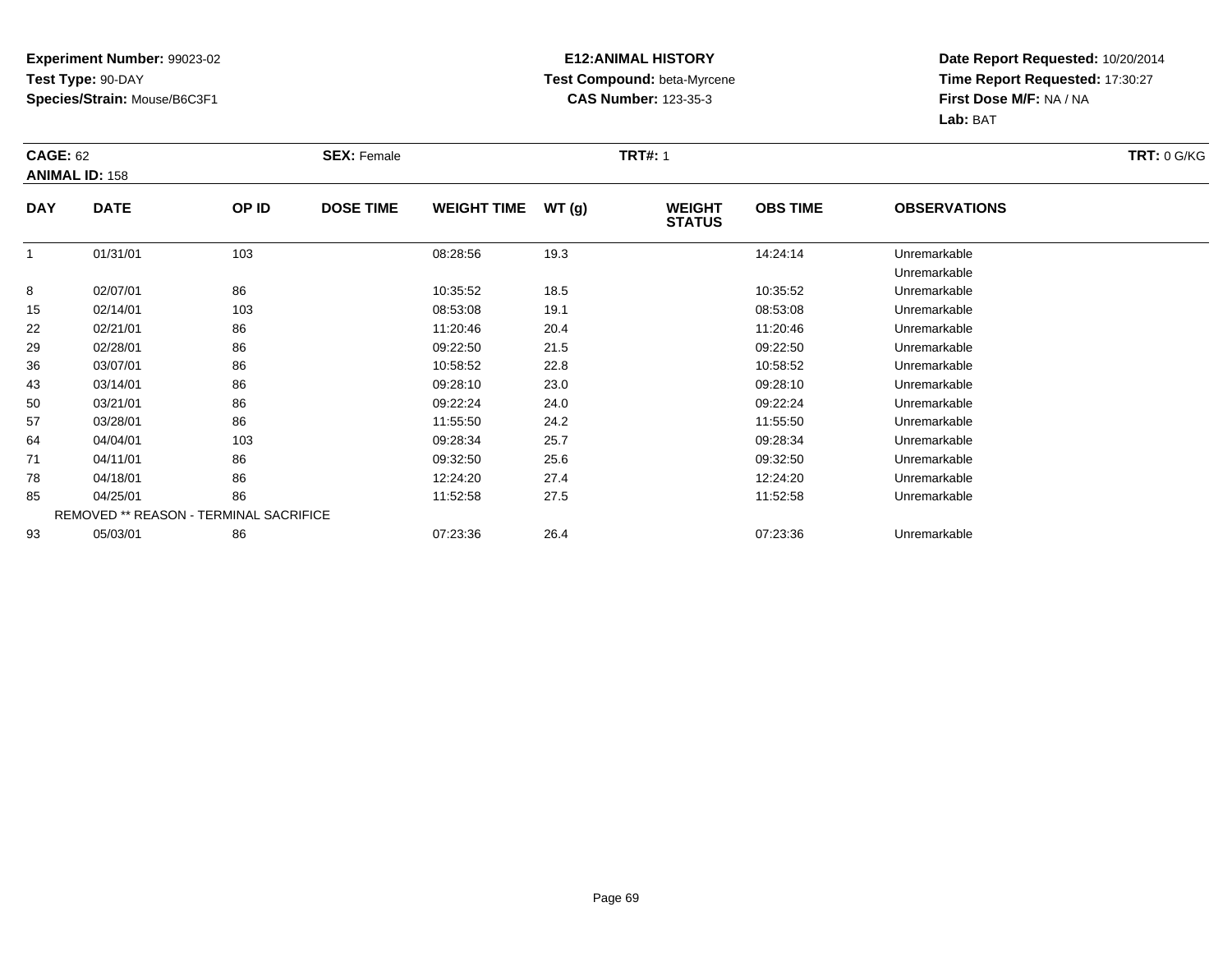### **E12:ANIMAL HISTORY Test Compound:** beta-Myrcene**CAS Number:** 123-35-3

| <b>CAGE: 62</b> |                                        |       | <b>SEX: Female</b> |                    |       | <b>TRT#: 1</b>                 |                 |                              | <b>TRT: 0 G/KG</b> |
|-----------------|----------------------------------------|-------|--------------------|--------------------|-------|--------------------------------|-----------------|------------------------------|--------------------|
|                 | <b>ANIMAL ID: 159</b>                  |       |                    |                    |       |                                |                 |                              |                    |
| <b>DAY</b>      | <b>DATE</b>                            | OP ID | <b>DOSE TIME</b>   | <b>WEIGHT TIME</b> | WT(g) | <b>WEIGHT</b><br><b>STATUS</b> | <b>OBS TIME</b> | <b>OBSERVATIONS</b>          |                    |
|                 | 01/31/01                               | 103   |                    | 08:28:56           | 18.8  |                                | 14:24:14        | Unremarkable<br>Unremarkable |                    |
| 8               | 02/07/01                               | 86    |                    | 10:35:52           | 19.7  |                                | 10:35:52        | Unremarkable                 |                    |
| 15              | 02/14/01                               | 103   |                    | 08:53:08           | 19.7  |                                | 08:53:08        | Unremarkable                 |                    |
| 22              | 02/21/01                               | 86    |                    | 11:20:46           | 20.7  |                                | 11:20:46        | Unremarkable                 |                    |
| 29              | 02/28/01                               | 86    |                    | 09:22:50           | 22.3  |                                | 09:22:50        | Unremarkable                 |                    |
| 36              | 03/07/01                               | 86    |                    | 10:58:52           | 25.6  |                                | 10:58:52        | Unremarkable                 |                    |
| 43              | 03/14/01                               | 86    |                    | 09:28:10           | 23.4  |                                | 09:28:10        | Unremarkable                 |                    |
| 50              | 03/21/01                               | 86    |                    | 09:22:24           | 24.3  |                                | 09:22:24        | Unremarkable                 |                    |
| 57              | 03/28/01                               | 86    |                    | 11:55:50           | 24.6  |                                | 11:55:50        | Unremarkable                 |                    |
| 64              | 04/04/01                               | 103   |                    | 09:28:34           | 24.4  |                                | 09:28:34        | Unremarkable                 |                    |
| 71              | 04/11/01                               | 86    |                    | 09:32:50           | 24.6  |                                | 09:32:50        | Unremarkable                 |                    |
| 78              | 04/18/01                               | 86    |                    | 12:24:20           | 26.3  |                                | 12:24:20        | Unremarkable                 |                    |
| 85              | 04/25/01                               | 86    |                    | 11:52:58           | 26.3  |                                | 11:52:58        | Unremarkable                 |                    |
|                 | REMOVED ** REASON - TERMINAL SACRIFICE |       |                    |                    |       |                                |                 |                              |                    |
| 93              | 05/03/01                               | 86    |                    | 07:23:36           | 26.4  |                                | 07:23:36        | Unremarkable                 |                    |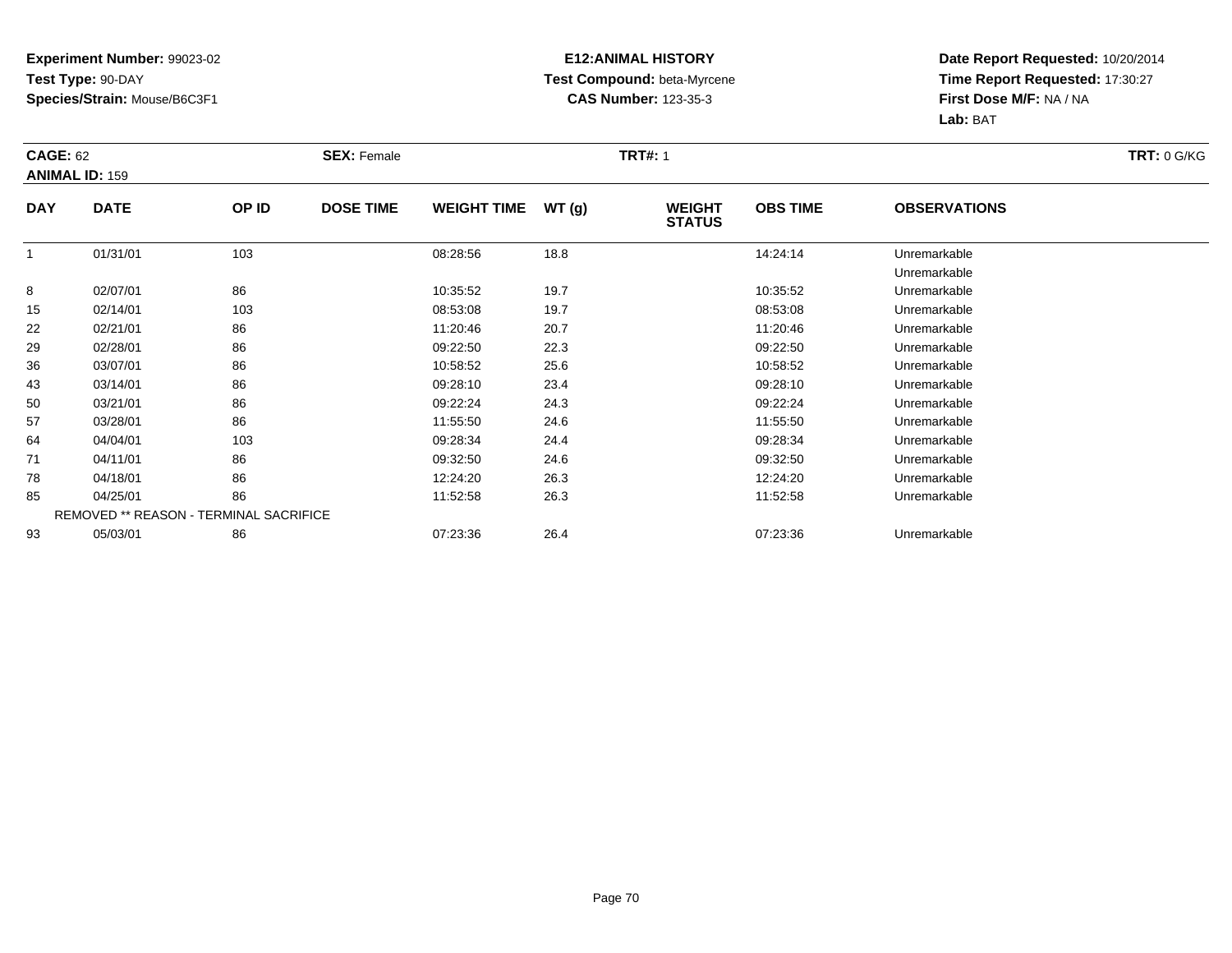### **E12:ANIMAL HISTORY Test Compound:** beta-Myrcene**CAS Number:** 123-35-3

|            | <b>CAGE: 62</b>                        |       | <b>SEX: Female</b> |                    |       |                                | <b>TRT#: 1</b>  |                              |  |  |  |
|------------|----------------------------------------|-------|--------------------|--------------------|-------|--------------------------------|-----------------|------------------------------|--|--|--|
|            | <b>ANIMAL ID: 160</b>                  |       |                    |                    |       |                                |                 |                              |  |  |  |
| <b>DAY</b> | <b>DATE</b>                            | OP ID | <b>DOSE TIME</b>   | <b>WEIGHT TIME</b> | WT(g) | <b>WEIGHT</b><br><b>STATUS</b> | <b>OBS TIME</b> | <b>OBSERVATIONS</b>          |  |  |  |
|            | 01/31/01                               | 103   |                    | 08:28:56           | 18.9  |                                | 14:24:14        | Unremarkable<br>Unremarkable |  |  |  |
| 8          | 02/07/01                               | 86    |                    | 10:35:52           | 19.3  |                                | 10:35:52        | Unremarkable                 |  |  |  |
| 15         | 02/14/01                               | 103   |                    | 08:53:08           | 19.2  |                                | 08:53:08        | Unremarkable                 |  |  |  |
| 22         | 02/21/01                               | 86    |                    | 11:20:46           | 20.9  |                                | 11:20:46        | Unremarkable                 |  |  |  |
| 29         | 02/28/01                               | 86    |                    | 09:22:50           | 22.4  |                                | 09:22:50        | Unremarkable                 |  |  |  |
| 36         | 03/07/01                               | 86    |                    | 10:58:52           | 23.7  |                                | 10:58:52        | Unremarkable                 |  |  |  |
| 43         | 03/14/01                               | 86    |                    | 09:28:10           | 24.1  |                                | 09:28:10        | Unremarkable                 |  |  |  |
| 50         | 03/21/01                               | 86    |                    | 09:22:24           | 25.3  |                                | 09:22:24        | Unremarkable                 |  |  |  |
| 57         | 03/28/01                               | 86    |                    | 11:55:50           | 25.0  |                                | 11:55:50        | Unremarkable                 |  |  |  |
| 64         | 04/04/01                               | 103   |                    | 09:28:34           | 25.9  |                                | 09:28:34        | Unremarkable                 |  |  |  |
| 71         | 04/11/01                               | 86    |                    | 09:32:50           | 26.9  |                                | 09:32:50        | Unremarkable                 |  |  |  |
| 78         | 04/18/01                               | 86    |                    | 12:24:20           | 29.2  |                                | 12:24:20        | Unremarkable                 |  |  |  |
| 85         | 04/25/01                               | 86    |                    | 11:52:58           | 29.3  |                                | 11:52:58        | Unremarkable                 |  |  |  |
|            | REMOVED ** REASON - TERMINAL SACRIFICE |       |                    |                    |       |                                |                 |                              |  |  |  |
| 93         | 05/03/01                               | 86    |                    | 07:23:36           | 28.4  |                                | 07:23:36        | Unremarkable                 |  |  |  |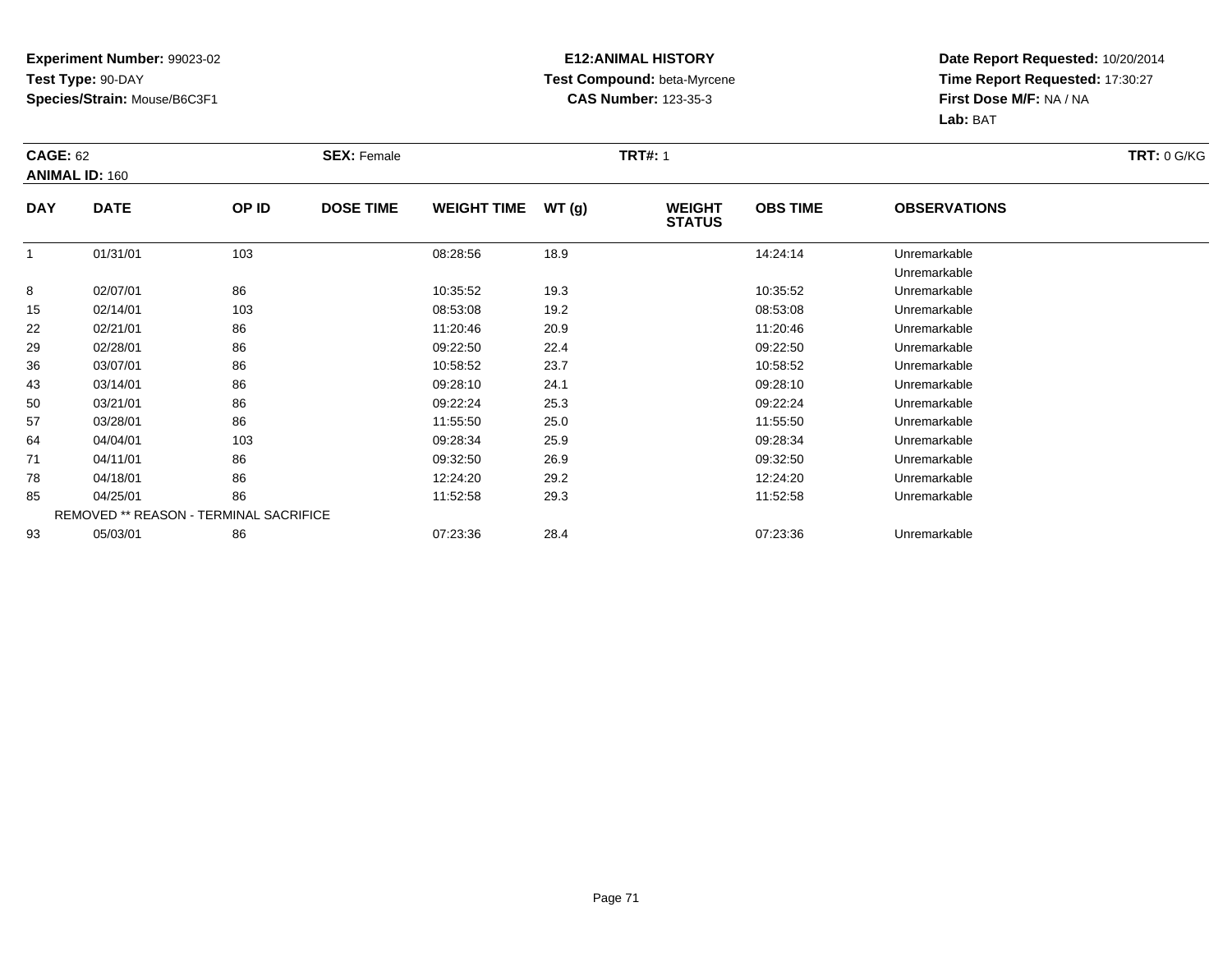### **E12:ANIMAL HISTORY Test Compound:** beta-Myrcene**CAS Number:** 123-35-3

| <b>CAGE: 63</b><br><b>ANIMAL ID: 251</b> |             | <b>SEX: Female</b>                     |                  |                    | <b>TRT#: 2</b> |                                | <b>TRT: 0.25</b> | G/KG                         |  |
|------------------------------------------|-------------|----------------------------------------|------------------|--------------------|----------------|--------------------------------|------------------|------------------------------|--|
| <b>DAY</b>                               | <b>DATE</b> | OP ID                                  | <b>DOSE TIME</b> | <b>WEIGHT TIME</b> | WT(g)          | <b>WEIGHT</b><br><b>STATUS</b> | <b>OBS TIME</b>  | <b>OBSERVATIONS</b>          |  |
|                                          | 01/31/01    | 103                                    |                  | 08:31:06           | 17.8           |                                | 14:25:58         | Unremarkable<br>Unremarkable |  |
| 8                                        | 02/07/01    | 86                                     |                  | 12:19:06           | 18.5           |                                | 12:19:06         | Unremarkable                 |  |
| 15                                       | 02/14/01    | 103                                    |                  | 08:43:48           | 20.1           |                                | 08:43:48         | Unremarkable                 |  |
| 22                                       | 02/21/01    | 86                                     |                  | 11:09:00           | 20.0           |                                | 11:09:00         | Unremarkable                 |  |
| 29                                       | 02/28/01    | 86                                     |                  | 09:24:24           | 20.7           |                                | 09:24:24         | Unremarkable                 |  |
| 36                                       | 03/07/01    | 86                                     |                  | 11:02:46           | 22.1           |                                | 11:02:46         | Unremarkable                 |  |
| 43                                       | 03/14/01    | 86                                     |                  | 09:23:42           | 22.0           |                                | 09:23:42         | Unremarkable                 |  |
| 50                                       | 03/21/01    | 86                                     |                  | 10:01:14           | 22.2           |                                | 10:01:14         | Unremarkable                 |  |
| 57                                       | 03/28/01    | 86                                     |                  | 12:00:18           | 23.1           |                                | 12:00:18         | Unremarkable                 |  |
| 64                                       | 04/04/01    | 103                                    |                  | 09:23:26           | 23.7           |                                | 09:23:26         | Unremarkable                 |  |
| 71                                       | 04/11/01    | 86                                     |                  | 09:40:46           | 24.1           |                                | 09:40:46         | Unremarkable                 |  |
| 78                                       | 04/18/01    | 86                                     |                  | 12:29:12           | 24.4           |                                | 12:29:12         | Unremarkable                 |  |
| 85                                       | 04/25/01    | 86                                     |                  | 11:41:34           | 24.8           |                                | 11:41:34         | Unremarkable                 |  |
|                                          |             | REMOVED ** REASON - TERMINAL SACRIFICE |                  |                    |                |                                |                  |                              |  |
| 93                                       | 05/03/01    | 86                                     |                  | 07:25:46           | 24.5           |                                | 07:25:46         | Unremarkable                 |  |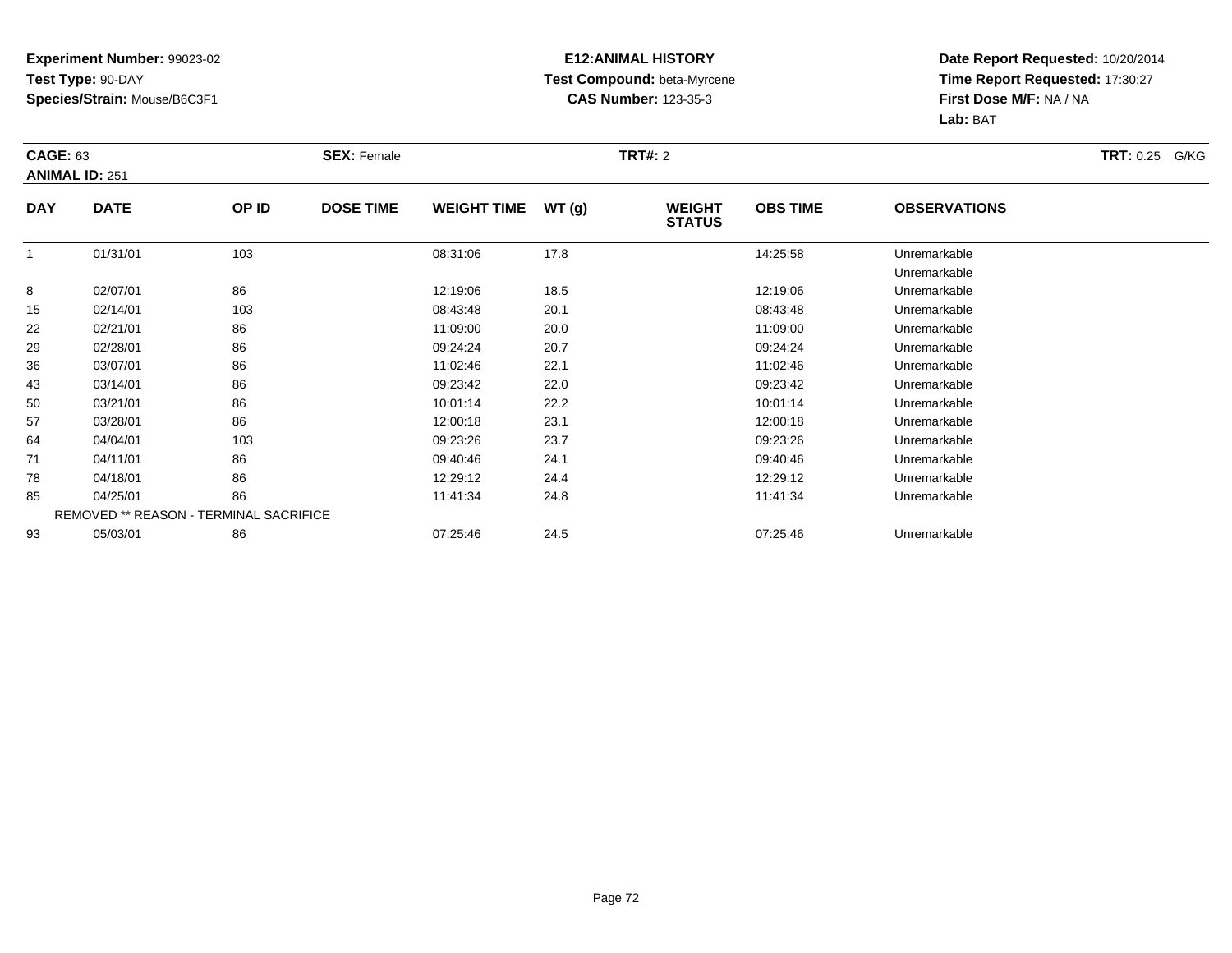#### **E12:ANIMAL HISTORY Test Compound:** beta-Myrcene**CAS Number:** 123-35-3

|            | <b>CAGE: 63</b><br><b>ANIMAL ID: 252</b> |                                        | <b>SEX: Female</b> |                    |       | <b>TRT#: 2</b>                 |                 | <b>TRT: 0.25</b><br>G/KG     |  |
|------------|------------------------------------------|----------------------------------------|--------------------|--------------------|-------|--------------------------------|-----------------|------------------------------|--|
| <b>DAY</b> | <b>DATE</b>                              | OP ID                                  | <b>DOSE TIME</b>   | <b>WEIGHT TIME</b> | WT(g) | <b>WEIGHT</b><br><b>STATUS</b> | <b>OBS TIME</b> | <b>OBSERVATIONS</b>          |  |
|            | 01/31/01                                 | 103                                    |                    | 08:31:06           | 19.0  |                                | 14:25:58        | Unremarkable<br>Unremarkable |  |
| 8          | 02/07/01                                 | 86                                     |                    | 12:19:06           | 18.4  |                                | 12:19:06        | Unremarkable                 |  |
| 15         | 02/14/01                                 | 103                                    |                    | 08:43:48           | 19.9  |                                | 08:43:48        | Unremarkable                 |  |
| 22         | 02/21/01                                 | 86                                     |                    | 11:09:00           | 20.1  |                                | 11:09:00        | Unremarkable                 |  |
| 29         | 02/28/01                                 | 86                                     |                    | 09:24:24           | 20.8  |                                | 09:24:24        | Unremarkable                 |  |
| 36         | 03/07/01                                 | 86                                     |                    | 11:02:46           | 22.1  |                                | 11:02:46        | Unremarkable                 |  |
| 43         | 03/14/01                                 | 86                                     |                    | 09:23:42           | 23.2  |                                | 09:23:42        | Unremarkable                 |  |
| 50         | 03/21/01                                 | 86                                     |                    | 10:01:14           | 23.1  |                                | 10:01:14        | Unremarkable                 |  |
| 57         | 03/28/01                                 | 86                                     |                    | 12:00:18           | 23.3  |                                | 12:00:18        | Unremarkable                 |  |
| 64         | 04/04/01                                 | 103                                    |                    | 09:23:26           | 26.5  |                                | 09:23:26        | Unremarkable                 |  |
| 71         | 04/11/01                                 | 86                                     |                    | 09:40:46           | 25.6  |                                | 09:40:46        | Unremarkable                 |  |
| 78         | 04/18/01                                 | 86                                     |                    | 12:29:12           | 26.0  |                                | 12:29:12        | Unremarkable                 |  |
| 85         | 04/25/01                                 | 86                                     |                    | 11:41:34           | 26.7  |                                | 11:41:34        | Unremarkable                 |  |
|            |                                          | REMOVED ** REASON - TERMINAL SACRIFICE |                    |                    |       |                                |                 |                              |  |
| 93         | 05/03/01                                 | 86                                     |                    | 07:25:46           | 26.8  |                                | 07:25:46        | Unremarkable                 |  |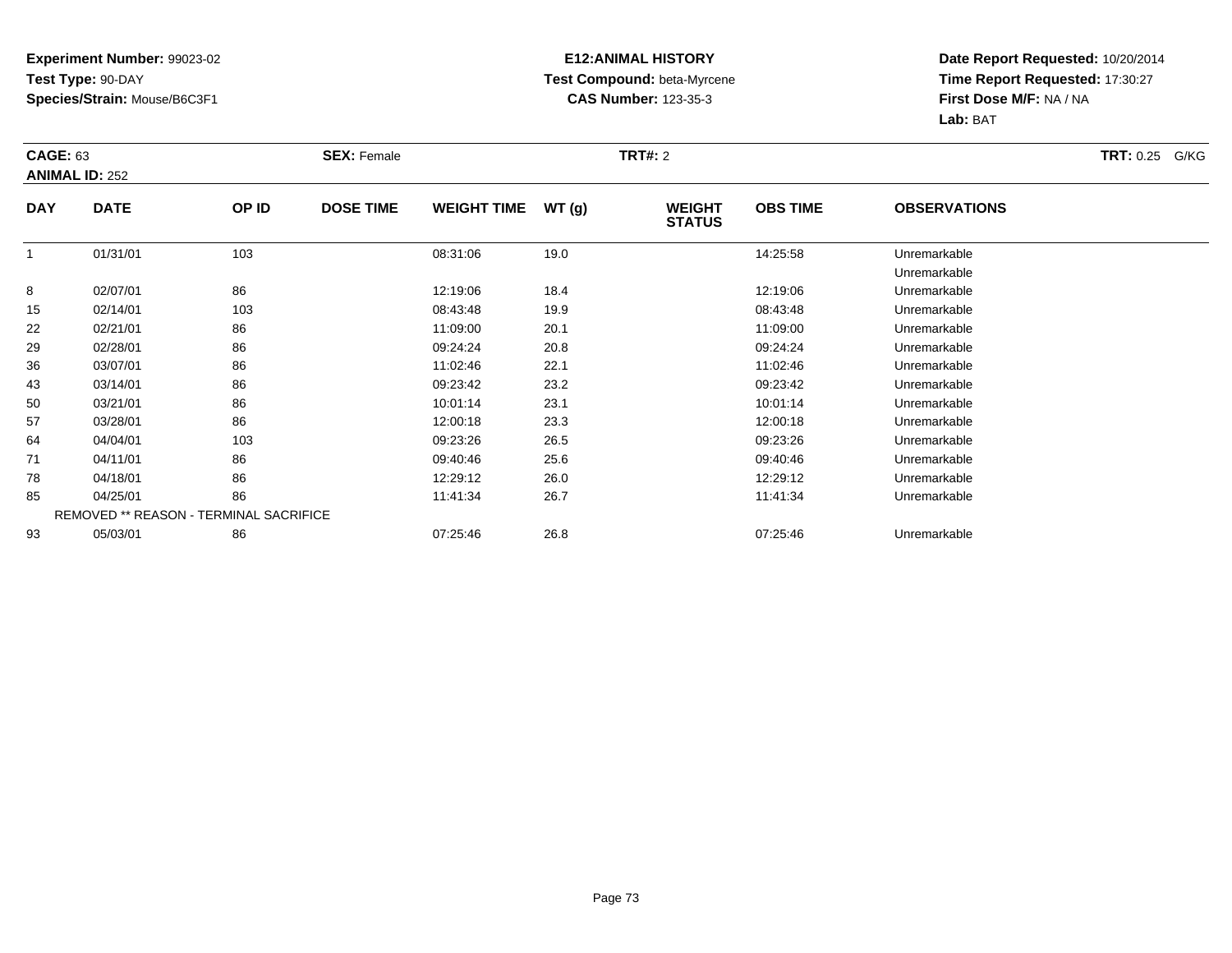#### **E12:ANIMAL HISTORY Test Compound:** beta-Myrcene**CAS Number:** 123-35-3

|            | <b>CAGE: 63</b><br><b>ANIMAL ID: 253</b> |                                        | <b>SEX: Female</b> |                    |       | <b>TRT#: 2</b>                 |                 | <b>TRT: 0.25</b><br>G/KG     |  |
|------------|------------------------------------------|----------------------------------------|--------------------|--------------------|-------|--------------------------------|-----------------|------------------------------|--|
| <b>DAY</b> | <b>DATE</b>                              | OP ID                                  | <b>DOSE TIME</b>   | <b>WEIGHT TIME</b> | WT(g) | <b>WEIGHT</b><br><b>STATUS</b> | <b>OBS TIME</b> | <b>OBSERVATIONS</b>          |  |
|            | 01/31/01                                 | 103                                    |                    | 08:31:06           | 19.4  |                                | 14:25:58        | Unremarkable<br>Unremarkable |  |
| 8          | 02/07/01                                 | 86                                     |                    | 12:19:06           | 19.8  |                                | 12:19:06        | Unremarkable                 |  |
| 15         | 02/14/01                                 | 103                                    |                    | 08:43:48           | 19.9  |                                | 08:43:48        | Unremarkable                 |  |
| 22         | 02/21/01                                 | 86                                     |                    | 11:09:00           | 20.8  |                                | 11:09:00        | Unremarkable                 |  |
| 29         | 02/28/01                                 | 86                                     |                    | 09:24:24           | 22.3  |                                | 09:24:24        | Unremarkable                 |  |
| 36         | 03/07/01                                 | 86                                     |                    | 11:02:46           | 23.8  |                                | 11:02:46        | Unremarkable                 |  |
| 43         | 03/14/01                                 | 86                                     |                    | 09:23:42           | 23.7  |                                | 09:23:42        | Unremarkable                 |  |
| 50         | 03/21/01                                 | 86                                     |                    | 10:01:14           | 24.4  |                                | 10:01:14        | Unremarkable                 |  |
| 57         | 03/28/01                                 | 86                                     |                    | 12:00:18           | 24.3  |                                | 12:00:18        | Unremarkable                 |  |
| 64         | 04/04/01                                 | 103                                    |                    | 09:23:26           | 25.9  |                                | 09:23:26        | Unremarkable                 |  |
| 71         | 04/11/01                                 | 86                                     |                    | 09:40:46           | 26.6  |                                | 09:40:46        | Unremarkable                 |  |
| 78         | 04/18/01                                 | 86                                     |                    | 12:29:12           | 26.6  |                                | 12:29:12        | Unremarkable                 |  |
| 85         | 04/25/01                                 | 86                                     |                    | 11:41:34           | 27.7  |                                | 11:41:34        | Unremarkable                 |  |
|            |                                          | REMOVED ** REASON - TERMINAL SACRIFICE |                    |                    |       |                                |                 |                              |  |
| 93         | 05/03/01                                 | 86                                     |                    | 07:25:46           | 26.0  |                                | 07:25:46        | Unremarkable                 |  |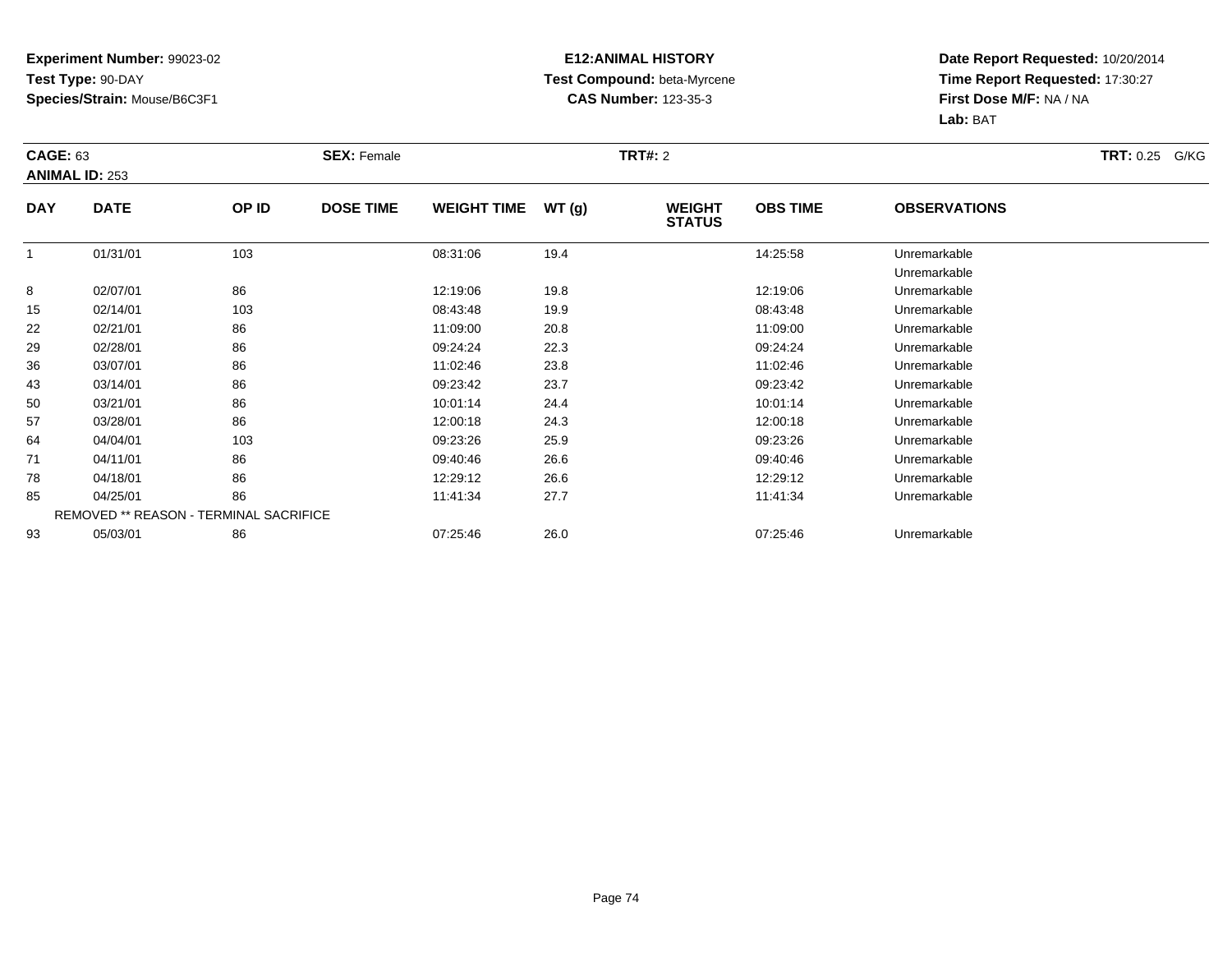#### **E12:ANIMAL HISTORY Test Compound:** beta-Myrcene**CAS Number:** 123-35-3

|            | <b>CAGE: 63</b><br><b>ANIMAL ID: 254</b> |                                        | <b>SEX: Female</b> |                    |       |                                | <b>TRT#:</b> 2  |                              |  |  |
|------------|------------------------------------------|----------------------------------------|--------------------|--------------------|-------|--------------------------------|-----------------|------------------------------|--|--|
| <b>DAY</b> | <b>DATE</b>                              | OP ID                                  | <b>DOSE TIME</b>   | <b>WEIGHT TIME</b> | WT(g) | <b>WEIGHT</b><br><b>STATUS</b> | <b>OBS TIME</b> | <b>OBSERVATIONS</b>          |  |  |
| 1          | 01/31/01                                 | 103                                    |                    | 08:31:06           | 19.1  |                                | 14:25:58        | Unremarkable<br>Unremarkable |  |  |
| 8          | 02/07/01                                 | 86                                     |                    | 12:19:06           | 18.2  |                                | 12:19:06        | Unremarkable                 |  |  |
| 15         | 02/14/01                                 | 103                                    |                    | 08:43:48           | 19.6  |                                | 08:43:48        | Unremarkable                 |  |  |
| 22         | 02/21/01                                 | 86                                     |                    | 11:09:00           | 20.1  |                                | 11:09:00        | Unremarkable                 |  |  |
| 29         | 02/28/01                                 | 86                                     |                    | 09:24:24           | 20.2  |                                | 09:24:24        | Unremarkable                 |  |  |
| 36         | 03/07/01                                 | 86                                     |                    | 11:02:46           | 21.5  |                                | 11:02:46        | Unremarkable                 |  |  |
| 43         | 03/14/01                                 | 86                                     |                    | 09:23:42           | 22.2  |                                | 09:23:42        | Unremarkable                 |  |  |
| 50         | 03/21/01                                 | 86                                     |                    | 10:01:14           | 22.7  |                                | 10:01:14        | Unremarkable                 |  |  |
| 57         | 03/28/01                                 | 86                                     |                    | 12:00:18           | 22.3  |                                | 12:00:18        | Unremarkable                 |  |  |
| 64         | 04/04/01                                 | 103                                    |                    | 09:23:26           | 23.6  |                                | 09:23:26        | Unremarkable                 |  |  |
| 71         | 04/11/01                                 | 86                                     |                    | 09:40:46           | 23.9  |                                | 09:40:46        | Unremarkable                 |  |  |
| 78         | 04/18/01                                 | 86                                     |                    | 12:29:12           | 23.5  |                                | 12:29:12        | Unremarkable                 |  |  |
| 85         | 04/25/01                                 | 86                                     |                    | 11:41:34           | 24.2  |                                | 11:41:34        | Unremarkable                 |  |  |
|            |                                          | REMOVED ** REASON - TERMINAL SACRIFICE |                    |                    |       |                                |                 |                              |  |  |
| 93         | 05/03/01                                 | 86                                     |                    | 07:25:46           | 24.1  |                                | 07:25:46        | Unremarkable                 |  |  |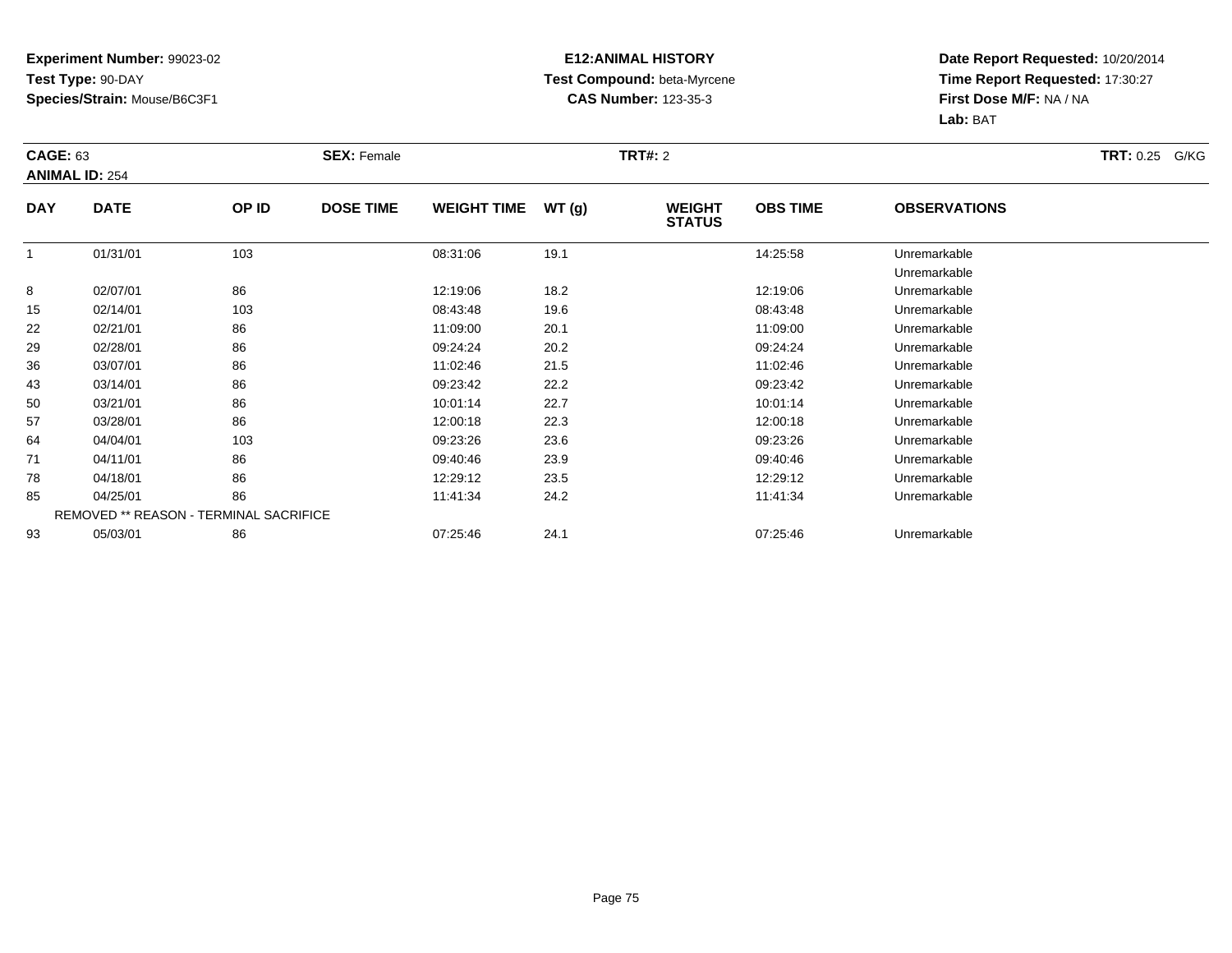#### **E12:ANIMAL HISTORY Test Compound:** beta-Myrcene**CAS Number:** 123-35-3

|            | <b>CAGE: 63</b><br><b>ANIMAL ID: 255</b> |       | <b>SEX: Female</b> |                    |       | <b>TRT#: 2</b>                 |                 | <b>TRT: 0.25</b><br>G/KG     |  |
|------------|------------------------------------------|-------|--------------------|--------------------|-------|--------------------------------|-----------------|------------------------------|--|
| <b>DAY</b> | <b>DATE</b>                              | OP ID | <b>DOSE TIME</b>   | <b>WEIGHT TIME</b> | WT(g) | <b>WEIGHT</b><br><b>STATUS</b> | <b>OBS TIME</b> | <b>OBSERVATIONS</b>          |  |
|            | 01/31/01                                 | 103   |                    | 08:31:06           | 19.9  |                                | 14:25:58        | Unremarkable<br>Unremarkable |  |
| 8          | 02/07/01                                 | 86    |                    | 12:19:06           | 18.9  |                                | 12:19:06        | Unremarkable                 |  |
| 15         | 02/14/01                                 | 103   |                    | 08:43:48           | 20.2  |                                | 08:43:48        | Unremarkable                 |  |
| 22         | 02/21/01                                 | 86    |                    | 11:09:00           | 20.5  |                                | 11:09:00        | Unremarkable                 |  |
| 29         | 02/28/01                                 | 86    |                    | 09:24:24           | 21.1  |                                | 09:24:24        | Unremarkable                 |  |
| 36         | 03/07/01                                 | 86    |                    | 11:02:46           | 22.6  |                                | 11:02:46        | Unremarkable                 |  |
| 43         | 03/14/01                                 | 86    |                    | 09:23:42           | 23.5  |                                | 09:23:42        | Unremarkable                 |  |
| 50         | 03/21/01                                 | 86    |                    | 10:01:14           | 23.8  |                                | 10:01:14        | Unremarkable                 |  |
| 57         | 03/28/01                                 | 86    |                    | 12:00:18           | 24.5  |                                | 12:00:18        | Unremarkable                 |  |
| 64         | 04/04/01                                 | 103   |                    | 09:23:26           | 25.9  |                                | 09:23:26        | Unremarkable                 |  |
| 71         | 04/11/01                                 | 86    |                    | 09:40:46           | 25.9  |                                | 09:40:46        | Unremarkable                 |  |
| 78         | 04/18/01                                 | 86    |                    | 12:29:12           | 25.9  |                                | 12:29:12        | Unremarkable                 |  |
| 85         | 04/25/01                                 | 86    |                    | 11:41:34           | 26.6  |                                | 11:41:34        | Unremarkable                 |  |
|            | REMOVED ** REASON - TERMINAL SACRIFICE   |       |                    |                    |       |                                |                 |                              |  |
| 93         | 05/03/01                                 | 86    |                    | 07:25:46           | 26.5  |                                | 07:25:46        | Unremarkable                 |  |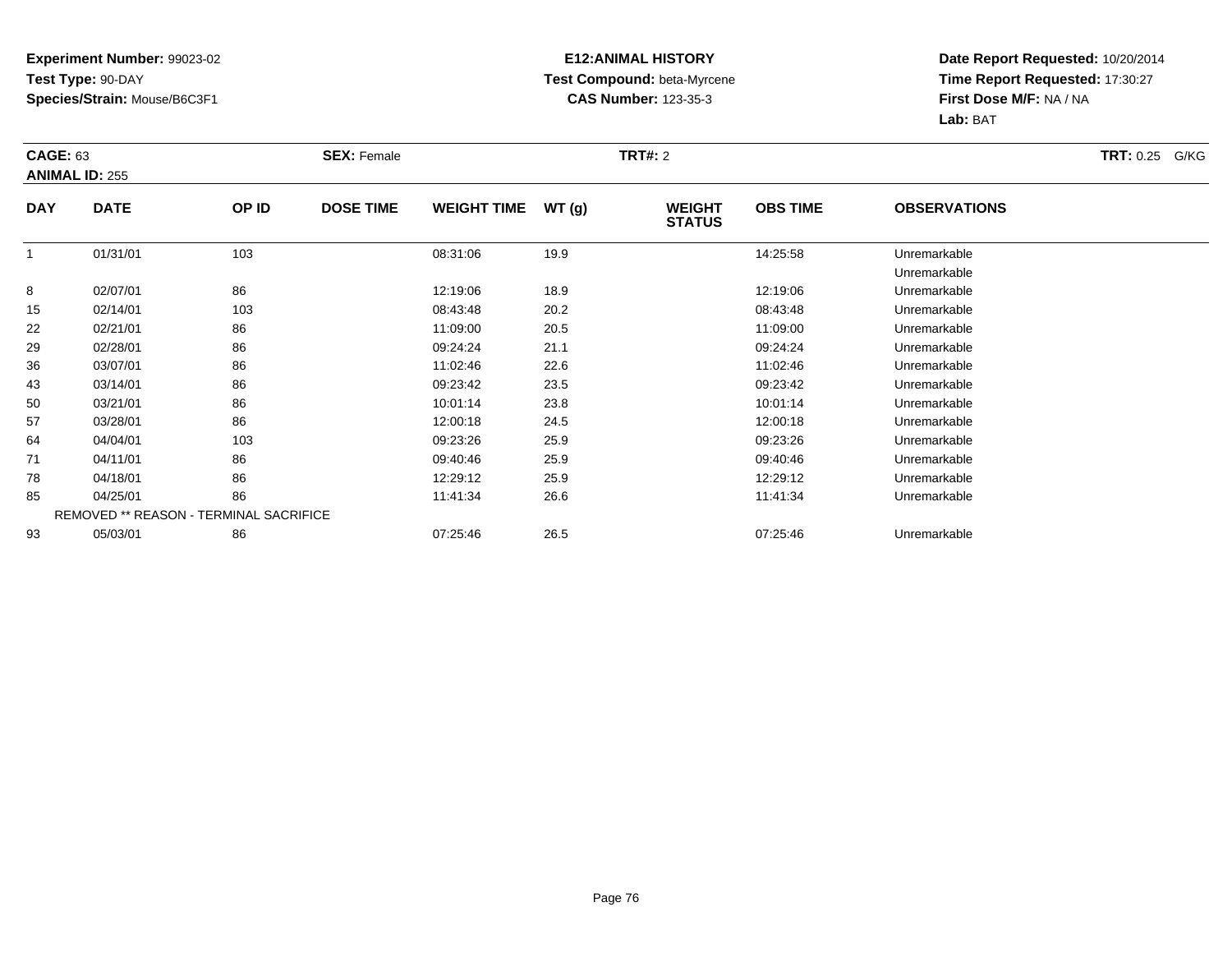#### **E12:ANIMAL HISTORY Test Compound:** beta-Myrcene**CAS Number:** 123-35-3

|            | <b>CAGE: 64</b><br><b>ANIMAL ID: 256</b> |       | <b>SEX: Female</b> |                    |       | <b>TRT#: 2</b>                 |                 | <b>TRT: 0.25</b><br>G/KG     |  |
|------------|------------------------------------------|-------|--------------------|--------------------|-------|--------------------------------|-----------------|------------------------------|--|
| <b>DAY</b> | <b>DATE</b>                              | OP ID | <b>DOSE TIME</b>   | <b>WEIGHT TIME</b> | WT(g) | <b>WEIGHT</b><br><b>STATUS</b> | <b>OBS TIME</b> | <b>OBSERVATIONS</b>          |  |
|            | 01/31/01                                 | 103   |                    | 08:32:36           | 20.5  |                                | 14:27:42        | Unremarkable<br>Unremarkable |  |
| 8          | 02/07/01                                 | 86    |                    | 12:17:56           | 20.6  |                                | 12:17:56        | Unremarkable                 |  |
| 15         | 02/14/01                                 | 103   |                    | 08:42:14           | 20.1  |                                | 08:42:14        | Unremarkable                 |  |
| 22         | 02/21/01                                 | 86    |                    | 11:10:18           | 21.2  |                                | 11:10:18        | Unremarkable                 |  |
| 29         | 02/28/01                                 | 86    |                    | 09:25:40           | 22.6  |                                | 09:25:40        | Unremarkable                 |  |
| 36         | 03/07/01                                 | 86    |                    | 11:01:28           | 24.0  |                                | 11:01:28        | Unremarkable                 |  |
| 43         | 03/14/01                                 | 86    |                    | 09:22:30           | 23.8  |                                | 09:22:30        | Unremarkable                 |  |
| 50         | 03/21/01                                 | 86    |                    | 10:02:26           | 24.9  |                                | 10:02:26        | Unremarkable                 |  |
| 57         | 03/28/01                                 | 86    |                    | 12:01:30           | 26.8  |                                | 12:01:30        | Unremarkable                 |  |
| 64         | 04/04/01                                 | 103   |                    | 09:22:14           | 27.3  |                                | 09:22:14        | Unremarkable                 |  |
| 71         | 04/11/01                                 | 86    |                    | 09:39:26           | 29.2  |                                | 09:39:26        | Unremarkable                 |  |
| 78         | 04/18/01                                 | 86    |                    | 12:30:32           | 30.2  |                                | 12:30:32        | Unremarkable                 |  |
| 85         | 04/25/01                                 | 86    |                    | 11:42:50           | 29.9  |                                | 11:42:50        | Unremarkable                 |  |
|            | REMOVED ** REASON - TERMINAL SACRIFICE   |       |                    |                    |       |                                |                 |                              |  |
| 93         | 05/03/01                                 | 86    |                    | 07:28:00           | 29.3  |                                | 07:28:00        | Unremarkable                 |  |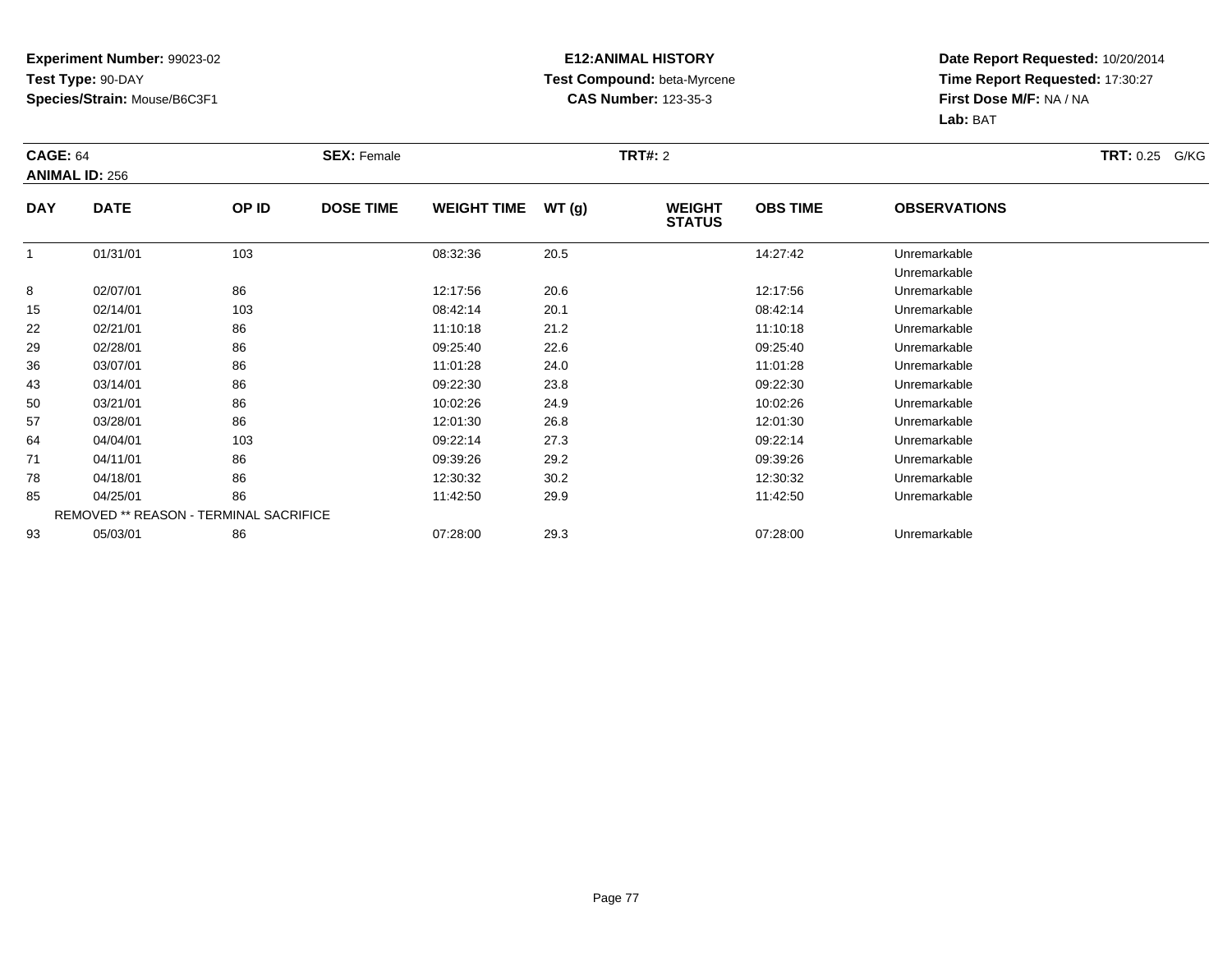#### **E12:ANIMAL HISTORY Test Compound:** beta-Myrcene**CAS Number:** 123-35-3

|            | <b>CAGE: 64</b><br><b>ANIMAL ID: 257</b> |       | <b>SEX: Female</b> |                    |       |                                | <b>TRT#: 2</b>  |                              |  |  |
|------------|------------------------------------------|-------|--------------------|--------------------|-------|--------------------------------|-----------------|------------------------------|--|--|
| <b>DAY</b> | <b>DATE</b>                              | OP ID | <b>DOSE TIME</b>   | <b>WEIGHT TIME</b> | WT(g) | <b>WEIGHT</b><br><b>STATUS</b> | <b>OBS TIME</b> | <b>OBSERVATIONS</b>          |  |  |
| 1          | 01/31/01                                 | 103   |                    | 08:32:36           | 19.8  |                                | 14:27:42        | Unremarkable<br>Unremarkable |  |  |
| 8          | 02/07/01                                 | 86    |                    | 12:17:56           | 19.0  |                                | 12:17:56        | Unremarkable                 |  |  |
| 15         | 02/14/01                                 | 103   |                    | 08:42:14           | 20.3  |                                | 08:42:14        | Unremarkable                 |  |  |
| 22         | 02/21/01                                 | 86    |                    | 11:10:18           | 20.5  |                                | 11:10:18        | Unremarkable                 |  |  |
| 29         | 02/28/01                                 | 86    |                    | 09:25:40           | 20.9  |                                | 09:25:40        | Unremarkable                 |  |  |
| 36         | 03/07/01                                 | 86    |                    | 11:01:28           | 22.2  |                                | 11:01:28        | Unremarkable                 |  |  |
| 43         | 03/14/01                                 | 86    |                    | 09:22:30           | 23.8  |                                | 09:22:30        | Unremarkable                 |  |  |
| 50         | 03/21/01                                 | 86    |                    | 10:02:26           | 23.3  |                                | 10:02:26        | Unremarkable                 |  |  |
| 57         | 03/28/01                                 | 86    |                    | 12:01:30           | 23.4  |                                | 12:01:30        | Unremarkable                 |  |  |
| 64         | 04/04/01                                 | 103   |                    | 09:22:14           | 24.6  |                                | 09:22:14        | Unremarkable                 |  |  |
| 71         | 04/11/01                                 | 86    |                    | 09:39:26           | 26.0  |                                | 09:39:26        | Unremarkable                 |  |  |
| 78         | 04/18/01                                 | 86    |                    | 12:30:32           | 27.6  |                                | 12:30:32        | Unremarkable                 |  |  |
| 85         | 04/25/01                                 | 86    |                    | 11:42:50           | 25.5  |                                | 11:42:50        | Unremarkable                 |  |  |
|            | REMOVED ** REASON - TERMINAL SACRIFICE   |       |                    |                    |       |                                |                 |                              |  |  |
| 93         | 05/03/01                                 | 86    |                    | 07:28:00           | 24.7  |                                | 07:28:00        | Unremarkable                 |  |  |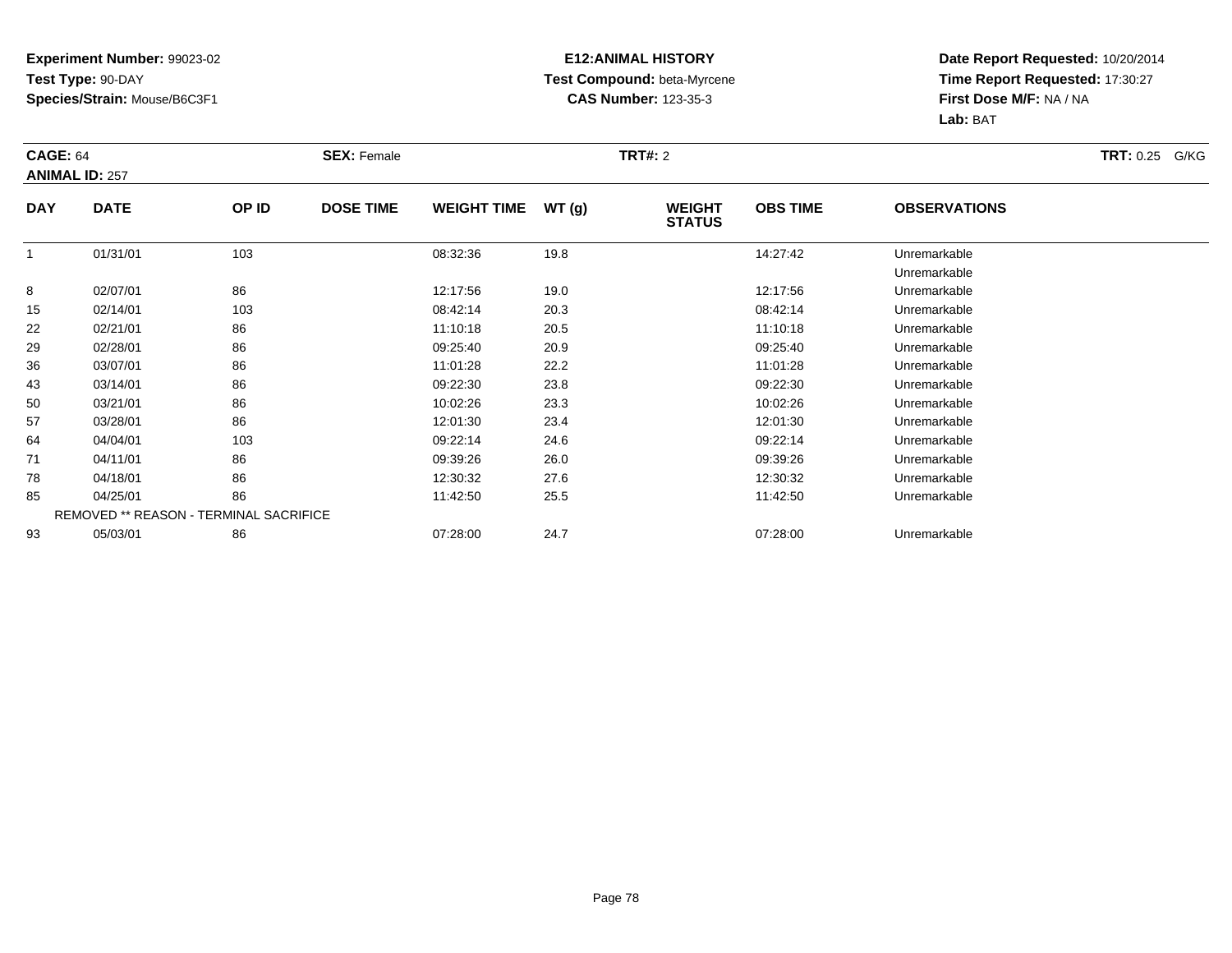#### **E12:ANIMAL HISTORY Test Compound:** beta-Myrcene**CAS Number:** 123-35-3

|            | <b>CAGE: 64</b><br><b>ANIMAL ID: 258</b> |                                        | <b>SEX: Female</b> |                    |       |                                | <b>TRT#: 2</b>  |                              |  |  |
|------------|------------------------------------------|----------------------------------------|--------------------|--------------------|-------|--------------------------------|-----------------|------------------------------|--|--|
| <b>DAY</b> | <b>DATE</b>                              | OP ID                                  | <b>DOSE TIME</b>   | <b>WEIGHT TIME</b> | WT(g) | <b>WEIGHT</b><br><b>STATUS</b> | <b>OBS TIME</b> | <b>OBSERVATIONS</b>          |  |  |
|            | 01/31/01                                 | 103                                    |                    | 08:32:36           | 17.0  |                                | 14:27:42        | Unremarkable<br>Unremarkable |  |  |
| 8          | 02/07/01                                 | 86                                     |                    | 12:17:56           | 18.0  |                                | 12:17:56        | Unremarkable                 |  |  |
| 15         | 02/14/01                                 | 103                                    |                    | 08:42:14           | 19.0  |                                | 08:42:14        | Unremarkable                 |  |  |
| 22         | 02/21/01                                 | 86                                     |                    | 11:10:18           | 19.8  |                                | 11:10:18        | Unremarkable                 |  |  |
| 29         | 02/28/01                                 | 86                                     |                    | 09:25:40           | 21.5  |                                | 09:25:40        | Unremarkable                 |  |  |
| 36         | 03/07/01                                 | 86                                     |                    | 11:01:28           | 22.1  |                                | 11:01:28        | Unremarkable                 |  |  |
| 43         | 03/14/01                                 | 86                                     |                    | 09:22:30           | 23.9  |                                | 09:22:30        | Unremarkable                 |  |  |
| 50         | 03/21/01                                 | 86                                     |                    | 10:02:26           | 22.3  |                                | 10:02:26        | Unremarkable                 |  |  |
| 57         | 03/28/01                                 | 86                                     |                    | 12:01:30           | 22.5  |                                | 12:01:30        | Unremarkable                 |  |  |
| 64         | 04/04/01                                 | 103                                    |                    | 09:22:14           | 23.9  |                                | 09:22:14        | Unremarkable                 |  |  |
| 71         | 04/11/01                                 | 86                                     |                    | 09:39:26           | 26.0  |                                | 09:39:26        | Unremarkable                 |  |  |
| 78         | 04/18/01                                 | 86                                     |                    | 12:30:32           | 26.6  |                                | 12:30:32        | Unremarkable                 |  |  |
| 85         | 04/25/01                                 | 86                                     |                    | 11:42:50           | 25.2  |                                | 11:42:50        | Unremarkable                 |  |  |
|            |                                          | REMOVED ** REASON - TERMINAL SACRIFICE |                    |                    |       |                                |                 |                              |  |  |
| 93         | 05/03/01                                 | 86                                     |                    | 07:28:00           | 25.5  |                                | 07:28:00        | Unremarkable                 |  |  |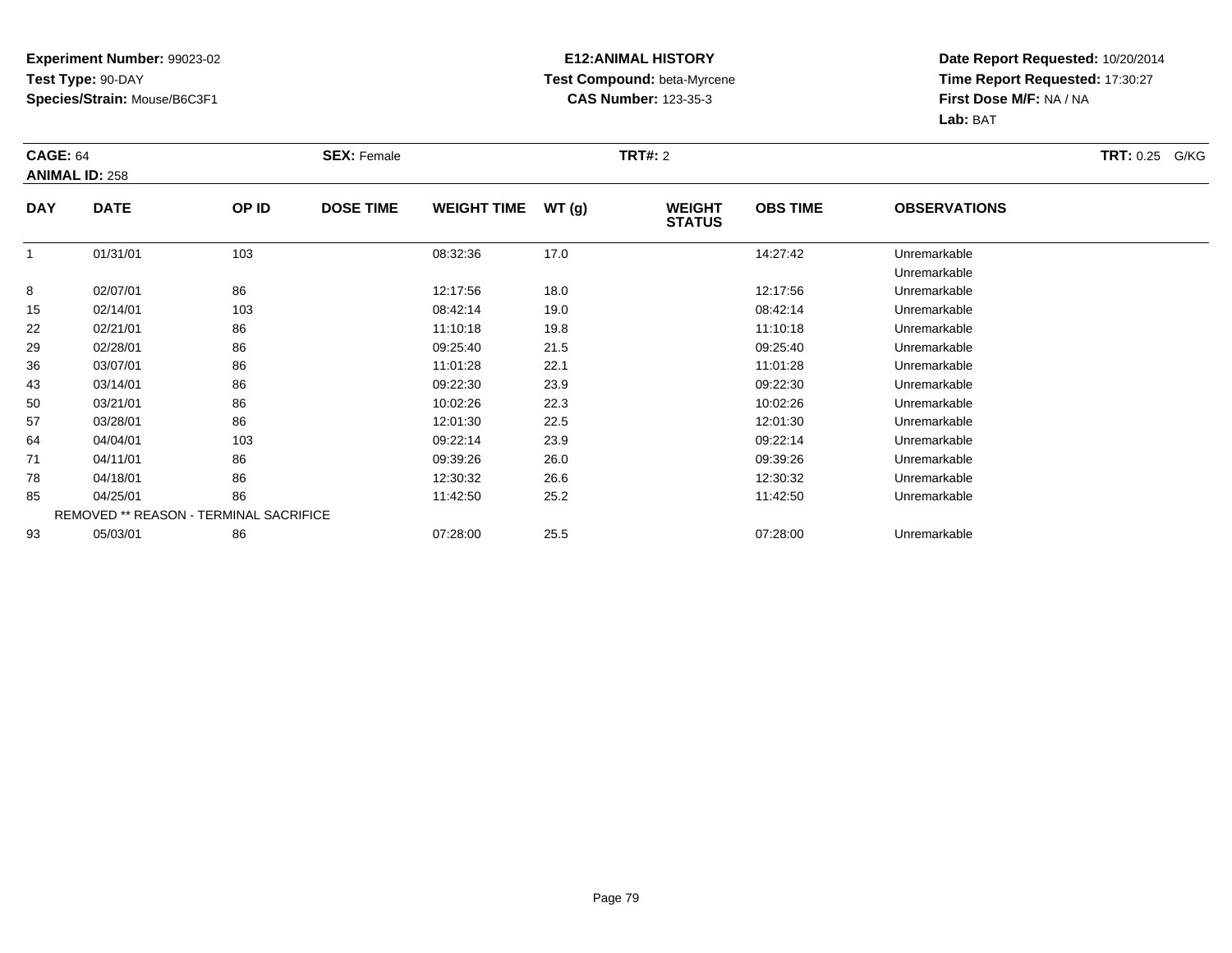#### **E12:ANIMAL HISTORY Test Compound:** beta-Myrcene**CAS Number:** 123-35-3

|            | <b>CAGE: 64</b><br><b>ANIMAL ID: 259</b> |       | <b>SEX: Female</b> |                    |       | <b>TRT#: 2</b>                 |                 | <b>TRT: 0.25</b><br>G/KG     |  |
|------------|------------------------------------------|-------|--------------------|--------------------|-------|--------------------------------|-----------------|------------------------------|--|
| <b>DAY</b> | <b>DATE</b>                              | OP ID | <b>DOSE TIME</b>   | <b>WEIGHT TIME</b> | WT(g) | <b>WEIGHT</b><br><b>STATUS</b> | <b>OBS TIME</b> | <b>OBSERVATIONS</b>          |  |
|            | 01/31/01                                 | 103   |                    | 08:32:36           | 18.5  |                                | 14:27:42        | Unremarkable<br>Unremarkable |  |
| 8          | 02/07/01                                 | 86    |                    | 12:17:56           | 20.1  |                                | 12:17:56        | Unremarkable                 |  |
| 15         | 02/14/01                                 | 103   |                    | 08:42:14           | 21.1  |                                | 08:42:14        | Unremarkable                 |  |
| 22         | 02/21/01                                 | 86    |                    | 11:10:18           | 21.2  |                                | 11:10:18        | Unremarkable                 |  |
| 29         | 02/28/01                                 | 86    |                    | 09:25:40           | 22.3  |                                | 09:25:40        | Unremarkable                 |  |
| 36         | 03/07/01                                 | 86    |                    | 11:01:28           | 23.8  |                                | 11:01:28        | Unremarkable                 |  |
| 43         | 03/14/01                                 | 86    |                    | 09:22:30           | 23.8  |                                | 09:22:30        | Unremarkable                 |  |
| 50         | 03/21/01                                 | 86    |                    | 10:02:26           | 24.7  |                                | 10:02:26        | Unremarkable                 |  |
| 57         | 03/28/01                                 | 86    |                    | 12:01:30           | 26.0  |                                | 12:01:30        | Unremarkable                 |  |
| 64         | 04/04/01                                 | 103   |                    | 09:22:14           | 27.4  |                                | 09:22:14        | Unremarkable                 |  |
| 71         | 04/11/01                                 | 86    |                    | 09:39:26           | 29.4  |                                | 09:39:26        | Unremarkable                 |  |
| 78         | 04/18/01                                 | 86    |                    | 12:30:32           | 31.3  |                                | 12:30:32        | Unremarkable                 |  |
| 85         | 04/25/01                                 | 86    |                    | 11:42:50           | 28.0  |                                | 11:42:50        | Unremarkable                 |  |
|            | REMOVED ** REASON - TERMINAL SACRIFICE   |       |                    |                    |       |                                |                 |                              |  |
| 93         | 05/03/01                                 | 86    |                    | 07:28:00           | 28.6  |                                | 07:28:00        | Unremarkable                 |  |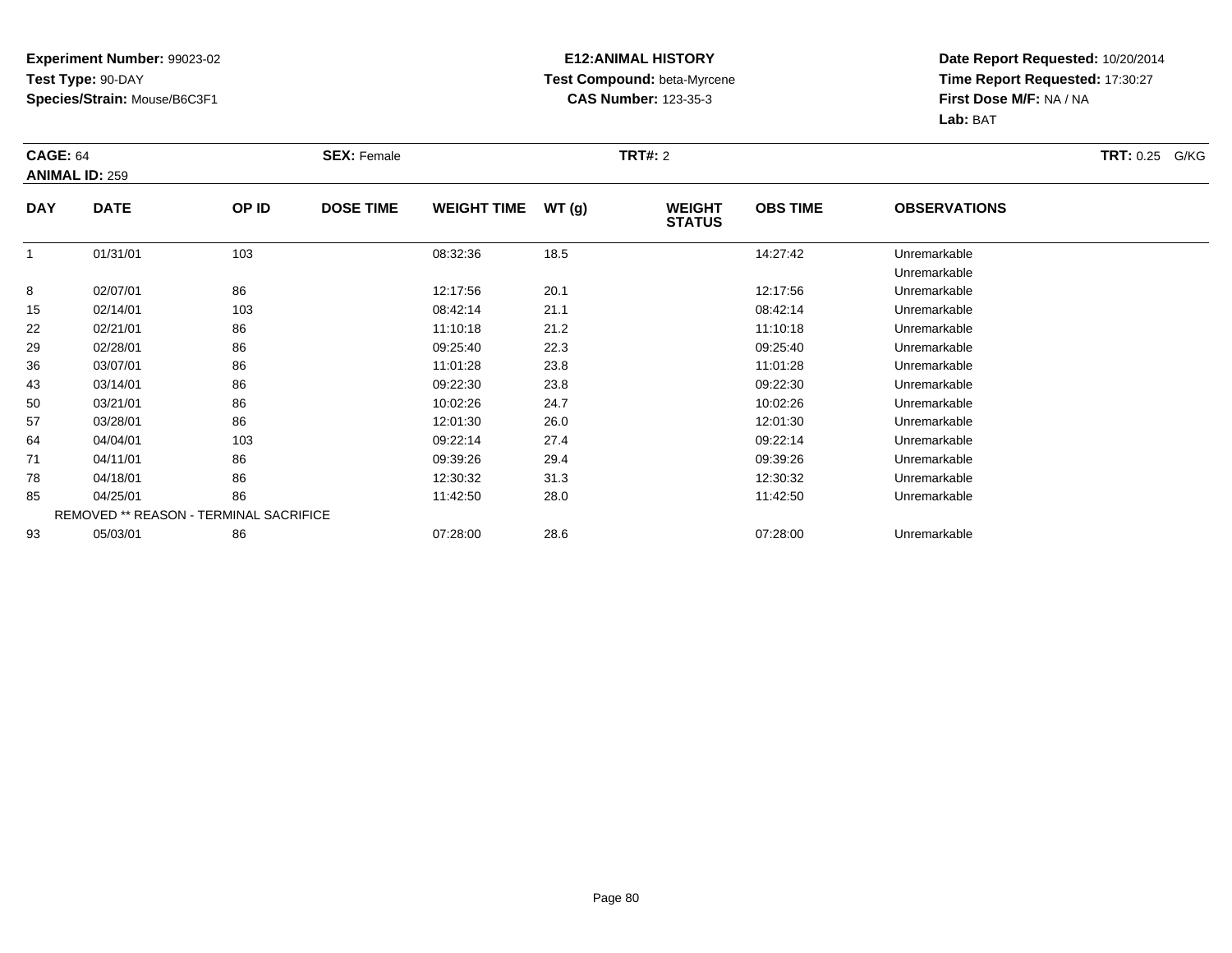#### **E12:ANIMAL HISTORY Test Compound:** beta-Myrcene**CAS Number:** 123-35-3

|            | <b>CAGE: 64</b><br><b>ANIMAL ID: 260</b> |       | <b>SEX: Female</b> |                    |       |                                | <b>TRT#: 2</b>  |                              |  |  |
|------------|------------------------------------------|-------|--------------------|--------------------|-------|--------------------------------|-----------------|------------------------------|--|--|
| <b>DAY</b> | <b>DATE</b>                              | OP ID | <b>DOSE TIME</b>   | <b>WEIGHT TIME</b> | WT(g) | <b>WEIGHT</b><br><b>STATUS</b> | <b>OBS TIME</b> | <b>OBSERVATIONS</b>          |  |  |
|            | 01/31/01                                 | 103   |                    | 08:32:36           | 19.2  |                                | 14:27:42        | Unremarkable<br>Unremarkable |  |  |
| 8          | 02/07/01                                 | 86    |                    | 12:17:56           | 18.7  |                                | 12:17:56        | Unremarkable                 |  |  |
| 15         | 02/14/01                                 | 103   |                    | 08:42:14           | 20.8  |                                | 08:42:14        | Unremarkable                 |  |  |
| 22         | 02/21/01                                 | 86    |                    | 11:10:18           | 20.7  |                                | 11:10:18        | Unremarkable                 |  |  |
| 29         | 02/28/01                                 | 86    |                    | 09:25:40           | 21.3  |                                | 09:25:40        | Unremarkable                 |  |  |
| 36         | 03/07/01                                 | 86    |                    | 11:01:28           | 22.3  |                                | 11:01:28        | Unremarkable                 |  |  |
| 43         | 03/14/01                                 | 86    |                    | 09:22:30           | 22.8  |                                | 09:22:30        | Unremarkable                 |  |  |
| 50         | 03/21/01                                 | 86    |                    | 10:02:26           | 22.5  |                                | 10:02:26        | Unremarkable                 |  |  |
| 57         | 03/28/01                                 | 86    |                    | 12:01:30           | 23.0  |                                | 12:01:30        | Unremarkable                 |  |  |
| 64         | 04/04/01                                 | 103   |                    | 09:22:14           | 23.1  |                                | 09:22:14        | Unremarkable                 |  |  |
| 71         | 04/11/01                                 | 86    |                    | 09:39:26           | 24.2  |                                | 09:39:26        | Unremarkable                 |  |  |
| 78         | 04/18/01                                 | 86    |                    | 12:30:32           | 25.4  |                                | 12:30:32        | Unremarkable                 |  |  |
| 85         | 04/25/01                                 | 86    |                    | 11:42:50           | 24.4  |                                | 11:42:50        | Unremarkable                 |  |  |
|            | REMOVED ** REASON - TERMINAL SACRIFICE   |       |                    |                    |       |                                |                 |                              |  |  |
| 93         | 05/03/01                                 | 86    |                    | 07:28:00           | 25.3  |                                | 07:28:00        | Unremarkable                 |  |  |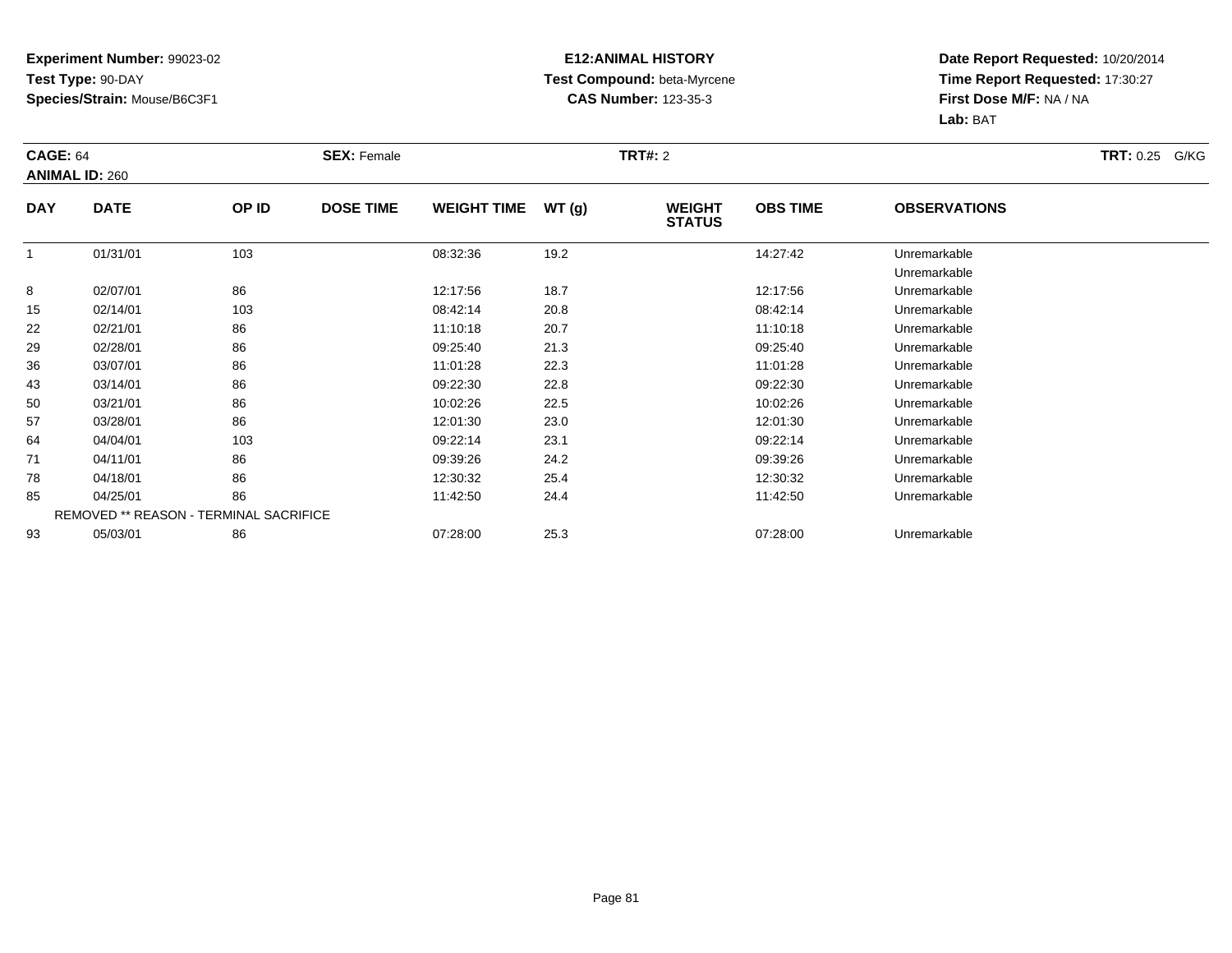#### **E12:ANIMAL HISTORY Test Compound:** beta-Myrcene**CAS Number:** 123-35-3

| <b>CAGE: 65</b> | <b>ANIMAL ID: 351</b> |                                        | <b>SEX: Female</b> |                    |       | <b>TRT#: 3</b>                 |                 |                              | <b>TRT:</b> 0.5<br>G/KG |
|-----------------|-----------------------|----------------------------------------|--------------------|--------------------|-------|--------------------------------|-----------------|------------------------------|-------------------------|
| <b>DAY</b>      | <b>DATE</b>           | OP ID                                  | <b>DOSE TIME</b>   | <b>WEIGHT TIME</b> | WT(g) | <b>WEIGHT</b><br><b>STATUS</b> | <b>OBS TIME</b> | <b>OBSERVATIONS</b>          |                         |
|                 | 01/31/01              | 103                                    |                    | 08:35:08           | 18.0  |                                | 14:28:52        | Unremarkable<br>Unremarkable |                         |
| 8               | 02/07/01              | 86                                     |                    | 12:16:36           | 19.1  |                                | 12:16:36        | Unremarkable                 |                         |
| 15              | 02/14/01              | 103                                    |                    | 08:46:50           | 19.1  |                                | 08:46:50        | Unremarkable                 |                         |
| 22              | 02/21/01              | 86                                     |                    | 11:11:36           | 20.8  |                                | 11:11:36        | Unremarkable                 |                         |
| 29              | 02/28/01              | 86                                     |                    | 09:27:02           | 21.0  |                                | 09:27:02        | Unremarkable                 |                         |
| 36              | 03/07/01              | 86                                     |                    | 11:05:38           | 22.4  |                                | 11:05:38        | Unremarkable                 |                         |
| 43              | 03/14/01              | 86                                     |                    | 09:21:20           | 22.6  |                                | 09:21:20        | Unremarkable                 |                         |
| 50              | 03/21/01              | 86                                     |                    | 10:03:56           | 22.7  |                                | 10:03:56        | Unremarkable                 |                         |
| 57              | 03/28/01              | 86                                     |                    | 12:03:54           | 23.7  |                                | 12:03:54        | Unremarkable                 |                         |
| 64              | 04/04/01              | 103                                    |                    | 09:20:54           | 23.9  |                                | 09:20:54        | Unremarkable                 |                         |
| 71              | 04/11/01              | 86                                     |                    | 09:37:58           | 24.6  |                                | 09:37:58        | Unremarkable                 |                         |
| 78              | 04/18/01              | 86                                     |                    | 12:25:48           | 25.5  |                                | 12:25:48        | Unremarkable                 |                         |
| 85              | 04/25/01              | 86                                     |                    | 11:44:48           | 24.8  |                                | 11:44:48        | Unremarkable                 |                         |
|                 |                       | REMOVED ** REASON - TERMINAL SACRIFICE |                    |                    |       |                                |                 |                              |                         |
| 93              | 05/03/01              | 86                                     |                    | 07:30:46           | 24.9  |                                | 07:30:46        | Unremarkable                 |                         |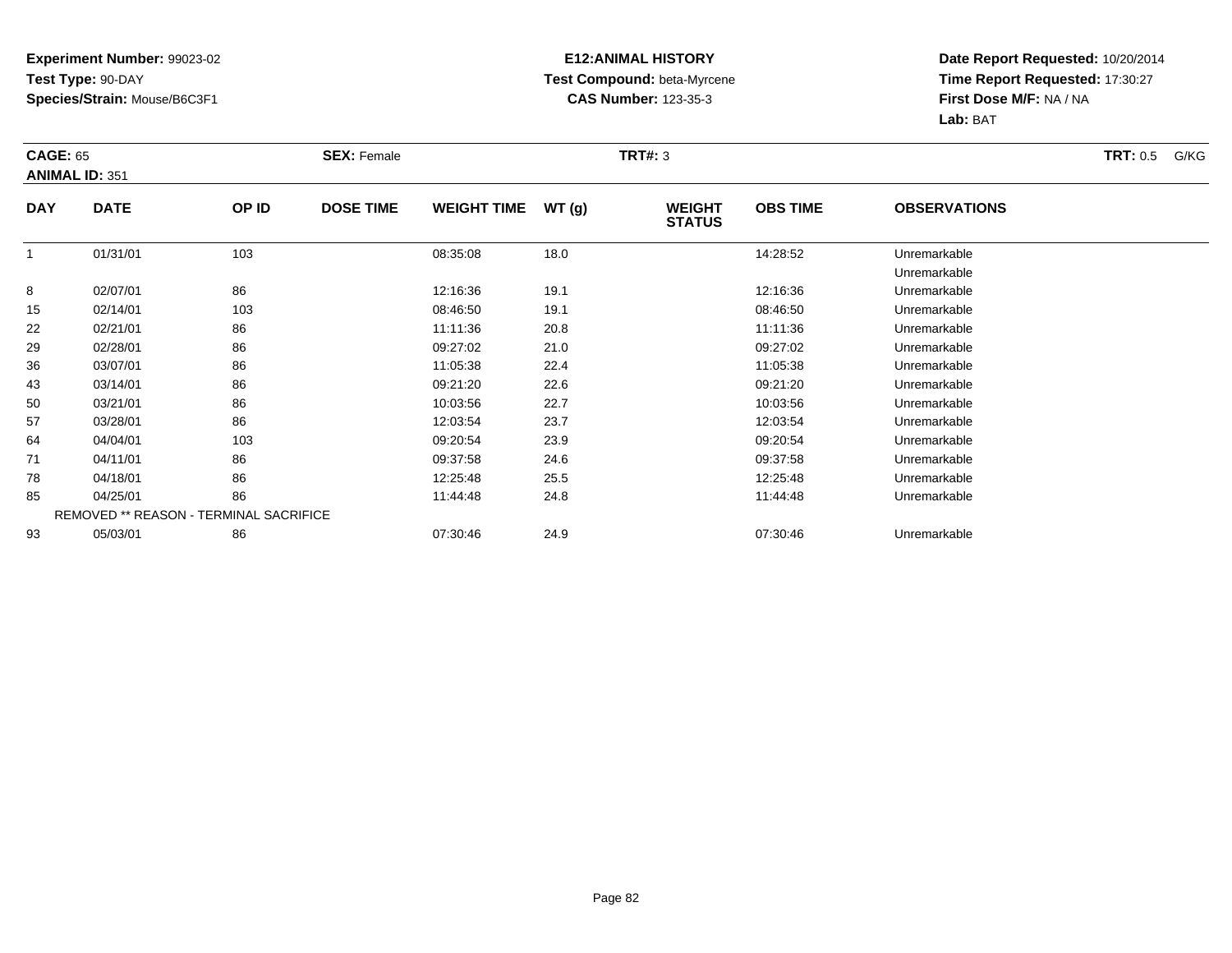#### **E12:ANIMAL HISTORY Test Compound:** beta-Myrcene**CAS Number:** 123-35-3

| <b>CAGE: 65</b> | <b>ANIMAL ID: 352</b>                  |       | <b>SEX: Female</b> |                    |       | <b>TRT#: 3</b>                 |                 |                              | <b>TRT:</b> 0.5<br>G/KG |
|-----------------|----------------------------------------|-------|--------------------|--------------------|-------|--------------------------------|-----------------|------------------------------|-------------------------|
| <b>DAY</b>      | <b>DATE</b>                            | OP ID | <b>DOSE TIME</b>   | <b>WEIGHT TIME</b> | WT(g) | <b>WEIGHT</b><br><b>STATUS</b> | <b>OBS TIME</b> | <b>OBSERVATIONS</b>          |                         |
|                 | 01/31/01                               | 103   |                    | 08:35:08           | 18.7  |                                | 14:28:52        | Unremarkable<br>Unremarkable |                         |
| 8               | 02/07/01                               | 86    |                    | 12:16:36           | 19.5  |                                | 12:16:36        | Unremarkable                 |                         |
| 15              | 02/14/01                               | 103   |                    | 08:46:50           | 18.5  |                                | 08:46:50        | Unremarkable                 |                         |
| 22              | 02/21/01                               | 86    |                    | 11:11:36           | 20.0  |                                | 11:11:36        | Unremarkable                 |                         |
| 29              | 02/28/01                               | 86    |                    | 09:27:02           | 21.1  |                                | 09:27:02        | Unremarkable                 |                         |
| 36              | 03/07/01                               | 86    |                    | 11:05:38           | 21.9  |                                | 11:05:38        | Unremarkable                 |                         |
| 43              | 03/14/01                               | 86    |                    | 09:21:20           | 22.3  |                                | 09:21:20        | Unremarkable                 |                         |
| 50              | 03/21/01                               | 86    |                    | 10:03:56           | 22.0  |                                | 10:03:56        | Unremarkable                 |                         |
| 57              | 03/28/01                               | 86    |                    | 12:03:54           | 23.8  |                                | 12:03:54        | Unremarkable                 |                         |
| 64              | 04/04/01                               | 103   |                    | 09:20:54           | 23.1  |                                | 09:20:54        | Unremarkable                 |                         |
| 71              | 04/11/01                               | 86    |                    | 09:37:58           | 24.2  |                                | 09:37:58        | Unremarkable                 |                         |
| 78              | 04/18/01                               | 86    |                    | 12:25:48           | 25.2  |                                | 12:25:48        | Unremarkable                 |                         |
| 85              | 04/25/01                               | 86    |                    | 11:44:48           | 25.2  |                                | 11:44:48        | Unremarkable                 |                         |
|                 | REMOVED ** REASON - TERMINAL SACRIFICE |       |                    |                    |       |                                |                 |                              |                         |
| 93              | 05/03/01                               | 86    |                    | 07:30:46           | 24.5  |                                | 07:30:46        | Unremarkable                 |                         |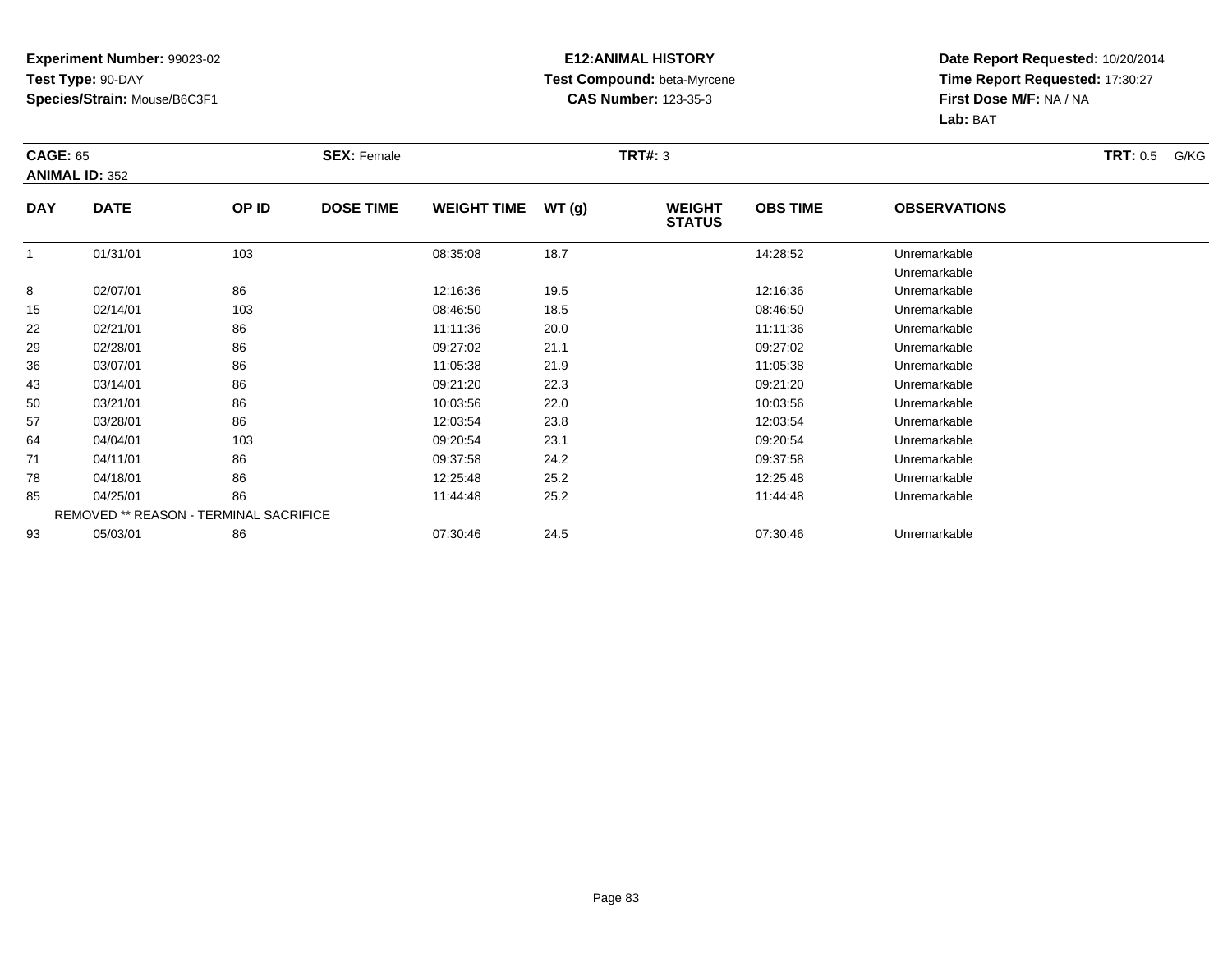#### **E12:ANIMAL HISTORY Test Compound:** beta-Myrcene**CAS Number:** 123-35-3

| <b>CAGE: 65</b> | <b>ANIMAL ID: 353</b> |                                        | <b>SEX: Female</b> |                    |       | <b>TRT#: 3</b>                 |                 |                              | <b>TRT:</b> 0.5<br>G/KG |
|-----------------|-----------------------|----------------------------------------|--------------------|--------------------|-------|--------------------------------|-----------------|------------------------------|-------------------------|
| <b>DAY</b>      | <b>DATE</b>           | OP ID                                  | <b>DOSE TIME</b>   | <b>WEIGHT TIME</b> | WT(g) | <b>WEIGHT</b><br><b>STATUS</b> | <b>OBS TIME</b> | <b>OBSERVATIONS</b>          |                         |
|                 | 01/31/01              | 103                                    |                    | 08:35:08           | 20.2  |                                | 14:28:52        | Unremarkable<br>Unremarkable |                         |
| 8               | 02/07/01              | 86                                     |                    | 12:16:36           | 20.3  |                                | 12:16:36        | Unremarkable                 |                         |
| 15              | 02/14/01              | 103                                    |                    | 08:46:50           | 20.9  |                                | 08:46:50        | Unremarkable                 |                         |
| 22              | 02/21/01              | 86                                     |                    | 11:11:36           | 23.0  |                                | 11:11:36        | Unremarkable                 |                         |
| 29              | 02/28/01              | 86                                     |                    | 09:27:02           | 23.6  |                                | 09:27:02        | Unremarkable                 |                         |
| 36              | 03/07/01              | 86                                     |                    | 11:05:38           | 24.5  |                                | 11:05:38        | Unremarkable                 |                         |
| 43              | 03/14/01              | 86                                     |                    | 09:21:20           | 24.7  |                                | 09:21:20        | Unremarkable                 |                         |
| 50              | 03/21/01              | 86                                     |                    | 10:03:56           | 25.1  |                                | 10:03:56        | Unremarkable                 |                         |
| 57              | 03/28/01              | 86                                     |                    | 12:03:54           | 25.2  |                                | 12:03:54        | Unremarkable                 |                         |
| 64              | 04/04/01              | 103                                    |                    | 09:20:54           | 25.9  |                                | 09:20:54        | Unremarkable                 |                         |
| 71              | 04/11/01              | 86                                     |                    | 09:37:58           | 29.2  |                                | 09:37:58        | Unremarkable                 |                         |
| 78              | 04/18/01              | 86                                     |                    | 12:25:48           | 29.3  |                                | 12:25:48        | Unremarkable                 |                         |
| 85              | 04/25/01              | 86                                     |                    | 11:44:48           | 28.6  |                                | 11:44:48        | Unremarkable                 |                         |
|                 |                       | REMOVED ** REASON - TERMINAL SACRIFICE |                    |                    |       |                                |                 |                              |                         |
| 93              | 05/03/01              | 86                                     |                    | 07:30:46           | 27.9  |                                | 07:30:46        | Unremarkable                 |                         |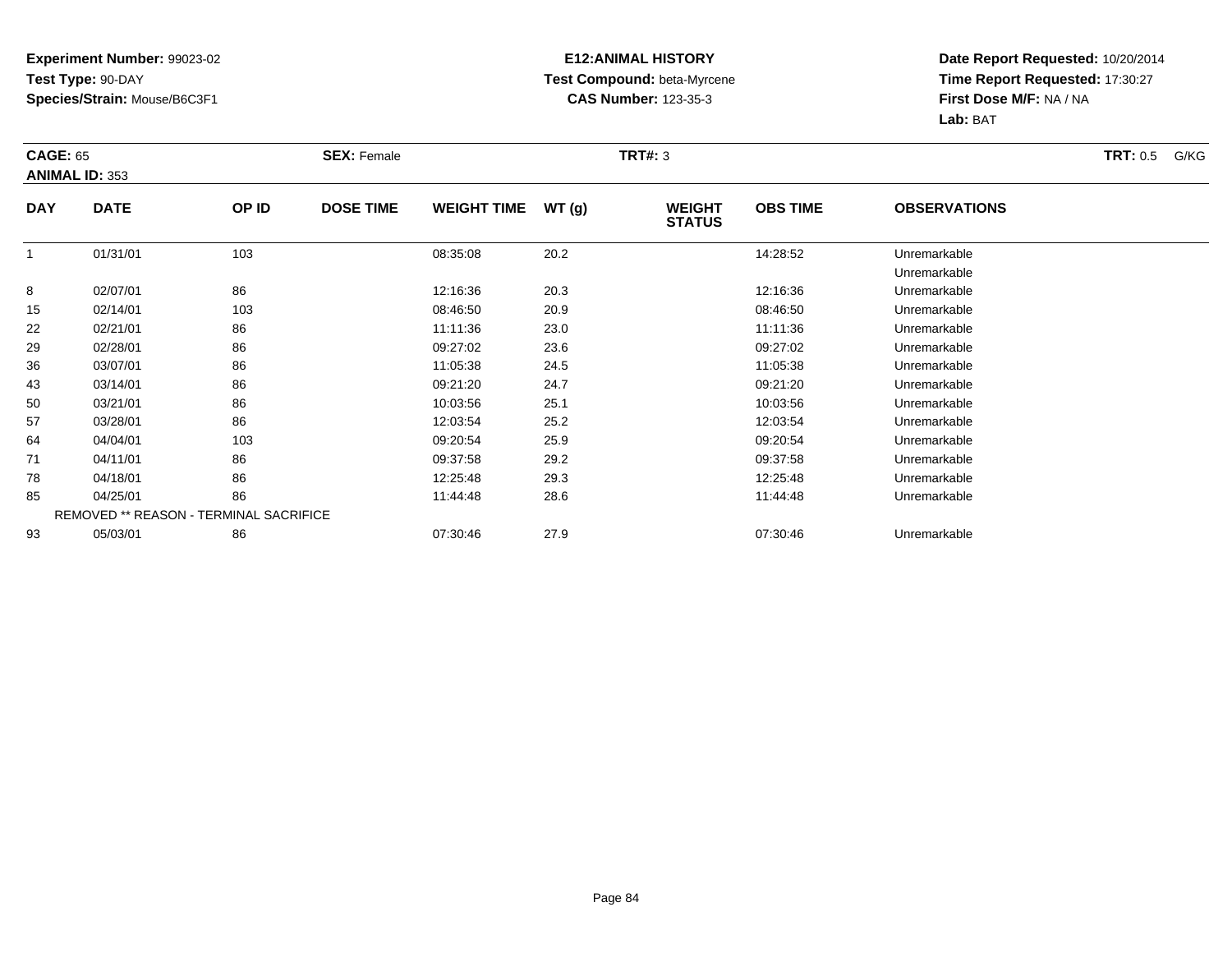#### **E12:ANIMAL HISTORY Test Compound:** beta-Myrcene**CAS Number:** 123-35-3

| <b>CAGE: 65</b> |                       |                                        | <b>SEX: Female</b> |                    |                                         | <b>TRT#: 3</b>  |                     |                              | <b>TRT:</b> 0.5<br>G/KG |
|-----------------|-----------------------|----------------------------------------|--------------------|--------------------|-----------------------------------------|-----------------|---------------------|------------------------------|-------------------------|
|                 | <b>ANIMAL ID: 354</b> |                                        |                    |                    |                                         |                 |                     |                              |                         |
| <b>DAY</b>      | <b>DATE</b>           | OP ID                                  | <b>DOSE TIME</b>   | <b>WEIGHT TIME</b> | WT(g)<br><b>WEIGHT</b><br><b>STATUS</b> | <b>OBS TIME</b> | <b>OBSERVATIONS</b> |                              |                         |
| $\mathbf{1}$    | 01/31/01              | 103                                    |                    | 08:35:08           | 18.2                                    |                 | 14:28:52            | Unremarkable<br>Unremarkable |                         |
| 8               | 02/07/01              | 86                                     |                    | 12:16:36           | 19.0                                    |                 | 12:16:36            | Unremarkable                 |                         |
| 15              | 02/14/01              | 103                                    |                    | 08:46:50           | 18.6                                    |                 | 08:46:50            | Unremarkable                 |                         |
| 22              | 02/21/01              | 86                                     |                    | 11:11:36           | 22.5                                    |                 | 11:11:36            | Unremarkable                 |                         |
| 29              | 02/28/01              | 86                                     |                    | 09:27:02           | 21.0                                    |                 | 09:27:02            | Unremarkable                 |                         |
| 36              | 03/07/01              | 86                                     |                    | 11:05:38           | 22.5                                    |                 | 11:05:38            | Unremarkable                 |                         |
| 43              | 03/14/01              | 86                                     |                    | 09:21:20           | 24.3                                    |                 | 09:21:20            | Unremarkable                 |                         |
| 50              | 03/21/01              | 86                                     |                    | 10:03:56           | 23.2                                    |                 | 10:03:56            | Unremarkable                 |                         |
| 57              | 03/28/01              | 86                                     |                    | 12:03:54           | 24.0                                    |                 | 12:03:54            | Unremarkable                 |                         |
| 64              | 04/04/01              | 103                                    |                    | 09:20:54           | 24.9                                    |                 | 09:20:54            | Unremarkable                 |                         |
| 71              | 04/11/01              | 86                                     |                    | 09:37:58           | 27.7                                    |                 | 09:37:58            | Unremarkable                 |                         |
| 78              | 04/18/01              | 86                                     |                    | 12:25:48           | 25.9                                    |                 | 12:25:48            | Unremarkable                 |                         |
| 85              | 04/25/01              | 86                                     |                    | 11:44:48           | 25.5                                    |                 | 11:44:48            | Unremarkable                 |                         |
|                 |                       | REMOVED ** REASON - TERMINAL SACRIFICE |                    |                    |                                         |                 |                     |                              |                         |
| 93              | 05/03/01              | 86                                     |                    | 07:30:46           | 25.4                                    |                 | 07:30:46            | Unremarkable                 |                         |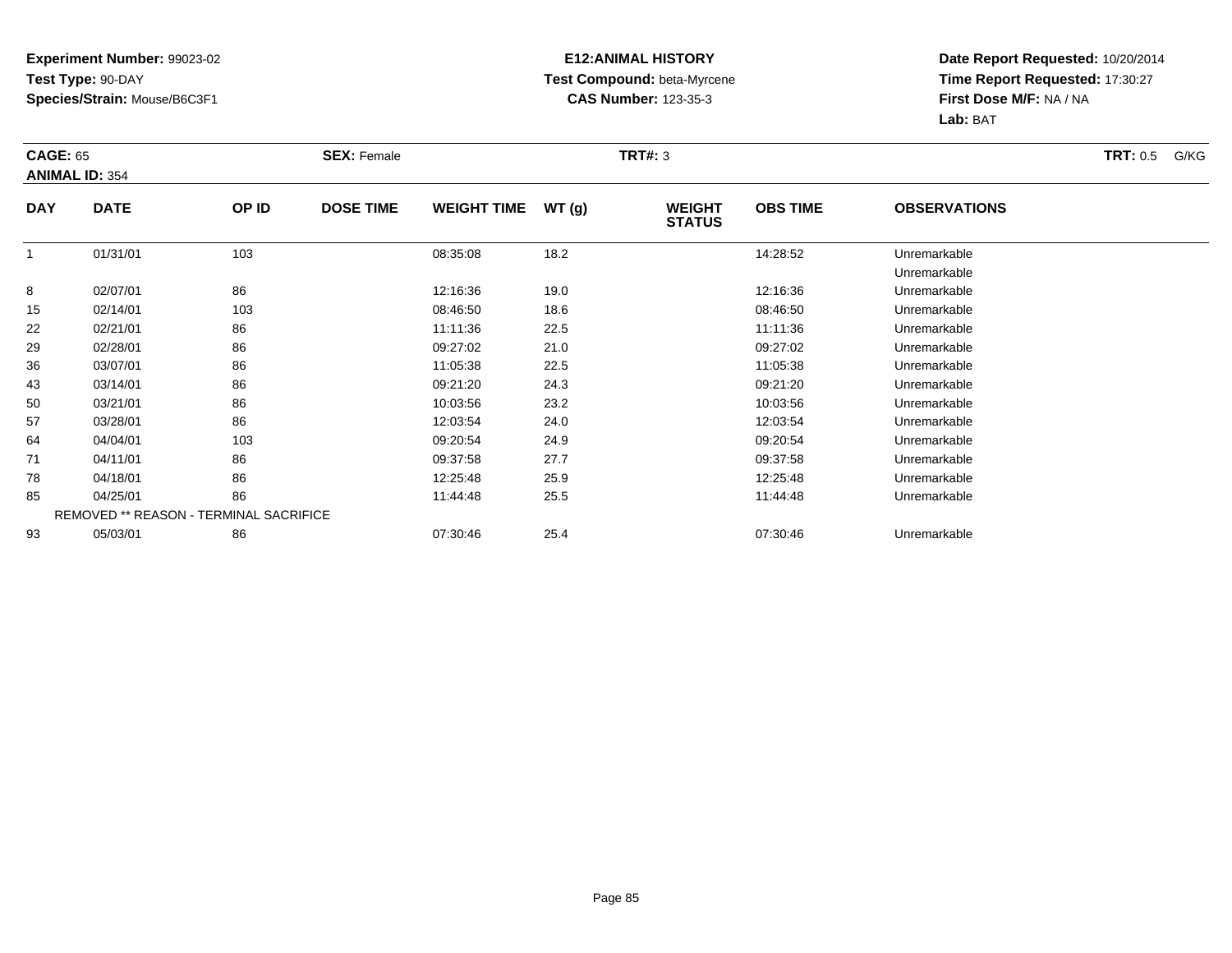#### **E12:ANIMAL HISTORY Test Compound:** beta-Myrcene**CAS Number:** 123-35-3

| <b>CAGE: 65</b> |                                        |       | <b>SEX: Female</b> |                    |       | <b>TRT#: 3</b>                 |                 |                              | <b>TRT:</b> 0.5<br>G/KG |
|-----------------|----------------------------------------|-------|--------------------|--------------------|-------|--------------------------------|-----------------|------------------------------|-------------------------|
|                 | <b>ANIMAL ID: 355</b>                  |       |                    |                    |       |                                |                 |                              |                         |
| <b>DAY</b>      | <b>DATE</b>                            | OP ID | <b>DOSE TIME</b>   | <b>WEIGHT TIME</b> | WT(g) | <b>WEIGHT</b><br><b>STATUS</b> | <b>OBS TIME</b> | <b>OBSERVATIONS</b>          |                         |
|                 | 01/31/01                               | 103   |                    | 08:35:08           | 18.5  |                                | 14:28:52        | Unremarkable<br>Unremarkable |                         |
| 8               | 02/07/01                               | 86    |                    | 12:16:36           | 18.4  |                                | 12:16:36        | Unremarkable                 |                         |
| 15              | 02/14/01                               | 103   |                    | 08:46:50           | 18.3  |                                | 08:46:50        | Unremarkable                 |                         |
| 22              | 02/21/01                               | 86    |                    | 11:11:36           | 20.7  |                                | 11:11:36        | Unremarkable                 |                         |
| 29              | 02/28/01                               | 86    |                    | 09:27:02           | 21.3  |                                | 09:27:02        | Unremarkable                 |                         |
| 36              | 03/07/01                               | 86    |                    | 11:05:38           | 23.2  |                                | 11:05:38        | Unremarkable                 |                         |
| 43              | 03/14/01                               | 86    |                    | 09:21:20           | 21.7  |                                | 09:21:20        | Unremarkable                 |                         |
| 50              | 03/21/01                               | 86    |                    | 10:03:56           | 22.1  |                                | 10:03:56        | Unremarkable                 |                         |
| 57              | 03/28/01                               | 86    |                    | 12:03:54           | 23.1  |                                | 12:03:54        | Unremarkable                 |                         |
| 64              | 04/04/01                               | 103   |                    | 09:20:54           | 23.4  |                                | 09:20:54        | Unremarkable                 |                         |
| 71              | 04/11/01                               | 86    |                    | 09:37:58           | 23.2  |                                | 09:37:58        | Unremarkable                 |                         |
| 78              | 04/18/01                               | 86    |                    | 12:25:48           | 24.3  |                                | 12:25:48        | Unremarkable                 |                         |
| 85              | 04/25/01                               | 86    |                    | 11:44:48           | 23.8  |                                | 11:44:48        | Unremarkable                 |                         |
|                 | REMOVED ** REASON - TERMINAL SACRIFICE |       |                    |                    |       |                                |                 |                              |                         |
| 93              | 05/03/01                               | 86    |                    | 07:30:46           | 23.9  |                                | 07:30:46        | Unremarkable                 |                         |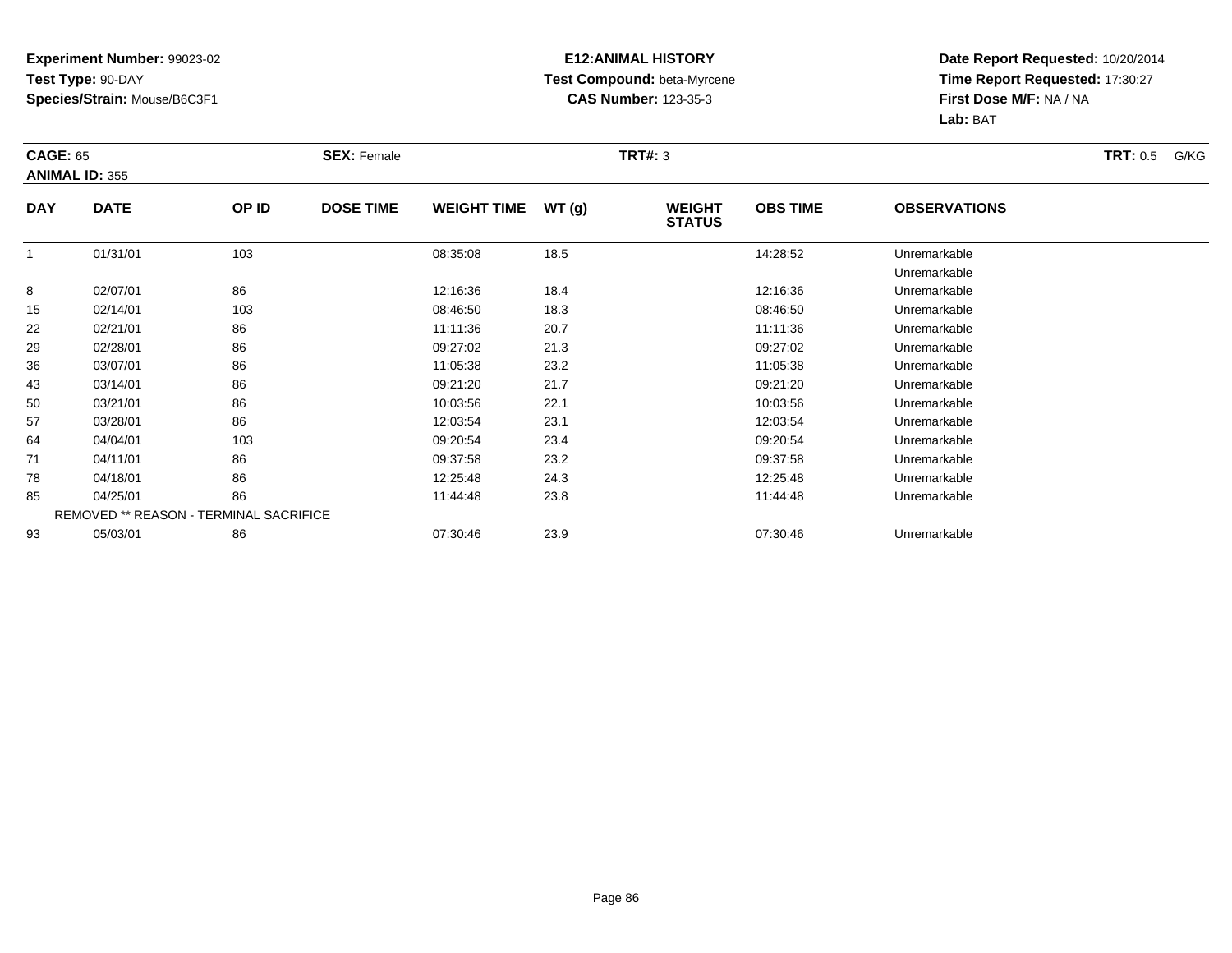#### **E12:ANIMAL HISTORY Test Compound:** beta-Myrcene**CAS Number:** 123-35-3

| <b>CAGE: 66</b> | <b>ANIMAL ID: 356</b> |                                        | <b>SEX: Female</b> |                    |       | <b>TRT#: 3</b>                 |                 |                              | <b>TRT:</b> 0.5<br>G/KG |
|-----------------|-----------------------|----------------------------------------|--------------------|--------------------|-------|--------------------------------|-----------------|------------------------------|-------------------------|
| <b>DAY</b>      | <b>DATE</b>           | OP ID                                  | <b>DOSE TIME</b>   | <b>WEIGHT TIME</b> | WT(g) | <b>WEIGHT</b><br><b>STATUS</b> | <b>OBS TIME</b> | <b>OBSERVATIONS</b>          |                         |
|                 | 01/31/01              | 103                                    |                    | 08:36:24           | 19.0  |                                | 14:29:30        | Unremarkable<br>Unremarkable |                         |
| 8               | 02/07/01              | 86                                     |                    | 12:15:30           | 18.4  |                                | 12:15:30        | Unremarkable                 |                         |
| 15              | 02/14/01              | 103                                    |                    | 08:45:22           | 19.8  |                                | 08:45:22        | Unremarkable                 |                         |
| 22              | 02/21/01              | 86                                     |                    | 11:13:28           | 20.7  |                                | 11:13:28        | Unremarkable                 |                         |
| 29              | 02/28/01              | 86                                     |                    | 09:30:24           | 21.5  |                                | 09:30:24        | Unremarkable                 |                         |
| 36              | 03/07/01              | 86                                     |                    | 11:04:06           | 23.0  |                                | 11:04:06        | Unremarkable                 |                         |
| 43              | 03/14/01              | 86                                     |                    | 09:20:02           | 23.4  |                                | 09:20:02        | Unremarkable                 |                         |
| 50              | 03/21/01              | 86                                     |                    | 10:05:02           | 26.4  |                                | 10:05:02        | Unremarkable                 |                         |
| 57              | 03/28/01              | 86                                     |                    | 12:02:40           | 24.1  |                                | 12:02:40        | Unremarkable                 |                         |
| 64              | 04/04/01              | 103                                    |                    | 09:18:54           | 25.2  |                                | 09:18:54        | Unremarkable                 |                         |
| 71              | 04/11/01              | 86                                     |                    | 09:35:58           | 26.3  |                                | 09:35:58        | Unremarkable                 |                         |
| 78              | 04/18/01              | 86                                     |                    | 12:27:18           | 26.4  |                                | 12:27:18        | Unremarkable                 |                         |
| 85              | 04/25/01              | 86                                     |                    | 11:46:48           | 25.7  |                                | 11:46:48        | Unremarkable                 |                         |
|                 |                       | REMOVED ** REASON - TERMINAL SACRIFICE |                    |                    |       |                                |                 |                              |                         |
| 93              | 05/03/01              | 86                                     |                    | 07:33:40           | 26.7  |                                | 07:33:40        | Unremarkable                 |                         |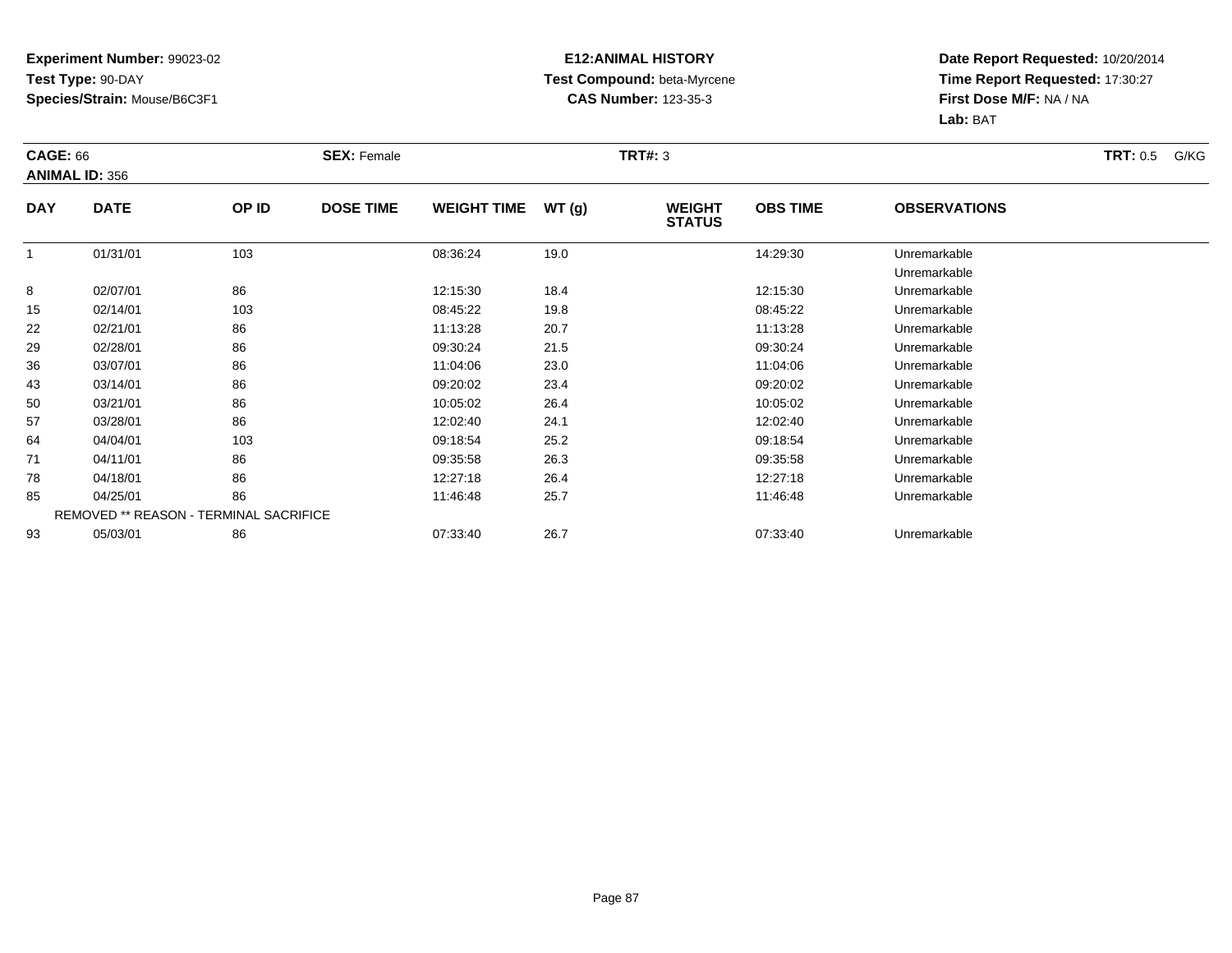#### **E12:ANIMAL HISTORY Test Compound:** beta-Myrcene**CAS Number:** 123-35-3

| <b>CAGE: 66</b> | <b>ANIMAL ID: 357</b> |                                        | <b>SEX: Female</b> |                    |       | <b>TRT#: 3</b>                 |                 |                              | <b>TRT:</b> 0.5<br>G/KG |
|-----------------|-----------------------|----------------------------------------|--------------------|--------------------|-------|--------------------------------|-----------------|------------------------------|-------------------------|
| <b>DAY</b>      | <b>DATE</b>           | OP ID                                  | <b>DOSE TIME</b>   | <b>WEIGHT TIME</b> | WT(g) | <b>WEIGHT</b><br><b>STATUS</b> | <b>OBS TIME</b> | <b>OBSERVATIONS</b>          |                         |
| -1              | 01/31/01              | 103                                    |                    | 08:36:24           | 19.0  |                                | 14:29:30        | Unremarkable<br>Unremarkable |                         |
| 8               | 02/07/01              | 86                                     |                    | 12:15:30           | 19.8  |                                | 12:15:30        | Unremarkable                 |                         |
| 15              | 02/14/01              | 103                                    |                    | 08:45:22           | 20.0  |                                | 08:45:22        | Unremarkable                 |                         |
| 22              | 02/21/01              | 86                                     |                    | 11:13:28           | 21.3  |                                | 11:13:28        | Unremarkable                 |                         |
| 29              | 02/28/01              | 86                                     |                    | 09:30:24           | 22.7  |                                | 09:30:24        | Unremarkable                 |                         |
| 36              | 03/07/01              | 86                                     |                    | 11:04:06           | 23.8  |                                | 11:04:06        | Unremarkable                 |                         |
| 43              | 03/14/01              | 86                                     |                    | 09:20:02           | 24.9  |                                | 09:20:02        | Unremarkable                 |                         |
| 50              | 03/21/01              | 86                                     |                    | 10:05:02           | 23.9  |                                | 10:05:02        | Unremarkable                 |                         |
| 57              | 03/28/01              | 86                                     |                    | 12:02:40           | 26.4  |                                | 12:02:40        | Unremarkable                 |                         |
| 64              | 04/04/01              | 103                                    |                    | 09:18:54           | 24.9  |                                | 09:18:54        | Unremarkable                 |                         |
| 71              | 04/11/01              | 86                                     |                    | 09:35:58           | 26.3  |                                | 09:35:58        | Unremarkable                 |                         |
| 78              | 04/18/01              | 86                                     |                    | 12:27:18           | 27.3  |                                | 12:27:18        | Unremarkable                 |                         |
| 85              | 04/25/01              | 86                                     |                    | 11:46:48           | 26.0  |                                | 11:46:48        | Unremarkable                 |                         |
|                 |                       | REMOVED ** REASON - TERMINAL SACRIFICE |                    |                    |       |                                |                 |                              |                         |
| 93              | 05/03/01              | 86                                     |                    | 07:33:40           | 27.4  |                                | 07:33:40        | Unremarkable                 |                         |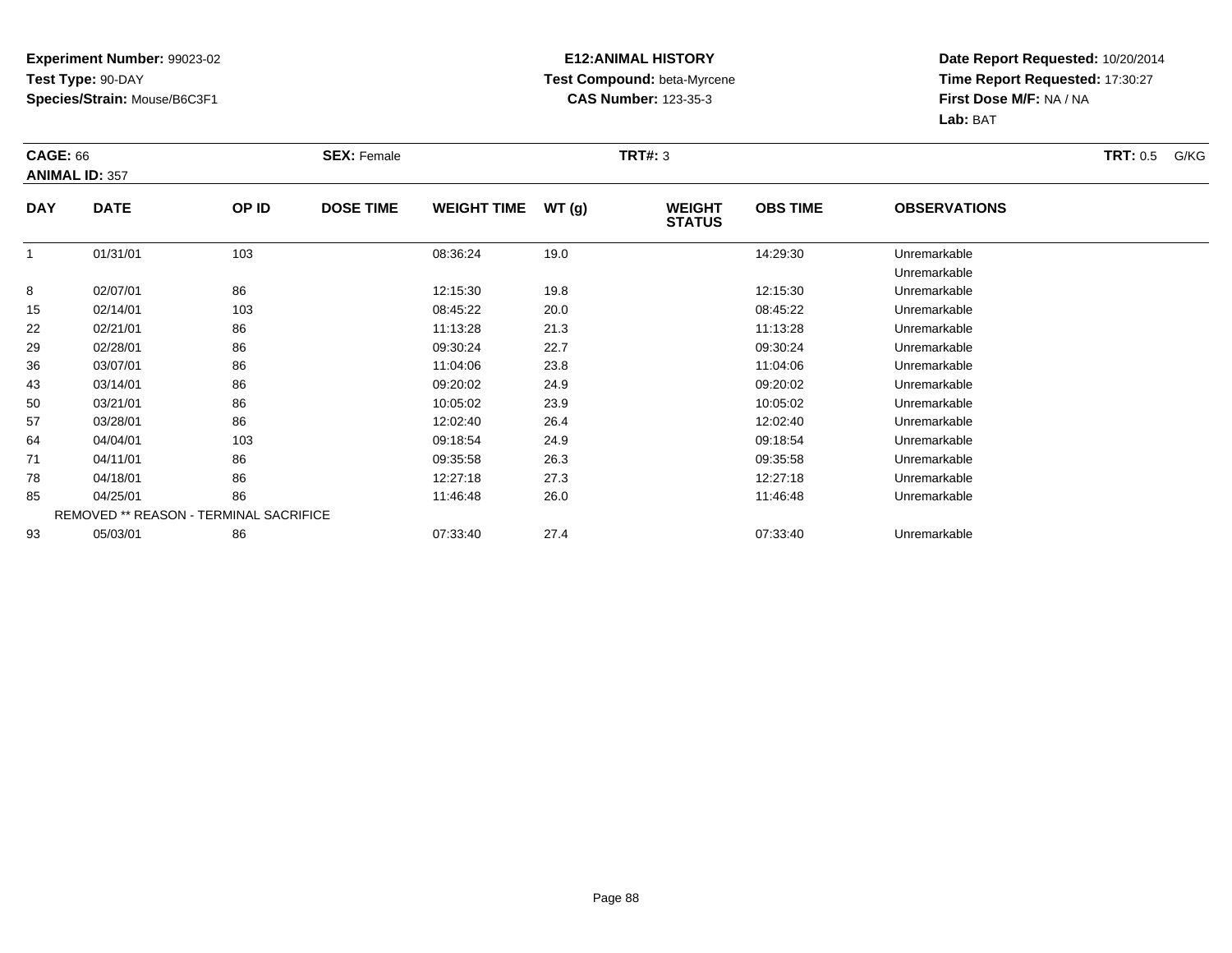#### **E12:ANIMAL HISTORY Test Compound:** beta-Myrcene**CAS Number:** 123-35-3

| <b>CAGE: 66</b> | <b>ANIMAL ID: 358</b>                  |       | <b>SEX: Female</b> |                    |       | <b>TRT#: 3</b>                 |                 |                              | <b>TRT:</b> 0.5<br>G/KG |
|-----------------|----------------------------------------|-------|--------------------|--------------------|-------|--------------------------------|-----------------|------------------------------|-------------------------|
| <b>DAY</b>      | <b>DATE</b>                            | OP ID | <b>DOSE TIME</b>   | <b>WEIGHT TIME</b> | WT(g) | <b>WEIGHT</b><br><b>STATUS</b> | <b>OBS TIME</b> | <b>OBSERVATIONS</b>          |                         |
|                 | 01/31/01                               | 103   |                    | 08:36:24           | 19.3  |                                | 14:29:30        | Unremarkable<br>Unremarkable |                         |
| 8               | 02/07/01                               | 86    |                    | 12:15:30           | 20.2  |                                | 12:15:30        | Unremarkable                 |                         |
| 15              | 02/14/01                               | 103   |                    | 08:45:22           | 20.5  |                                | 08:45:22        | Unremarkable                 |                         |
| 22              | 02/21/01                               | 86    |                    | 11:13:28           | 21.2  |                                | 11:13:28        | Unremarkable                 |                         |
| 29              | 02/28/01                               | 86    |                    | 09:30:24           | 21.9  |                                | 09:30:24        | Unremarkable                 |                         |
| 36              | 03/07/01                               | 86    |                    | 11:04:06           | 23.2  |                                | 11:04:06        | Unremarkable                 |                         |
| 43              | 03/14/01                               | 86    |                    | 09:20:02           | 23.7  |                                | 09:20:02        | Unremarkable                 |                         |
| 50              | 03/21/01                               | 86    |                    | 10:05:02           | 24.2  |                                | 10:05:02        | Unremarkable                 |                         |
| 57              | 03/28/01                               | 86    |                    | 12:02:40           | 24.9  |                                | 12:02:40        | Unremarkable                 |                         |
| 64              | 04/04/01                               | 103   |                    | 09:18:54           | 23.3  |                                | 09:18:54        | Unremarkable                 |                         |
| 71              | 04/11/01                               | 86    |                    | 09:35:58           | 25.4  |                                | 09:35:58        | Unremarkable                 |                         |
| 78              | 04/18/01                               | 86    |                    | 12:27:18           | 26.4  |                                | 12:27:18        | Unremarkable                 |                         |
| 85              | 04/25/01                               | 86    |                    | 11:46:48           | 26.0  |                                | 11:46:48        | Unremarkable                 |                         |
|                 | REMOVED ** REASON - TERMINAL SACRIFICE |       |                    |                    |       |                                |                 |                              |                         |
| 93              | 05/03/01                               | 86    |                    | 07:33:40           | 27.0  |                                | 07:33:40        | Unremarkable                 |                         |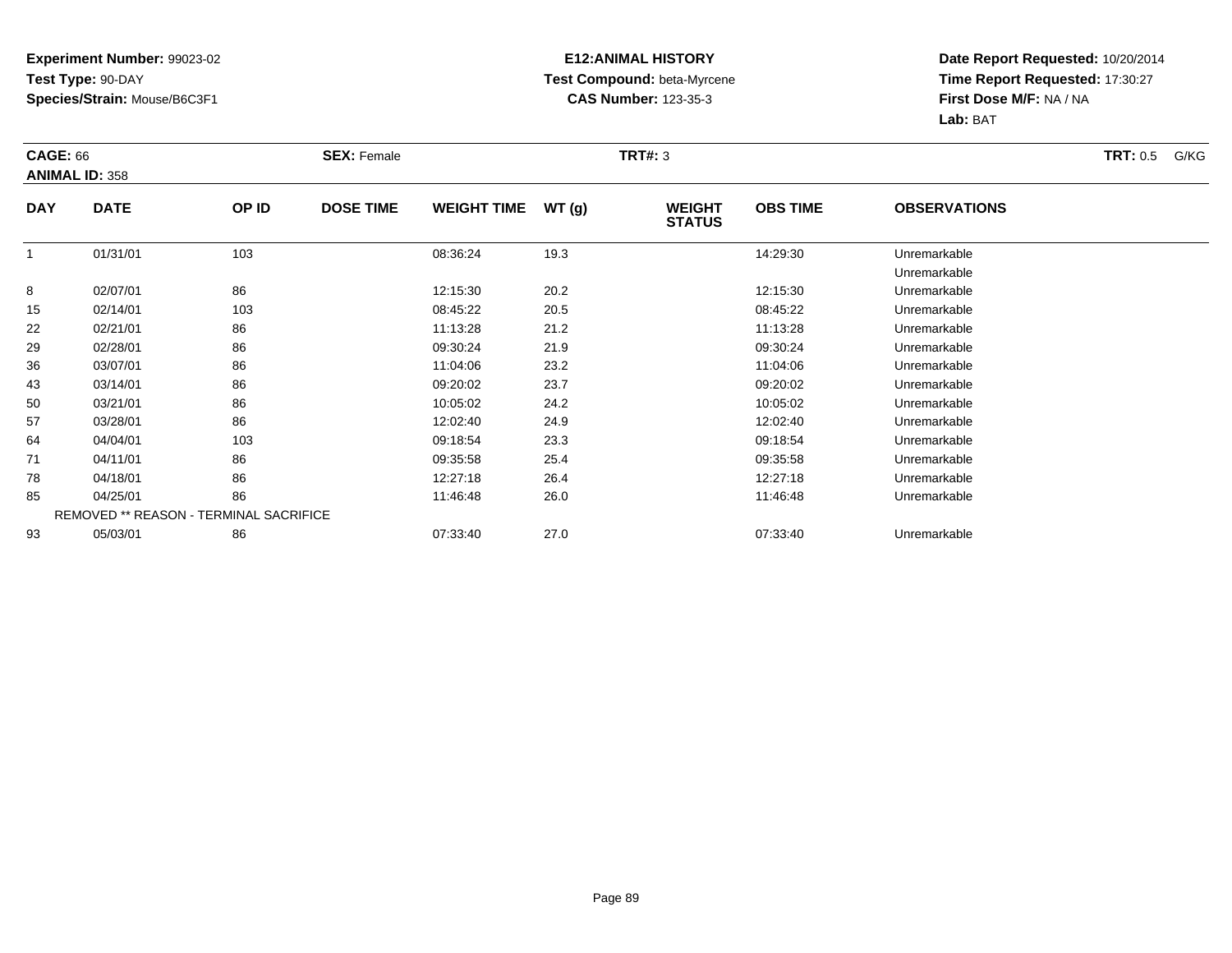#### **E12:ANIMAL HISTORY Test Compound:** beta-Myrcene**CAS Number:** 123-35-3

| <b>CAGE: 66</b> |                       |                                        | <b>SEX: Female</b> |                    |       | <b>TRT#: 3</b>                 |                 |                              | <b>TRT:</b> 0.5<br>G/KG |
|-----------------|-----------------------|----------------------------------------|--------------------|--------------------|-------|--------------------------------|-----------------|------------------------------|-------------------------|
|                 | <b>ANIMAL ID: 359</b> |                                        |                    |                    |       |                                |                 |                              |                         |
| <b>DAY</b>      | <b>DATE</b>           | OP ID                                  | <b>DOSE TIME</b>   | <b>WEIGHT TIME</b> | WT(g) | <b>WEIGHT</b><br><b>STATUS</b> | <b>OBS TIME</b> | <b>OBSERVATIONS</b>          |                         |
|                 | 01/31/01              | 103                                    |                    | 08:36:24           | 18.5  |                                | 14:29:30        | Unremarkable<br>Unremarkable |                         |
| 8               | 02/07/01              | 86                                     |                    | 12:15:30           | 19.3  |                                | 12:15:30        | Unremarkable                 |                         |
| 15              | 02/14/01              | 103                                    |                    | 08:45:22           | 19.7  |                                | 08:45:22        | Unremarkable                 |                         |
| 22              | 02/21/01              | 86                                     |                    | 11:13:28           | 20.6  |                                | 11:13:28        | Unremarkable                 |                         |
| 29              | 02/28/01              | 86                                     |                    | 09:30:24           | 21.1  |                                | 09:30:24        | Unremarkable                 |                         |
| 36              | 03/07/01              | 86                                     |                    | 11:04:06           | 22.5  |                                | 11:04:06        | Unremarkable                 |                         |
| 43              | 03/14/01              | 86                                     |                    | 09:20:02           | 22.7  |                                | 09:20:02        | Unremarkable                 |                         |
| 50              | 03/21/01              | 86                                     |                    | 10:05:02           | 22.6  |                                | 10:05:02        | Unremarkable                 |                         |
| 57              | 03/28/01              | 86                                     |                    | 12:02:40           | 23.3  |                                | 12:02:40        | Unremarkable                 |                         |
| 64              | 04/04/01              | 103                                    |                    | 09:18:54           | 23.4  |                                | 09:18:54        | Unremarkable                 |                         |
| 71              | 04/11/01              | 86                                     |                    | 09:35:58           | 26.7  |                                | 09:35:58        | Unremarkable                 |                         |
| 78              | 04/18/01              | 86                                     |                    | 12:27:18           | 25.2  |                                | 12:27:18        | Unremarkable                 |                         |
| 85              | 04/25/01              | 86                                     |                    | 11:46:48           | 24.5  |                                | 11:46:48        | Unremarkable                 |                         |
|                 |                       | REMOVED ** REASON - TERMINAL SACRIFICE |                    |                    |       |                                |                 |                              |                         |
| 93              | 05/03/01              | 86                                     |                    | 07:33:40           | 25.5  |                                | 07:33:40        | Unremarkable                 |                         |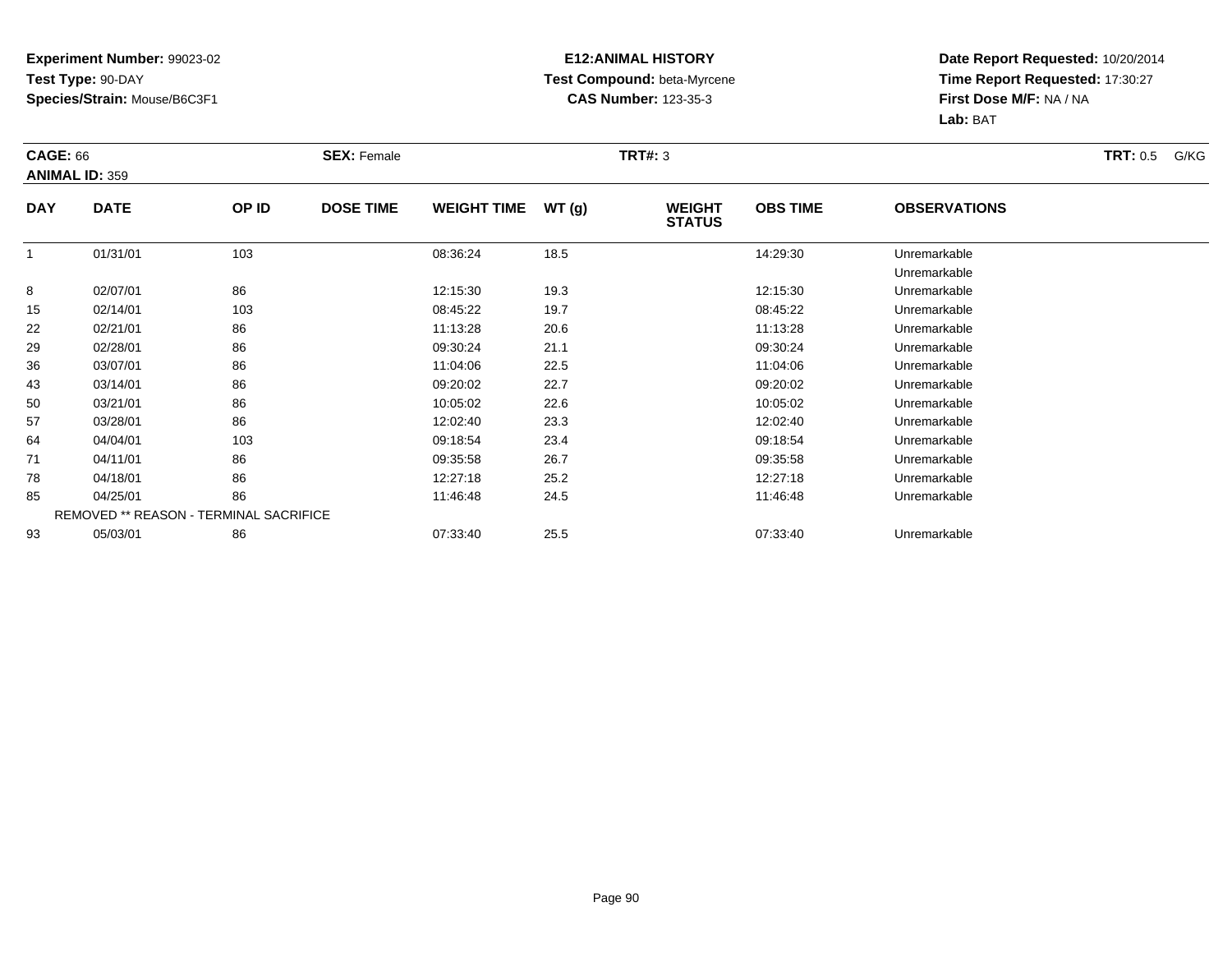#### **E12:ANIMAL HISTORY Test Compound:** beta-Myrcene**CAS Number:** 123-35-3

| <b>CAGE: 66</b> |                       |                                        | <b>SEX: Female</b> |                    |       | <b>TRT#: 3</b>                 |                 |                              | <b>TRT:</b> 0.5<br>G/KG |
|-----------------|-----------------------|----------------------------------------|--------------------|--------------------|-------|--------------------------------|-----------------|------------------------------|-------------------------|
|                 | <b>ANIMAL ID: 360</b> |                                        |                    |                    |       |                                |                 |                              |                         |
| <b>DAY</b>      | <b>DATE</b>           | OP ID                                  | <b>DOSE TIME</b>   | <b>WEIGHT TIME</b> | WT(g) | <b>WEIGHT</b><br><b>STATUS</b> | <b>OBS TIME</b> | <b>OBSERVATIONS</b>          |                         |
|                 | 01/31/01              | 103                                    |                    | 08:36:24           | 19.9  |                                | 14:29:30        | Unremarkable<br>Unremarkable |                         |
| 8               | 02/07/01              | 86                                     |                    | 12:15:30           | 20.5  |                                | 12:15:30        | Unremarkable                 |                         |
| 15              | 02/14/01              | 103                                    |                    | 08:45:22           | 20.2  |                                | 08:45:22        | Unremarkable                 |                         |
| 22              | 02/21/01              | 86                                     |                    | 11:13:28           | 21.2  |                                | 11:13:28        | Unremarkable                 |                         |
| 29              | 02/28/01              | 86                                     |                    | 09:30:24           | 21.6  |                                | 09:30:24        | Unremarkable                 |                         |
| 36              | 03/07/01              | 86                                     |                    | 11:04:06           | 22.9  |                                | 11:04:06        | Unremarkable                 |                         |
| 43              | 03/14/01              | 86                                     |                    | 09:20:02           | 23.4  |                                | 09:20:02        | Unremarkable                 |                         |
| 50              | 03/21/01              | 86                                     |                    | 10:05:02           | 23.4  |                                | 10:05:02        | Unremarkable                 |                         |
| 57              | 03/28/01              | 86                                     |                    | 12:02:40           | 24.5  |                                | 12:02:40        | Unremarkable                 |                         |
| 64              | 04/04/01              | 103                                    |                    | 09:18:54           | 26.4  |                                | 09:18:54        | Unremarkable                 |                         |
| 71              | 04/11/01              | 86                                     |                    | 09:35:58           | 26.9  |                                | 09:35:58        | Unremarkable                 |                         |
| 78              | 04/18/01              | 86                                     |                    | 12:27:18           | 27.2  |                                | 12:27:18        | Unremarkable                 |                         |
| 85              | 04/25/01              | 86                                     |                    | 11:46:48           | 27.3  |                                | 11:46:48        | Unremarkable                 |                         |
|                 |                       | REMOVED ** REASON - TERMINAL SACRIFICE |                    |                    |       |                                |                 |                              |                         |
| 93              | 05/03/01              | 86                                     |                    | 07:33:40           | 27.8  |                                | 07:33:40        | Unremarkable                 |                         |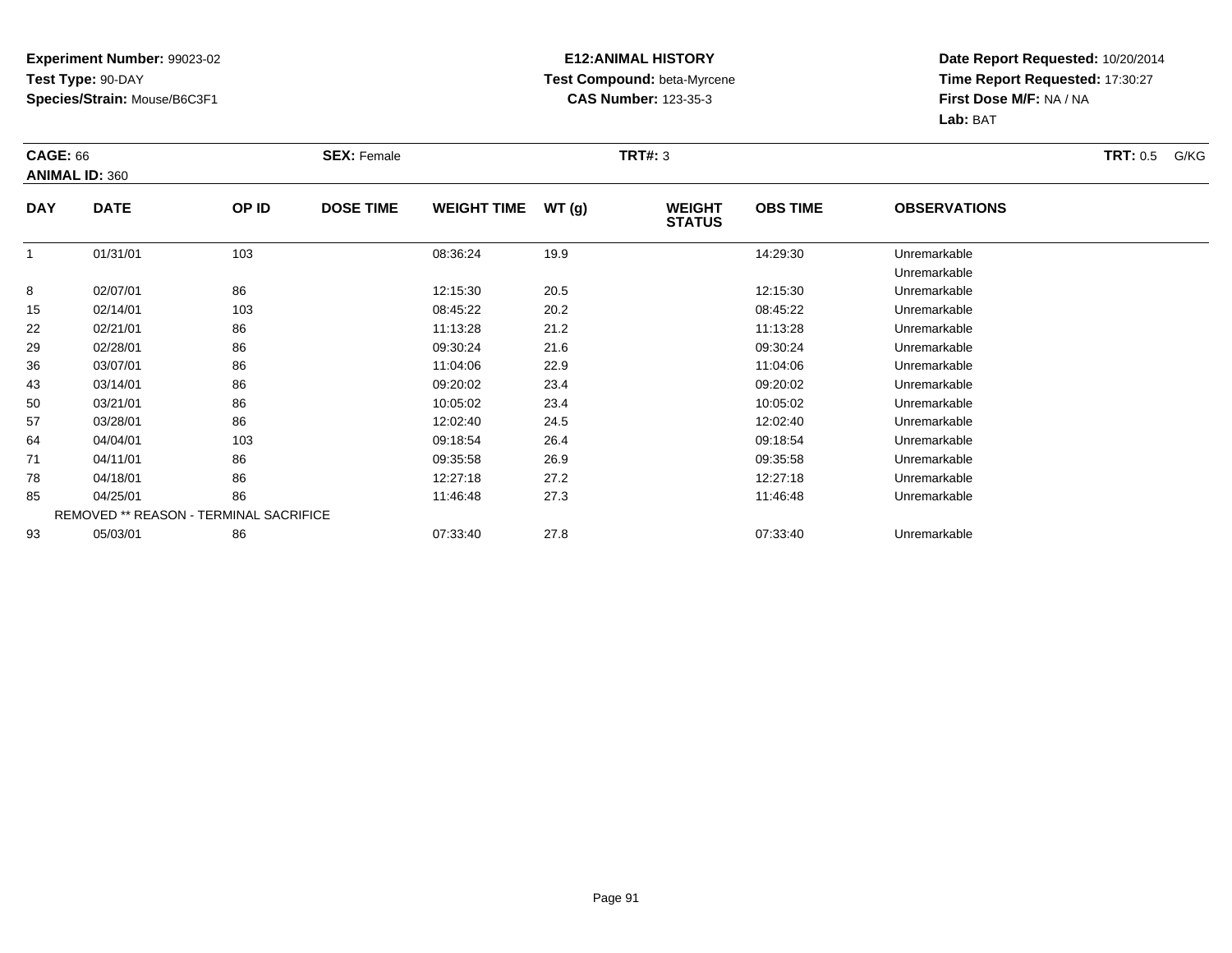#### **E12:ANIMAL HISTORY Test Compound:** beta-Myrcene**CAS Number:** 123-35-3

| <b>CAGE: 67</b> | <b>ANIMAL ID: 451</b>                         |       | <b>SEX: Female</b> |                    |       | <b>TRT#: 4</b>                 |                 |                     | <b>TRT:</b> 1.0<br>G/KG |
|-----------------|-----------------------------------------------|-------|--------------------|--------------------|-------|--------------------------------|-----------------|---------------------|-------------------------|
| <b>DAY</b>      | <b>DATE</b>                                   | OP ID | <b>DOSE TIME</b>   | <b>WEIGHT TIME</b> | WT(g) | <b>WEIGHT</b><br><b>STATUS</b> | <b>OBS TIME</b> | <b>OBSERVATIONS</b> |                         |
|                 | 01/31/01                                      | 86    |                    | 12:23:58           | 17.8  |                                | 14:10:24        | Unremarkable        |                         |
| 8               | 02/07/01                                      | 86    |                    | 10:42:38           | 20.0  |                                | 10:42:38        | Unremarkable        |                         |
| 15              | 02/14/01                                      | 103   |                    | 08:50:20           | 20.5  |                                | 08:50:20        | Unremarkable        |                         |
| 22              | 02/21/01                                      | 86    |                    | 11:16:12           | 22.1  |                                | 11:16:12        | Unremarkable        |                         |
| 29              | 02/28/01                                      | 86    |                    | 09:16:32           | 23.8  |                                | 09:16:32        | Unremarkable        |                         |
| 36              | 03/07/01                                      | 86    |                    | 10:56:18           | 24.7  |                                | 10:56:18        | Unremarkable        |                         |
| 43              | 03/14/01                                      | 86    |                    | 09:26:08           | 25.2  |                                | 09:26:08        | Unremarkable        |                         |
| 50              | 03/21/01                                      | 86    |                    | 09:58:24           | 24.9  |                                | 09:58:24        | Unremarkable        |                         |
| 57              | 03/28/01                                      | 86    |                    | 11:57:46           | 25.2  |                                | 11:57:46        | Unremarkable        |                         |
| 64              | 04/04/01                                      | 103   |                    | 09:26:54           | 25.4  |                                | 09:26:54        | Unremarkable        |                         |
| 71              | 04/11/01                                      | 86    |                    | 09:31:04           | 26.1  |                                | 09:31:04        | Unremarkable        |                         |
| 78              | 04/18/01                                      | 86    |                    | 12:20:26           | 28.6  |                                | 12:20:26        | Unremarkable        |                         |
| 85              | 04/25/01                                      | 86    |                    | 11:48:08           | 26.8  |                                | 11:48:08        | Unremarkable        |                         |
|                 | <b>REMOVED ** REASON - TERMINAL SACRIFICE</b> |       |                    |                    |       |                                |                 |                     |                         |
| 93              | 05/03/01                                      | 86    |                    | 07:37:22           | 26.8  |                                | 07:37:22        | Unremarkable        |                         |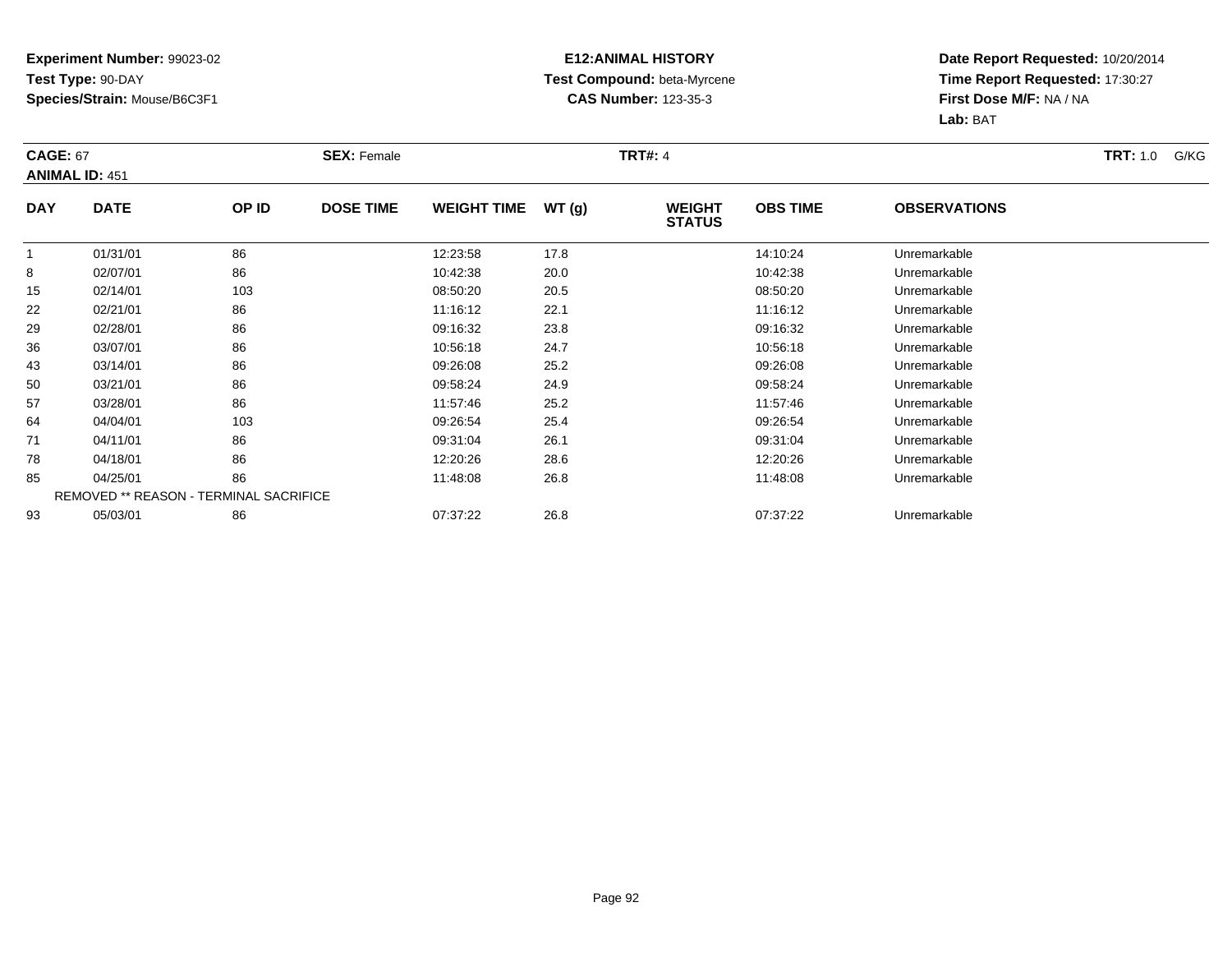#### **E12:ANIMAL HISTORY Test Compound:** beta-Myrcene**CAS Number:** 123-35-3

| <b>CAGE: 67</b> | <b>ANIMAL ID: 452</b>                         |       | <b>SEX: Female</b> |                    |       | <b>TRT#: 4</b>                 |                 |                     | <b>TRT:</b> 1.0<br>G/KG |
|-----------------|-----------------------------------------------|-------|--------------------|--------------------|-------|--------------------------------|-----------------|---------------------|-------------------------|
| <b>DAY</b>      | <b>DATE</b>                                   | OP ID | <b>DOSE TIME</b>   | <b>WEIGHT TIME</b> | WT(g) | <b>WEIGHT</b><br><b>STATUS</b> | <b>OBS TIME</b> | <b>OBSERVATIONS</b> |                         |
|                 | 01/31/01                                      | 86    |                    | 12:23:58           | 19.5  |                                | 14:10:24        | Unremarkable        |                         |
| 8               | 02/07/01                                      | 86    |                    | 10:42:38           | 21.1  |                                | 10:42:38        | Unremarkable        |                         |
| 15              | 02/14/01                                      | 103   |                    | 08:50:20           | 21.7  |                                | 08:50:20        | Unremarkable        |                         |
| 22              | 02/21/01                                      | 86    |                    | 11:16:12           | 23.3  |                                | 11:16:12        | Unremarkable        |                         |
| 29              | 02/28/01                                      | 86    |                    | 09:16:32           | 23.3  |                                | 09:16:32        | Unremarkable        |                         |
| 36              | 03/07/01                                      | 86    |                    | 10:56:18           | 25.1  |                                | 10:56:18        | Unremarkable        |                         |
| 43              | 03/14/01                                      | 86    |                    | 09:26:08           | 25.0  |                                | 09:26:08        | Unremarkable        |                         |
| 50              | 03/21/01                                      | 86    |                    | 09:58:24           | 24.9  |                                | 09:58:24        | Unremarkable        |                         |
| 57              | 03/28/01                                      | 86    |                    | 11:57:46           | 25.7  |                                | 11:57:46        | Unremarkable        |                         |
| 64              | 04/04/01                                      | 103   |                    | 09:26:54           | 27.2  |                                | 09:26:54        | Unremarkable        |                         |
| 71              | 04/11/01                                      | 86    |                    | 09:31:04           | 27.7  |                                | 09:31:04        | Unremarkable        |                         |
| 78              | 04/18/01                                      | 86    |                    | 12:20:26           | 26.6  |                                | 12:20:26        | Unremarkable        |                         |
| 85              | 04/25/01                                      | 86    |                    | 11:48:08           | 28.3  |                                | 11:48:08        | Unremarkable        |                         |
|                 | <b>REMOVED ** REASON - TERMINAL SACRIFICE</b> |       |                    |                    |       |                                |                 |                     |                         |
| 93              | 05/03/01                                      | 86    |                    | 07:37:22           | 27.7  |                                | 07:37:22        | Unremarkable        |                         |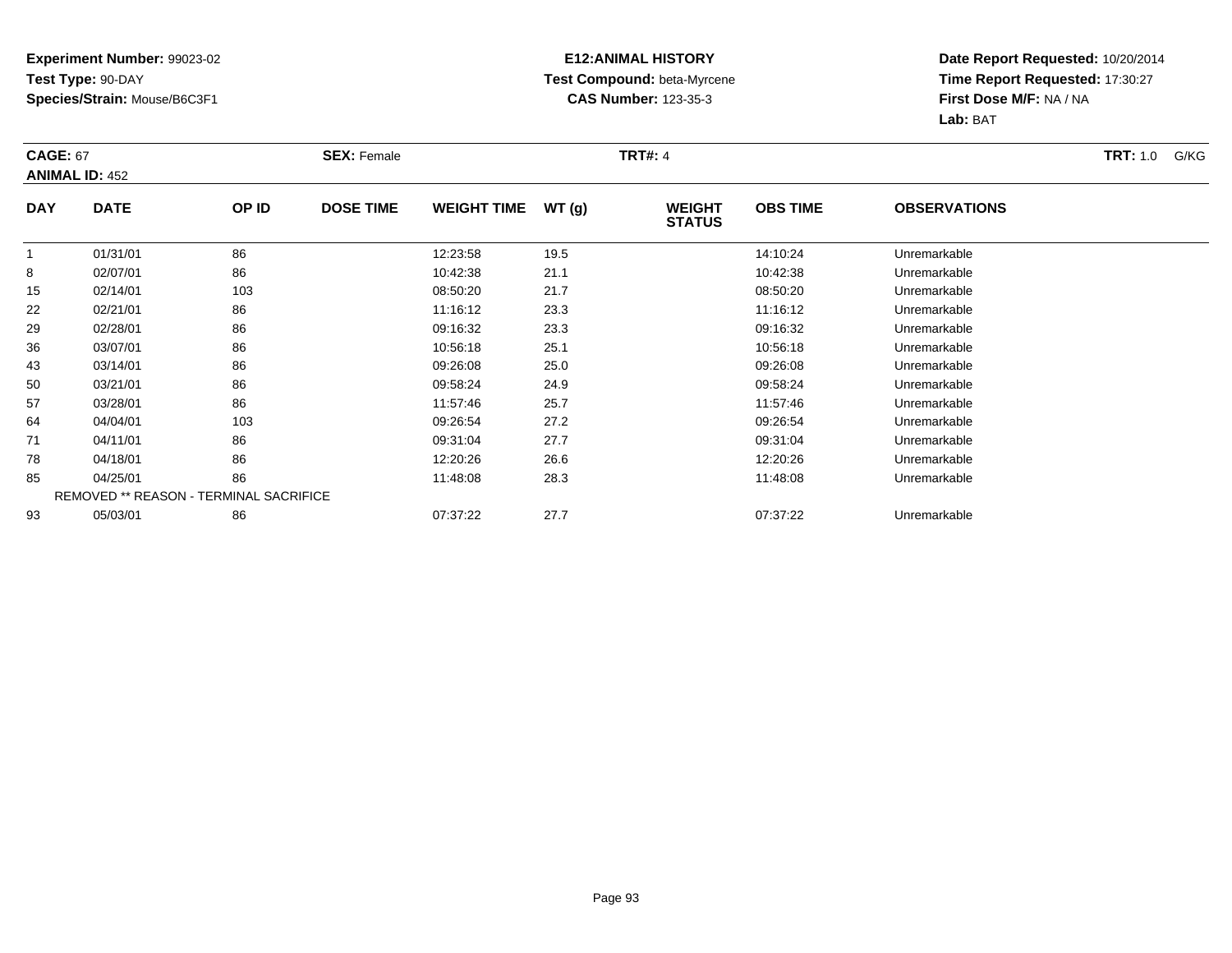#### **E12:ANIMAL HISTORY Test Compound:** beta-Myrcene**CAS Number:** 123-35-3

| <b>CAGE: 67</b> | <b>ANIMAL ID: 453</b>                  |       | <b>SEX: Female</b> |                    |       | <b>TRT#: 4</b>                 |                 |                     | <b>TRT:</b> 1.0<br>G/KG |
|-----------------|----------------------------------------|-------|--------------------|--------------------|-------|--------------------------------|-----------------|---------------------|-------------------------|
| <b>DAY</b>      | <b>DATE</b>                            | OP ID | <b>DOSE TIME</b>   | <b>WEIGHT TIME</b> | WT(g) | <b>WEIGHT</b><br><b>STATUS</b> | <b>OBS TIME</b> | <b>OBSERVATIONS</b> |                         |
|                 | 01/31/01                               | 86    |                    | 12:23:58           | 18.1  |                                | 14:10:24        | Unremarkable        |                         |
| 8               | 02/07/01                               | 86    |                    | 10:42:38           | 18.8  |                                | 10:42:38        | Unremarkable        |                         |
| 15              | 02/14/01                               | 103   |                    | 08:50:20           | 20.8  |                                | 08:50:20        | Unremarkable        |                         |
| 22              | 02/21/01                               | 86    |                    | 11:16:12           | 21.5  |                                | 11:16:12        | Unremarkable        |                         |
| 29              | 02/28/01                               | 86    |                    | 09:16:32           | 21.8  |                                | 09:16:32        | Unremarkable        |                         |
| 36              | 03/07/01                               | 86    |                    | 10:56:18           | 23.0  |                                | 10:56:18        | Unremarkable        |                         |
| 43              | 03/14/01                               | 86    |                    | 09:26:08           | 23.6  |                                | 09:26:08        | Unremarkable        |                         |
| 50              | 03/21/01                               | 86    |                    | 09:58:24           | 23.5  |                                | 09:58:24        | Unremarkable        |                         |
| 57              | 03/28/01                               | 86    |                    | 11:57:46           | 23.7  |                                | 11:57:46        | Unremarkable        |                         |
| 64              | 04/04/01                               | 103   |                    | 09:26:54           | 25.4  |                                | 09:26:54        | Unremarkable        |                         |
| 71              | 04/11/01                               | 86    |                    | 09:31:04           | 25.0  |                                | 09:31:04        | Unremarkable        |                         |
| 78              | 04/18/01                               | 86    |                    | 12:20:26           | 26.4  |                                | 12:20:26        | Unremarkable        |                         |
| 85              | 04/25/01                               | 86    |                    | 11:48:08           | 26.6  |                                | 11:48:08        | Unremarkable        |                         |
|                 | REMOVED ** REASON - TERMINAL SACRIFICE |       |                    |                    |       |                                |                 |                     |                         |
| 93              | 05/03/01                               | 86    |                    | 07:37:22           | 26.7  |                                | 07:37:22        | Unremarkable        |                         |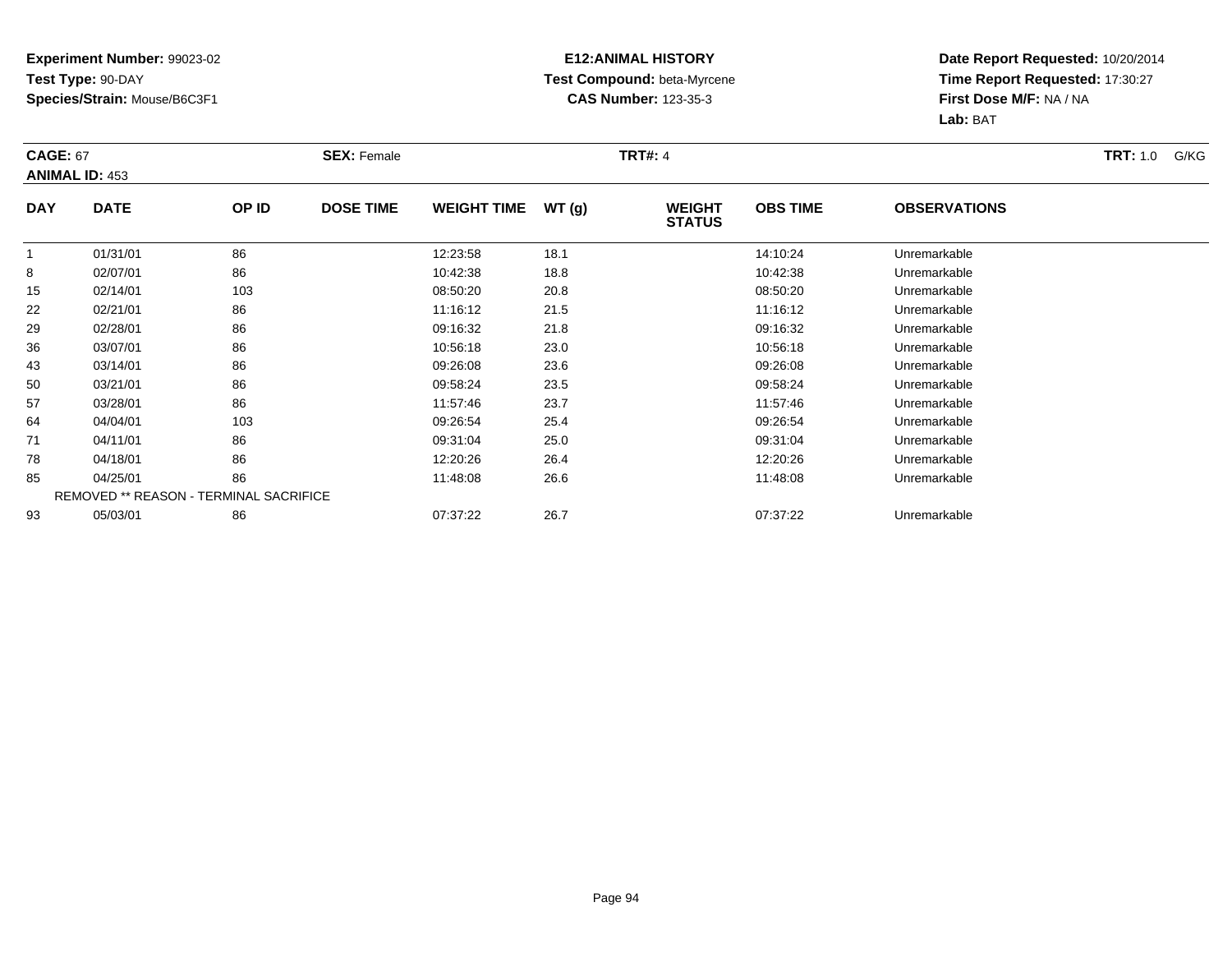#### **E12:ANIMAL HISTORY Test Compound:** beta-Myrcene**CAS Number:** 123-35-3

| <b>CAGE: 67</b> | <b>ANIMAL ID: 454</b>                         |       | <b>SEX: Female</b> |                    |       | <b>TRT#: 4</b>                 |                 |                     | <b>TRT:</b> 1.0<br>G/KG |
|-----------------|-----------------------------------------------|-------|--------------------|--------------------|-------|--------------------------------|-----------------|---------------------|-------------------------|
| <b>DAY</b>      | <b>DATE</b>                                   | OP ID | <b>DOSE TIME</b>   | <b>WEIGHT TIME</b> | WT(g) | <b>WEIGHT</b><br><b>STATUS</b> | <b>OBS TIME</b> | <b>OBSERVATIONS</b> |                         |
|                 | 01/31/01                                      | 86    |                    | 12:23:58           | 20.8  |                                | 14:10:24        | Unremarkable        |                         |
| 8               | 02/07/01                                      | 86    |                    | 10:42:38           | 21.2  |                                | 10:42:38        | Unremarkable        |                         |
| 15              | 02/14/01                                      | 103   |                    | 08:50:20           | 21.9  |                                | 08:50:20        | Unremarkable        |                         |
| 22              | 02/21/01                                      | 86    |                    | 11:16:12           | 22.9  |                                | 11:16:12        | Unremarkable        |                         |
| 29              | 02/28/01                                      | 86    |                    | 09:16:32           | 24.3  |                                | 09:16:32        | Unremarkable        |                         |
| 36              | 03/07/01                                      | 86    |                    | 10:56:18           | 25.7  |                                | 10:56:18        | Unremarkable        |                         |
| 43              | 03/14/01                                      | 86    |                    | 09:26:08           | 25.8  |                                | 09:26:08        | Unremarkable        |                         |
| 50              | 03/21/01                                      | 86    |                    | 09:58:24           | 26.1  |                                | 09:58:24        | Unremarkable        |                         |
| 57              | 03/28/01                                      | 86    |                    | 11:57:46           | 25.9  |                                | 11:57:46        | Unremarkable        |                         |
| 64              | 04/04/01                                      | 103   |                    | 09:26:54           | 27.5  |                                | 09:26:54        | Unremarkable        |                         |
| 71              | 04/11/01                                      | 86    |                    | 09:31:04           | 27.7  |                                | 09:31:04        | Unremarkable        |                         |
| 78              | 04/18/01                                      | 86    |                    | 12:20:26           | 29.3  |                                | 12:20:26        | Unremarkable        |                         |
| 85              | 04/25/01                                      | 86    |                    | 11:48:08           | 29.9  |                                | 11:48:08        | Unremarkable        |                         |
|                 | <b>REMOVED ** REASON - TERMINAL SACRIFICE</b> |       |                    |                    |       |                                |                 |                     |                         |
| 93              | 05/03/01                                      | 86    |                    | 07:37:22           | 28.6  |                                | 07:37:22        | Unremarkable        |                         |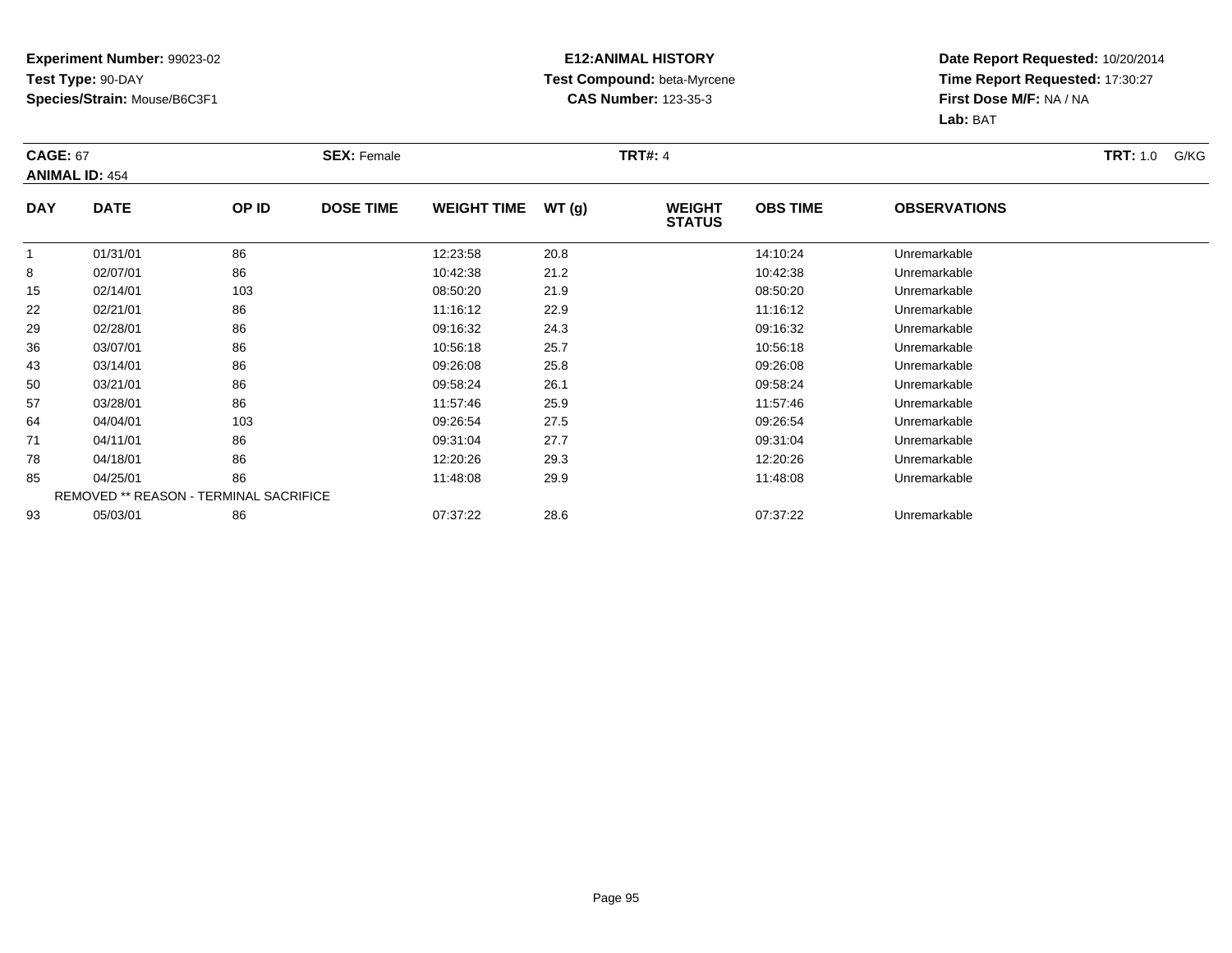#### **E12:ANIMAL HISTORY Test Compound:** beta-Myrcene**CAS Number:** 123-35-3

| <b>CAGE: 67</b> | <b>ANIMAL ID: 455</b>                  |       | <b>SEX: Female</b> |                    |       | <b>TRT#: 4</b>                 |                 |                     | <b>TRT:</b> 1.0<br>G/KG |
|-----------------|----------------------------------------|-------|--------------------|--------------------|-------|--------------------------------|-----------------|---------------------|-------------------------|
| <b>DAY</b>      | <b>DATE</b>                            | OP ID | <b>DOSE TIME</b>   | <b>WEIGHT TIME</b> | WT(g) | <b>WEIGHT</b><br><b>STATUS</b> | <b>OBS TIME</b> | <b>OBSERVATIONS</b> |                         |
|                 | 01/31/01                               | 86    |                    | 12:23:58           | 17.4  |                                | 14:10:24        | Unremarkable        |                         |
| 8               | 02/07/01                               | 86    |                    | 10:42:38           | 20.2  |                                | 10:42:38        | Unremarkable        |                         |
| 15              | 02/14/01                               | 103   |                    | 08:50:20           | 20.9  |                                | 08:50:20        | Unremarkable        |                         |
| 22              | 02/21/01                               | 86    |                    | 11:16:12           | 23.0  |                                | 11:16:12        | Unremarkable        |                         |
| 29              | 02/28/01                               | 86    |                    | 09:16:32           | 23.8  |                                | 09:16:32        | Unremarkable        |                         |
| 36              | 03/07/01                               | 86    |                    | 10:56:18           | 25.0  |                                | 10:56:18        | Unremarkable        |                         |
| 43              | 03/14/01                               | 86    |                    | 09:26:08           | 25.9  |                                | 09:26:08        | Unremarkable        |                         |
| 50              | 03/21/01                               | 86    |                    | 09:58:24           | 25.4  |                                | 09:58:24        | Unremarkable        |                         |
| 57              | 03/28/01                               | 86    |                    | 11:57:46           | 25.1  |                                | 11:57:46        | Unremarkable        |                         |
| 64              | 04/04/01                               | 103   |                    | 09:26:54           | 26.9  |                                | 09:26:54        | Unremarkable        |                         |
| 71              | 04/11/01                               | 86    |                    | 09:31:04           | 26.8  |                                | 09:31:04        | Unremarkable        |                         |
| 78              | 04/18/01                               | 86    |                    | 12:20:26           | 27.3  |                                | 12:20:26        | Unremarkable        |                         |
| 85              | 04/25/01                               | 86    |                    | 11:48:08           | 27.3  |                                | 11:48:08        | Unremarkable        |                         |
|                 | REMOVED ** REASON - TERMINAL SACRIFICE |       |                    |                    |       |                                |                 |                     |                         |
| 93              | 05/03/01                               | 86    |                    | 07:37:22           | 27.4  |                                | 07:37:22        | Unremarkable        |                         |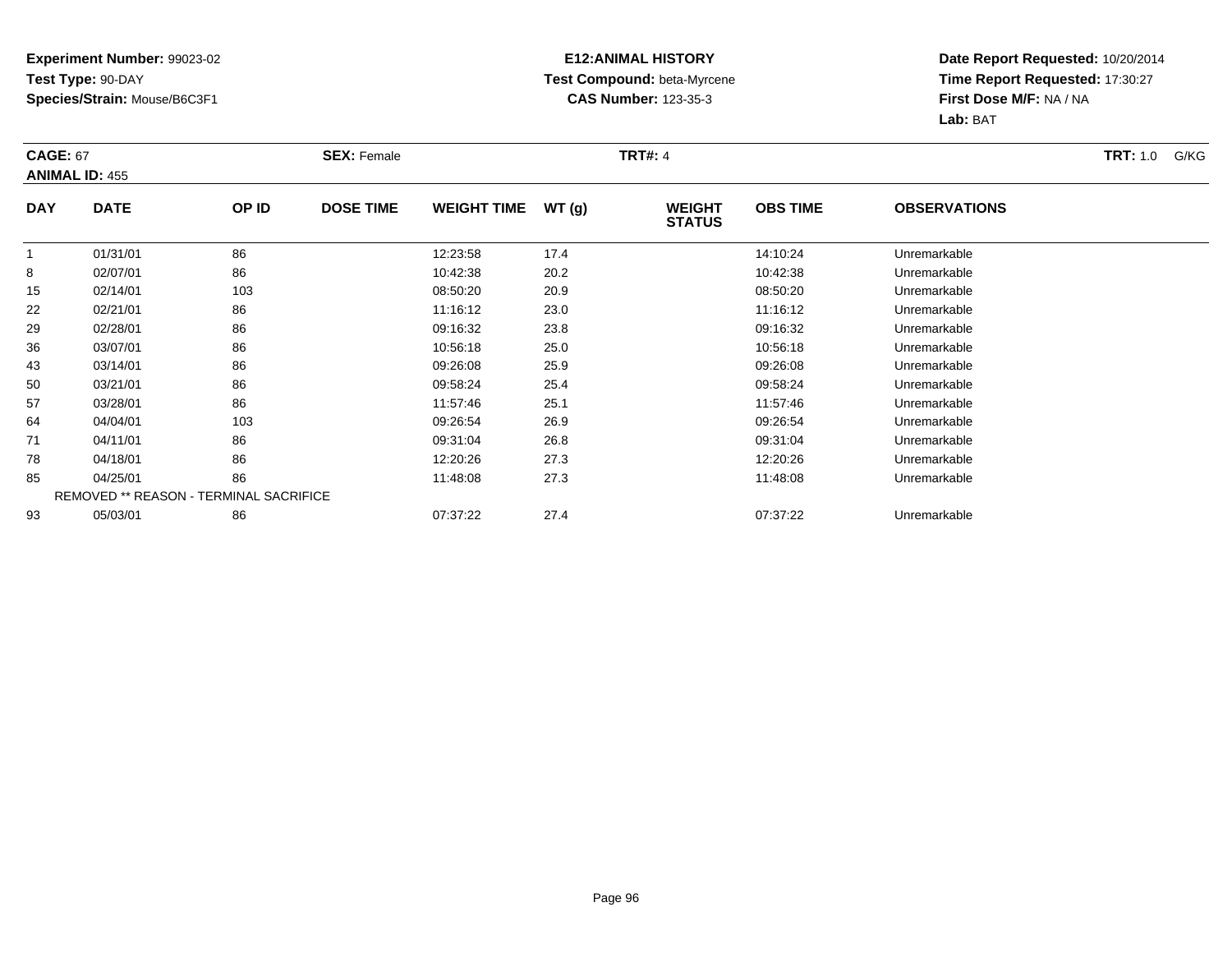#### **E12:ANIMAL HISTORY Test Compound:** beta-Myrcene**CAS Number:** 123-35-3

| <b>CAGE: 68</b> | <b>ANIMAL ID: 456</b>                         |       | <b>SEX: Female</b> |                    |       | <b>TRT#: 4</b>                 |                 |                     | <b>TRT:</b> 1.0<br>G/KG |
|-----------------|-----------------------------------------------|-------|--------------------|--------------------|-------|--------------------------------|-----------------|---------------------|-------------------------|
| <b>DAY</b>      | <b>DATE</b>                                   | OP ID | <b>DOSE TIME</b>   | <b>WEIGHT TIME</b> | WT(g) | <b>WEIGHT</b><br><b>STATUS</b> | <b>OBS TIME</b> | <b>OBSERVATIONS</b> |                         |
|                 | 01/31/01                                      | 86    |                    | 12:22:28           | 18.1  |                                | 14:11:18        | Unremarkable        |                         |
| 8               | 02/07/01                                      | 86    |                    | 10:41:12           | 20.3  |                                | 10:41:12        | Unremarkable        |                         |
| 15              | 02/14/01                                      | 103   |                    | 08:49:02           | 20.1  |                                | 08:49:02        | Unremarkable        |                         |
| 22              | 02/21/01                                      | 86    |                    | 11:17:46           | 21.3  |                                | 11:17:46        | Unremarkable        |                         |
| 29              | 02/28/01                                      | 86    |                    | 09:17:48           | 23.2  |                                | 09:17:48        | Unremarkable        |                         |
| 36              | 03/07/01                                      | 86    |                    | 10:54:38           | 24.3  |                                | 10:54:38        | Unremarkable        |                         |
| 43              | 03/14/01                                      | 86    |                    | 09:24:52           | 25.1  |                                | 09:24:52        | Unremarkable        |                         |
| 50              | 03/21/01                                      | 86    |                    | 09:59:42           | 24.1  |                                | 09:59:42        | Unremarkable        |                         |
| 57              | 03/28/01                                      | 86    |                    | 11:58:48           | 24.8  |                                | 11:58:48        | Unremarkable        |                         |
| 64              | 04/04/01                                      | 103   |                    | 09:25:36           | 24.4  |                                | 09:25:36        | Unremarkable        |                         |
| 71              | 04/11/01                                      | 86    |                    | 09:29:48           | 24.8  |                                | 09:29:48        | Unremarkable        |                         |
| 78              | 04/18/01                                      | 86    |                    | 12:21:34           | 25.5  |                                | 12:21:34        | Unremarkable        |                         |
| 85              | 04/25/01                                      | 86    |                    | 11:49:26           | 25.9  |                                | 11:49:26        | Unremarkable        |                         |
|                 | <b>REMOVED ** REASON - TERMINAL SACRIFICE</b> |       |                    |                    |       |                                |                 |                     |                         |
| 93              | 05/03/01                                      | 86    |                    | 07:40:32           | 25.9  |                                | 07:40:32        | Unremarkable        |                         |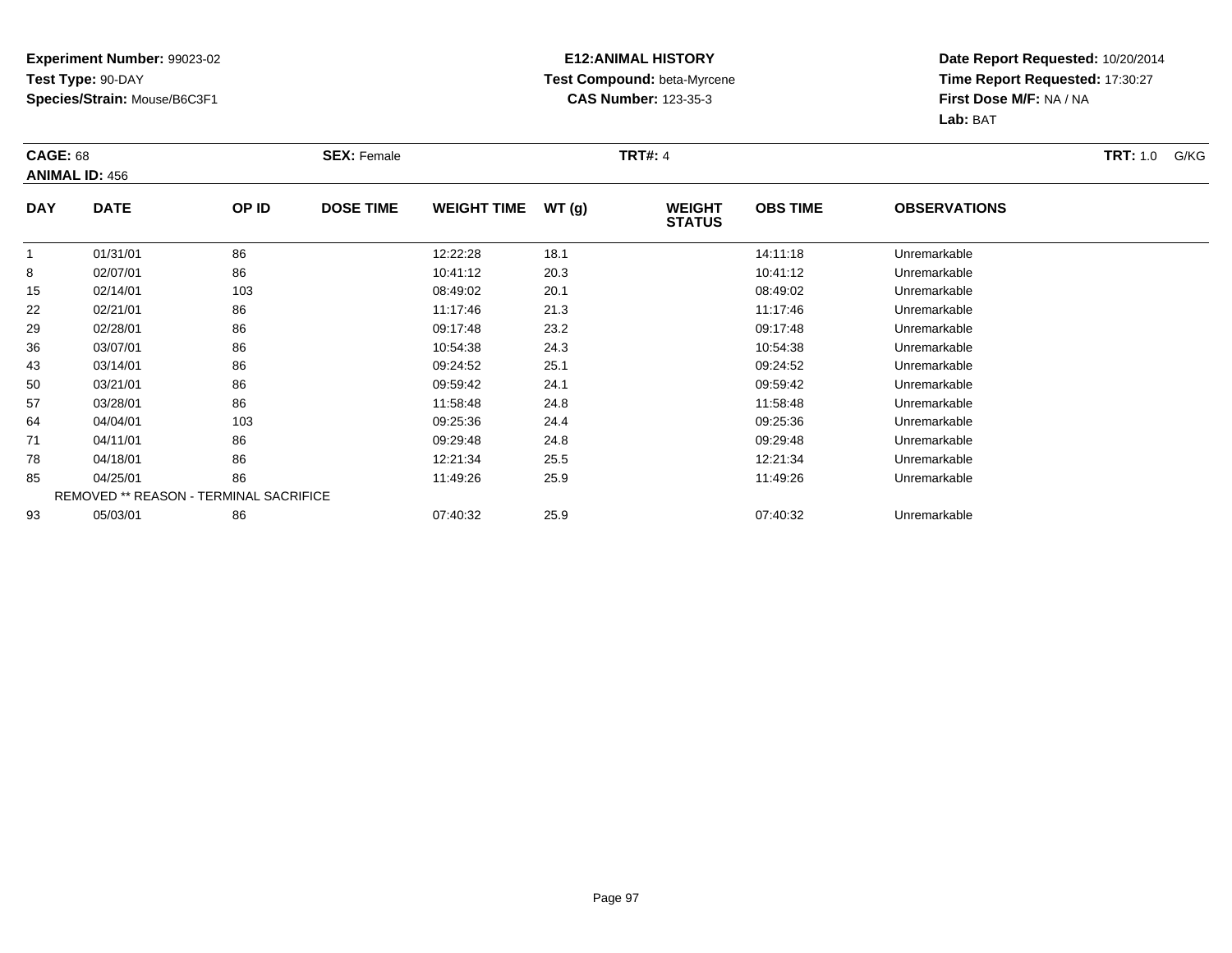#### **E12:ANIMAL HISTORY Test Compound:** beta-Myrcene**CAS Number:** 123-35-3

| <b>CAGE: 68</b> | <b>ANIMAL ID: 457</b>                  |       | <b>SEX: Female</b> |                    |       | <b>TRT#: 4</b>                 |                 |                     | <b>TRT:</b> 1.0<br>G/KG |
|-----------------|----------------------------------------|-------|--------------------|--------------------|-------|--------------------------------|-----------------|---------------------|-------------------------|
| <b>DAY</b>      | <b>DATE</b>                            | OP ID | <b>DOSE TIME</b>   | <b>WEIGHT TIME</b> | WT(g) | <b>WEIGHT</b><br><b>STATUS</b> | <b>OBS TIME</b> | <b>OBSERVATIONS</b> |                         |
| -1              | 01/31/01                               | 86    |                    | 12:22:28           | 17.4  |                                | 14:11:18        | Unremarkable        |                         |
| 8               | 02/07/01                               | 86    |                    | 10:41:12           | 19.6  |                                | 10:41:12        | Unremarkable        |                         |
| 15              | 02/14/01                               | 103   |                    | 08:49:02           | 20.2  |                                | 08:49:02        | Unremarkable        |                         |
| 22              | 02/21/01                               | 86    |                    | 11:17:46           | 20.8  |                                | 11:17:46        | Unremarkable        |                         |
| 29              | 02/28/01                               | 86    |                    | 09:17:48           | 22.9  |                                | 09:17:48        | Unremarkable        |                         |
| 36              | 03/07/01                               | 86    |                    | 10:54:38           | 24.2  |                                | 10:54:38        | Unremarkable        |                         |
| 43              | 03/14/01                               | 86    |                    | 09:24:52           | 24.4  |                                | 09:24:52        | Unremarkable        |                         |
| 50              | 03/21/01                               | 86    |                    | 09:59:42           | 23.6  |                                | 09:59:42        | Unremarkable        |                         |
| 57              | 03/28/01                               | 86    |                    | 11:58:48           | 23.8  |                                | 11:58:48        | Unremarkable        |                         |
| 64              | 04/04/01                               | 103   |                    | 09:25:36           | 25.4  |                                | 09:25:36        | Unremarkable        |                         |
| 71              | 04/11/01                               | 86    |                    | 09:29:48           | 25.5  |                                | 09:29:48        | Unremarkable        |                         |
| 78              | 04/18/01                               | 86    |                    | 12:21:34           | 25.6  |                                | 12:21:34        | Unremarkable        |                         |
| 85              | 04/25/01                               | 86    |                    | 11:49:26           | 25.9  |                                | 11:49:26        | Unremarkable        |                         |
|                 | REMOVED ** REASON - TERMINAL SACRIFICE |       |                    |                    |       |                                |                 |                     |                         |
| 93              | 05/03/01                               | 86    |                    | 07:40:32           | 26.1  |                                | 07:40:32        | Unremarkable        |                         |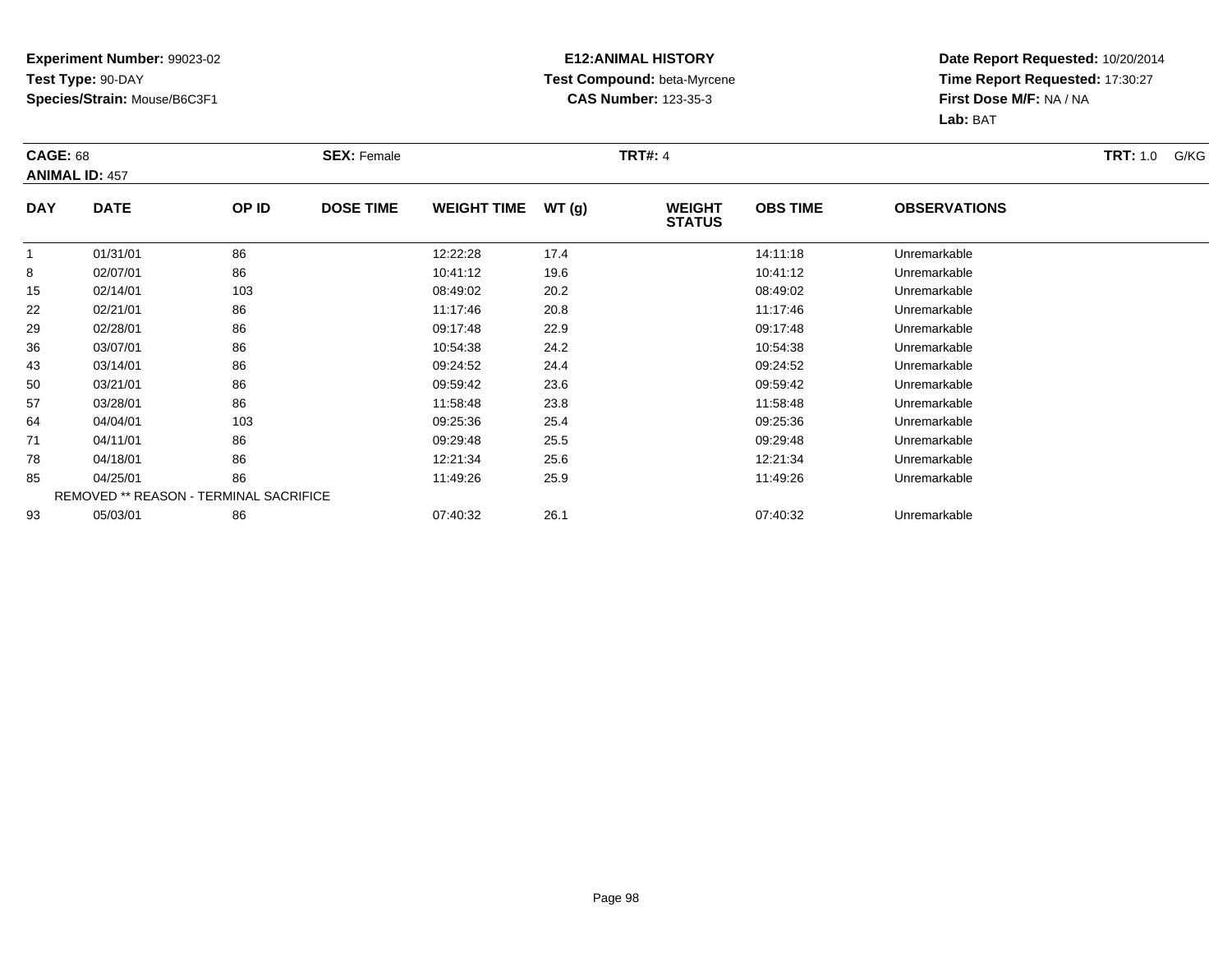#### **E12:ANIMAL HISTORY Test Compound:** beta-Myrcene**CAS Number:** 123-35-3

| <b>CAGE: 68</b> | <b>ANIMAL ID: 458</b>                  |       | <b>SEX: Female</b> |                    |       | <b>TRT#: 4</b>                 |                 |                     | <b>TRT:</b> 1.0<br>G/KG |
|-----------------|----------------------------------------|-------|--------------------|--------------------|-------|--------------------------------|-----------------|---------------------|-------------------------|
| <b>DAY</b>      | <b>DATE</b>                            | OP ID | <b>DOSE TIME</b>   | <b>WEIGHT TIME</b> | WT(g) | <b>WEIGHT</b><br><b>STATUS</b> | <b>OBS TIME</b> | <b>OBSERVATIONS</b> |                         |
| -1              | 01/31/01                               | 86    |                    | 12:22:28           | 19.8  |                                | 14:11:18        | Unremarkable        |                         |
| 8               | 02/07/01                               | 86    |                    | 10:41:12           | 20.7  |                                | 10:41:12        | Unremarkable        |                         |
| 15              | 02/14/01                               | 103   |                    | 08:49:02           | 22.1  |                                | 08:49:02        | Unremarkable        |                         |
| 22              | 02/21/01                               | 86    |                    | 11:17:46           | 22.3  |                                | 11:17:46        | Unremarkable        |                         |
| 29              | 02/28/01                               | 86    |                    | 09:17:48           | 23.1  |                                | 09:17:48        | Unremarkable        |                         |
| 36              | 03/07/01                               | 86    |                    | 10:54:38           | 23.6  |                                | 10:54:38        | Unremarkable        |                         |
| 43              | 03/14/01                               | 86    |                    | 09:24:52           | 25.2  |                                | 09:24:52        | Unremarkable        |                         |
| 50              | 03/21/01                               | 86    |                    | 09:59:42           | 24.6  |                                | 09:59:42        | Unremarkable        |                         |
| 57              | 03/28/01                               | 86    |                    | 11:58:48           | 24.0  |                                | 11:58:48        | Unremarkable        |                         |
| 64              | 04/04/01                               | 103   |                    | 09:25:36           | 25.8  |                                | 09:25:36        | Unremarkable        |                         |
| 71              | 04/11/01                               | 86    |                    | 09:29:48           | 27.0  |                                | 09:29:48        | Unremarkable        |                         |
| 78              | 04/18/01                               | 86    |                    | 12:21:34           | 25.5  |                                | 12:21:34        | Unremarkable        |                         |
| 85              | 04/25/01                               | 86    |                    | 11:49:26           | 26.4  |                                | 11:49:26        | Unremarkable        |                         |
|                 | REMOVED ** REASON - TERMINAL SACRIFICE |       |                    |                    |       |                                |                 |                     |                         |
| 93              | 05/03/01                               | 86    |                    | 07:40:32           | 26.0  |                                | 07:40:32        | Unremarkable        |                         |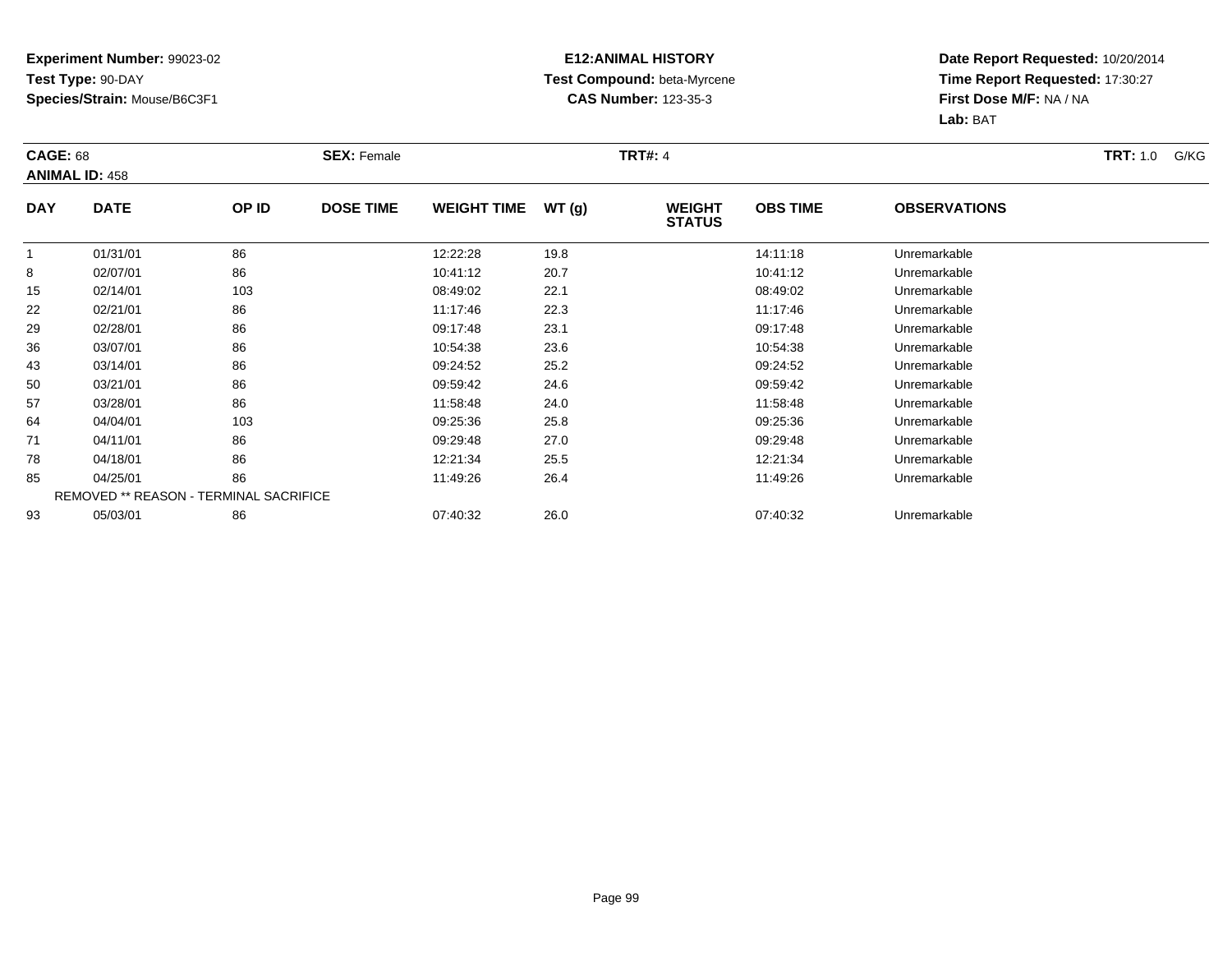#### **E12:ANIMAL HISTORY Test Compound:** beta-Myrcene**CAS Number:** 123-35-3

| <b>CAGE: 68</b> | <b>ANIMAL ID: 459</b>                  |       | <b>SEX: Female</b> |                    |       | <b>TRT#: 4</b>                 |                 |                     | <b>TRT:</b> 1.0<br>G/KG |
|-----------------|----------------------------------------|-------|--------------------|--------------------|-------|--------------------------------|-----------------|---------------------|-------------------------|
| <b>DAY</b>      | <b>DATE</b>                            | OP ID | <b>DOSE TIME</b>   | <b>WEIGHT TIME</b> | WT(g) | <b>WEIGHT</b><br><b>STATUS</b> | <b>OBS TIME</b> | <b>OBSERVATIONS</b> |                         |
|                 | 01/31/01                               | 86    |                    | 12:22:28           | 17.3  |                                | 14:11:18        | Unremarkable        |                         |
| 8               | 02/07/01                               | 86    |                    | 10:41:12           | 19.4  |                                | 10:41:12        | Unremarkable        |                         |
| 15              | 02/14/01                               | 103   |                    | 08:49:02           | 20.3  |                                | 08:49:02        | Unremarkable        |                         |
| 22              | 02/21/01                               | 86    |                    | 11:17:46           | 21.1  |                                | 11:17:46        | Unremarkable        |                         |
| 29              | 02/28/01                               | 86    |                    | 09:17:48           | 21.7  |                                | 09:17:48        | Unremarkable        |                         |
| 36              | 03/07/01                               | 86    |                    | 10:54:38           | 24.1  |                                | 10:54:38        | Unremarkable        |                         |
| 43              | 03/14/01                               | 86    |                    | 09:24:52           | 24.8  |                                | 09:24:52        | Unremarkable        |                         |
| 50              | 03/21/01                               | 86    |                    | 09:59:42           | 24.0  |                                | 09:59:42        | Unremarkable        |                         |
| 57              | 03/28/01                               | 86    |                    | 11:58:48           | 23.7  |                                | 11:58:48        | Unremarkable        |                         |
| 64              | 04/04/01                               | 103   |                    | 09:25:36           | 24.8  |                                | 09:25:36        | Unremarkable        |                         |
| 71              | 04/11/01                               | 86    |                    | 09:29:48           | 24.9  |                                | 09:29:48        | Unremarkable        |                         |
| 78              | 04/18/01                               | 86    |                    | 12:21:34           | 26.0  |                                | 12:21:34        | Unremarkable        |                         |
| 85              | 04/25/01                               | 86    |                    | 11:49:26           | 26.9  |                                | 11:49:26        | Unremarkable        |                         |
|                 | REMOVED ** REASON - TERMINAL SACRIFICE |       |                    |                    |       |                                |                 |                     |                         |
| 93              | 05/03/01                               | 86    |                    | 07:40:32           | 26.2  |                                | 07:40:32        | Unremarkable        |                         |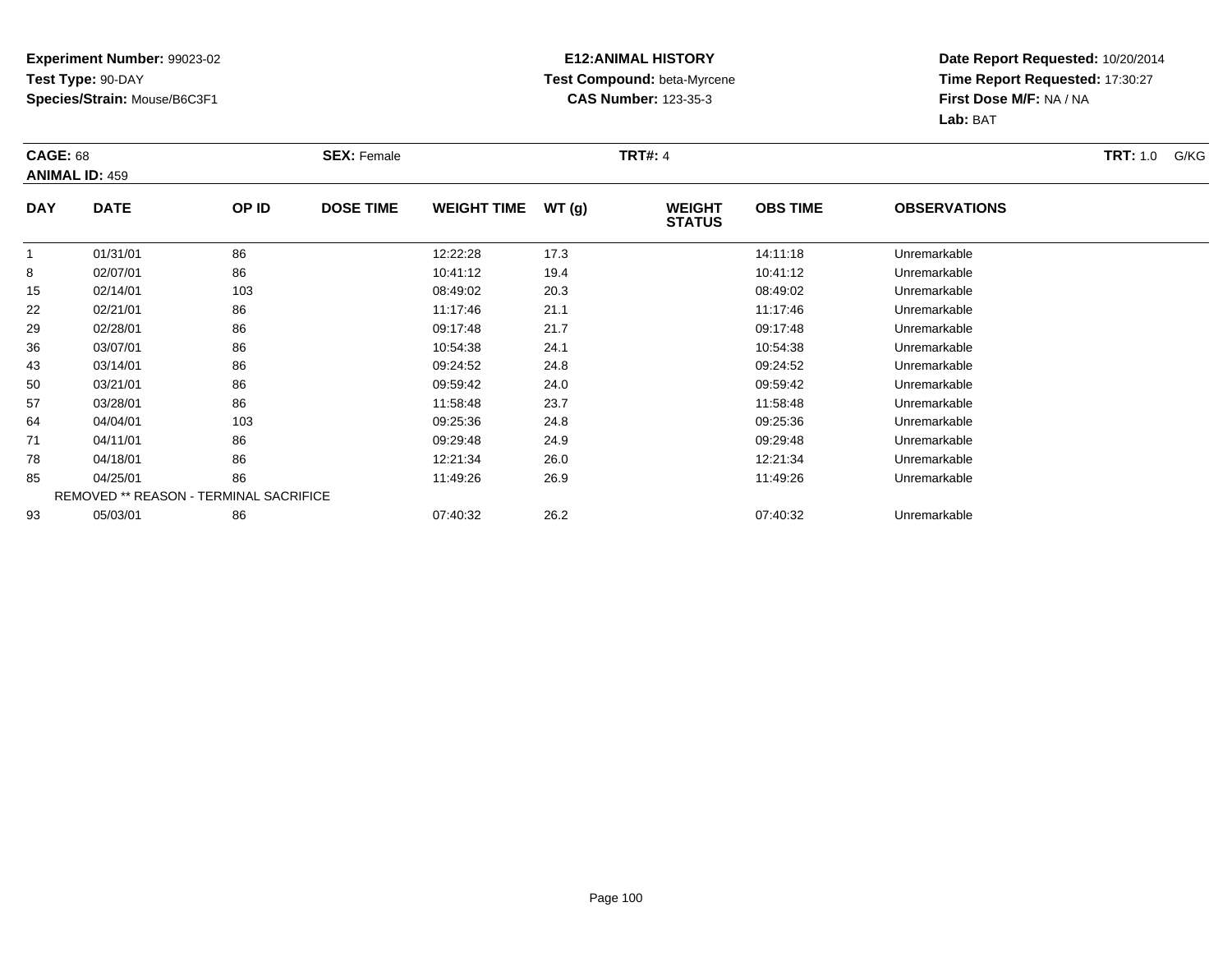#### **E12:ANIMAL HISTORY Test Compound:** beta-Myrcene**CAS Number:** 123-35-3

| <b>CAGE: 68</b> | <b>ANIMAL ID: 460</b>                  |       | <b>SEX: Female</b> |                    |       | <b>TRT#: 4</b>                 |                 |                     | <b>TRT:</b> 1.0<br>G/KG |
|-----------------|----------------------------------------|-------|--------------------|--------------------|-------|--------------------------------|-----------------|---------------------|-------------------------|
| <b>DAY</b>      | <b>DATE</b>                            | OP ID | <b>DOSE TIME</b>   | <b>WEIGHT TIME</b> | WT(g) | <b>WEIGHT</b><br><b>STATUS</b> | <b>OBS TIME</b> | <b>OBSERVATIONS</b> |                         |
|                 | 01/31/01                               | 86    |                    | 12:22:28           | 20.1  |                                | 14:11:18        | Unremarkable        |                         |
| 8               | 02/07/01                               | 86    |                    | 10:41:12           | 22.0  |                                | 10:41:12        | Unremarkable        |                         |
| 15              | 02/14/01                               | 103   |                    | 08:49:02           | 22.0  |                                | 08:49:02        | Unremarkable        |                         |
| 22              | 02/21/01                               | 86    |                    | 11:17:46           | 23.3  |                                | 11:17:46        | Unremarkable        |                         |
| 29              | 02/28/01                               | 86    |                    | 09:17:48           | 23.1  |                                | 09:17:48        | Unremarkable        |                         |
| 36              | 03/07/01                               | 86    |                    | 10:54:38           | 25.4  |                                | 10:54:38        | Unremarkable        |                         |
| 43              | 03/14/01                               | 86    |                    | 09:24:52           | 26.0  |                                | 09:24:52        | Unremarkable        |                         |
| 50              | 03/21/01                               | 86    |                    | 09:59:42           | 25.6  |                                | 09:59:42        | Unremarkable        |                         |
| 57              | 03/28/01                               | 86    |                    | 11:58:48           | 24.9  |                                | 11:58:48        | Unremarkable        |                         |
| 64              | 04/04/01                               | 103   |                    | 09:25:36           | 26.0  |                                | 09:25:36        | Unremarkable        |                         |
| 71              | 04/11/01                               | 86    |                    | 09:29:48           | 30.7  |                                | 09:29:48        | Unremarkable        |                         |
| 78              | 04/18/01                               | 86    |                    | 12:21:34           | 26.7  |                                | 12:21:34        | Unremarkable        |                         |
| 85              | 04/25/01                               | 86    |                    | 11:49:26           | 27.2  |                                | 11:49:26        | Unremarkable        |                         |
|                 | REMOVED ** REASON - TERMINAL SACRIFICE |       |                    |                    |       |                                |                 |                     |                         |
| 93              | 05/03/01                               | 86    |                    | 07:40:32           | 27.2  |                                | 07:40:32        | Unremarkable        |                         |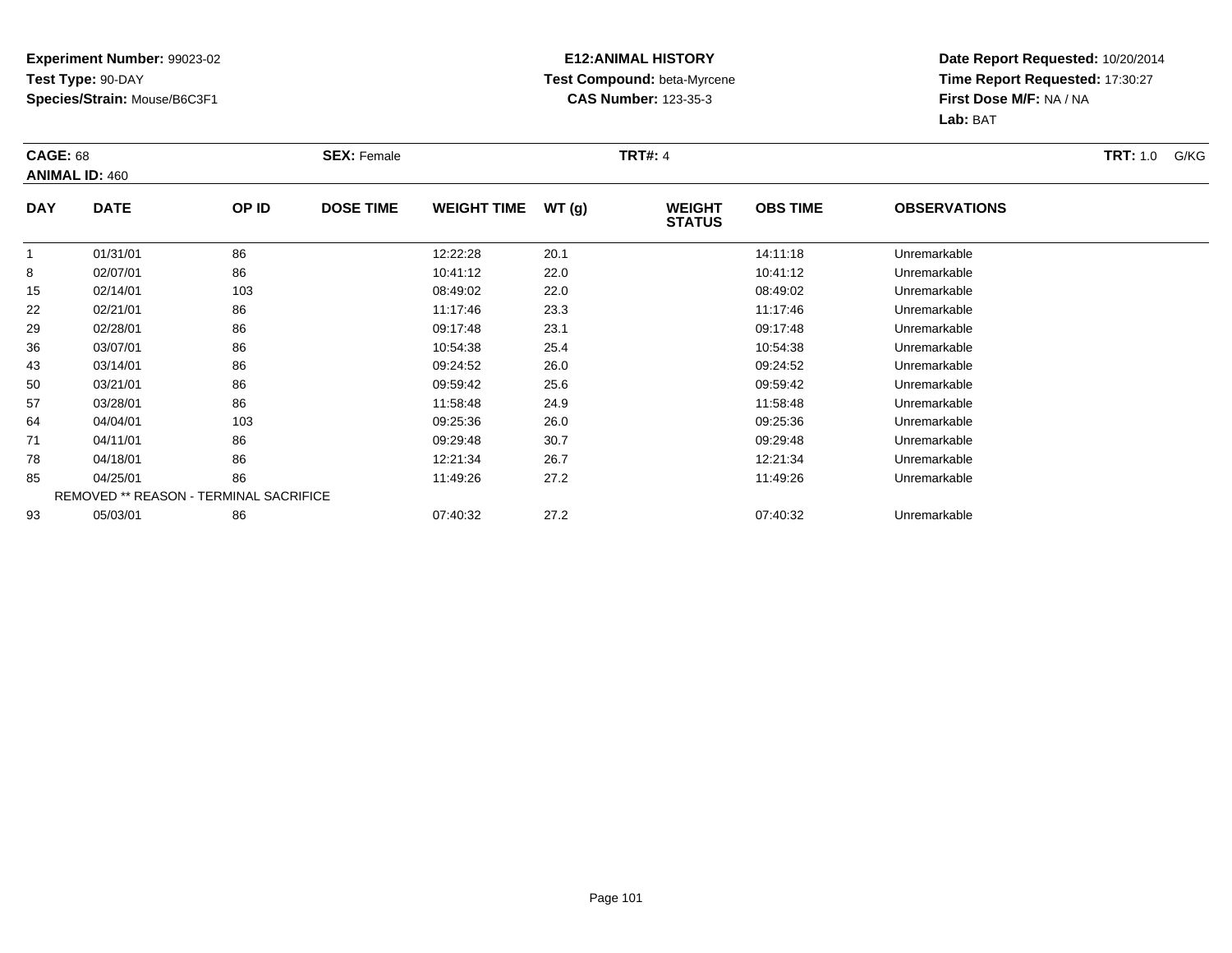|                                               | Experiment Number: 99023-02<br>Test Type: 90-DAY<br>Species/Strain: Mouse/B6C3F1 |       |                    | <b>E12: ANIMAL HISTORY</b><br>Test Compound: beta-Myrcene<br><b>CAS Number: 123-35-3</b> |       |                                |                 | Date Report Requested: 10/20/2014<br>Time Report Requested: 17:30:27<br>First Dose M/F: NA / NA<br>Lab: BAT |                         |
|-----------------------------------------------|----------------------------------------------------------------------------------|-------|--------------------|------------------------------------------------------------------------------------------|-------|--------------------------------|-----------------|-------------------------------------------------------------------------------------------------------------|-------------------------|
| <b>CAGE: 69</b><br><b>ANIMAL ID: 551</b>      |                                                                                  |       | <b>SEX: Female</b> | TRT#: 5                                                                                  |       |                                |                 |                                                                                                             | <b>TRT: 2.0</b><br>G/KG |
| <b>DAY</b>                                    | <b>DATE</b>                                                                      | OP ID | <b>DOSE TIME</b>   | <b>WEIGHT TIME</b>                                                                       | WT(g) | <b>WEIGHT</b><br><b>STATUS</b> | <b>OBS TIME</b> | <b>OBSERVATIONS</b>                                                                                         |                         |
|                                               | 01/31/01                                                                         | 86    |                    | 08:24:18                                                                                 | 19.2  |                                | 14:20:54        | Unremarkable<br>Unremarkable                                                                                |                         |
| <b>REMOVED ** REASON - MORIBUND SACRIFICE</b> |                                                                                  |       |                    |                                                                                          |       |                                |                 |                                                                                                             |                         |
| 3                                             | 02/02/01                                                                         | 103   |                    | 13:24:50                                                                                 | 15.6  |                                | 13:24:50        | Lethargic                                                                                                   |                         |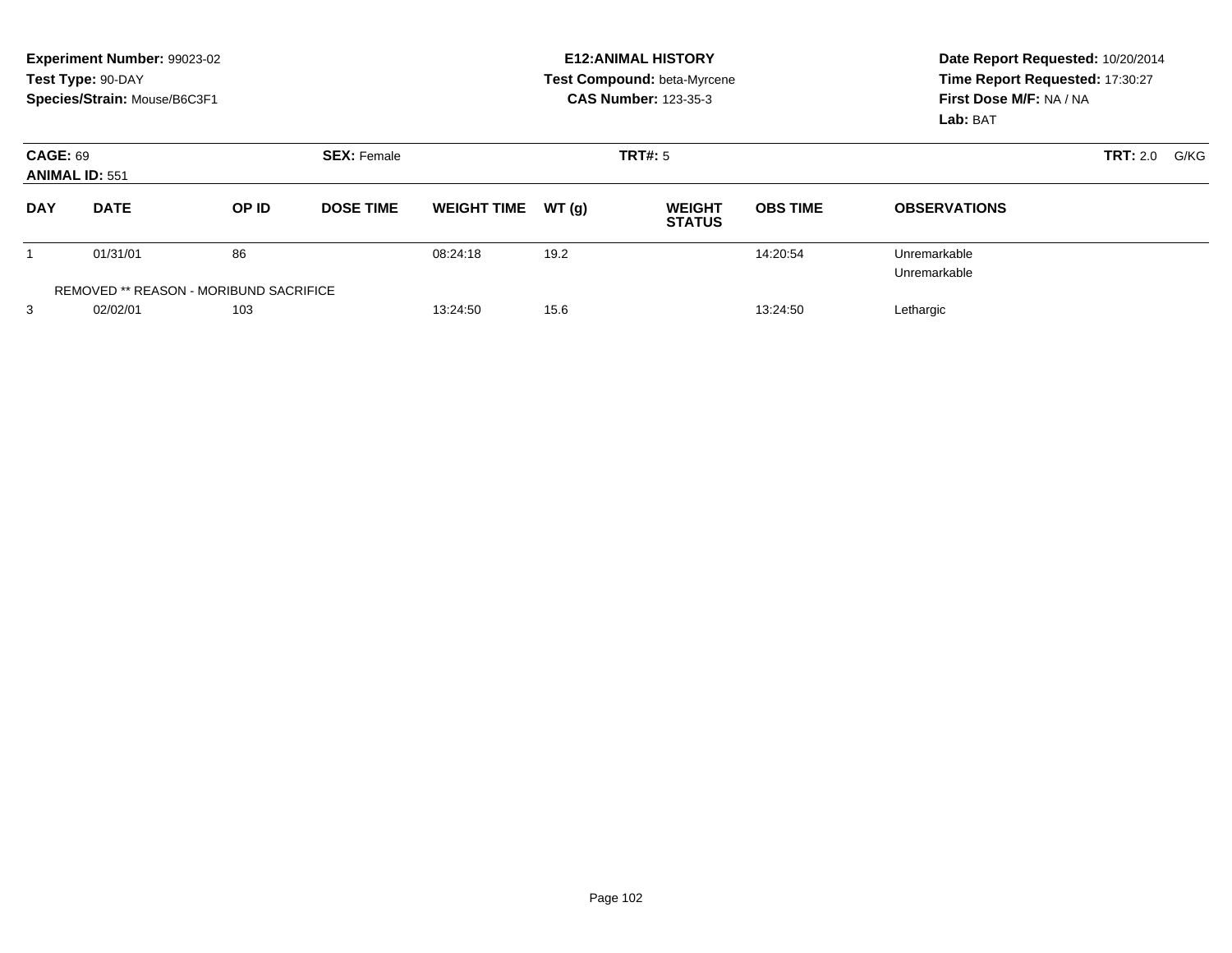#### **E12:ANIMAL HISTORY Test Compound:** beta-Myrcene**CAS Number:** 123-35-3

| <b>CAGE: 69</b><br><b>ANIMAL ID: 552</b> |             |                                   | <b>SEX: Female</b> |                    |       | <b>TRT#: 5</b>                 |                 |                     | <b>TRT: 2.0</b><br>G/KG |
|------------------------------------------|-------------|-----------------------------------|--------------------|--------------------|-------|--------------------------------|-----------------|---------------------|-------------------------|
| <b>DAY</b>                               | <b>DATE</b> | OP ID                             | <b>DOSE TIME</b>   | <b>WEIGHT TIME</b> | WT(g) | <b>WEIGHT</b><br><b>STATUS</b> | <b>OBS TIME</b> | <b>OBSERVATIONS</b> |                         |
|                                          | 01/31/01    | 103                               |                    | 08:24:18           | 20.0  |                                | 14:20:54        | Unremarkable        |                         |
|                                          |             |                                   |                    |                    |       |                                |                 | Unremarkable        |                         |
| 8                                        | 02/07/01    | 86                                |                    | 10:40:12           | 19.3  |                                | 10:40:12        | Unremarkable        |                         |
| 15                                       | 02/14/01    | 103                               |                    | 08:52:16           | 20.6  |                                | 08:52:16        | Unremarkable        |                         |
| 22                                       | 02/21/01    | 86                                |                    | 11:22:12           | 16.6  |                                | 11:22:12        | <b>Thin</b>         |                         |
|                                          |             | REMOVED ** REASON - NATURAL DEATH |                    |                    |       |                                |                 |                     |                         |
| 23                                       | 02/22/01    | 86                                |                    | 08:17:36           | 16.2  |                                | 08:17:36        | Thin                |                         |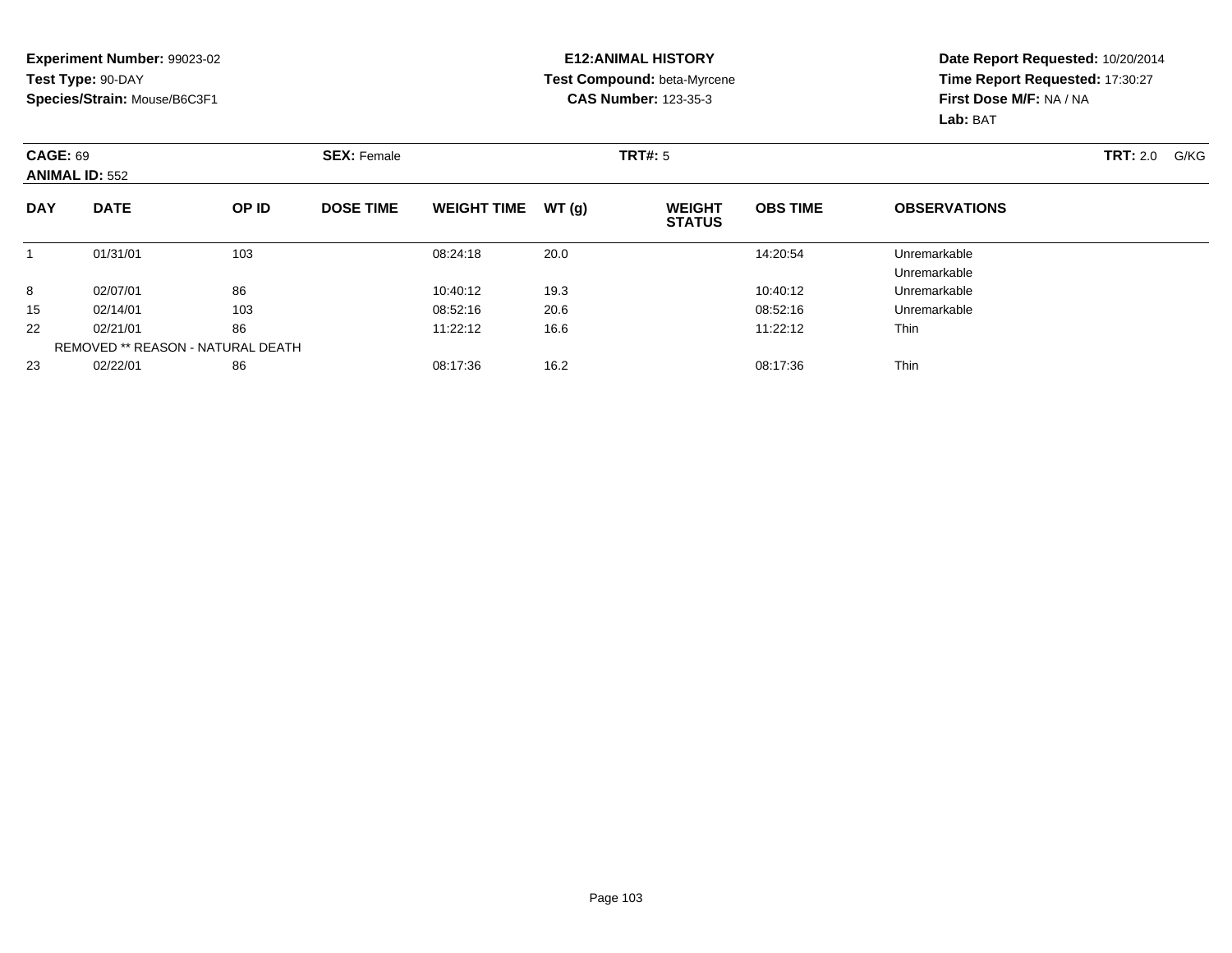|                                          | Experiment Number: 99023-02<br>Test Type: 90-DAY<br>Species/Strain: Mouse/B6C3F1 |       |                               |                    |       | <b>E12: ANIMAL HISTORY</b><br>Test Compound: beta-Myrcene<br><b>CAS Number: 123-35-3</b> | Date Report Requested: 10/20/2014<br>Time Report Requested: 17:30:27<br>First Dose M/F: NA / NA<br>Lab: BAT |                              |  |
|------------------------------------------|----------------------------------------------------------------------------------|-------|-------------------------------|--------------------|-------|------------------------------------------------------------------------------------------|-------------------------------------------------------------------------------------------------------------|------------------------------|--|
| <b>CAGE: 69</b>                          | <b>ANIMAL ID: 553</b>                                                            |       | TRT#: 5<br><b>SEX: Female</b> |                    |       |                                                                                          |                                                                                                             | <b>TRT:</b> 2.0<br>G/KG      |  |
| <b>DAY</b>                               | <b>DATE</b>                                                                      | OP ID | <b>DOSE TIME</b>              | <b>WEIGHT TIME</b> | WT(q) | <b>WEIGHT</b><br><b>STATUS</b>                                                           | <b>OBS TIME</b>                                                                                             | <b>OBSERVATIONS</b>          |  |
|                                          | 01/31/01                                                                         | 86    |                               | 08:24:18           | 19.8  |                                                                                          | 14:20:54                                                                                                    | Unremarkable<br>Unremarkable |  |
| <b>REMOVED ** REASON - NATURAL DEATH</b> |                                                                                  |       |                               |                    |       |                                                                                          |                                                                                                             |                              |  |
| 4                                        | 02/03/01                                                                         | 86    |                               | 07:44:16           | 16.2  |                                                                                          | 07:44:16                                                                                                    | Unremarkable                 |  |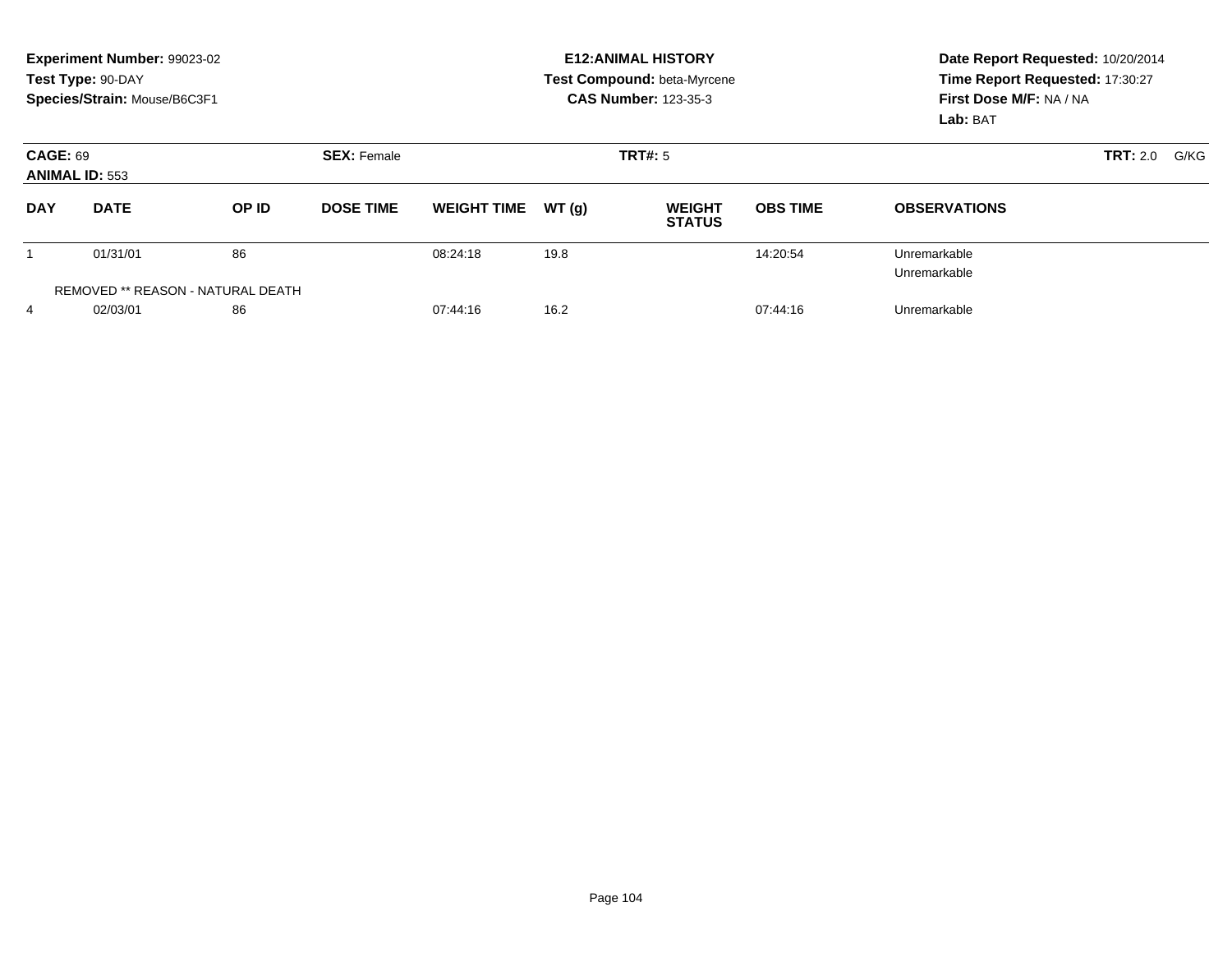#### **E12:ANIMAL HISTORY Test Compound:** beta-Myrcene**CAS Number:** 123-35-3

| <b>CAGE: 69</b> | <b>ANIMAL ID: 554</b>                    |       | <b>SEX: Female</b> |                    |       | TRT#: 5                        |                 |                                                | <b>TRT: 2.0</b><br>G/KG |
|-----------------|------------------------------------------|-------|--------------------|--------------------|-------|--------------------------------|-----------------|------------------------------------------------|-------------------------|
| <b>DAY</b>      | <b>DATE</b>                              | OP ID | <b>DOSE TIME</b>   | <b>WEIGHT TIME</b> | WT(g) | <b>WEIGHT</b><br><b>STATUS</b> | <b>OBS TIME</b> | <b>OBSERVATIONS</b>                            |                         |
|                 | 01/31/01                                 | 103   |                    | 08:24:18           | 19.4  |                                | 14:20:54        | Unremarkable<br>Unremarkable                   |                         |
| 8               | 02/07/01                                 | 86    |                    | 10:40:12           | 19.4  |                                | 10:40:12        | Unremarkable                                   |                         |
| 15              | 02/14/01                                 | 103   |                    | 08:52:16           | 20.1  |                                | 08:52:16        | Unremarkable                                   |                         |
| 22              | 02/21/01                                 | 86    |                    | 11:22:12           | 16.7  |                                | 11:22:12        | Thin                                           |                         |
|                 | <b>REMOVED ** REASON - NATURAL DEATH</b> |       |                    |                    |       |                                |                 |                                                |                         |
| 23              | 02/22/01                                 | 86    |                    | 08:17:36           | 15.5  |                                | 08:17:36        | Abnormal Breathing<br>Lethargic<br><b>Thin</b> |                         |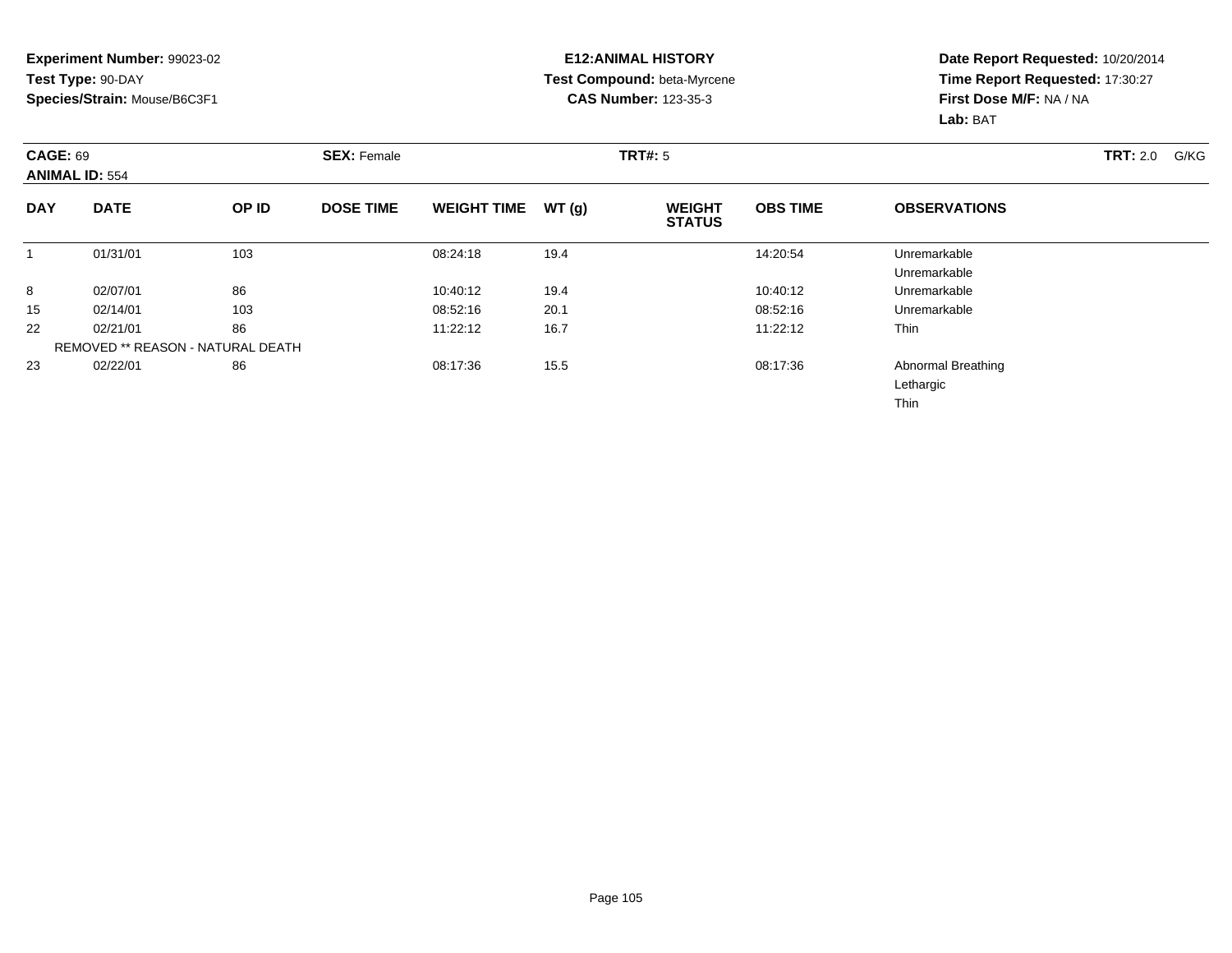#### **E12:ANIMAL HISTORY Test Compound:** beta-Myrcene**CAS Number:** 123-35-3

| <b>CAGE: 69</b><br><b>ANIMAL ID: 555</b> |             |                                   | <b>SEX: Female</b> |                    |       | TRT#: 5                        |                 |                     | <b>TRT:</b> 2.0<br>G/KG |
|------------------------------------------|-------------|-----------------------------------|--------------------|--------------------|-------|--------------------------------|-----------------|---------------------|-------------------------|
| <b>DAY</b>                               | <b>DATE</b> | OP ID                             | <b>DOSE TIME</b>   | <b>WEIGHT TIME</b> | WT(g) | <b>WEIGHT</b><br><b>STATUS</b> | <b>OBS TIME</b> | <b>OBSERVATIONS</b> |                         |
|                                          | 01/31/01    | 103                               |                    | 08:24:18           | 20.7  |                                | 14:20:54        | Unremarkable        |                         |
|                                          |             |                                   |                    |                    |       |                                |                 | Unremarkable        |                         |
| 8                                        | 02/07/01    | 86                                |                    | 10:40:12           | 19.7  |                                | 10:40:12        | Unremarkable        |                         |
| 15                                       | 02/14/01    | 103                               |                    | 08:52:16           | 21.8  |                                | 08:52:16        | Unremarkable        |                         |
| 22                                       | 02/21/01    | 86                                |                    | 11:22:12           | 17.9  |                                | 11:22:12        | <b>Thin</b>         |                         |
|                                          |             | REMOVED ** REASON - NATURAL DEATH |                    |                    |       |                                |                 |                     |                         |
| 23                                       | 02/22/01    | 86                                |                    | 08:17:36           | 17.3  |                                | 08:17:36        | <b>Thin</b>         |                         |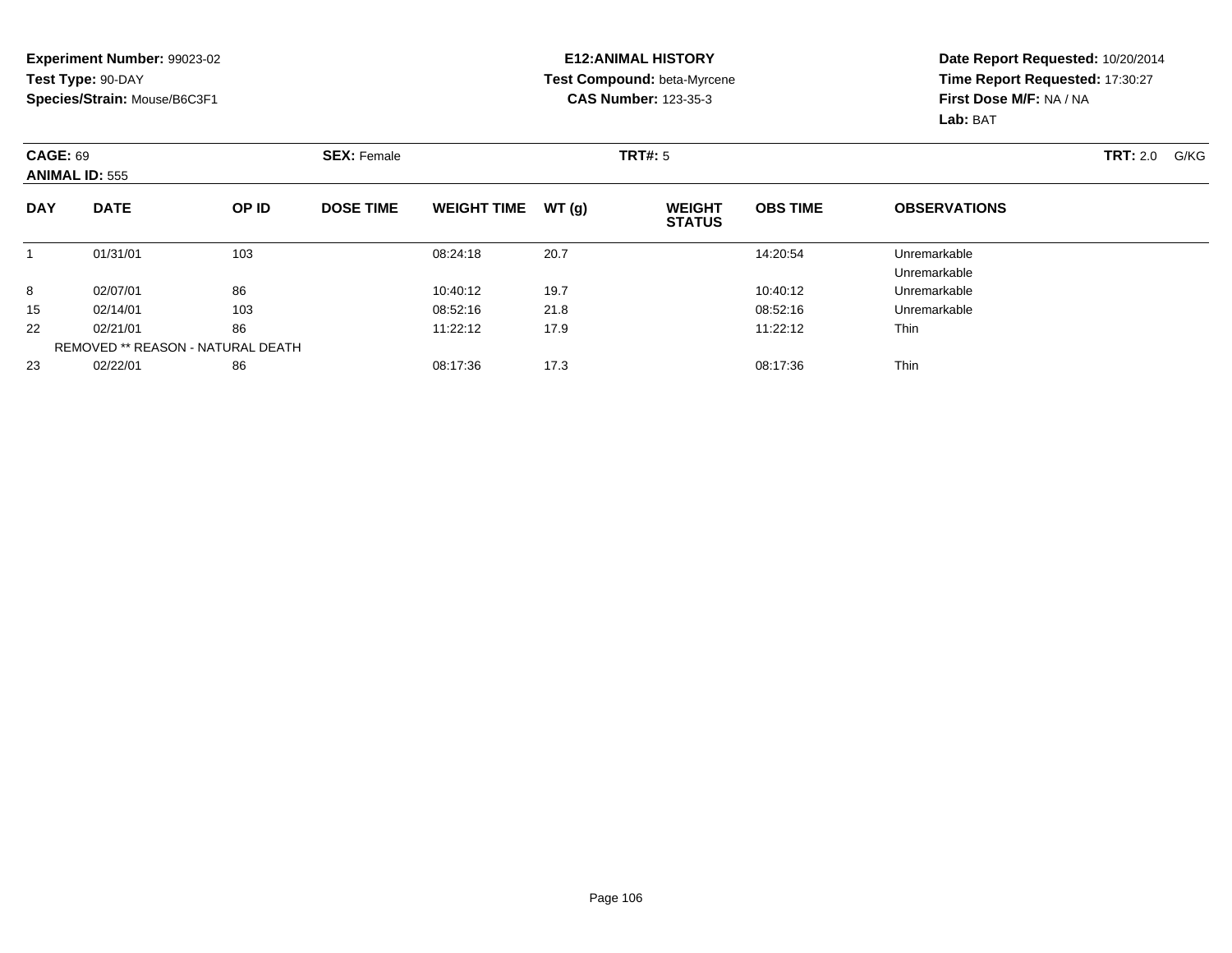#### **E12:ANIMAL HISTORY Test Compound:** beta-Myrcene**CAS Number:** 123-35-3

| <b>CAGE: 70</b><br><b>ANIMAL ID: 556</b> |             |                                   | <b>SEX: Female</b> |                    |       | <b>TRT#: 5</b>                 |                 |                              | <b>TRT: 2.0</b><br>G/KG |
|------------------------------------------|-------------|-----------------------------------|--------------------|--------------------|-------|--------------------------------|-----------------|------------------------------|-------------------------|
| <b>DAY</b>                               | <b>DATE</b> | <b>OP ID</b>                      | <b>DOSE TIME</b>   | <b>WEIGHT TIME</b> | WT(g) | <b>WEIGHT</b><br><b>STATUS</b> | <b>OBS TIME</b> | <b>OBSERVATIONS</b>          |                         |
|                                          | 01/31/01    | 103                               |                    | 08:25:46           | 18.5  |                                | 14:21:58        | Unremarkable<br>Unremarkable |                         |
| 8                                        | 02/07/01    | 86                                |                    | 10:39:14           | 18.2  |                                | 10:39:14        | Unremarkable                 |                         |
| 15                                       | 02/14/01    | 103                               |                    | 08:51:28           | 20.1  |                                | 08:51:28        | Unremarkable                 |                         |
| 22                                       | 02/21/01    | 86                                |                    | 11:25:32           | 16.3  |                                | 11:25:32        | Thin                         |                         |
|                                          |             | REMOVED ** REASON - NATURAL DEATH |                    |                    |       |                                |                 |                              |                         |
| 23                                       | 02/22/01    | 86                                |                    | 08:23:52           | 15.0  |                                | 08:23:52        | Thin                         |                         |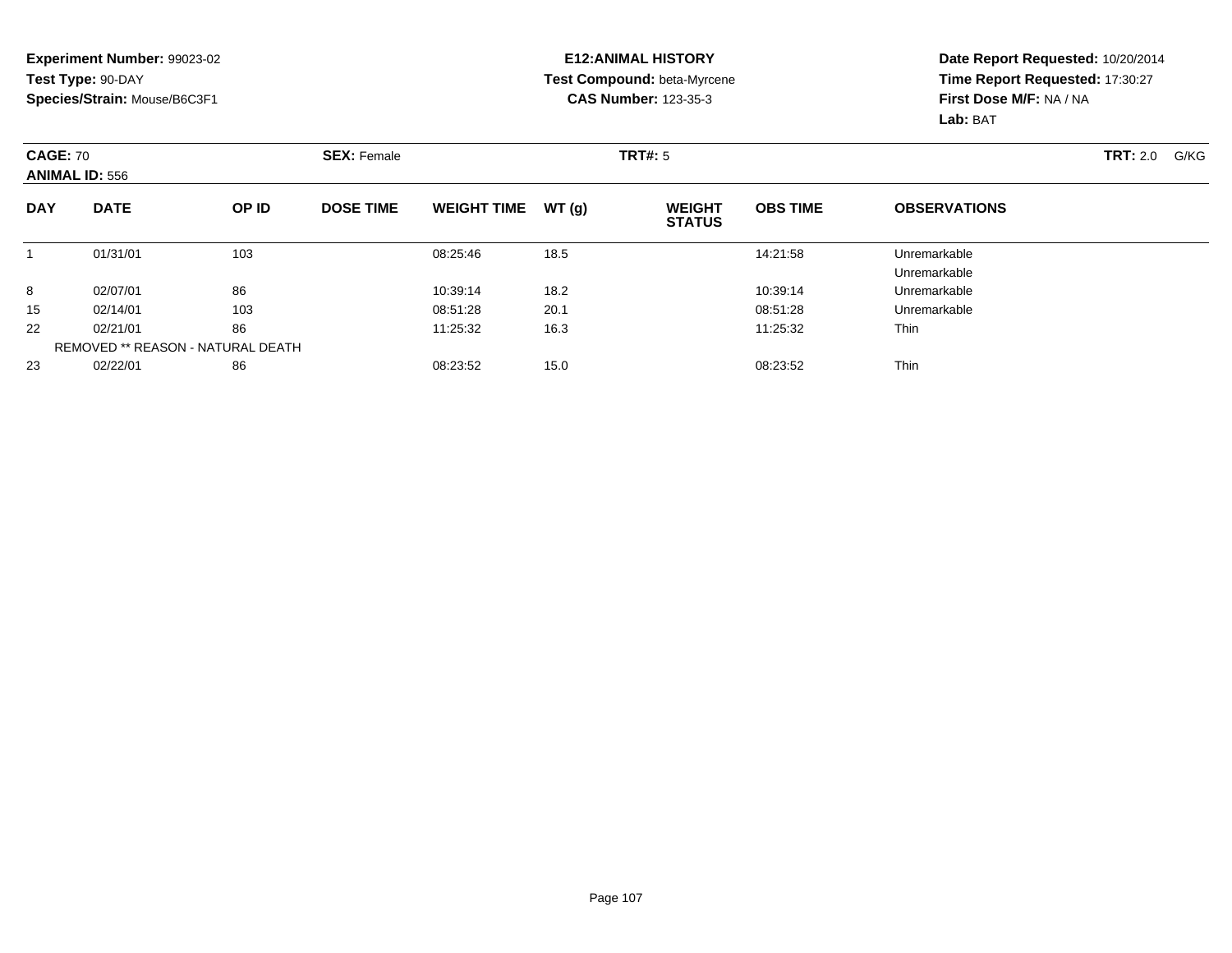#### **E12:ANIMAL HISTORY Test Compound:** beta-Myrcene**CAS Number:** 123-35-3

| <b>CAGE: 70</b> | <b>ANIMAL ID: 557</b>                  |       | <b>SEX: Female</b> |                    |       | <b>TRT#:</b> 5                 |                 |                              | <b>TRT:</b> 2.0<br>G/KG |
|-----------------|----------------------------------------|-------|--------------------|--------------------|-------|--------------------------------|-----------------|------------------------------|-------------------------|
| <b>DAY</b>      | <b>DATE</b>                            | OP ID | <b>DOSE TIME</b>   | <b>WEIGHT TIME</b> | WT(g) | <b>WEIGHT</b><br><b>STATUS</b> | <b>OBS TIME</b> | <b>OBSERVATIONS</b>          |                         |
|                 | 01/31/01                               | 103   |                    | 08:25:46           | 20.3  |                                | 14:21:58        | Unremarkable<br>Unremarkable |                         |
| 8               | 02/07/01                               | 86    |                    | 10:39:14           | 19.7  |                                | 10:39:14        | Unremarkable                 |                         |
| 15              | 02/14/01                               | 103   |                    | 08:51:28           | 22.2  |                                | 08:51:28        | Unremarkable                 |                         |
| 22              | 02/21/01                               | 86    |                    | 11:25:32           | 17.8  |                                | 11:25:32        | Thin                         |                         |
| 29              | 02/28/01                               | 86    |                    | 09:19:16           | 25.4  |                                | 09:19:16        | Unremarkable                 |                         |
| 36              | 03/07/01                               | 86    |                    | 10:57:52           | 23.6  |                                | 10:57:52        | Unremarkable                 |                         |
| 43              | 03/14/01                               | 86    |                    | 09:27:34           | 24.0  |                                | 09:27:34        | Unremarkable                 |                         |
| 50              | 03/21/01                               | 86    |                    | 09:57:34           | 23.9  |                                | 09:57:34        | Unremarkable                 |                         |
| 57              | 03/28/01                               | 86    |                    | 11:57:04           | 24.8  |                                | 11:57:04        | Unremarkable                 |                         |
| 64              | 04/04/01                               | 103   |                    | 09:27:58           | 24.2  |                                | 09:27:58        | Unremarkable                 |                         |
| 71              | 04/11/01                               | 86    |                    | 09:32:18           | 25.6  |                                | 09:32:18        | Unremarkable                 |                         |
| 78              | 04/18/01                               | 86    |                    | 12:22:46           | 24.6  |                                | 12:22:46        | Unremarkable                 |                         |
| 85              | 04/25/01                               | 86    |                    | 11:50:54           | 21.8  |                                | 11:50:54        | Unremarkable                 |                         |
|                 | REMOVED ** REASON - TERMINAL SACRIFICE |       |                    |                    |       |                                |                 |                              |                         |
| 93              | 05/03/01                               | 86    |                    | 07:43:08           | 26.8  |                                | 07:43:08        | Unremarkable                 |                         |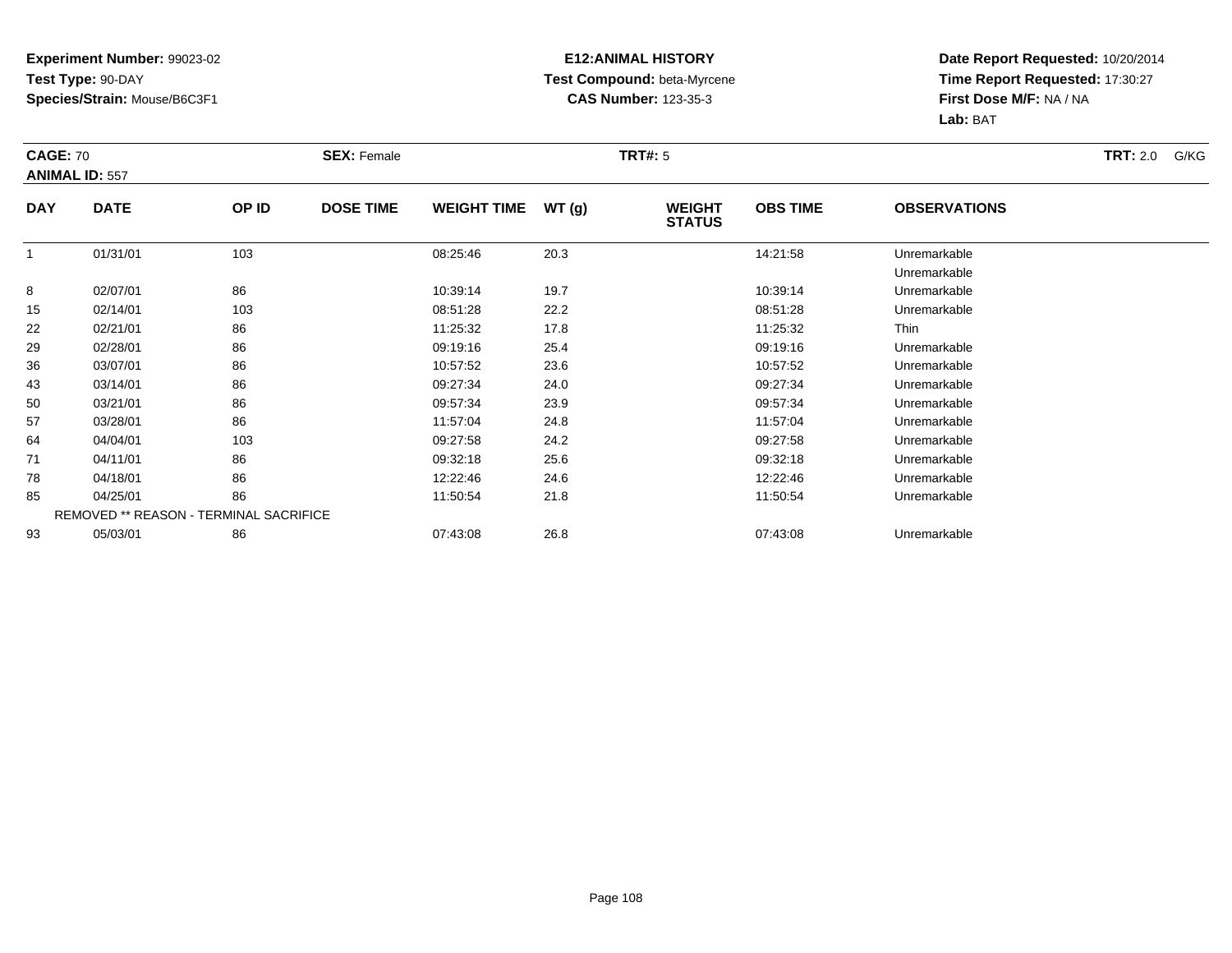## **Experiment Number:** 99023-02**Test Type:** 90-DAY**Species/Strain:** Mouse/B6C3F1

## **E12:ANIMAL HISTORY Test Compound:** beta-Myrcene**CAS Number:** 123-35-3

**Date Report Requested:** 10/20/2014 **Time Report Requested:** 17:30:27**First Dose M/F:** NA / NA**Lab:** BAT

| <b>CAGE: 70</b> | <b>ANIMAL ID: 558</b> |                                        | <b>SEX: Female</b> |                    |       | <b>TRT#:</b> 5                 |                 |                              | <b>TRT:</b> 2.0<br>G/KG |
|-----------------|-----------------------|----------------------------------------|--------------------|--------------------|-------|--------------------------------|-----------------|------------------------------|-------------------------|
| <b>DAY</b>      | <b>DATE</b>           | OP ID                                  | <b>DOSE TIME</b>   | <b>WEIGHT TIME</b> | WT(g) | <b>WEIGHT</b><br><b>STATUS</b> | <b>OBS TIME</b> | <b>OBSERVATIONS</b>          |                         |
|                 | 01/31/01              | 103                                    |                    | 08:25:46           | 18.2  |                                | 14:21:58        | Unremarkable<br>Unremarkable |                         |
| 8               | 02/07/01              | 86                                     |                    | 10:39:14           | 18.2  |                                | 10:39:14        | Unremarkable                 |                         |
| 15              | 02/14/01              | 103                                    |                    | 08:51:28           | 19.8  |                                | 08:51:28        | Unremarkable                 |                         |
| 22              | 02/21/01              | 86                                     |                    | 11:25:32           | 18.6  |                                | 11:25:32        | Thin                         |                         |
| 29              | 02/28/01              | 86                                     |                    | 09:19:16           | 22.5  |                                | 09:19:16        | Unremarkable                 |                         |
| 36              | 03/07/01              | 86                                     |                    | 10:57:52           | 22.8  |                                | 10:57:52        | Unremarkable                 |                         |
| 43              | 03/14/01              | 86                                     |                    | 09:27:34           | 22.8  |                                | 09:27:34        | Unremarkable                 |                         |
| 50              | 03/21/01              | 86                                     |                    | 09:57:34           | 23.5  |                                | 09:57:34        | Unremarkable                 |                         |
| 57              | 03/28/01              | 86                                     |                    | 11:57:04           | 24.5  |                                | 11:57:04        | Unremarkable                 |                         |
| 64              | 04/04/01              | 103                                    |                    | 09:27:58           | 24.8  |                                | 09:27:58        | Unremarkable                 |                         |
| 71              | 04/11/01              | 86                                     |                    | 09:32:18           | 24.5  |                                | 09:32:18        | Unremarkable                 |                         |
| 78              | 04/18/01              | 86                                     |                    | 12:22:46           | 24.3  |                                | 12:22:46        | Unremarkable                 |                         |
| 85              | 04/25/01              | 86                                     |                    | 11:50:54           | 22.1  |                                | 11:50:54        | Unremarkable                 |                         |
|                 |                       | REMOVED ** REASON - TERMINAL SACRIFICE |                    |                    |       |                                |                 |                              |                         |
| 93              | 05/03/01              | 86                                     |                    | 07:43:08           | 27.2  |                                | 07:43:08        | Unremarkable                 |                         |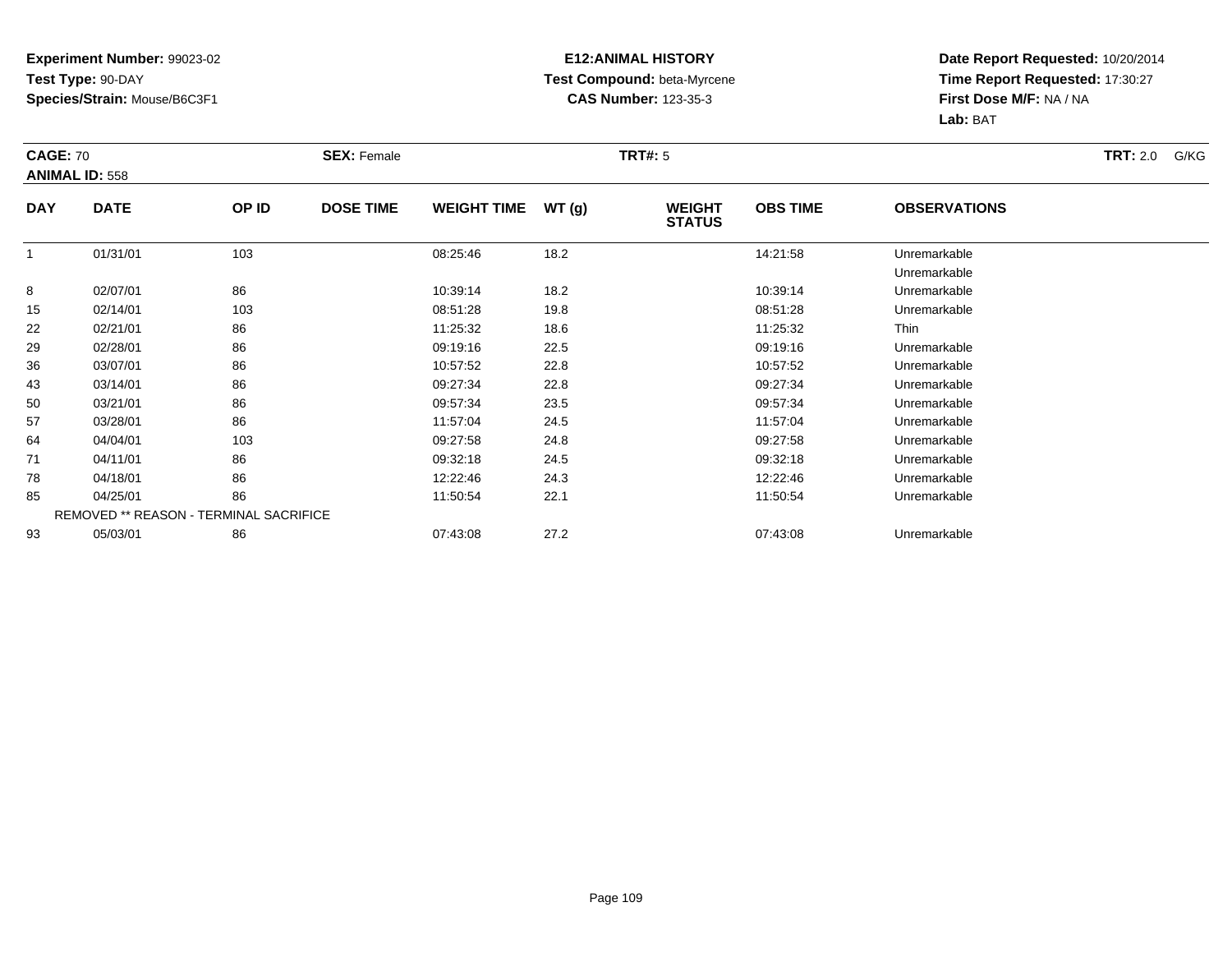|                                          | Experiment Number: 99023-02<br>Test Type: 90-DAY<br>Species/Strain: Mouse/B6C3F1 |       |                    | <b>E12:ANIMAL HISTORY</b><br><b>Test Compound: beta-Myrcene</b><br><b>CAS Number: 123-35-3</b> |       |                                |                 | Date Report Requested: 10/20/2014<br>Time Report Requested: 17:30:27<br>First Dose M/F: NA / NA<br>Lab: BAT |                  |  |
|------------------------------------------|----------------------------------------------------------------------------------|-------|--------------------|------------------------------------------------------------------------------------------------|-------|--------------------------------|-----------------|-------------------------------------------------------------------------------------------------------------|------------------|--|
| <b>CAGE: 70</b><br><b>ANIMAL ID: 559</b> |                                                                                  |       | <b>SEX: Female</b> | TRT#: 5                                                                                        |       |                                |                 |                                                                                                             | TRT: 2.0<br>G/KG |  |
| <b>DAY</b>                               | <b>DATE</b>                                                                      | OP ID | <b>DOSE TIME</b>   | <b>WEIGHT TIME</b>                                                                             | WT(g) | <b>WEIGHT</b><br><b>STATUS</b> | <b>OBS TIME</b> | <b>OBSERVATIONS</b>                                                                                         |                  |  |
|                                          | 01/31/01                                                                         | 86    |                    | 08:25:46                                                                                       | 18.9  |                                | 14:21:58        | Unremarkable<br>Unremarkable                                                                                |                  |  |
|                                          | REMOVED ** REASON - NATURAL DEATH                                                |       |                    |                                                                                                |       |                                |                 |                                                                                                             |                  |  |
| 5                                        | 02/04/01                                                                         | 86    |                    | 07:20:18                                                                                       | 14.1  |                                | 07:20:18        | Unremarkable                                                                                                |                  |  |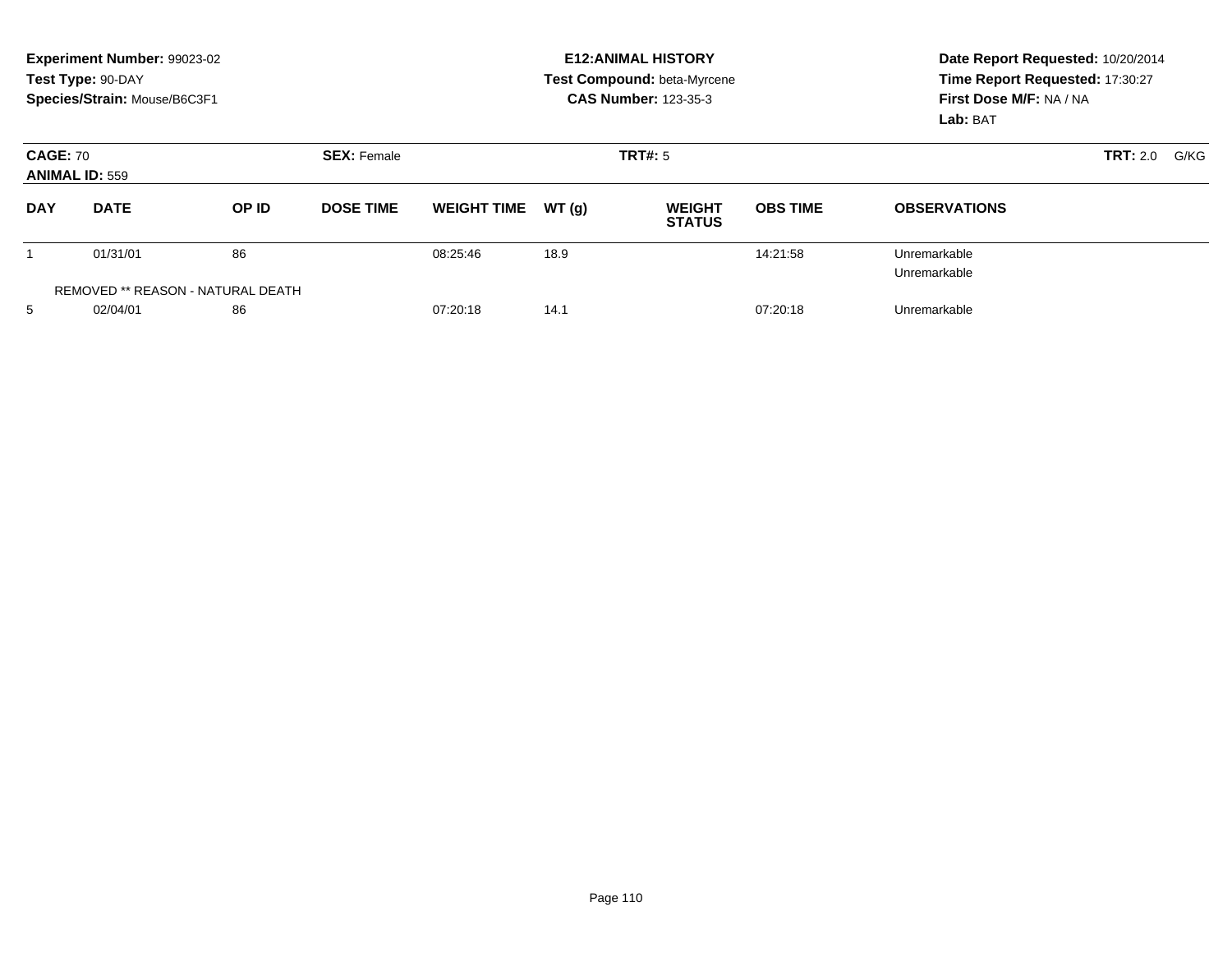|                                          | Experiment Number: 99023-02<br>Test Type: 90-DAY<br>Species/Strain: Mouse/B6C3F1 |              |                    | <b>E12:ANIMAL HISTORY</b><br><b>Test Compound: beta-Myrcene</b><br><b>CAS Number: 123-35-3</b> |       |                                |                 | Date Report Requested: 10/20/2014<br>Time Report Requested: 17:30:27<br>First Dose M/F: NA / NA<br>Lab: BAT |      |  |
|------------------------------------------|----------------------------------------------------------------------------------|--------------|--------------------|------------------------------------------------------------------------------------------------|-------|--------------------------------|-----------------|-------------------------------------------------------------------------------------------------------------|------|--|
| <b>CAGE: 70</b><br><b>ANIMAL ID: 560</b> |                                                                                  |              | <b>SEX: Female</b> |                                                                                                |       | <b>TRT#:</b> 5                 | <b>TRT: 2.0</b> |                                                                                                             | G/KG |  |
| <b>DAY</b>                               | <b>DATE</b>                                                                      | <b>OP ID</b> | <b>DOSE TIME</b>   | <b>WEIGHT TIME</b>                                                                             | WT(q) | <b>WEIGHT</b><br><b>STATUS</b> | <b>OBS TIME</b> | <b>OBSERVATIONS</b>                                                                                         |      |  |
|                                          | 01/31/01                                                                         | 86           |                    | 08:25:46                                                                                       | 18.5  |                                | 14:21:58        | Unremarkable<br>Unremarkable                                                                                |      |  |
|                                          | REMOVED ** REASON - NATURAL DEATH                                                |              |                    |                                                                                                |       |                                |                 |                                                                                                             |      |  |
| 8                                        | 02/07/01                                                                         | 86           |                    | 09:40:58                                                                                       | 13.8  |                                | 09:40:58        | <b>Thin</b>                                                                                                 |      |  |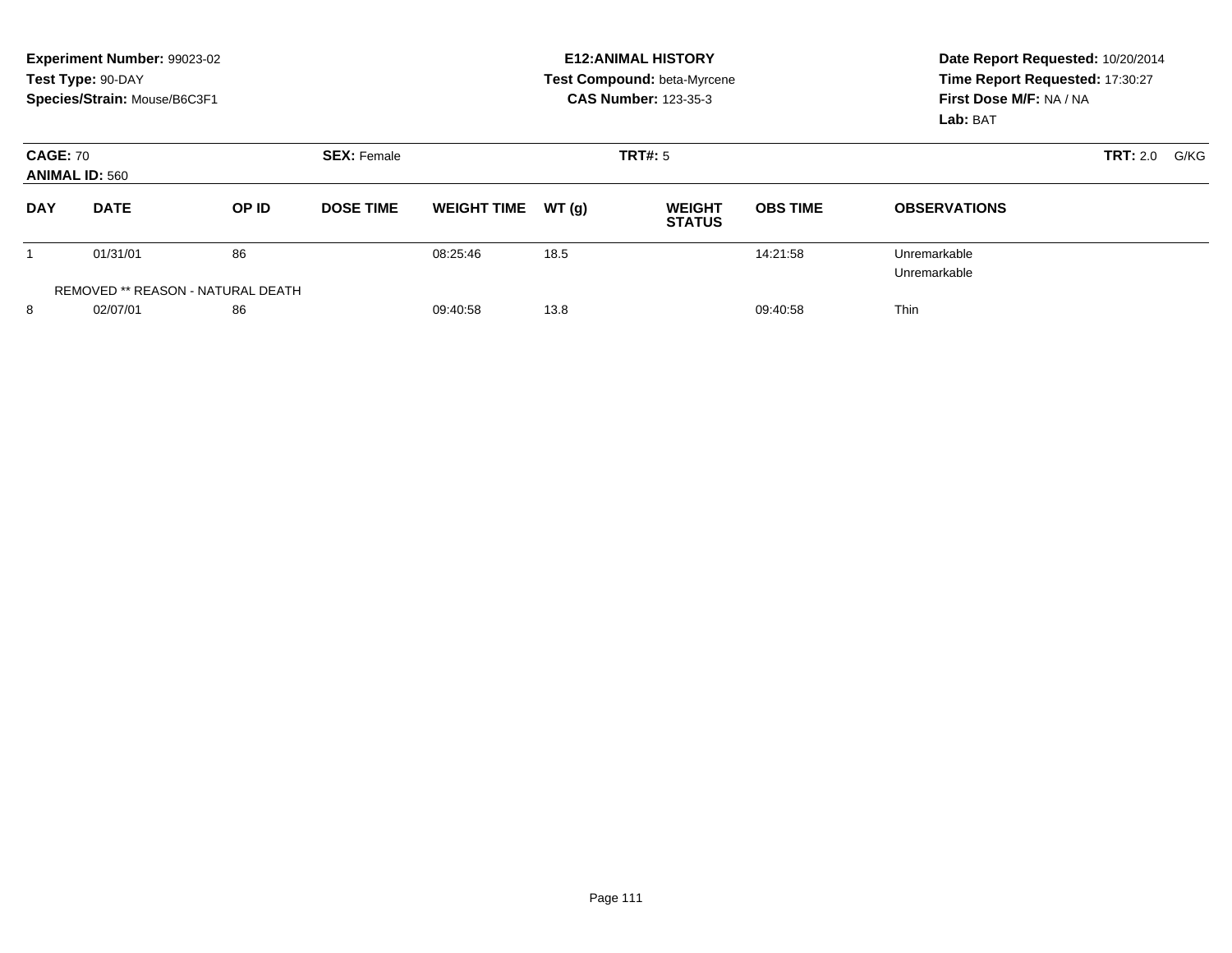|                                          | Experiment Number: 99023-02<br>Test Type: 90-DAY<br>Species/Strain: Mouse/B6C3F1 |       |                    |                    |       | <b>E12: ANIMAL HISTORY</b><br>Test Compound: beta-Myrcene<br><b>CAS Number: 123-35-3</b> | Date Report Requested: 10/20/2014<br>Time Report Requested: 17:30:27<br>First Dose M/F: NA / NA<br>Lab: BAT |                              |      |  |
|------------------------------------------|----------------------------------------------------------------------------------|-------|--------------------|--------------------|-------|------------------------------------------------------------------------------------------|-------------------------------------------------------------------------------------------------------------|------------------------------|------|--|
| <b>CAGE: 71</b><br><b>ANIMAL ID: 651</b> |                                                                                  |       | <b>SEX: Female</b> |                    |       | TRT#: 6                                                                                  |                                                                                                             | TRT: 4.0                     | G/KG |  |
| <b>DAY</b>                               | <b>DATE</b>                                                                      | OP ID | <b>DOSE TIME</b>   | <b>WEIGHT TIME</b> | WT(q) | <b>WEIGHT</b><br><b>STATUS</b>                                                           | <b>OBS TIME</b>                                                                                             | <b>OBSERVATIONS</b>          |      |  |
|                                          | 01/31/01                                                                         | 86    |                    | 08:20:40           | 18.0  |                                                                                          | 14:12:24                                                                                                    | Unremarkable<br>Unremarkable |      |  |
|                                          | <b>REMOVED ** REASON - NATURAL DEATH</b>                                         |       |                    |                    |       |                                                                                          |                                                                                                             |                              |      |  |
| 2                                        | 02/01/01                                                                         | 86    |                    | 12:51:54           | 14.9  |                                                                                          | 12:51:54                                                                                                    | Unremarkable                 |      |  |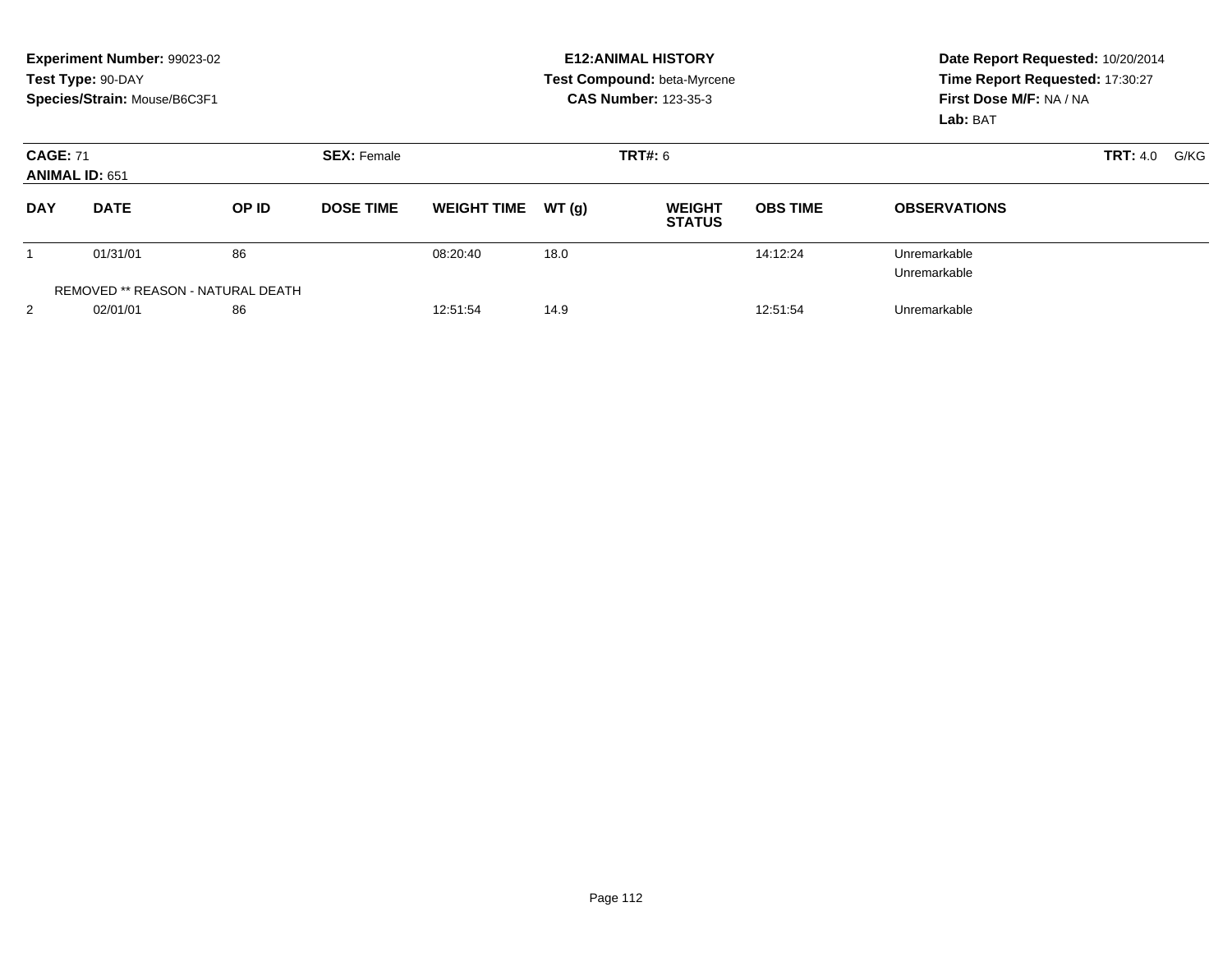|                                          | Experiment Number: 99023-02<br>Test Type: 90-DAY<br>Species/Strain: Mouse/B6C3F1 |       |                    | <b>E12: ANIMAL HISTORY</b><br>Test Compound: beta-Myrcene<br><b>CAS Number: 123-35-3</b> |       |                                |                 | Date Report Requested: 10/20/2014<br>Time Report Requested: 17:30:27<br>First Dose M/F: NA / NA<br>Lab: BAT |                         |
|------------------------------------------|----------------------------------------------------------------------------------|-------|--------------------|------------------------------------------------------------------------------------------|-------|--------------------------------|-----------------|-------------------------------------------------------------------------------------------------------------|-------------------------|
| <b>CAGE: 71</b><br><b>ANIMAL ID: 652</b> |                                                                                  |       | <b>SEX: Female</b> | TRT#: 6                                                                                  |       |                                |                 |                                                                                                             | <b>TRT:</b> 4.0<br>G/KG |
| <b>DAY</b>                               | <b>DATE</b>                                                                      | OP ID | <b>DOSE TIME</b>   | <b>WEIGHT TIME</b>                                                                       | WT(q) | <b>WEIGHT</b><br><b>STATUS</b> | <b>OBS TIME</b> | <b>OBSERVATIONS</b>                                                                                         |                         |
|                                          | 01/31/01                                                                         | 86    |                    | 08:20:40                                                                                 | 19.5  |                                | 14:12:24        | Unremarkable<br>Unremarkable                                                                                |                         |
|                                          | REMOVED ** REASON - NATURAL DEATH                                                |       |                    |                                                                                          |       |                                |                 |                                                                                                             |                         |
| 2                                        | 02/01/01                                                                         | 91    |                    | 09:45:00                                                                                 | 16.9  |                                | 09:45:00        | Unremarkable                                                                                                |                         |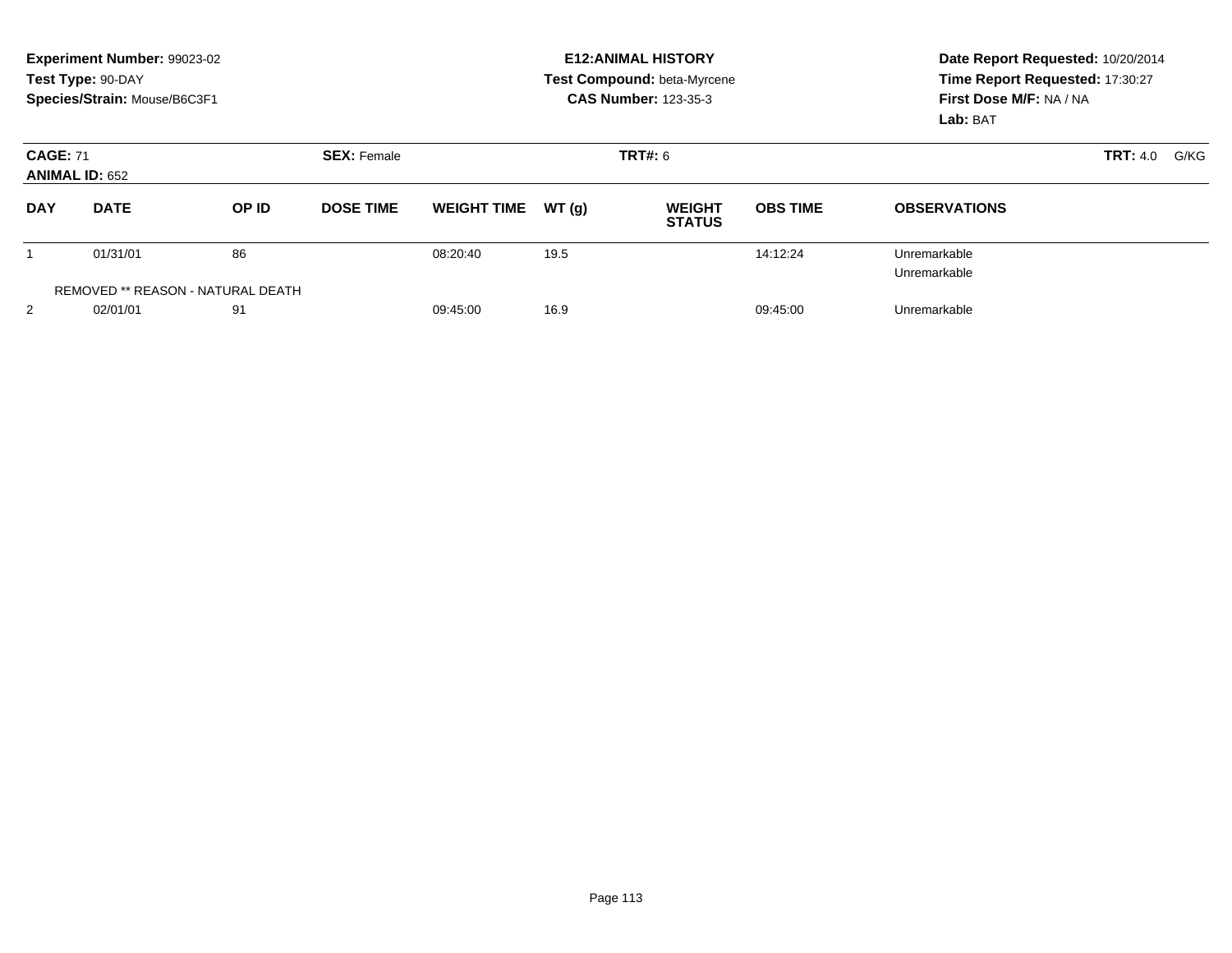|                 | Experiment Number: 99023-02<br>Test Type: 90-DAY<br>Species/Strain: Mouse/B6C3F1 |                                               |                    |                    |        | <b>E12: ANIMAL HISTORY</b><br>Test Compound: beta-Myrcene<br><b>CAS Number: 123-35-3</b> | Date Report Requested: 10/20/2014<br>Time Report Requested: 17:30:27<br>First Dose M/F: NA / NA<br>Lab: BAT |                                        |  |
|-----------------|----------------------------------------------------------------------------------|-----------------------------------------------|--------------------|--------------------|--------|------------------------------------------------------------------------------------------|-------------------------------------------------------------------------------------------------------------|----------------------------------------|--|
| <b>CAGE: 71</b> | <b>ANIMAL ID: 653</b>                                                            |                                               | <b>SEX: Female</b> |                    |        | <b>TRT#: 6</b>                                                                           | <b>TRT:</b> 4.0                                                                                             |                                        |  |
| <b>DAY</b>      | <b>DATE</b>                                                                      | OP ID                                         | <b>DOSE TIME</b>   | <b>WEIGHT TIME</b> | WT (q) | <b>WEIGHT</b><br><b>STATUS</b>                                                           | <b>OBS TIME</b>                                                                                             | <b>OBSERVATIONS</b>                    |  |
|                 | 01/31/01                                                                         | 86                                            |                    | 08:20:40           | 18.4   |                                                                                          | 14:12:24                                                                                                    | Unremarkable<br>Unremarkable           |  |
|                 |                                                                                  | <b>REMOVED ** REASON - MORIBUND SACRIFICE</b> |                    |                    |        |                                                                                          |                                                                                                             |                                        |  |
| $\overline{2}$  | 02/01/01                                                                         | 86                                            |                    | 14:17:18           | 16.1   |                                                                                          | 14:17:18                                                                                                    | <b>Abnormal Breathing</b><br>Lethargic |  |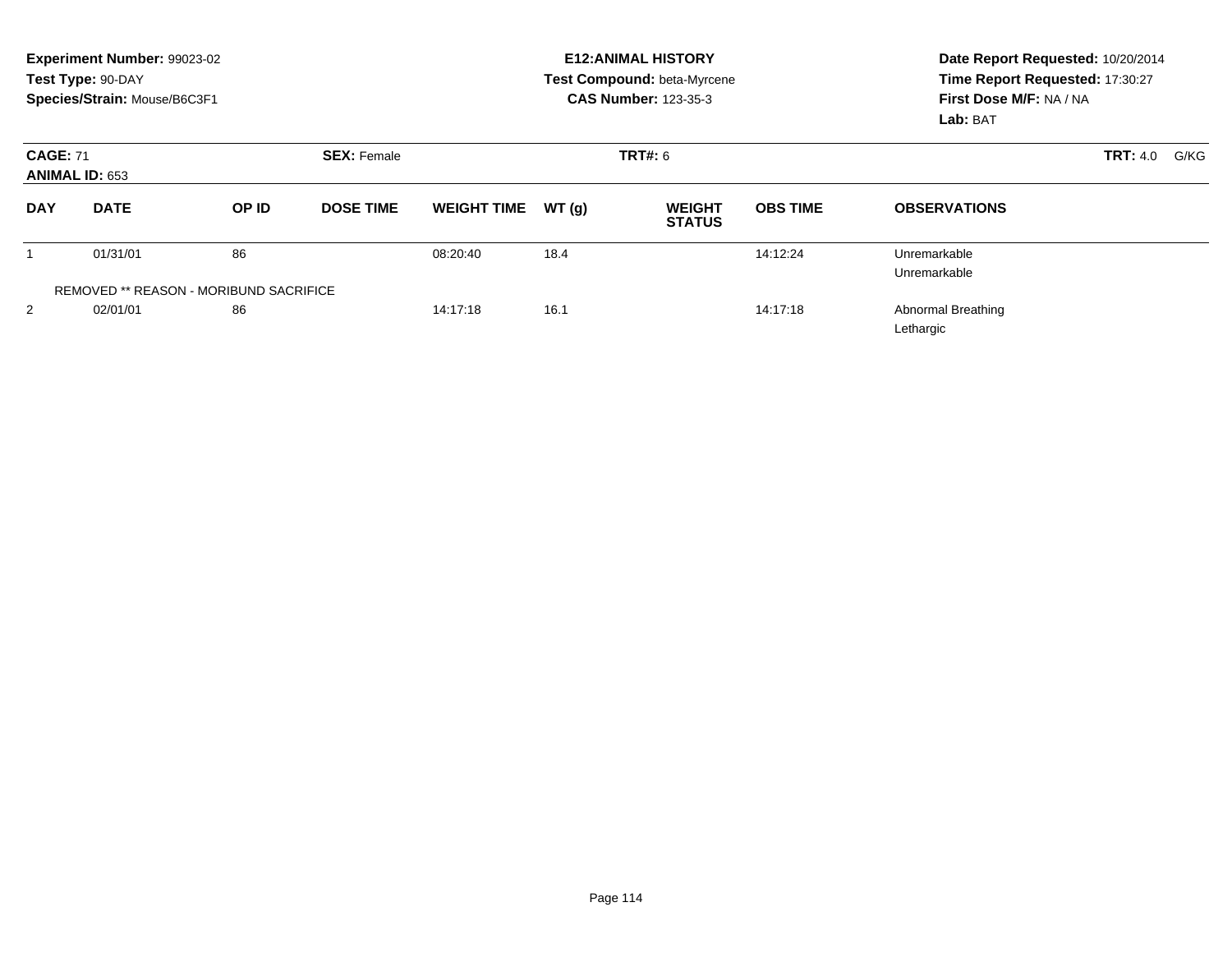|                                          | Experiment Number: 99023-02<br>Test Type: 90-DAY<br>Species/Strain: Mouse/B6C3F1 |       |                    | <b>E12: ANIMAL HISTORY</b><br>Test Compound: beta-Myrcene<br><b>CAS Number: 123-35-3</b> |       |                                |                 | Date Report Requested: 10/20/2014<br>Time Report Requested: 17:30:27<br>First Dose M/F: NA / NA<br>Lab: BAT |                         |  |
|------------------------------------------|----------------------------------------------------------------------------------|-------|--------------------|------------------------------------------------------------------------------------------|-------|--------------------------------|-----------------|-------------------------------------------------------------------------------------------------------------|-------------------------|--|
| <b>CAGE: 71</b><br><b>ANIMAL ID: 654</b> |                                                                                  |       | <b>SEX: Female</b> | TRT#: 6                                                                                  |       |                                |                 |                                                                                                             | <b>TRT:</b> 4.0<br>G/KG |  |
| <b>DAY</b>                               | <b>DATE</b>                                                                      | OP ID | <b>DOSE TIME</b>   | <b>WEIGHT TIME</b>                                                                       | WT(q) | <b>WEIGHT</b><br><b>STATUS</b> | <b>OBS TIME</b> | <b>OBSERVATIONS</b>                                                                                         |                         |  |
|                                          | 01/31/01                                                                         | 86    |                    | 08:20:40                                                                                 | 19.3  |                                | 14:12:24        | Unremarkable<br>Unremarkable                                                                                |                         |  |
|                                          | REMOVED ** REASON - NATURAL DEATH                                                |       |                    |                                                                                          |       |                                |                 |                                                                                                             |                         |  |
| 3                                        | 02/02/01                                                                         | 103   |                    | 07:43:58                                                                                 | 17.6  |                                | 07:43:58        | Unremarkable                                                                                                |                         |  |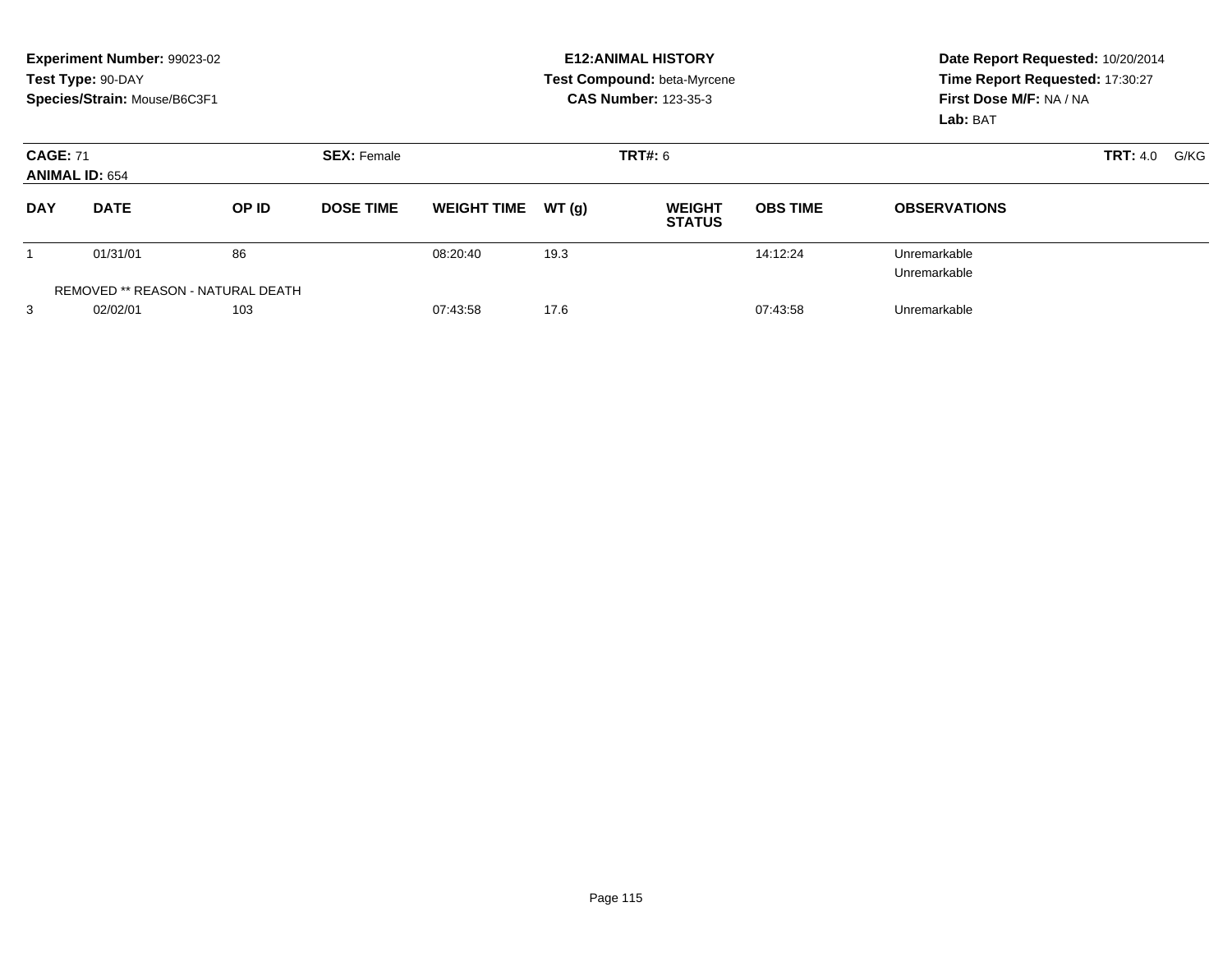|                                          | Experiment Number: 99023-02<br>Test Type: 90-DAY<br>Species/Strain: Mouse/B6C3F1 |       |                    |                    |       | <b>E12: ANIMAL HISTORY</b><br>Test Compound: beta-Myrcene<br><b>CAS Number: 123-35-3</b> | Date Report Requested: 10/20/2014<br>Time Report Requested: 17:30:27<br>First Dose M/F: NA / NA<br>Lab: BAT |                              |                  |
|------------------------------------------|----------------------------------------------------------------------------------|-------|--------------------|--------------------|-------|------------------------------------------------------------------------------------------|-------------------------------------------------------------------------------------------------------------|------------------------------|------------------|
| <b>CAGE: 71</b><br><b>ANIMAL ID: 655</b> |                                                                                  |       | <b>SEX: Female</b> | TRT#: 6            |       |                                                                                          |                                                                                                             |                              | TRT: 4.0<br>G/KG |
| <b>DAY</b>                               | <b>DATE</b>                                                                      | OP ID | <b>DOSE TIME</b>   | <b>WEIGHT TIME</b> | WT(q) | <b>WEIGHT</b><br><b>STATUS</b>                                                           | <b>OBS TIME</b>                                                                                             | <b>OBSERVATIONS</b>          |                  |
|                                          | 01/31/01                                                                         | 86    |                    | 08:20:40           | 19.2  |                                                                                          | 14:12:24                                                                                                    | Unremarkable<br>Unremarkable |                  |
|                                          | <b>REMOVED ** REASON - NATURAL DEATH</b>                                         |       |                    |                    |       |                                                                                          |                                                                                                             |                              |                  |
| 2                                        | 02/01/01                                                                         | 91    |                    | 11:25:00           | 17.0  |                                                                                          | 11:25:00                                                                                                    | Unremarkable                 |                  |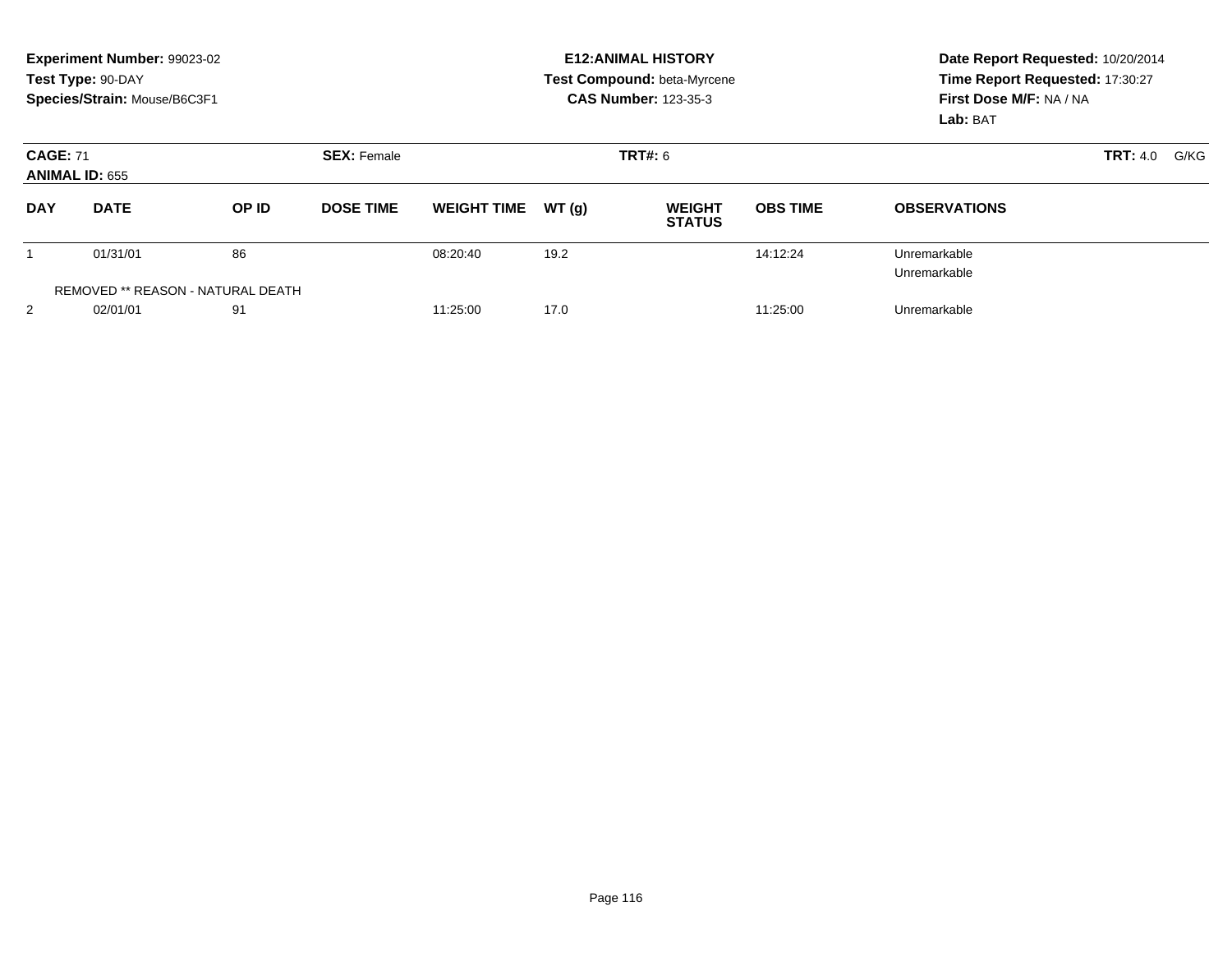|                                          | Experiment Number: 99023-02<br>Test Type: 90-DAY<br>Species/Strain: Mouse/B6C3F1 |       |                    | <b>E12: ANIMAL HISTORY</b><br>Test Compound: beta-Myrcene<br><b>CAS Number: 123-35-3</b> |       |                                |                 | Date Report Requested: 10/20/2014<br>Time Report Requested: 17:30:27<br>First Dose M/F: NA / NA<br>Lab: BAT |  |  |
|------------------------------------------|----------------------------------------------------------------------------------|-------|--------------------|------------------------------------------------------------------------------------------|-------|--------------------------------|-----------------|-------------------------------------------------------------------------------------------------------------|--|--|
| <b>CAGE: 72</b><br><b>ANIMAL ID: 656</b> |                                                                                  |       | <b>SEX: Female</b> |                                                                                          |       | TRT#: 6                        |                 | <b>TRT:</b> 4.0<br>G/KG                                                                                     |  |  |
| <b>DAY</b>                               | <b>DATE</b>                                                                      | OP ID | <b>DOSE TIME</b>   | <b>WEIGHT TIME</b>                                                                       | WT(q) | <b>WEIGHT</b><br><b>STATUS</b> | <b>OBS TIME</b> | <b>OBSERVATIONS</b>                                                                                         |  |  |
|                                          | 01/31/01                                                                         | 86    |                    | 08:22:30                                                                                 | 17.9  |                                | 14:19:52        | Unremarkable<br>Unremarkable                                                                                |  |  |
|                                          | REMOVED ** REASON - NATURAL DEATH                                                |       |                    |                                                                                          |       |                                |                 |                                                                                                             |  |  |
| 2                                        | 02/01/01                                                                         | 86    |                    | 08:06:34                                                                                 | 15.8  |                                | 08:06:34        | Unremarkable                                                                                                |  |  |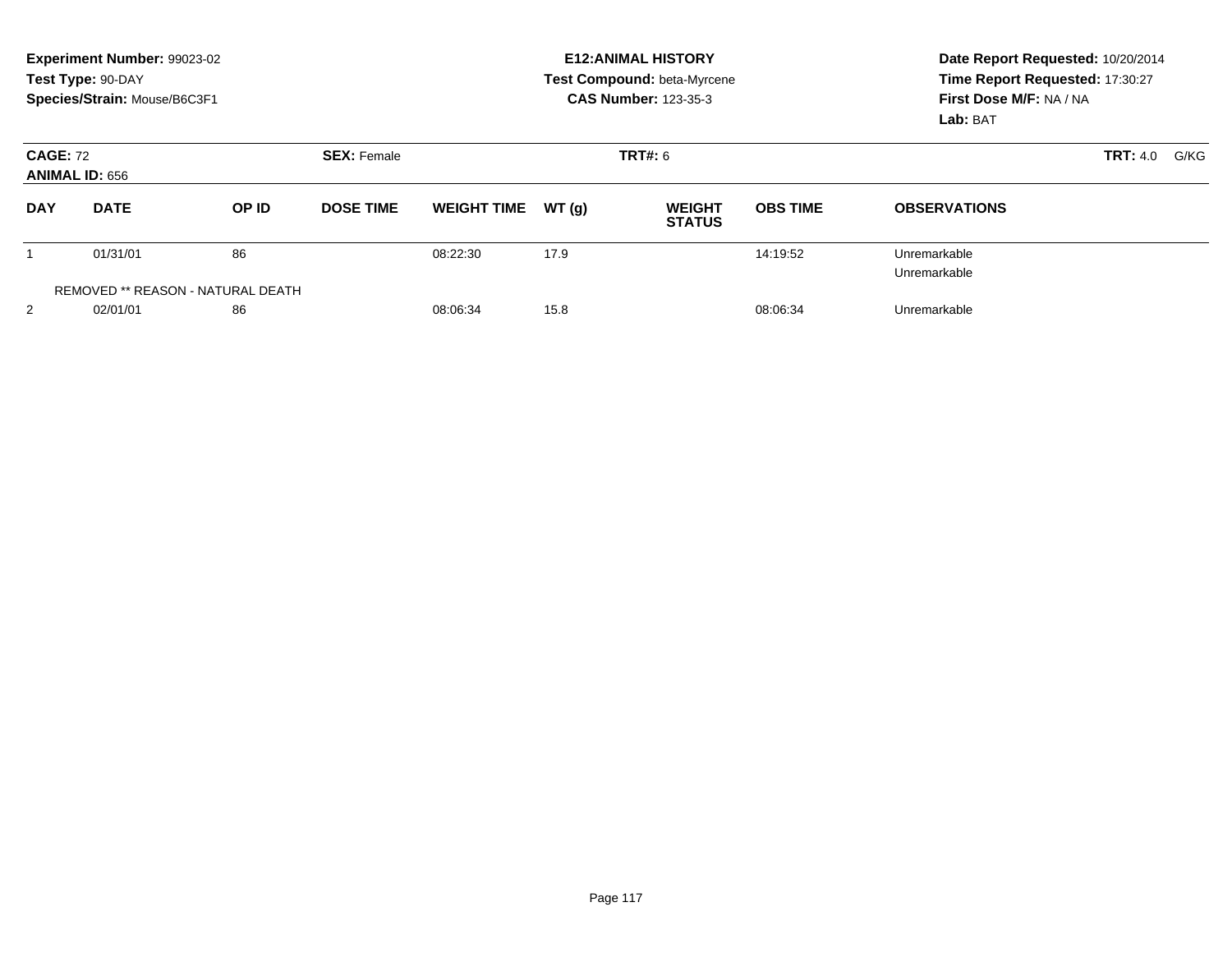|                 | Experiment Number: 99023-02<br>Test Type: 90-DAY<br>Species/Strain: Mouse/B6C3F1 |       |                    |                    |       | <b>E12: ANIMAL HISTORY</b><br>Test Compound: beta-Myrcene<br><b>CAS Number: 123-35-3</b> | Date Report Requested: 10/20/2014<br>Time Report Requested: 17:30:27<br>First Dose M/F: NA / NA<br>Lab: BAT |                                        |  |
|-----------------|----------------------------------------------------------------------------------|-------|--------------------|--------------------|-------|------------------------------------------------------------------------------------------|-------------------------------------------------------------------------------------------------------------|----------------------------------------|--|
| <b>CAGE: 72</b> | <b>ANIMAL ID: 657</b>                                                            |       | <b>SEX: Female</b> |                    |       | <b>TRT#: 6</b>                                                                           | <b>TRT:</b> 4.0<br>G/KG                                                                                     |                                        |  |
| <b>DAY</b>      | <b>DATE</b>                                                                      | OP ID | <b>DOSE TIME</b>   | <b>WEIGHT TIME</b> | WT(q) | <b>WEIGHT</b><br><b>STATUS</b>                                                           | <b>OBS TIME</b>                                                                                             | <b>OBSERVATIONS</b>                    |  |
|                 | 01/31/01                                                                         | 86    |                    | 08:22:30           | 17.7  |                                                                                          | 14:19:52                                                                                                    | Unremarkable<br>Unremarkable           |  |
|                 | REMOVED ** REASON - MORIBUND SACRIFICE                                           |       |                    |                    |       |                                                                                          |                                                                                                             |                                        |  |
| 2               | 02/01/01                                                                         | 91    |                    | 11:25:00           | 15.4  |                                                                                          | 11:25:00                                                                                                    | <b>Abnormal Breathing</b><br>Lethargic |  |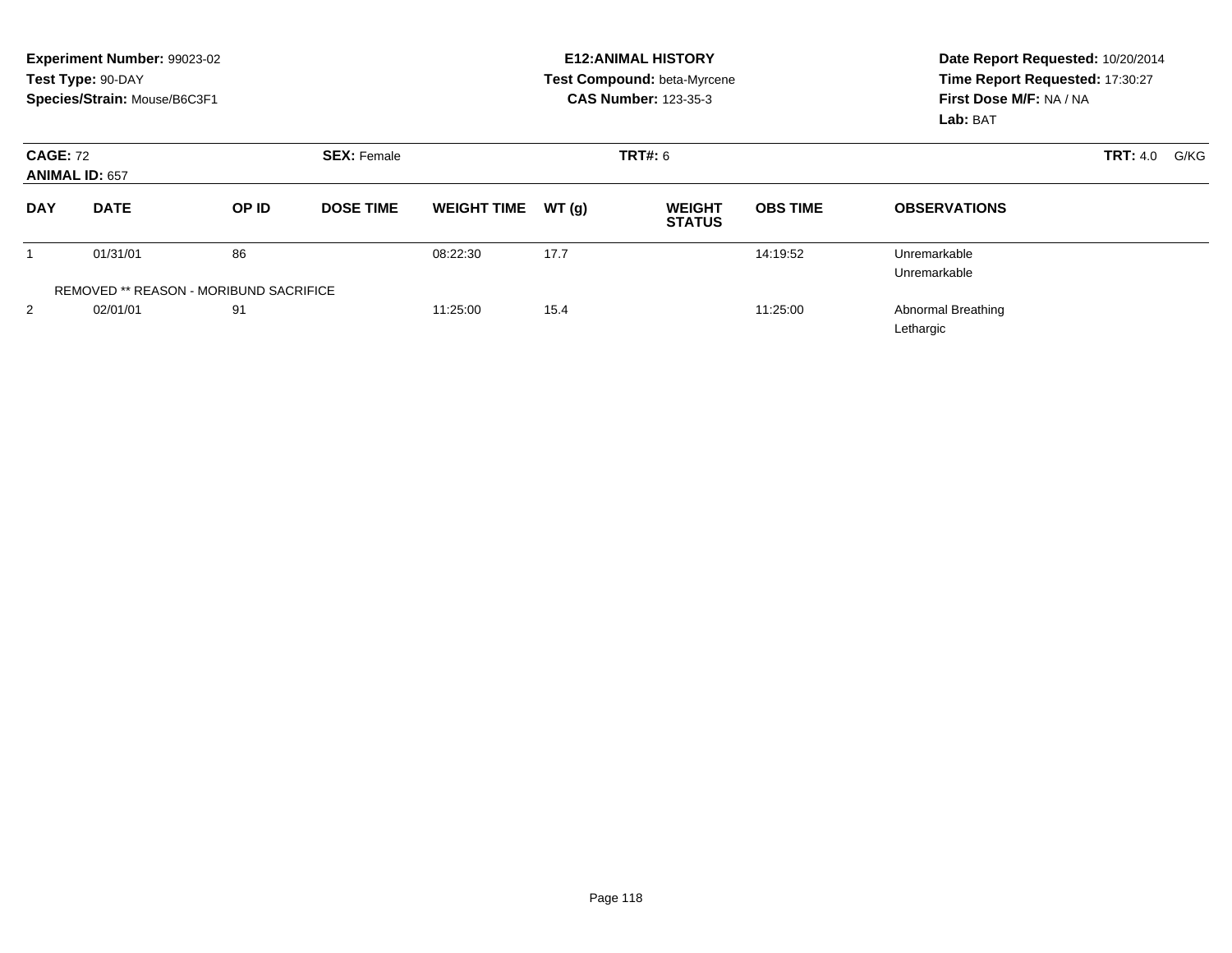|                                          | Experiment Number: 99023-02<br>Test Type: 90-DAY<br>Species/Strain: Mouse/B6C3F1 |       |                    | <b>E12: ANIMAL HISTORY</b><br>Test Compound: beta-Myrcene<br><b>CAS Number: 123-35-3</b> |       |                                |                 | Date Report Requested: 10/20/2014<br>Time Report Requested: 17:30:27<br>First Dose M/F: NA / NA<br>Lab: BAT |                         |  |
|------------------------------------------|----------------------------------------------------------------------------------|-------|--------------------|------------------------------------------------------------------------------------------|-------|--------------------------------|-----------------|-------------------------------------------------------------------------------------------------------------|-------------------------|--|
| <b>CAGE: 72</b><br><b>ANIMAL ID: 658</b> |                                                                                  |       | <b>SEX: Female</b> | TRT#: 6                                                                                  |       |                                |                 |                                                                                                             | <b>TRT:</b> 4.0<br>G/KG |  |
| <b>DAY</b>                               | <b>DATE</b>                                                                      | OP ID | <b>DOSE TIME</b>   | <b>WEIGHT TIME</b>                                                                       | WT(q) | <b>WEIGHT</b><br><b>STATUS</b> | <b>OBS TIME</b> | <b>OBSERVATIONS</b>                                                                                         |                         |  |
|                                          | 01/31/01                                                                         | 86    |                    | 08:22:30                                                                                 | 18.6  |                                | 14:19:52        | Unremarkable<br>Unremarkable                                                                                |                         |  |
|                                          | REMOVED ** REASON - MORIBUND SACRIFICE                                           |       |                    |                                                                                          |       |                                |                 |                                                                                                             |                         |  |
| 3                                        | 02/02/01                                                                         | 103   |                    | 07:46:34                                                                                 | 16.0  |                                | 07:46:34        | Lethargic                                                                                                   |                         |  |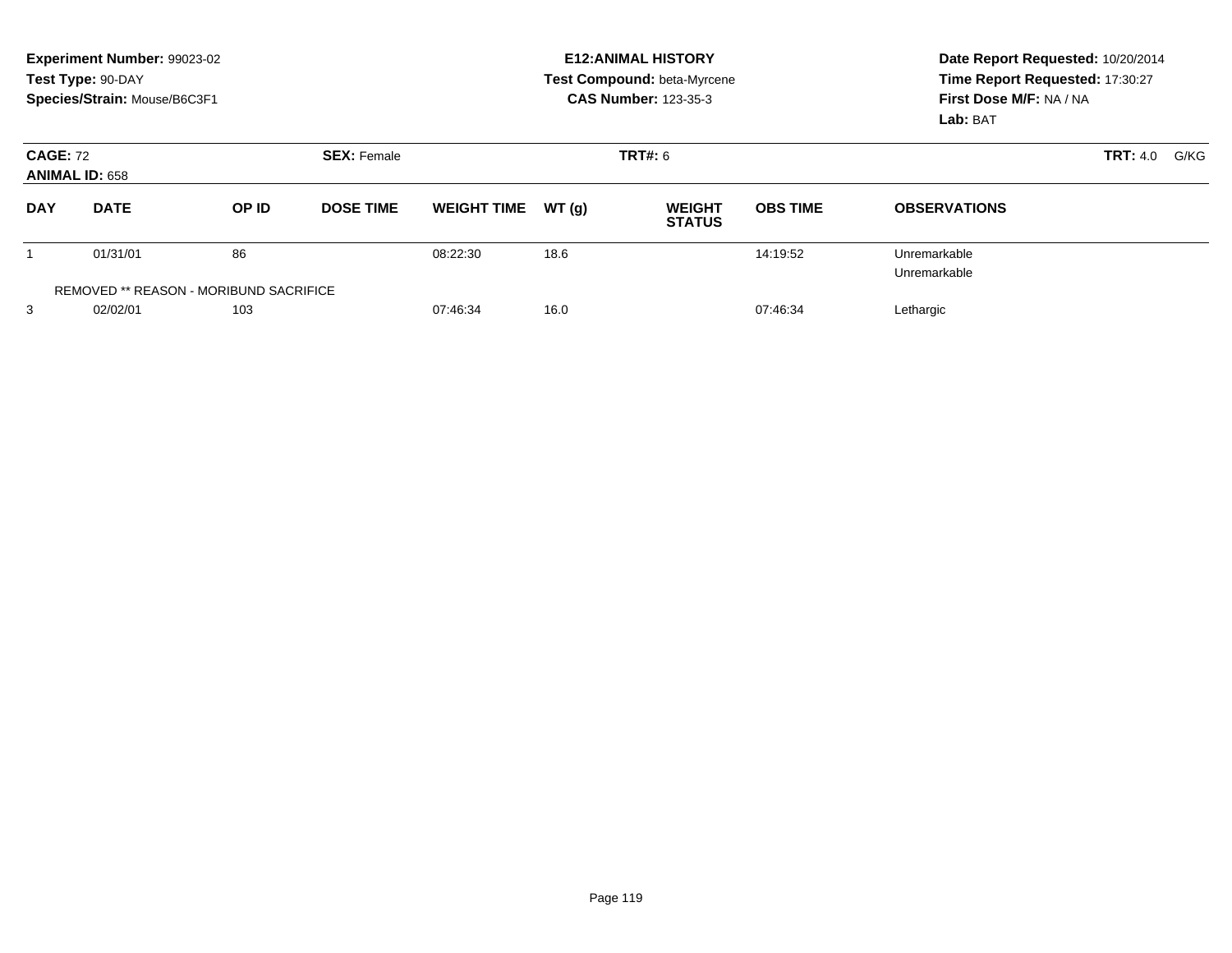|                 | Experiment Number: 99023-02<br>Test Type: 90-DAY<br>Species/Strain: Mouse/B6C3F1 |                                               |                    |                    |        | <b>E12: ANIMAL HISTORY</b><br>Test Compound: beta-Myrcene<br><b>CAS Number: 123-35-3</b> | Date Report Requested: 10/20/2014<br>Time Report Requested: 17:30:27<br>First Dose M/F: NA / NA<br>Lab: BAT |                                        |  |
|-----------------|----------------------------------------------------------------------------------|-----------------------------------------------|--------------------|--------------------|--------|------------------------------------------------------------------------------------------|-------------------------------------------------------------------------------------------------------------|----------------------------------------|--|
| <b>CAGE: 72</b> | <b>ANIMAL ID: 659</b>                                                            |                                               | <b>SEX: Female</b> |                    |        | <b>TRT#: 6</b>                                                                           |                                                                                                             | <b>TRT:</b> 4.0<br>G/KG                |  |
| <b>DAY</b>      | <b>DATE</b>                                                                      | OP ID                                         | <b>DOSE TIME</b>   | <b>WEIGHT TIME</b> | WT (g) | <b>WEIGHT</b><br><b>STATUS</b>                                                           | <b>OBS TIME</b>                                                                                             | <b>OBSERVATIONS</b>                    |  |
|                 | 01/31/01                                                                         | 86                                            |                    | 08:22:30           | 18.6   |                                                                                          | 14:19:52                                                                                                    | Unremarkable<br>Unremarkable           |  |
|                 |                                                                                  | <b>REMOVED ** REASON - MORIBUND SACRIFICE</b> |                    |                    |        |                                                                                          |                                                                                                             |                                        |  |
| 2               | 02/01/01                                                                         | 86                                            |                    | 14:14:34           | 16.8   |                                                                                          | 14:14:34                                                                                                    | <b>Abnormal Breathing</b><br>Lethargic |  |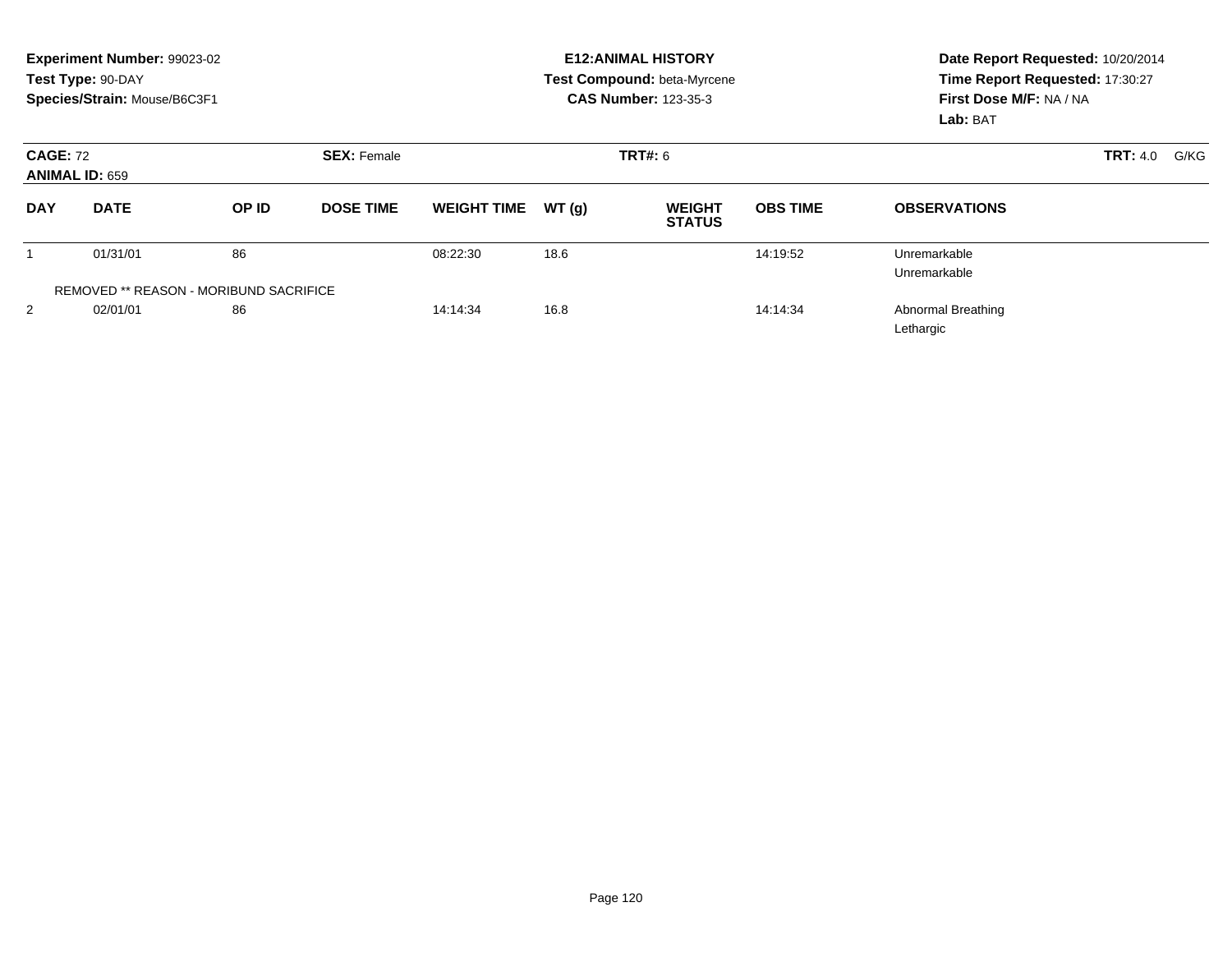| Experiment Number: 99023-02<br>Test Type: 90-DAY<br>Species/Strain: Mouse/B6C3F1 |                                        |       |                    | <b>E12: ANIMAL HISTORY</b><br>Test Compound: beta-Myrcene<br><b>CAS Number: 123-35-3</b> |                |                                |                 | Date Report Requested: 10/20/2014<br>Time Report Requested: 17:30:27<br>First Dose M/F: NA / NA<br>Lab: BAT |                         |
|----------------------------------------------------------------------------------|----------------------------------------|-------|--------------------|------------------------------------------------------------------------------------------|----------------|--------------------------------|-----------------|-------------------------------------------------------------------------------------------------------------|-------------------------|
| <b>CAGE: 72</b><br><b>ANIMAL ID: 660</b>                                         |                                        |       | <b>SEX: Female</b> |                                                                                          | <b>TRT#: 6</b> |                                |                 |                                                                                                             | <b>TRT:</b> 4.0<br>G/KG |
| <b>DAY</b>                                                                       | <b>DATE</b>                            | OP ID | <b>DOSE TIME</b>   | <b>WEIGHT TIME</b>                                                                       | WT(q)          | <b>WEIGHT</b><br><b>STATUS</b> | <b>OBS TIME</b> | <b>OBSERVATIONS</b>                                                                                         |                         |
|                                                                                  | 01/31/01                               | 86    |                    | 08:22:30                                                                                 | 19.5           |                                | 14:19:52        | Unremarkable<br>Unremarkable                                                                                |                         |
|                                                                                  | REMOVED ** REASON - MORIBUND SACRIFICE |       |                    |                                                                                          |                |                                |                 |                                                                                                             |                         |
| 2                                                                                | 02/01/01                               | 86    |                    | 14:14:34                                                                                 | 17.0           |                                | 14:14:34        | <b>Abnormal Breathing</b><br>Lethargic                                                                      |                         |